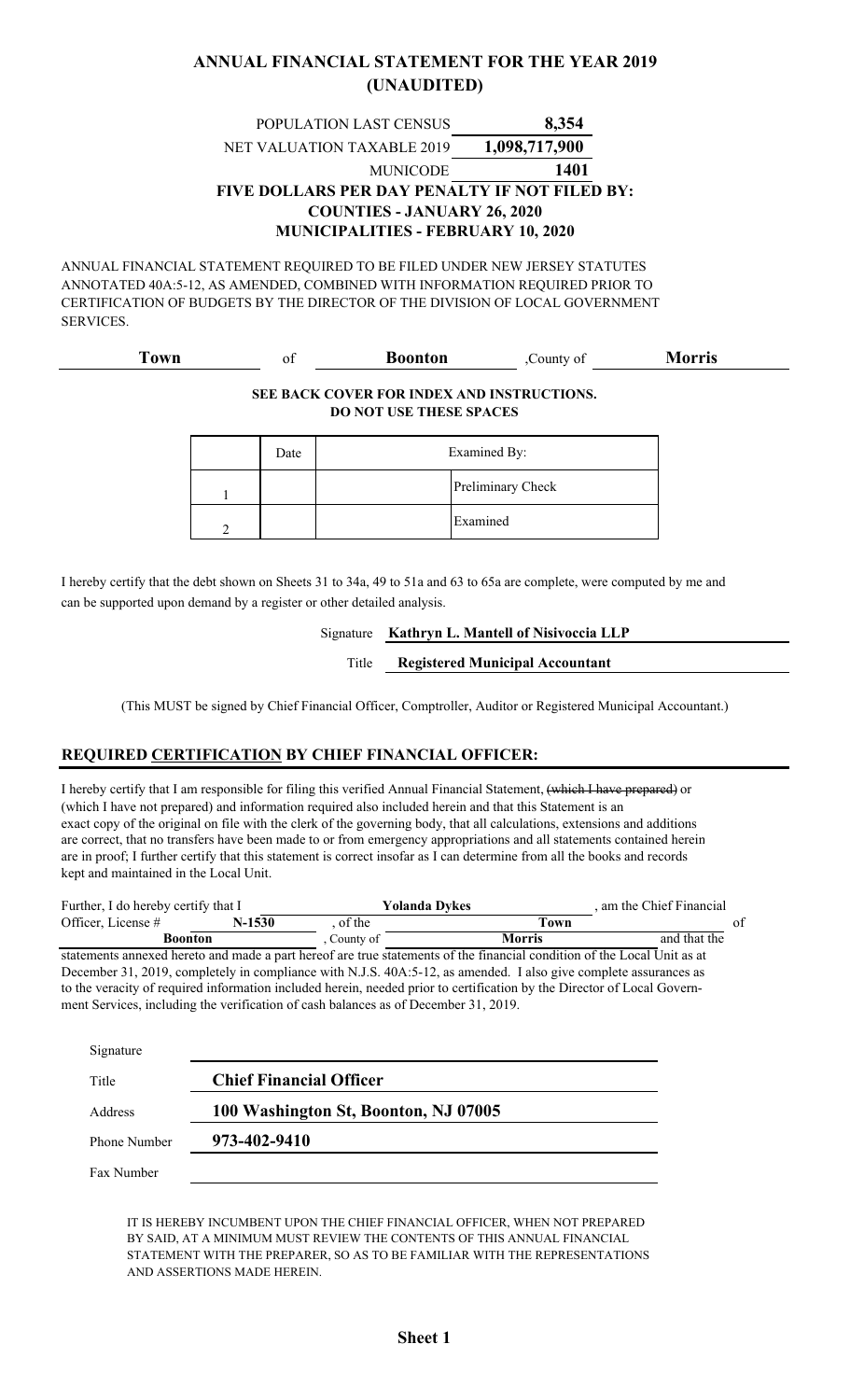## **THE REQUIRED CERTIFICATION BY AN RMA IS AS FOLLOWS:**

Preparation by Registered Municipal Accountant (Statement of Statutory Auditor Only)

I have prepared the post-closing trial balances, related statements and analyses included in the accompanying Annual Financial Statement from the books of account and records made available to me by the Town of as of December 31,  $\overline{2019}$  and have applied certain agreed-upon procedures thereon as promulgated by the Division of Local Government Services, solely to assist the Chief Financial Officer in connection with the filing of the Annual Financial Statement for the year then ended as required by N.J.S. 40A:5-12, as amended. **Town Boonton 2019**

Because the agreed-upon procedures do not constitute an examination of accounts made in accordance with generally accepted auditing standards, I do not express an opinion on any of the post-closing trial balances, related statements and analyses. In connection with the agreedupon procedures, (except for circumstances as set forth below, no matters) or (no matters) [eliminate one] came to my attention that caused me to believe that the Annual Financial Statement for the year ended 2019 is not in substantial compliance with the requirements of the State of New Jersey, Department of Community Affairs, Division of Local Government Services. Had I performed additional procedures or had I made an examination of the financial statements in accordance with generally accepted auditing standards, other matters might have come to my attention that would have been reported to the governing body and the Division. This Annual Financial Statement relates only to the accounts and items prescribed by the Division and does not extend to the financial statements of the municipality/county, taken as a whole.

Listing of agreed upon procedures not performed and/or matters coming to my attention of which the Director should be informed:

**NONE** 

|      |                 |        |          |                                   | Kathryn L. Mantell |  |
|------|-----------------|--------|----------|-----------------------------------|--------------------|--|
|      |                 |        |          | (Registered Municipal Accountant) |                    |  |
|      |                 |        |          | Nisivoccia LLP                    |                    |  |
|      |                 |        |          | (Firm Name)                       |                    |  |
|      |                 |        |          | 200 Valley Road                   |                    |  |
|      |                 |        |          | (Address)                         |                    |  |
|      | Certified by me |        |          | Mt. Arlington, NJ 07856           |                    |  |
|      |                 |        |          |                                   | (Address)          |  |
| this | 1st             | day of | February | , 2020.                           | 973-328-1825       |  |
|      |                 |        |          |                                   | (Phone Number)     |  |
|      |                 |        |          |                                   | 973-328-0507       |  |
|      |                 |        |          |                                   | (Fax Number)       |  |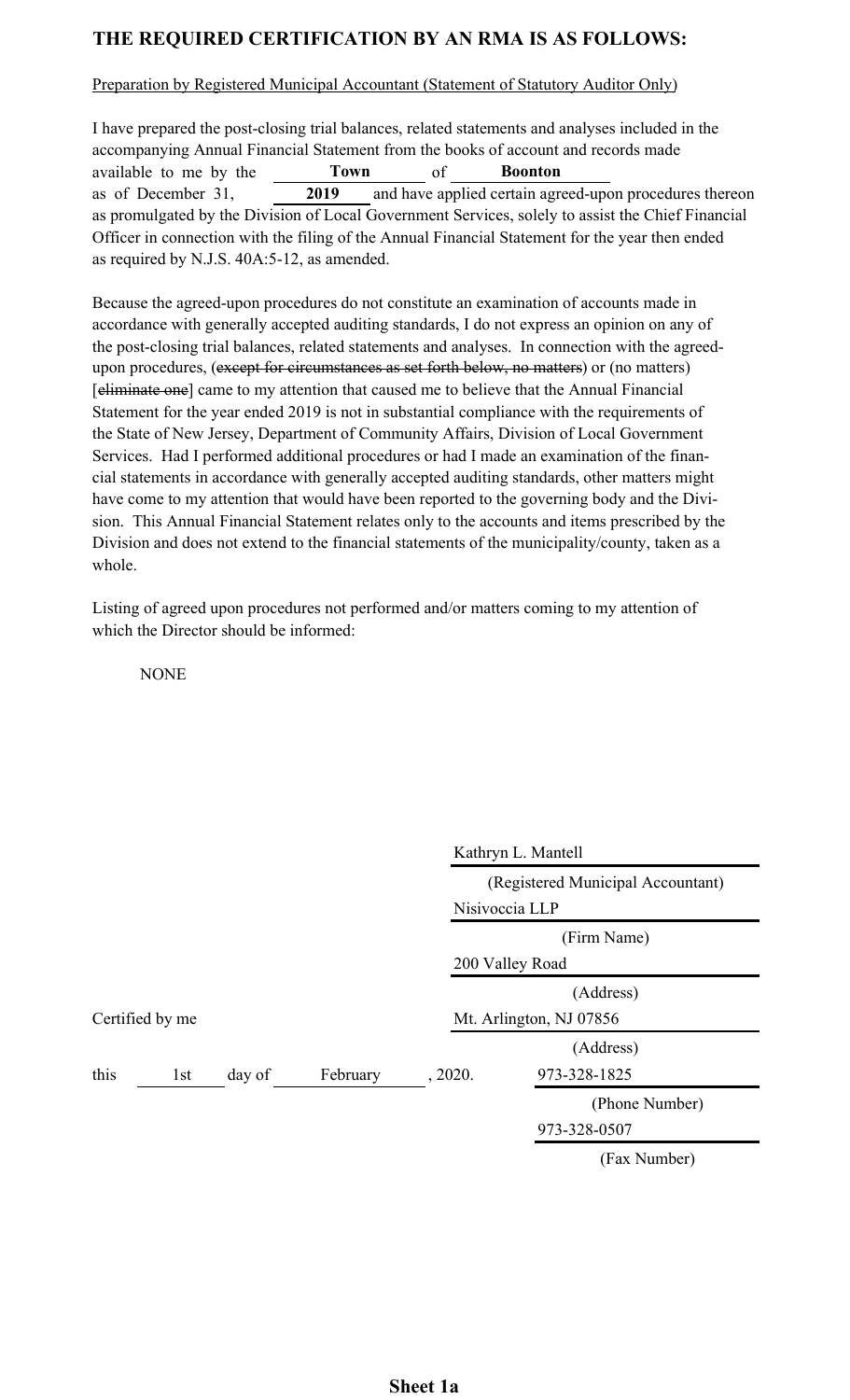#### **MUNICIPAL BUDGET LOCAL EXAMINATION QUALIFICATION CERTIFICATION BY CHIEF FINANCIAL OFFICER**

*One of the following Certifications must be signed by the Chief Financial Officer if your municipality is eligible for local examination.*

| 1.<br>2.<br>3.<br>4.<br>5. | appropriations;<br>The tax collection rate exceeded 90%; | The outstanding indebtedness of the previous fiscal year is not in excess of 3.5%;<br>All emergencies approved for the previous fiscal year did not exceed 3% of total<br>Total deferred charges did not equal or exceed 4% of the total tax levy; |
|----------------------------|----------------------------------------------------------|----------------------------------------------------------------------------------------------------------------------------------------------------------------------------------------------------------------------------------------------------|
|                            |                                                          |                                                                                                                                                                                                                                                    |
|                            |                                                          |                                                                                                                                                                                                                                                    |
|                            |                                                          |                                                                                                                                                                                                                                                    |
|                            |                                                          |                                                                                                                                                                                                                                                    |
|                            |                                                          | There were no "procedural deficiencies" noted by the registered municipal<br>accountant on Sheet 1a of the Annual Financial Statement; and                                                                                                         |
| 6.                         |                                                          | There was no operating deficit for the previous fiscal year.                                                                                                                                                                                       |
| 7.                         | years.                                                   | The municipality did not conduct an accelerated tax sale for less than 3 consecutive                                                                                                                                                               |
| 8.                         | not plan to conduct one in the current year.             | The municipality did not conduct a tax levy sale the previous fiscal year and does                                                                                                                                                                 |
| 9.                         |                                                          | The current year budget does not contain a levy or appropriation "CAP" referendum.                                                                                                                                                                 |
| 10.                        |                                                          | The municipality will not apply for Extraordinary Aid for 2020.                                                                                                                                                                                    |
|                            | in accordance with N.J.A.C. 5:30-7.5.                    | The undersigned certifies that this municipality has complied in full in meeting ALL<br>of the above criteria in determining its qualification for local examination of its Budget                                                                 |
| Municipality:              |                                                          | <b>Town of Boonton</b>                                                                                                                                                                                                                             |
|                            | <b>Chief Financial Officer:</b>                          | <b>Yolanda Dykes</b>                                                                                                                                                                                                                               |
| Signature:                 |                                                          |                                                                                                                                                                                                                                                    |
| Certificate #:             |                                                          | $N-1530$                                                                                                                                                                                                                                           |
| Date:                      |                                                          |                                                                                                                                                                                                                                                    |

|                          | <b>CERTIFICATION OF NON-QUALIFYING MUNICIPALITY</b>                        |
|--------------------------|----------------------------------------------------------------------------|
|                          | The undersigned certifies that this municipality does not meet item(s) $#$ |
|                          | of the criteria above and therefore does not qualify for local             |
|                          | examination of its Budget in accordance with N.J.A.C. 5:30-7.5.            |
|                          |                                                                            |
| Municipality:            |                                                                            |
| Chief Financial Officer: |                                                                            |
| Signature:               |                                                                            |
| Certificate #:           |                                                                            |
| Date:                    |                                                                            |
|                          |                                                                            |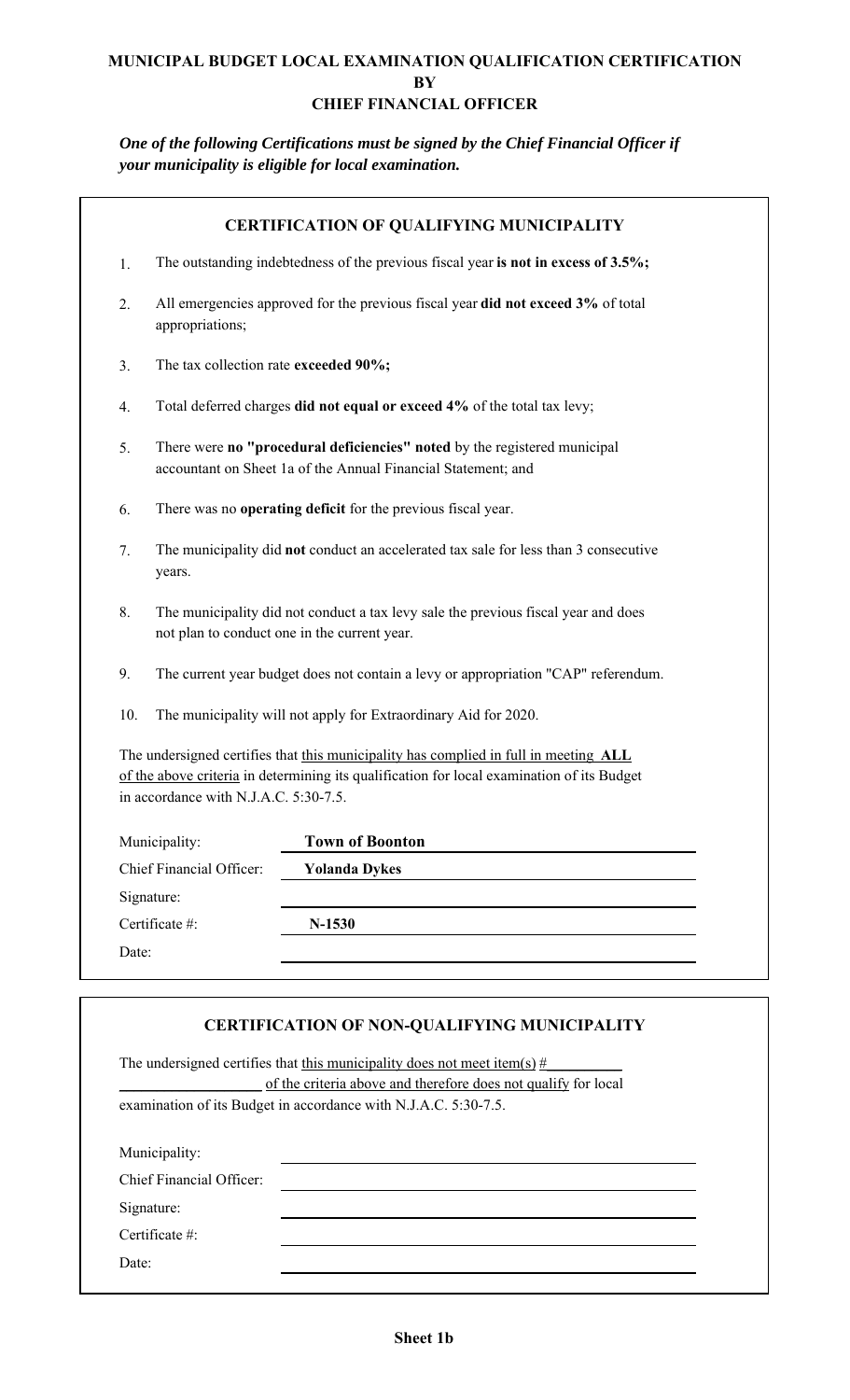## **22-6001678**

Fed I.D. #

#### **Town of Boonton**

Municipality

## **Morris**

County

TOTAL

# **Report of Federal and State Financial Assistance Expenditure of Awards**

**Fiscal Year Ending: 12/31/2019**

| $\bf(1)$<br><b>Federal programs</b><br><b>Expended</b><br>(administered by<br>the state) |            | (2)<br><b>State</b><br><b>Programs</b><br><b>Expended</b> |           | (3)<br><b>Other Federal</b><br><b>Programs</b><br><b>Expended</b> |
|------------------------------------------------------------------------------------------|------------|-----------------------------------------------------------|-----------|-------------------------------------------------------------------|
| <b>S</b>                                                                                 | 324,469.68 |                                                           | 56,852.17 |                                                                   |

**Type of Audit required by US Uniform Guidance and NJ OMB 04-04:**

**Single Audit Program Specific Audit X Financial Statement Audit Performed in Accordance With Government Auditing Standards (Yellow Book)**

- Note: All local governments, who are recipients of federal and state awards (financial assistance), must report the total amount of federal and state funds expended during its fiscal year and the type of audit required to comply with US Uniform Guidance and NJ OMB 15-08. The single audit threshold has been increased to \$750,000 beginning with the fiscal year starting 1/1/2015.
- (1) Report expenditures from federal pass-through programs received directly from state government. Federal pass-through funds can be identified by the Catalog of Federal Domestic Assistance (CFDA) number reported in the State's grant/contract agreements.
- (2) Report expenditures from state programs received directly from state government or indirectly from pass-through entities. **Exclude state aid (I.e., CMPTRA, Energy Receipts tax, etc.) since there are no compliance requirements.**
- (3) Report expenditures from federal programs received directly from the federal government or indirectly from entities other than state government.

Signature of Chief Financial Officer

Date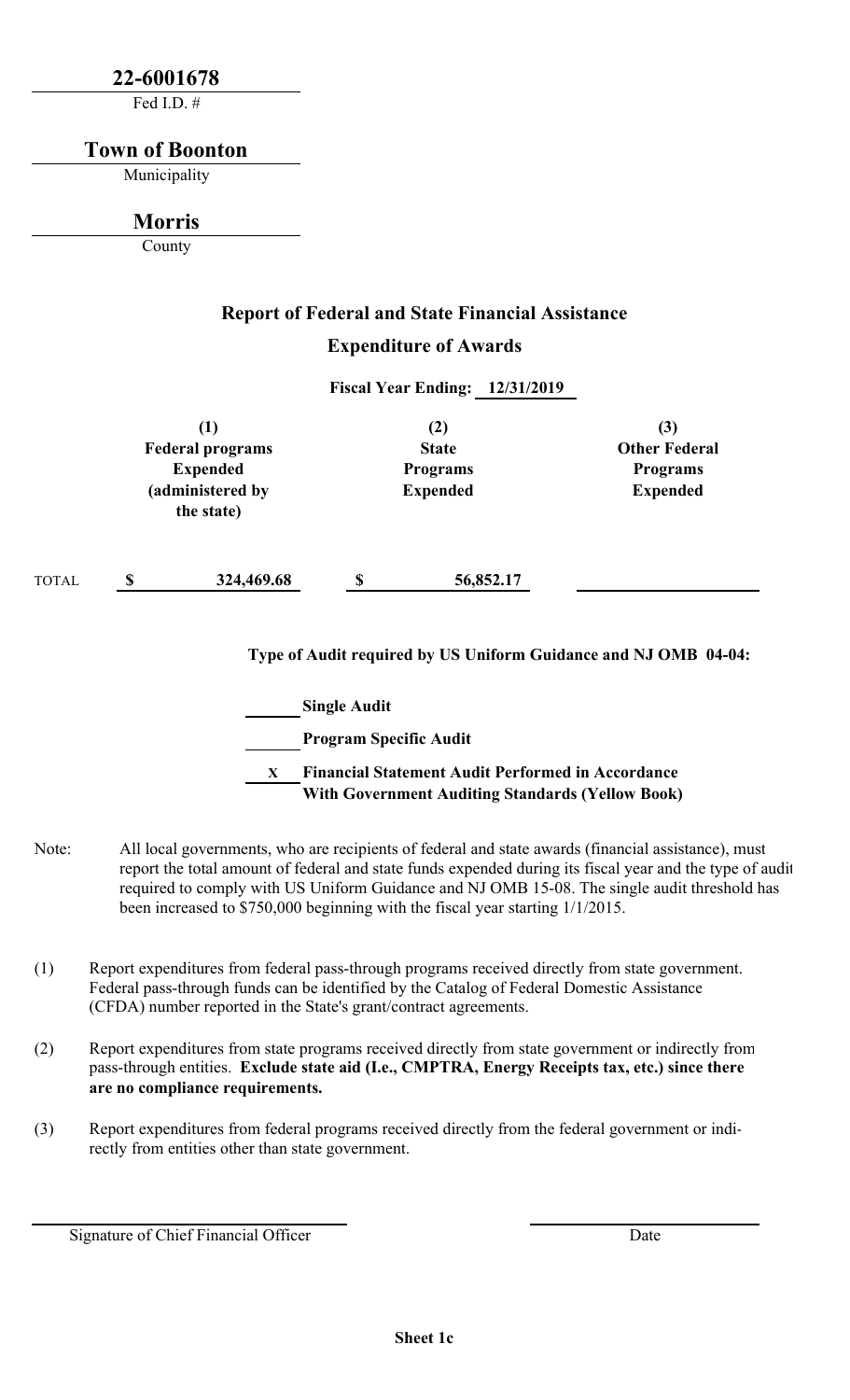## **IMPORTANT!**

## **READ INSTRUCTIONS**

#### **INSTRUCTION**

The following certification is to be used ONLY in the event there is NO municipally operated utility.

If there is a utility operated by the municipality or if a "utility fund" existed on the books of account, do not sign this statement and do not remove any of the UTILITY sheets from the document.

#### **CERTIFICATION**

|                                   | I hereby certify that there was no "utility fund" on the books of account and there was no |  |
|-----------------------------------|--------------------------------------------------------------------------------------------|--|
| utility owned and operated by the |                                                                                            |  |
| County of                         | during the year 2019 and that sheets 40 to 68 are unnecessary.                             |  |

I have therefore removed from this statement the sheets pertaining only to utilities

Name Title **Registered Municipal Accountant**

 (This must be signed by the Chief Financial Officer, Comptroller, Auditor or Registered Municipal Accountant.)

#### NOTE:

When removing the utility sheets, please be sure to refasten the "index" sheet (the last sheet in the statement) in order to provide a protective cover sheet to the back of the document.

#### **MUNICIPAL CERTIFICATION OF TAXABLE PROPERTY AS OF OCTOBER 1, 2019**

Certification is hereby made that the Net Valuation Taxable of property liable to taxation for the tax year 2020 and filed with the County Board of Taxation on January 10, 2020 inaccordance with the requirement of N.J.S.A. 54:4-35, was in the amount of  $\$$ 

> **Town of Boonton Morris** MUNICIPALITY **COUNTY** SIGNATURE OF ASSESSOR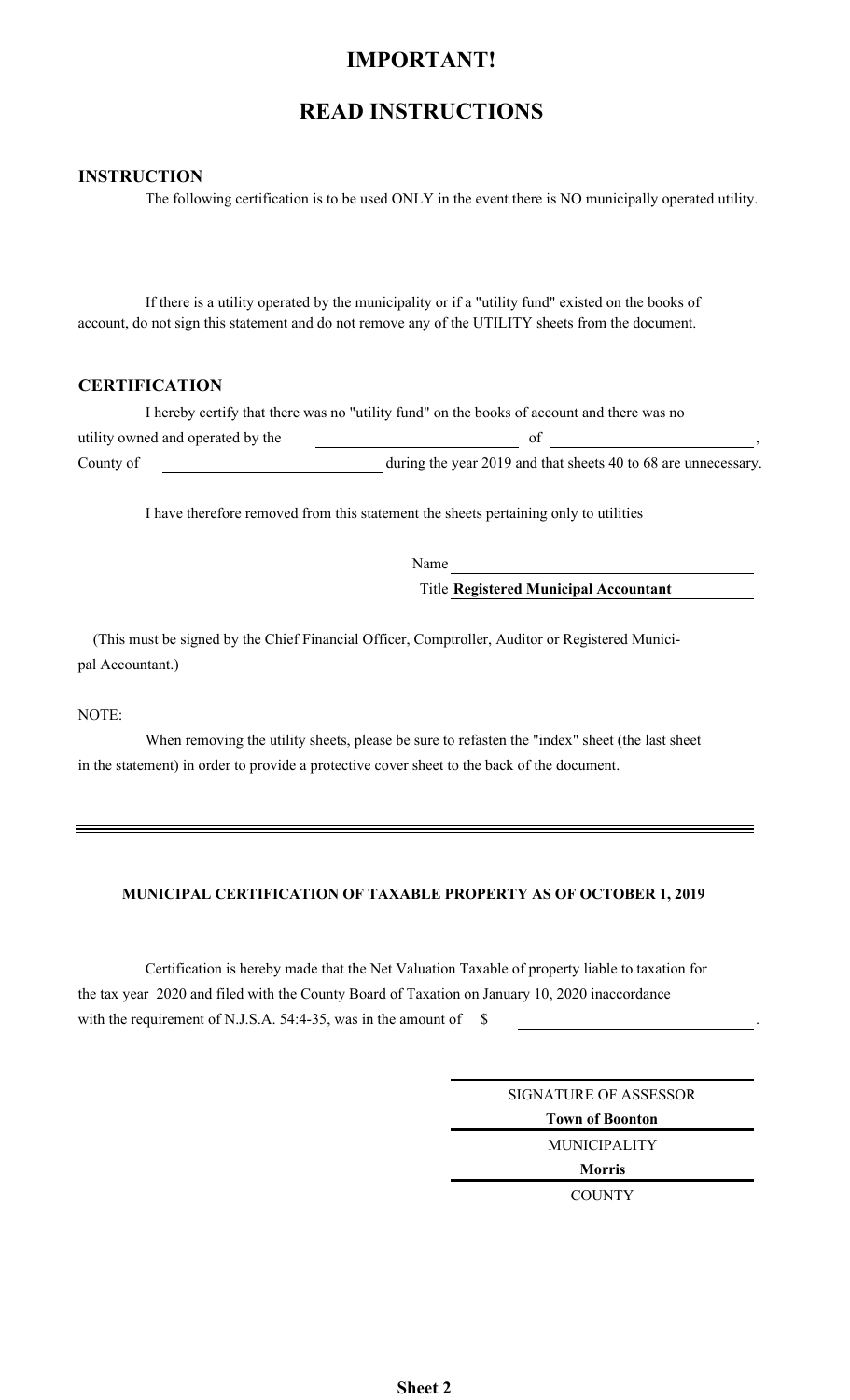## NOTE THAT A TRIAL BALANCE IS REQUIRED AND NOT A BALANCE SHEET

## **POST CLOSING**

## **TRIAL BALANCE - CURRENT FUND**

AS AT DECEMBER 31, 2019

*Cash Liabilities Must Be Subtotaled and Subtotal Must be Marked with "C" - - Taxes Receivable Must Be Subtotaled*

| Title of Account                                         | Debit        | Credit |
|----------------------------------------------------------|--------------|--------|
| Cash and Cash Equivalents                                | 5,363,426.51 |        |
| Change Fund                                              | 280.00       |        |
| Subtotal Cash                                            | 5,363,706.51 |        |
|                                                          |              |        |
| Receivables and Other Assets With Full Reserves:         |              |        |
| Delinquent Property Taxes Receivable                     | 655,305.45   |        |
| Tax Title Liens                                          | 27,148.10    |        |
| Property Acquired for Taxes at Assessed Valuation        | 155,100.00   |        |
| Revenue Accounts Receivable                              | 7,067.44     |        |
| Due From:                                                |              |        |
| Animal Control Fund                                      | 6,907.98     |        |
| Other Trust Funds                                        | 1,292.39     |        |
| General Capital Fund                                     | 12,697.31    |        |
|                                                          |              |        |
|                                                          |              |        |
|                                                          |              |        |
| Subtotal Receivables and Other Assets With Full Reserves | 865,518.67   |        |
|                                                          |              |        |
|                                                          |              |        |
|                                                          |              |        |
|                                                          |              |        |
|                                                          |              |        |
|                                                          |              |        |
|                                                          |              |        |
|                                                          |              |        |

**(Do not crowd - add additional sheets)**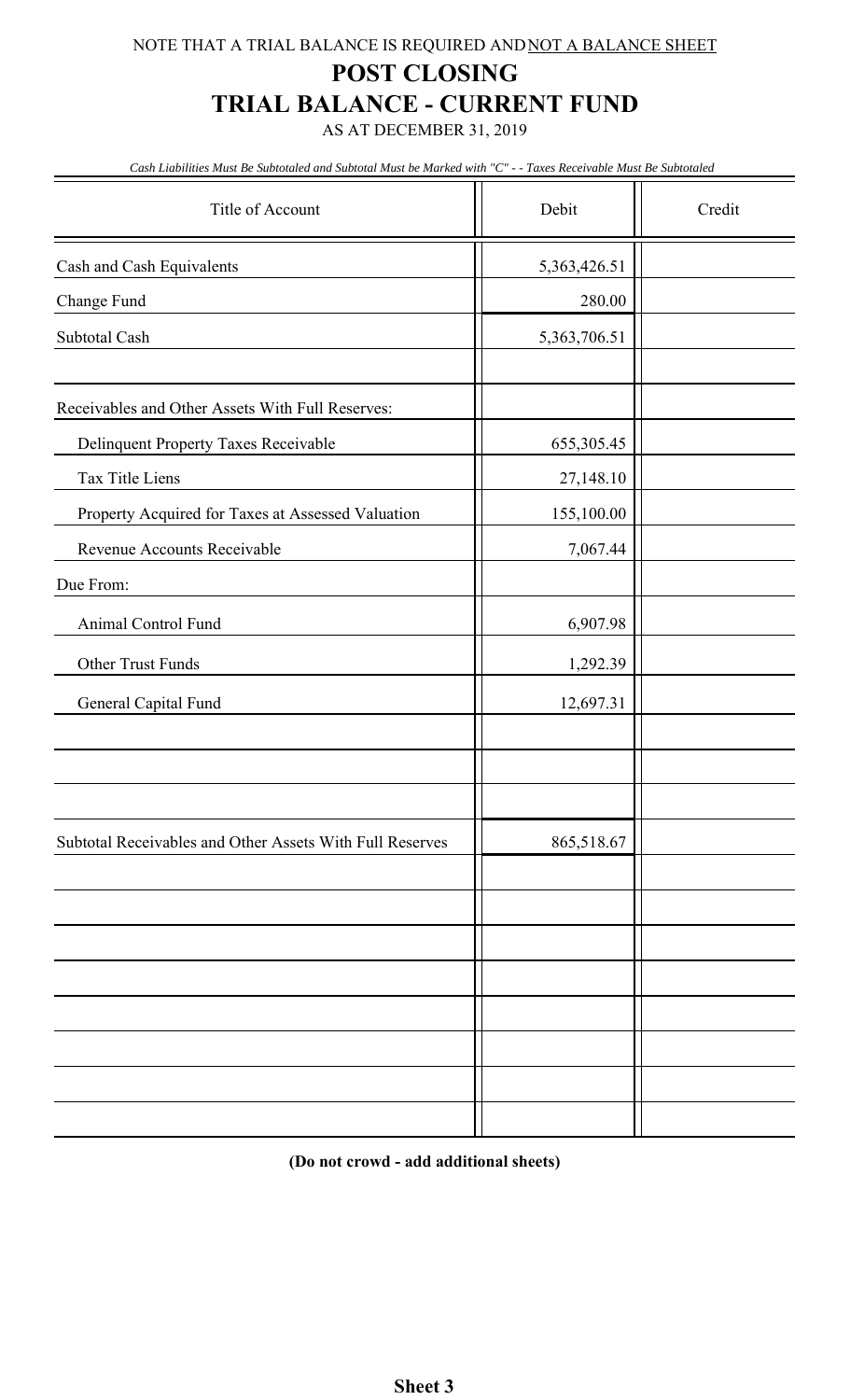# **POST CLOSING TRIAL BALANCE - CURRENT FUND (CONT'D)**

AS AT DECEMBER 31, 2019

*Cash Liabilities Must Be Subtotaled and Subtotal Must be Marked with "C" - - Taxes Receivable Must Be Subtotaled*

| Title of Account                              | Debit        | Credit           |
|-----------------------------------------------|--------------|------------------|
| <b>Appropriation Reserves:</b>                |              |                  |
| Encumbered                                    |              | 417,962.82       |
| Unencumbered                                  |              | 756,624.15       |
|                                               |              | 1,174,586.97     |
| Due to Federal and State Grant Fund           |              | 361,239.90       |
| Due to Local School District                  |              | 53,563.15        |
| Due to State of New Jersey for Senior Citizen |              |                  |
| and Veteran's Deductions                      |              | 22,282.92        |
| Prepaid Taxes                                 |              | 136,904.39       |
| Library Taxes Payable                         |              | 2,128.21         |
| Tax Overpayments                              |              | 40,830.93        |
| Accounts Payable - Vendors                    |              | 3,395.00         |
|                                               |              |                  |
| Reserve for:                                  |              |                  |
| Pepe Park Trust Fund                          |              | 7,300.43         |
| Master Plan                                   |              | 4,532.71         |
| Revaluation                                   |              | 25,672.21        |
| Preparation of Tax Maps                       |              | 200.52           |
| Hurricane Irene Damage                        |              | 14,947.58        |
| Pending Tax Appeals                           |              | 430,212.67       |
|                                               |              | 2,277,797.59 "C" |
| Reserve for Receivables and Other Assets      |              | 865,518.67       |
| Fund Balance                                  |              | 3,085,908.92     |
| Totals                                        | 6,229,225.18 | 6,229,225.18     |
|                                               |              |                  |
|                                               |              |                  |

**(Do not crowd - add additional sheets)**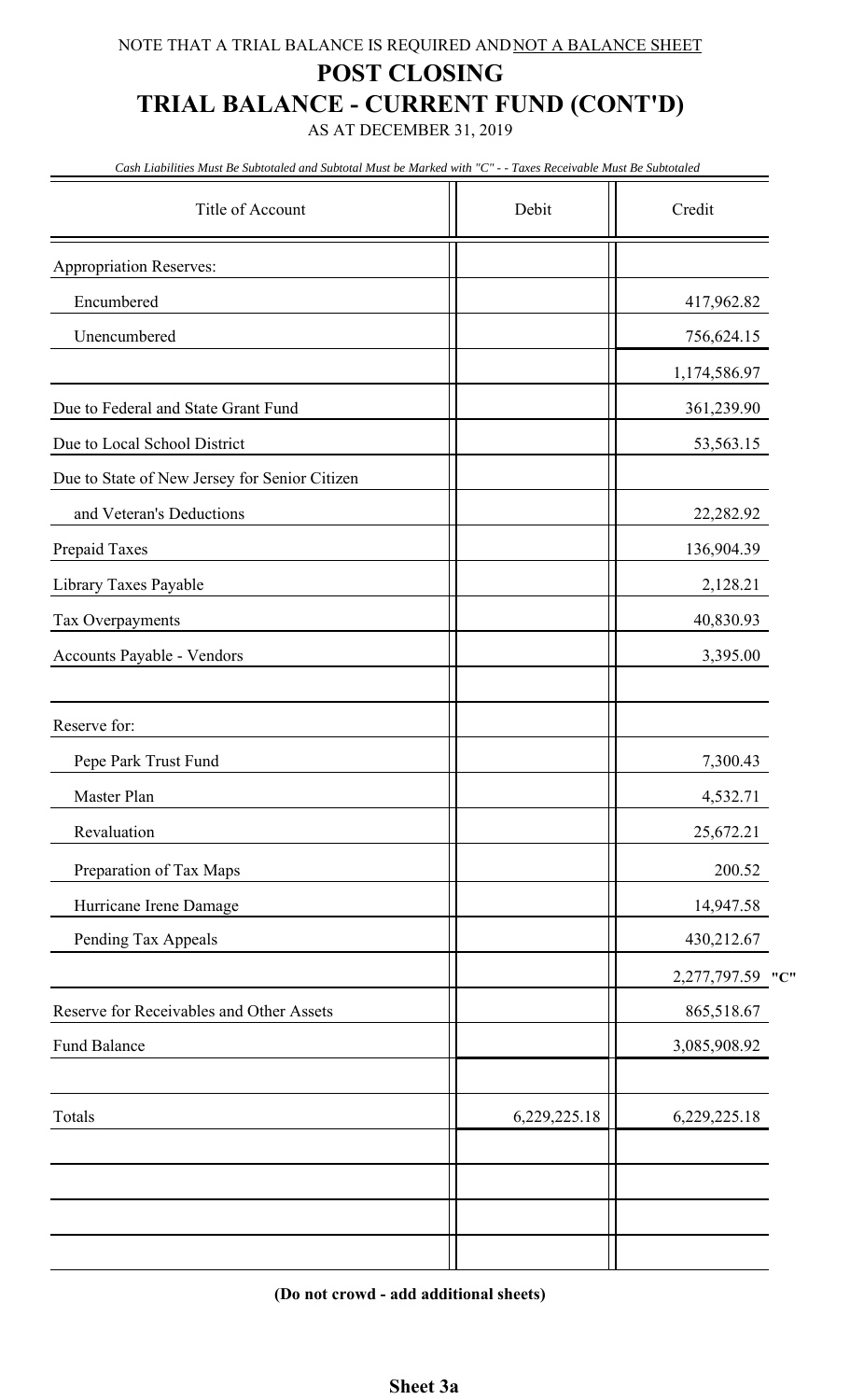# **POST CLOSING TRIAL BALANCE - PUBLIC ASSISTANCE FUND**

ACCOUNTS #1 AND #2\*

AS AT DECEMBER 31, 2019

| Title of Account                           | Debit      | Credit     |
|--------------------------------------------|------------|------------|
| Cash and Cash Equivalents                  | 159,746.02 |            |
| Reserve for Public Assistance Expenditures |            | 159,746.02 |
| <b>Totals</b>                              | 159,746.02 | 159,746.02 |
|                                            |            |            |
|                                            |            |            |
|                                            |            |            |
|                                            |            |            |
|                                            |            |            |
|                                            |            |            |
|                                            |            |            |
|                                            |            |            |
|                                            |            |            |
|                                            |            |            |
|                                            |            |            |
|                                            |            |            |
|                                            |            |            |
|                                            |            |            |
|                                            |            |            |
|                                            |            |            |
|                                            |            |            |
|                                            |            |            |
|                                            |            |            |
|                                            |            |            |
|                                            |            |            |
|                                            |            |            |
|                                            |            |            |
|                                            |            |            |
|                                            |            |            |
|                                            |            |            |

#### **(Do not crowd - add additional sheets)**

\* To be prepared in compliance with Department of Human Services Municipal Audit Guide, Public Welfare, General Assistance Program.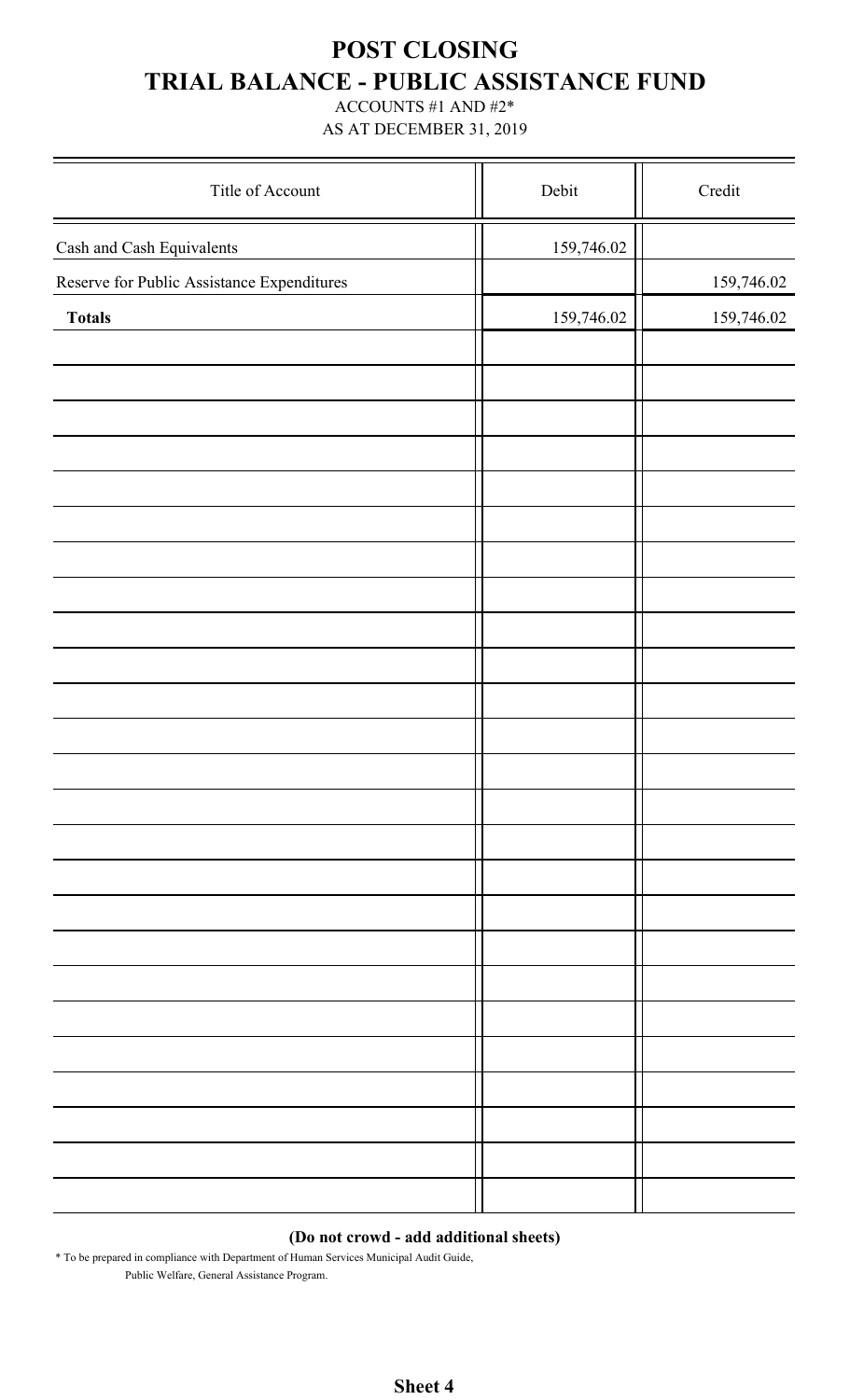# **POST CLOSING TRIAL BALANCE - FEDERAL AND STATE GRANTS**

## AS AT DECEMBER 31, 2019

| Title of Account               | Debit      | Credit     |
|--------------------------------|------------|------------|
| Cash and Cash Equivalents      |            |            |
| <b>Grant Funds Receivable</b>  | 42,416.65  |            |
| Due from Current Fund          | 361,239.90 |            |
| <b>Unappropriated Reserves</b> |            | 60,402.62  |
| Appropriated Reserves          |            | 343,253.93 |
| <b>Totals</b>                  | 403,656.55 | 403,656.55 |
|                                |            |            |
|                                |            |            |
|                                |            |            |
|                                |            |            |
|                                |            |            |
|                                |            |            |
|                                |            |            |
|                                |            |            |
|                                |            |            |
|                                |            |            |
|                                |            |            |
|                                |            |            |
|                                |            |            |
|                                |            |            |
|                                |            |            |
|                                |            |            |
|                                |            |            |
|                                |            |            |
|                                |            |            |
|                                |            |            |
|                                |            |            |
|                                |            |            |
|                                |            |            |
|                                |            |            |
|                                |            |            |

**(Do not crowd - add additional sheets)**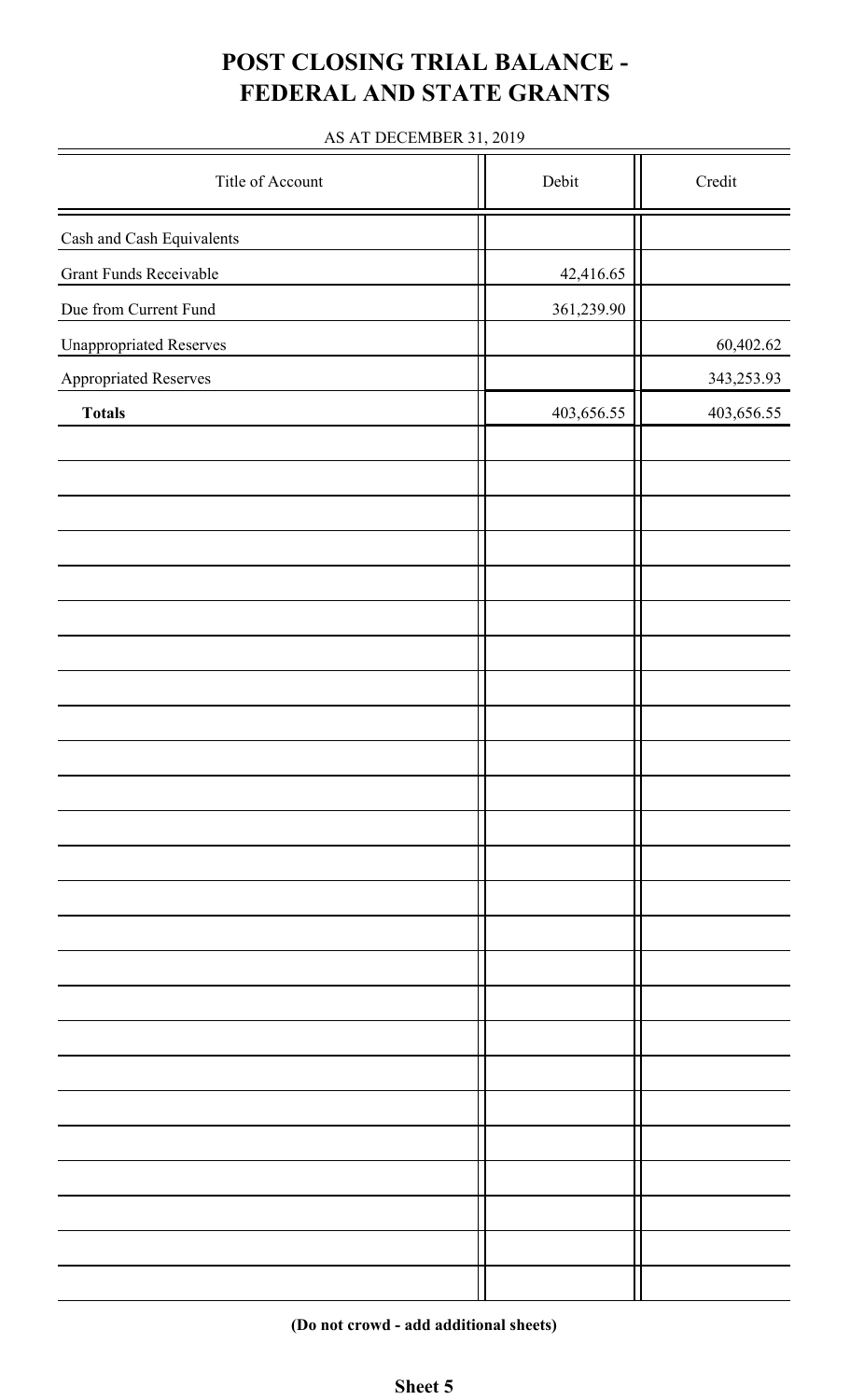## **POST CLOSING TRIAL BALANCE - TRUST FUNDS (Assessment Section Must Be Separately Stated)**

#### AS AT DECEMBER 31, 2019

| Title of Account                        | Debit        | Credit       |
|-----------------------------------------|--------------|--------------|
| <b>Animal Control Fund:</b>             |              |              |
| Cash and Cash Equivalents               | 40,304.27    |              |
| Due to Current Fund                     |              | 6,907.98     |
| Due State of New Jersey                 |              | 2.40         |
| Reserve for Animal Control Expenditures |              | 33,393.89    |
| <b>Total Animal Control Fund</b>        | 40,304.27    | 40,304.27    |
|                                         |              |              |
| <b>Other Trust Funds:</b>               |              |              |
| Cash and Cash Equivalents               | 1,778,373.17 |              |
| Due to Current Fund                     |              | 1,292.39     |
| Reserve for:                            |              |              |
| Tax Sale Premiums                       |              | 160,800.00   |
| State Unemployment Insurance            |              | 141,460.08   |
| Developers Escrow                       |              | 206,154.17   |
| <b>Special Deposits</b>                 |              | 106,667.59   |
| <b>Forfeited Assets</b>                 |              | 22,188.44    |
| Recycling                               |              | 69,668.61    |
| Parking Offenses Adjudication Act       |              | 8,249.32     |
| Police Outside Duty                     |              | 75,020.07    |
| Recreation (Santaland)                  |              | 13,596.21    |
| Planning Board                          |              | 59,662.12    |
| Marie Thus Fund                         |              | 6,145.46     |
| <b>Storm Recovery</b>                   |              | 156,613.98   |
| <b>Accumulated Absences</b>             |              | 357,971.55   |
| Miller-Kingsland Historic Homes         |              | 21,112.00    |
| Amount Due to Outside Lienholders       |              |              |
| Forfeited Assets - State                |              | 21,815.15    |
| Town 200th Celebration                  |              | 2,481.12     |
| <b>Community Development Funds</b>      |              | 3,891.06     |
| Low and Moderate Housing                |              | 204,946.41   |
| <b>Recreation Trust</b>                 |              | 138,637.44   |
| <b>Total Other Trust Funds</b>          | 1,778,373.17 | 1,778,373.17 |
|                                         |              |              |
|                                         |              |              |

**(Do not crowd - add additional sheets)**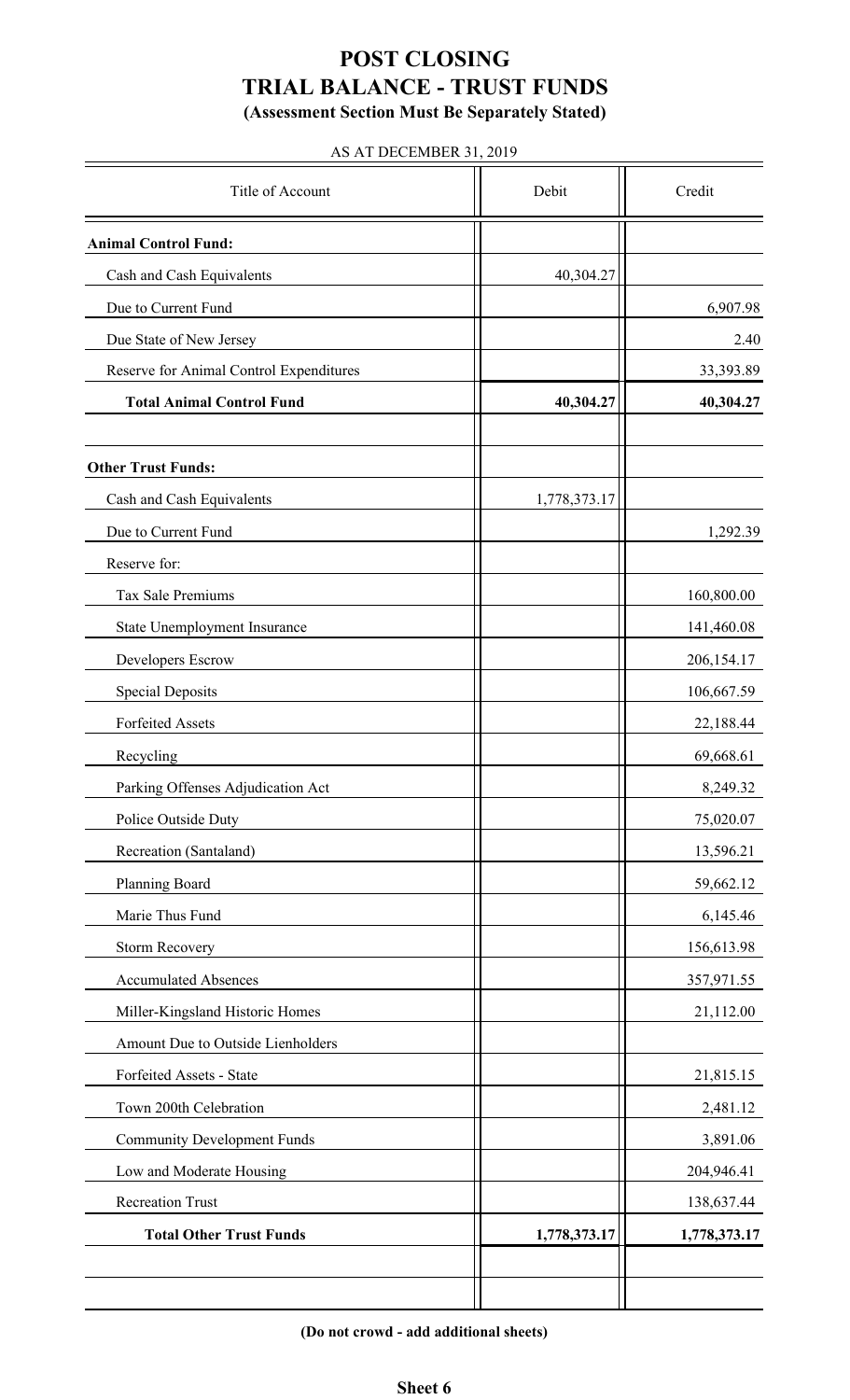# **MUNICIPAL PUBLIC DEFENDER CERTIFICATION**

Public Law 1998, C. 256

| Municipal Public Defender Expended Prior Year 2018:                                                                                                                                                                                                                                                                                                                                                                                                                 | \$<br>X                  | 25%                                                      |         |     |
|---------------------------------------------------------------------------------------------------------------------------------------------------------------------------------------------------------------------------------------------------------------------------------------------------------------------------------------------------------------------------------------------------------------------------------------------------------------------|--------------------------|----------------------------------------------------------|---------|-----|
|                                                                                                                                                                                                                                                                                                                                                                                                                                                                     |                          | (2)                                                      | \$      |     |
| Municipal Public Defender Trust Cash Balance December 31, 2019:                                                                                                                                                                                                                                                                                                                                                                                                     |                          | (3)                                                      | \$<br>* |     |
| Note: If the amount of money in a dedicated fund established pursuant to this section exceeds by more than<br>25% the amount which the municipality expended during the prior year providing the services of a municipal<br>public defender, the amount in excess of the amount expended shall be forwarded to the Criminal Disposition<br>and Review Collection Fund administered by the Victims of Crime Compensation Board. (P.O. Box 084,<br>Trenton, NJ 08625) |                          |                                                          |         |     |
| Amount in excess of the amount expended: $3 - (1 + 2) =$                                                                                                                                                                                                                                                                                                                                                                                                            |                          |                                                          |         | N/A |
| * - Municipal Share                                                                                                                                                                                                                                                                                                                                                                                                                                                 |                          |                                                          |         |     |
| plied with the regulations governing Municipal Public Defender as required under Public Law 1998, C. 256.                                                                                                                                                                                                                                                                                                                                                           |                          | The undersigned certifies that the municipality has com- |         |     |
|                                                                                                                                                                                                                                                                                                                                                                                                                                                                     | Chief Financial Officer: | Yolanda Dykes                                            |         |     |
|                                                                                                                                                                                                                                                                                                                                                                                                                                                                     | Signature:               |                                                          |         |     |
|                                                                                                                                                                                                                                                                                                                                                                                                                                                                     | Certificate #:           | N-1530                                                   |         |     |
|                                                                                                                                                                                                                                                                                                                                                                                                                                                                     | Date:                    |                                                          |         |     |
|                                                                                                                                                                                                                                                                                                                                                                                                                                                                     |                          |                                                          |         |     |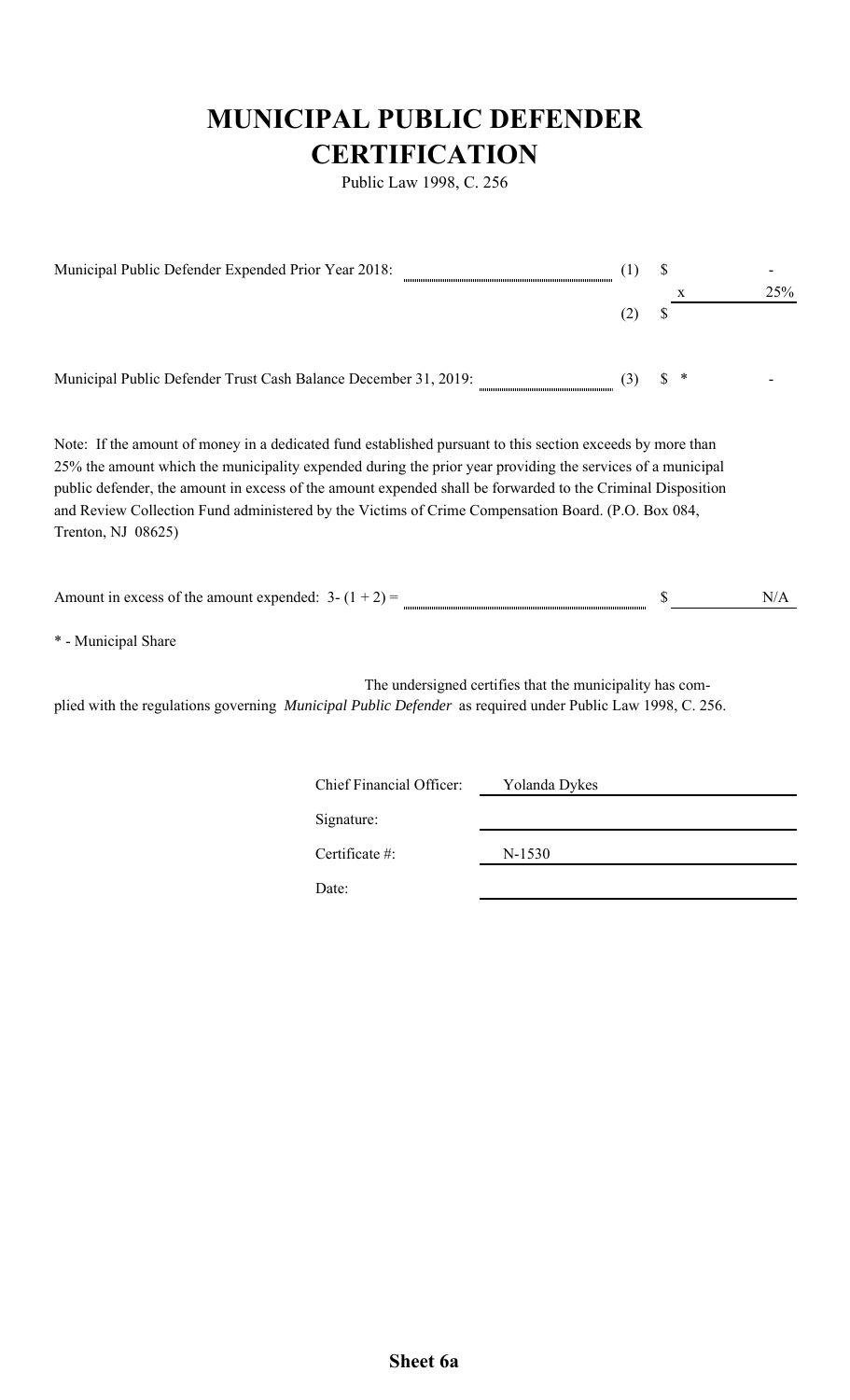|     | Purpose                            | Amount<br>Dec. 31, 2018<br>per Audit<br>Report | Receipts        | Disbursements    | Balance<br>as at<br>Dec. 31, 2019 |  |
|-----|------------------------------------|------------------------------------------------|-----------------|------------------|-----------------------------------|--|
| 1.  | Developers' Deposits               | S<br>436,488.94                                | 40,119.08<br>\$ | \$<br>270,453.85 | \$<br>206,154.17                  |  |
| 2.  | <b>Special Deposits</b>            | 101,633.07                                     | 107,158.49      | 102,123.97       | 106,667.59                        |  |
| 3.  | Recreation (Santaland)             | 12,611.57                                      | 984.64          |                  | 13,596.21                         |  |
| 4.  | Planning Board                     | 58,805.82                                      | 856.30          |                  | 59,662.12                         |  |
| 5.  | Marie Thus Fund                    | 6,145.46                                       |                 |                  | 6,145.46                          |  |
| 6.  | Parking Offense Adjudication Act   | 6,521.32                                       | 1,728.00        |                  | 8,249.32                          |  |
| 7.  | Tax Sale Premiums                  | 72,400.00                                      | 149,600.00      | 61,200.00        | 160,800.00                        |  |
| 8.  | Snow Removal                       | 156,613.98                                     |                 |                  | 156,613.98                        |  |
| 9.  | <b>Accumulated Absences</b>        | 357,971.55                                     |                 |                  | 357,971.55                        |  |
| 10. | Miller-Kingsland Historic Home     | 15,112.00                                      | 6,000.00        |                  | 21,112.00                         |  |
| 11. | Amount Due to Lienholders          | 95.00                                          | 166,457.32      | 166,552.32       |                                   |  |
| 12. | Forfeited Assets - State           | 21,815.15                                      |                 |                  | 21,815.15                         |  |
| 13. | Police Outisde Duty                | 40,797.99                                      | 356,173.61      | 321,951.53       | 75,020.07                         |  |
| 14. | Town 200th Celebration             | 2,481.12                                       |                 |                  | 2,481.12                          |  |
| 15. | State Unemployment Insurance       | 133,837.27                                     | 11,659.53       | 4,036.72         | 141,460.08                        |  |
| 16. | Recycling                          | 77,234.87                                      | 3,351.98        | 10,918.24        | 69,668.61                         |  |
| 17. | <b>Community Development Funds</b> | 3,891.06                                       |                 |                  | 3,891.06                          |  |
| 18. | Forfeited Assets                   | 36,281.29                                      | 713.15          | 14,806.00        | 22,188.44                         |  |
| 19. | Low and Moderate Housing           | 223,286.64                                     | 23,710.57       | 42,050.80        | 204,946.41                        |  |
| 20. | Recreation Trust                   | 97,640.55                                      | 137,466.87      | 96,469.98        | 138,637.44                        |  |
| 21. | Court - Public Defender            |                                                | 4,800.00        | 4,800.00         |                                   |  |
| 22. |                                    |                                                |                 |                  |                                   |  |
| 23. |                                    |                                                |                 |                  |                                   |  |
| 24. |                                    |                                                |                 |                  |                                   |  |
| 25. |                                    |                                                |                 |                  |                                   |  |
| 26. |                                    |                                                |                 |                  |                                   |  |
| 27. |                                    |                                                |                 |                  |                                   |  |
| 28. |                                    |                                                |                 |                  |                                   |  |
| 29. |                                    |                                                |                 |                  |                                   |  |
| 30. |                                    |                                                |                 |                  |                                   |  |
|     | <b>Totals:</b>                     | \$1,861,664.65                                 | \$1,010,779.54  | \$1,095,363.41   | \$1,777,080.78                    |  |

# **Schedule of Trust Fund Deposits and Reserves**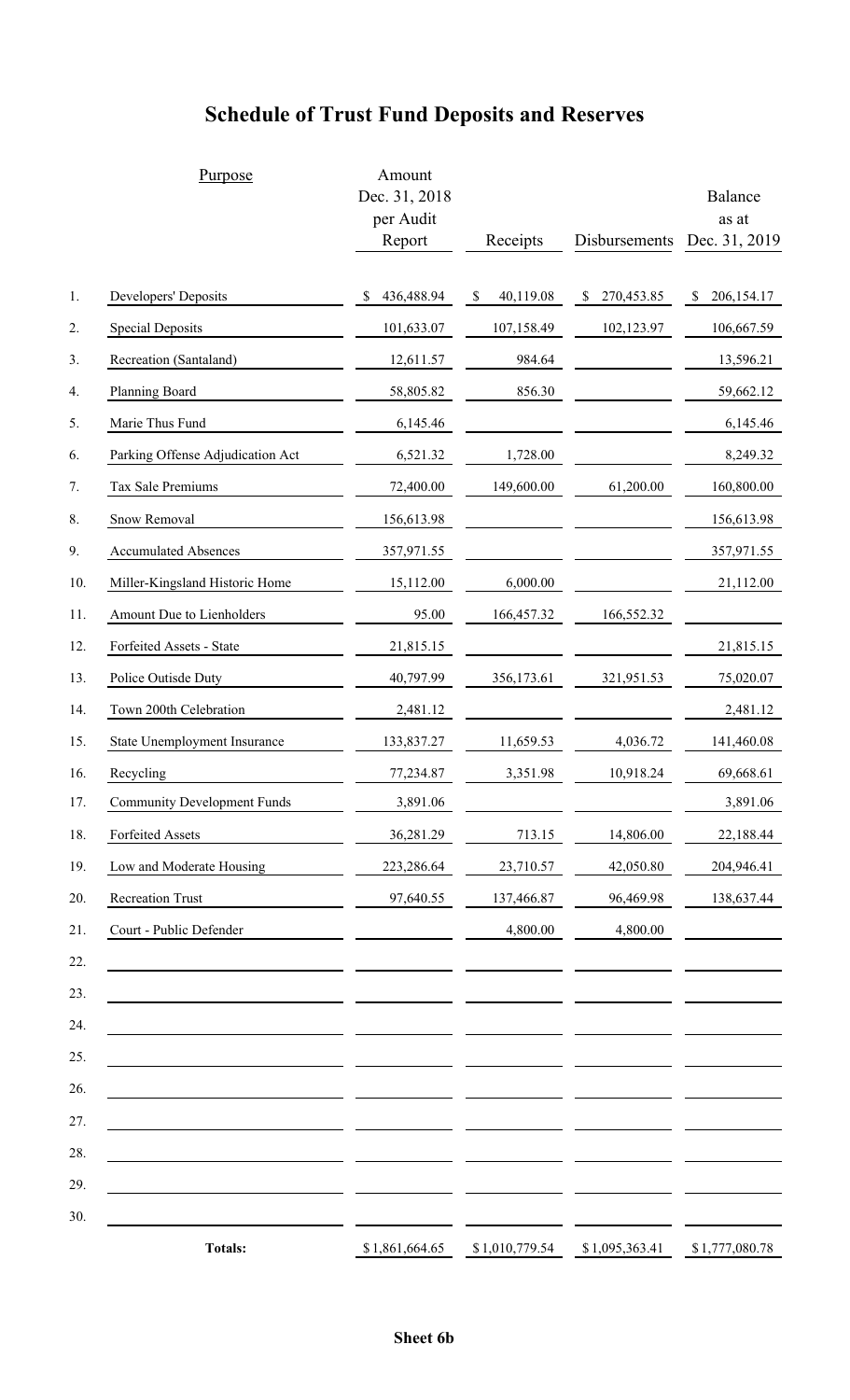## **ANALYSIS OF TRUST ASSESSMENT CASH AND INVESTMENT PLEDGED TO LIABILITIES AND SURPLUS**

| Title of Liability to which Cash          | Balance        |                          | <b>RECEIPTS</b>          |                |                |                |                |                |  | Balance |
|-------------------------------------------|----------------|--------------------------|--------------------------|----------------|----------------|----------------|----------------|----------------|--|---------|
| and Investments are Pledged               | Jan. 1, 2019   | Assessments<br>and Liens | Current<br><b>Budget</b> |                |                |                | Disbursements  | Dec. 31, 2019  |  |         |
| <b>Assessment Serial Bond Issues:</b>     | <b>XXXXXXX</b> | <b>XXXXXXX</b>           | <b>XXXXXXX</b>           | <b>XXXXXXX</b> | <b>XXXXXXX</b> | <b>XXXXXXX</b> | <b>XXXXXXX</b> | <b>XXXXXXX</b> |  |         |
|                                           |                |                          |                          |                |                |                |                |                |  |         |
|                                           |                |                          |                          |                |                |                |                |                |  |         |
|                                           |                |                          |                          |                |                |                |                |                |  |         |
|                                           |                |                          |                          |                |                |                |                |                |  |         |
|                                           |                |                          |                          |                |                |                |                |                |  |         |
| Assessment Bond Anticipation Note Issues: | <b>XXXXXXX</b> | <b>XXXXXXX</b>           | <b>XXXXXXX</b>           | <b>XXXXXXX</b> | <b>XXXXXXX</b> | <b>XXXXXXX</b> | <b>XXXXXXX</b> | <b>XXXXXXX</b> |  |         |
|                                           |                |                          |                          |                |                |                |                |                |  |         |
|                                           |                |                          |                          |                |                |                |                |                |  |         |
|                                           |                |                          |                          |                |                |                |                |                |  |         |
| Other Liabilities                         |                |                          |                          |                |                |                |                |                |  |         |
| <b>Trust Surplus</b>                      |                |                          |                          |                |                |                |                |                |  |         |
| *Less Assets "Unfinanced"                 | <b>XXXXXXX</b> | <b>XXXXXXX</b>           | <b>XXXXXXX</b>           | <b>XXXXXXX</b> | <b>XXXXXXX</b> | <b>XXXXXXX</b> | <b>XXXXXXX</b> | <b>XXXXXXX</b> |  |         |
|                                           |                |                          |                          |                |                |                |                |                |  |         |
|                                           |                |                          |                          |                |                |                |                |                |  |         |
|                                           |                |                          |                          |                |                |                |                |                |  |         |
|                                           |                |                          |                          |                |                |                |                |                |  |         |

\* Show as red figure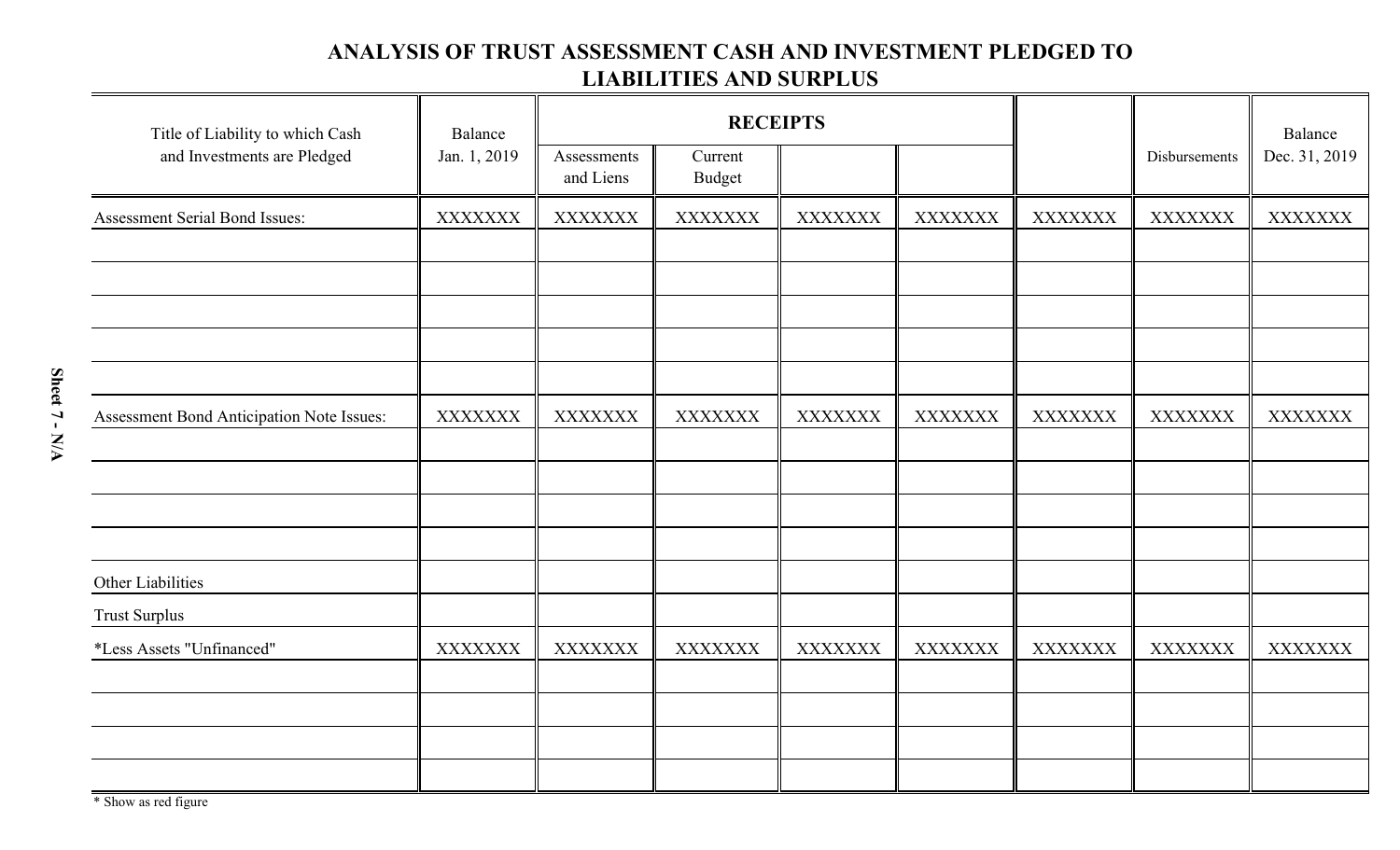# **POST CLOSING TRIAL BALANCE - GENERAL CAPITAL FUND**

#### AS AT DECEMBER 31, 2019

| Title of Account                                                 | Debit         | Credit        |
|------------------------------------------------------------------|---------------|---------------|
| Estimated Proceeds Bonds and Notes Authorized                    | 289,630.00    | XXXXXXXXX     |
| Bonds and Notes Authorized but Not Issued                        | XXXXXXXX      | 289,630.00    |
| Cash and Cash Equivalents                                        | 1,904,453.85  |               |
| Deferred Charges to Future Taxation:                             |               |               |
| Funded                                                           | 5,123,000.00  |               |
| Unfunded                                                         | 2,957,721.00  |               |
| NJDOT Grant Receivable                                           | 711,814.71    |               |
| County of Morris - Arch Bridge Grant Receivable                  | 1,280.00      |               |
| NJ State Highlands Water Protection Grant                        | 15,000.00     |               |
| Morris County Improvement of Myrtle Ave and Wootton Street Grant | 120,323.00    |               |
| Morris County Historic Preservation Grant                        | 54,320.00     |               |
| Community Development Block Grant - Church Street                | 65,000.00     |               |
| Community Development Block Grant - Kanouse Street               | 80,000.00     |               |
| Serial Bonds Payable                                             |               | 5,123,000.00  |
| <b>Bond Anticipation Notes Payable</b>                           |               | 2,668,091.00  |
| Improvement Authorizations:                                      |               |               |
| Funded                                                           |               | 1,087,082.48  |
| Unfunded                                                         |               | 1,626,286.44  |
| Capital Improvement Fund                                         |               | 147,496.25    |
| Due to Current Fund                                              |               | 12,697.31     |
| Reserve for:                                                     |               |               |
| Purchase of 56 Harrison Street                                   |               | 3,196.38      |
| Hess Corporation Traffic Contribution                            |               | 6,360.00      |
| Parking Projects                                                 |               | 13,000.00     |
| <b>Community Development Grant</b>                               |               | 5,000.00      |
| <b>Recreation Contributions</b>                                  |               | 35,224.93     |
| To Pay Debt Service                                              |               | 55,000.00     |
| Preliminary Engineering Costs                                    |               | 6,245.45      |
| Encumbrances                                                     |               | 9,942.81      |
| Fund Balance                                                     |               | 234,289.51    |
| Total                                                            | 11,322,542.56 | 11,322,542.56 |
|                                                                  |               |               |

**(Do not crowd - add additional sheets)**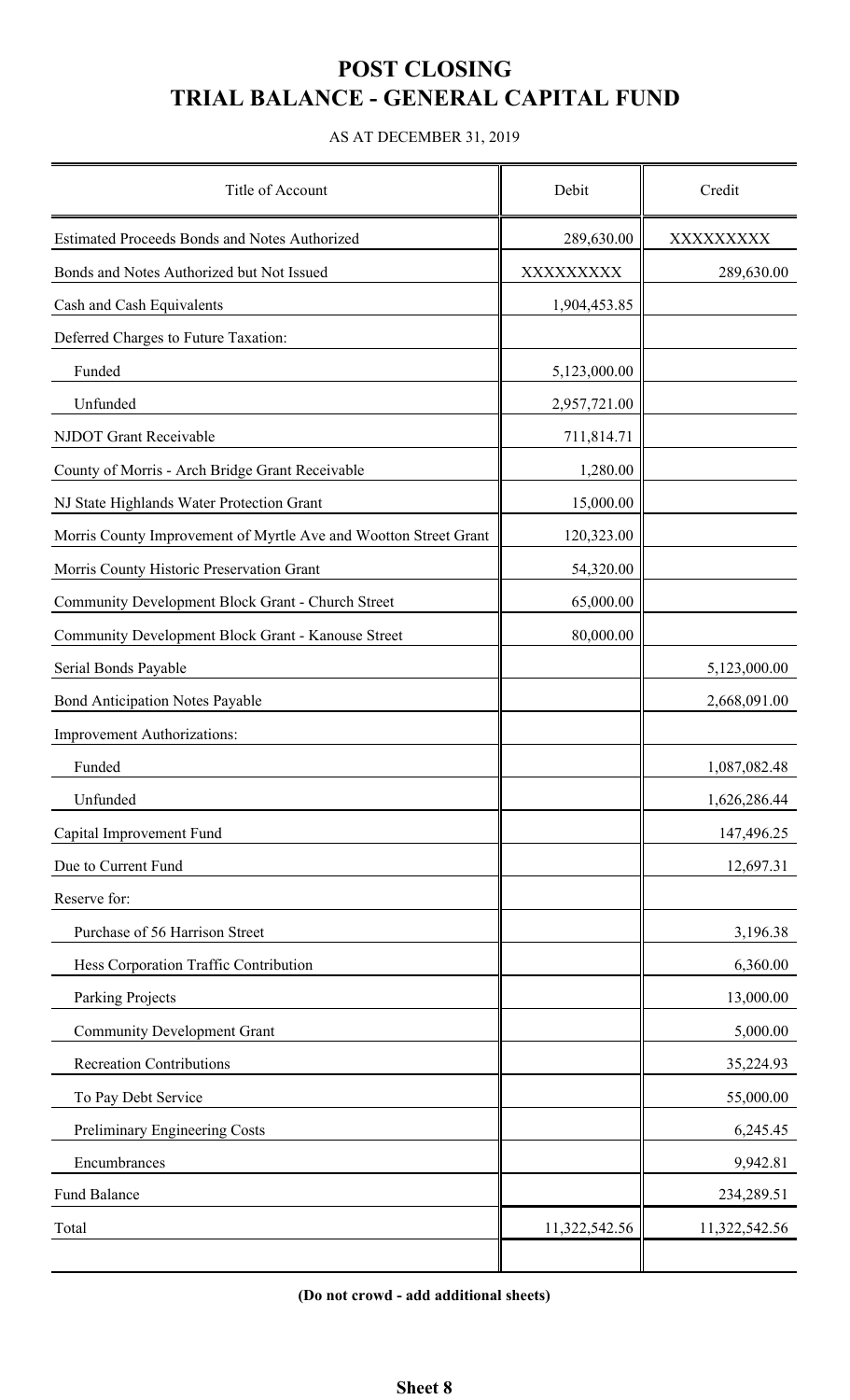|                        | Cash       |               | Less Checks   | Cash Book     |  |
|------------------------|------------|---------------|---------------|---------------|--|
|                        | * On Hand  | On Deposit    | Outstanding   | Balance       |  |
| Current                | 1,080.30   | 5,362,626.21  |               | 5,363,706.51  |  |
| Trust - Dog License    |            | 40,304.27     |               | 40,304.27     |  |
| Trust - Other          | 7,041.94   | 1,771,331.23  |               | 1,778,373.17  |  |
| Capital - General      |            | 1,904,453.85  |               | 1,904,453.85  |  |
| Water - Operating      | 606.12     | 2,787,601.80  | (165, 895.95) | 2,622,311.97  |  |
| Water - Capital        |            | 1,364,902.60  |               | 1,364,902.60  |  |
| Public Assistance **   |            | 159,746.02    |               | 159,746.02    |  |
| <b>Sewer Operating</b> | 165,896.82 | 971,647.56    |               | 1,137,544.38  |  |
| Sewer Capital          |            | 316,092.25    |               | 316,092.25    |  |
| Sewer Assessment Trust |            | 88,306.30     |               | 88,306.30     |  |
|                        |            |               |               |               |  |
|                        |            |               |               |               |  |
|                        |            |               |               |               |  |
|                        |            |               |               |               |  |
|                        |            |               |               |               |  |
|                        |            |               |               |               |  |
|                        |            |               |               |               |  |
|                        |            |               |               |               |  |
|                        |            |               |               |               |  |
|                        |            |               |               |               |  |
| Total                  | 174,625.18 | 14,767,012.09 | (165, 895.95) | 14,775,741.32 |  |

## **CASH RECONCILIATION DECEMBER 31, 2019**

\* Include Deposits in Transit -

\*\* Be sure to include Public Assistance Account reconciliation and trial balance if the municipality maintains such a bank account

#### **REQUIRED CERTIFICATION**

I hereby certify that all amounts shown in the "Cash on Deposit" column on Sheet 9 and 9(a) have been verified with the applicable bank statements, certificates, agreements or passbooks at December 31, 2019.

I also certify that all amounts, if any, shown for Investments in Savings and Loan Associations on any trial balance have been verified with the applicable passbooks at December 31, 2019.

All "Certificates of Deposit", "Repurchase Agreements" and other investments must be reported as cash and included in this certification.

(THIS MUST BE SIGNED BY THE REGISTERED MUNICIPAL ACCOUNTANT (STATUTORY AUDITOR) OR CHIEF FINANCIAL OFFICER) depending on who prepared this Annual Financial Statement as certified to on Sheet 1 or 1(a).

Signature:

**Registered Municipal Accountant**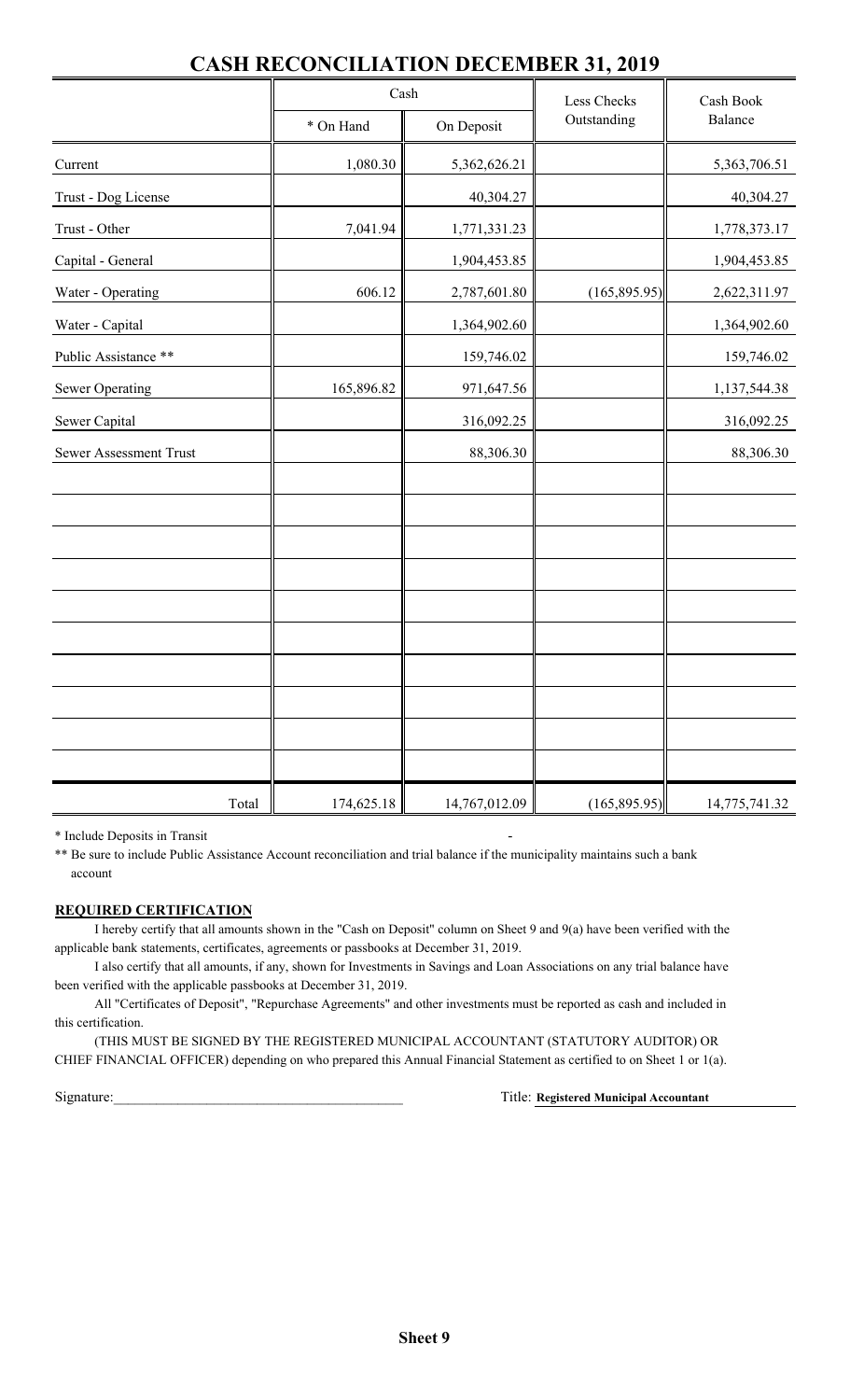# **CASH RECONCILIATION DECEMBER 31, 2019 (cont'd.)**

## **LIST BANKS AND AMOUNT SUPPORTING "CASH ON DEPOSIT"**

| <b>Current Fund:</b>                                             |              |
|------------------------------------------------------------------|--------------|
| Lakeland Bank #624600428                                         | 3,894,260.61 |
| Lakeland Bank #624600606                                         | 1,464,398.42 |
| NJCMF 000077054-171                                              | 3,967.18     |
| Subtotal                                                         | 5,362,626.21 |
| <b>Animal Control Fund:</b>                                      |              |
| Lakeland Bank #624600444                                         | 40,304.27    |
| <b>Other Trust Fund:</b>                                         |              |
| Lakeland Bank #624-600819 - Escrow Control-Receipts              | 286, 211.77  |
| Lakeland Bank #624-600703 - Escrow Control - Disbursements       | 71.51        |
| Lakeland Bank #624-600533 - SUI                                  | 141,460.08   |
| Lakeland Bank #624-600436 - Affordable Low & Moderate Housing    | 28,798.38    |
| State of NJ CMF #000097268-171 Affordable Low & Moderate Housing | 176, 148.03  |
| Lakeland Bank #624-600525 - Recycling Trust                      | 69,793.34    |
| Lakeland Bank #624-600479 Forfeited Assets Acct                  | 22,188.44    |
| Lakeland Bank #624-600541 - Other Trust Funds                    | 904,124.89   |
| Lakeland Bank #624-600460 - Community Dev. Trust                 | 3,897.35     |
| Lakeland Bank #624-603214 - Rec. Trust                           | 138,637.44   |
| Subtotal                                                         | 1,771,331.23 |
| <b>General Capital Fund:</b>                                     |              |
| Lakeland Bank #624600452                                         | 1,862,913.82 |
| NJCM #171-000131377                                              | 41,540.03    |
| Subtotal                                                         | 1,904,453.85 |
| <b>Public Assistance:</b>                                        |              |
| Lakeland Bank #624600495                                         | 76,111.72    |
| Lakeland Bank #624600517                                         | 83,634.30    |
|                                                                  | 159,746.02   |
|                                                                  |              |

Note: Sections N.J.S. 40A:4-61, 40A:4-62 and 40A:4-63 of the Local Budget Law require that separate bank accounts b**Sheeta9**ad for each allocated fund.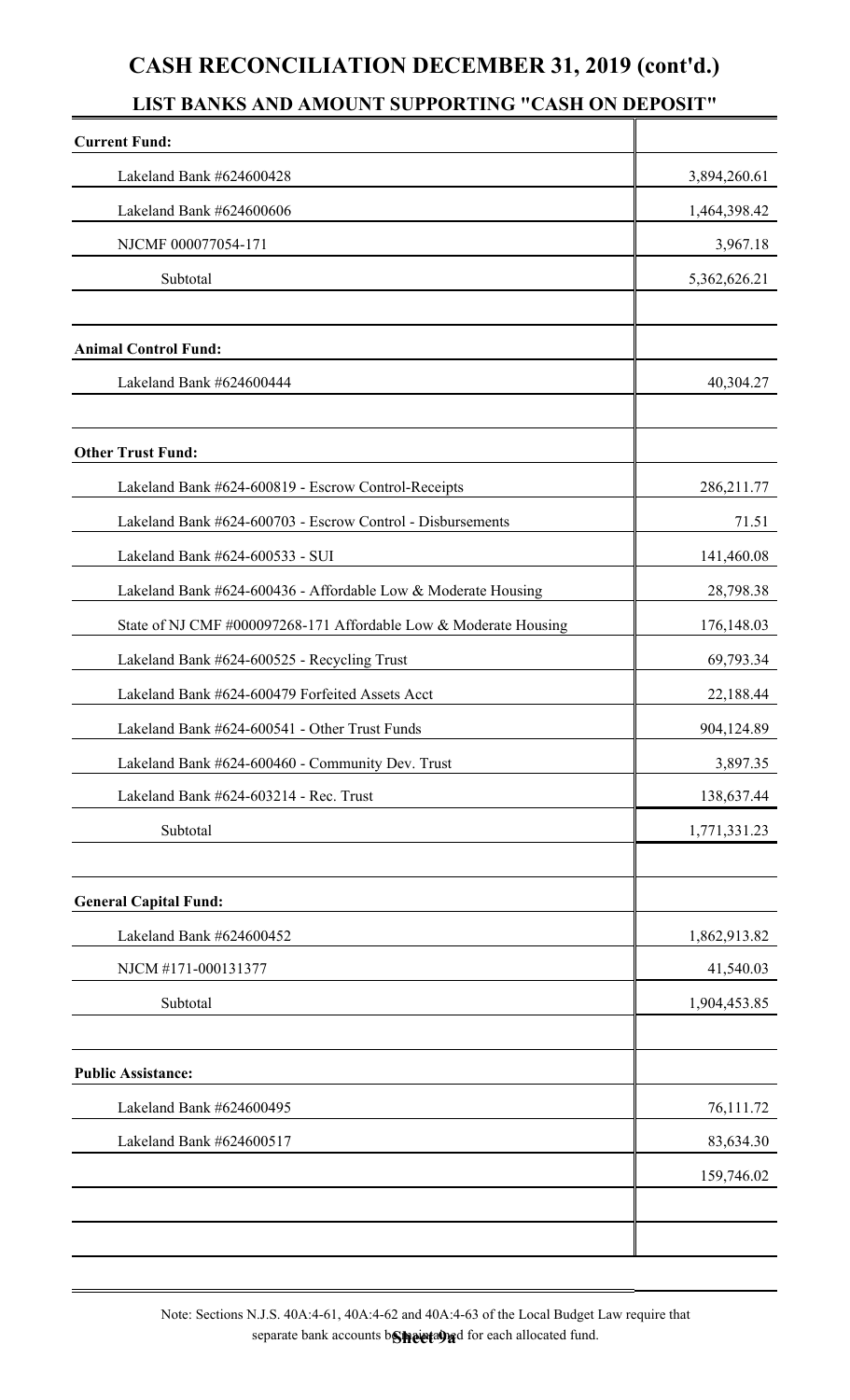# **CASH RECONCILIATION DECEMBER 31, 2019 (cont'd.)**

# **LIST BANKS AND AMOUNT SUPPORTING "CASH ON DEPOSIT"**

| <b>Water Utility Operating Fund:</b>        |               |
|---------------------------------------------|---------------|
| Lakeland Bank #624600622                    | 1,097,239.36  |
| Lakeland Bank #624600355                    | 1,185,868.25  |
| NJCM #000077089-171                         | 504,494.19    |
| Subtotal                                    | 2,787,601.80  |
| <b>Water Utility Capital Fund:</b>          |               |
| Lakeland Bank #624600363                    | 1,364,902.60  |
| <b>Sewer Utility Operating Fund:</b>        |               |
| Lakeland Bank #624600371                    | 124,363.83    |
| Lakeland Bank #624600614                    | 764,649.53    |
| NJCM #000077070-171                         | 82,634.20     |
|                                             | 971,647.56    |
| <b>Sewer Utility Capital Fund:</b>          |               |
| Lakeland Bank #624600398                    | 316,092.25    |
|                                             | 316,092.25    |
| <b>Sewer Utility Assessment Trust Fund:</b> |               |
| Lakeland Bank #624600401                    | 88,306.30     |
|                                             |               |
|                                             |               |
|                                             |               |
| <b>Total All Banks</b>                      | 14,767,012.09 |
|                                             |               |

Note: Sections N.J.S. 40A:4-61, 40A:4-62 and 40A:4-63 of the Local Budget Law require that separate bank accounts be maintained for each allocated fund.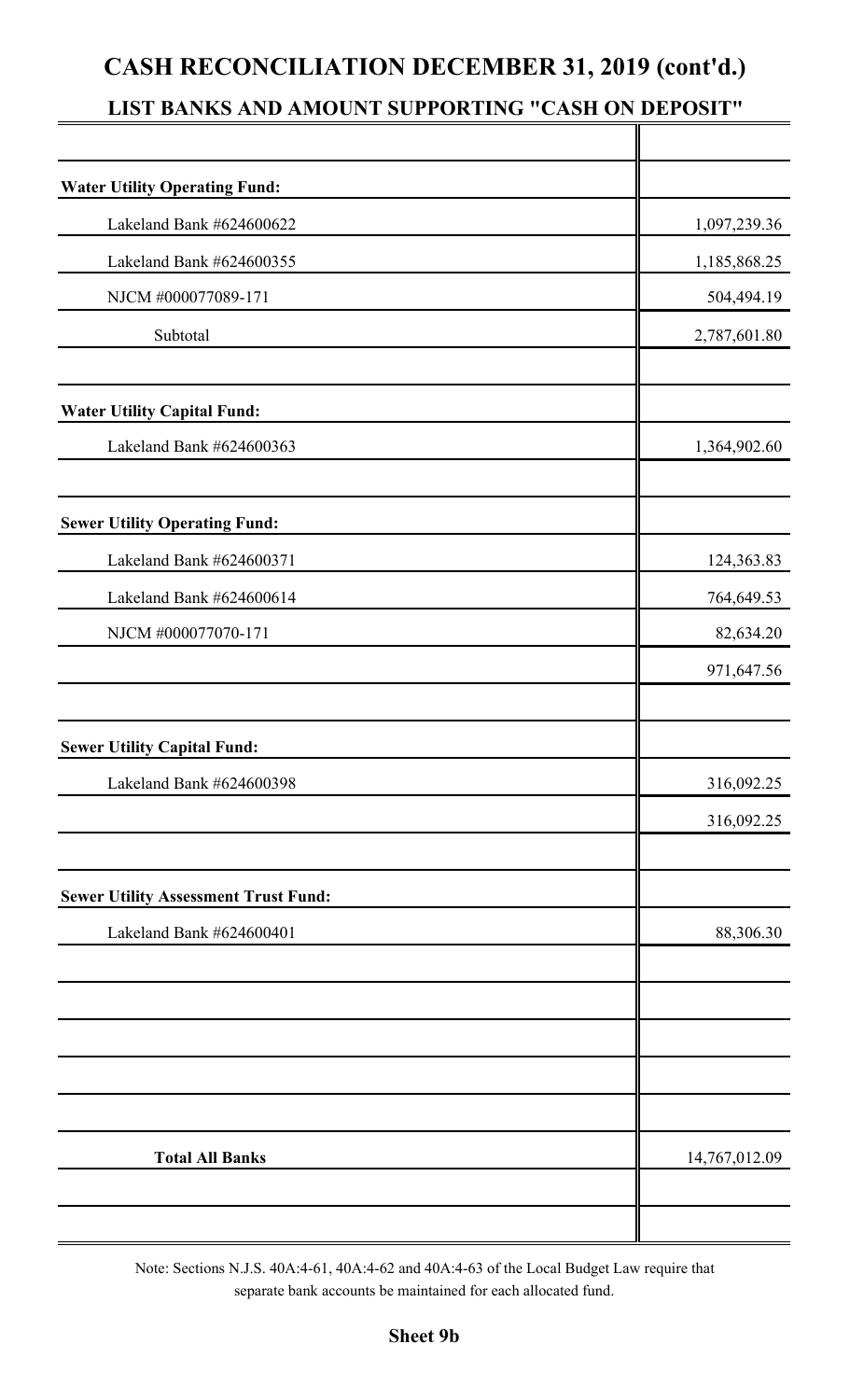## **MUNICIPALITIES AND COUNTIES FEDERAL AND STATE GRANTS RECEIVABLE**

| Grant                                     | Balance<br>Jan. 1, 2019 | 2019<br><b>Budget</b><br>Revenue<br>Realized | Received  | Transfer<br>from<br>Unapprop.<br>Reserves | Cancelled | Balance<br>Dec. 31, 2019 |
|-------------------------------------------|-------------------------|----------------------------------------------|-----------|-------------------------------------------|-----------|--------------------------|
|                                           |                         |                                              |           |                                           |           |                          |
| Municipal Alliance                        | 28,359.15               | 14,057.50                                    |           |                                           |           | 42,416.65                |
| Recycling Tonnage                         |                         | 12,967.64                                    | 12,967.64 |                                           |           |                          |
| Alcohol Education and Rehabilitation Fund |                         | 2,411.24                                     | 2,411.24  |                                           |           |                          |
| <b>Body Armor Grant</b>                   |                         | 2,683.97                                     | 2,683.97  |                                           |           |                          |
| Clean Communities                         |                         | 18,553.15                                    | 18,553.15 |                                           |           |                          |
|                                           |                         |                                              |           |                                           |           |                          |
|                                           |                         |                                              |           |                                           |           |                          |
|                                           |                         |                                              |           |                                           |           |                          |
|                                           |                         |                                              |           |                                           |           |                          |
|                                           |                         |                                              |           |                                           |           |                          |
|                                           |                         |                                              |           |                                           |           |                          |
|                                           |                         |                                              |           |                                           |           |                          |
|                                           |                         |                                              |           |                                           |           |                          |
|                                           |                         |                                              |           |                                           |           |                          |
|                                           |                         |                                              |           |                                           |           |                          |
| Totals                                    | 28,359.15               | 50,673.50                                    | 36,616.00 |                                           |           | 42,416.65                |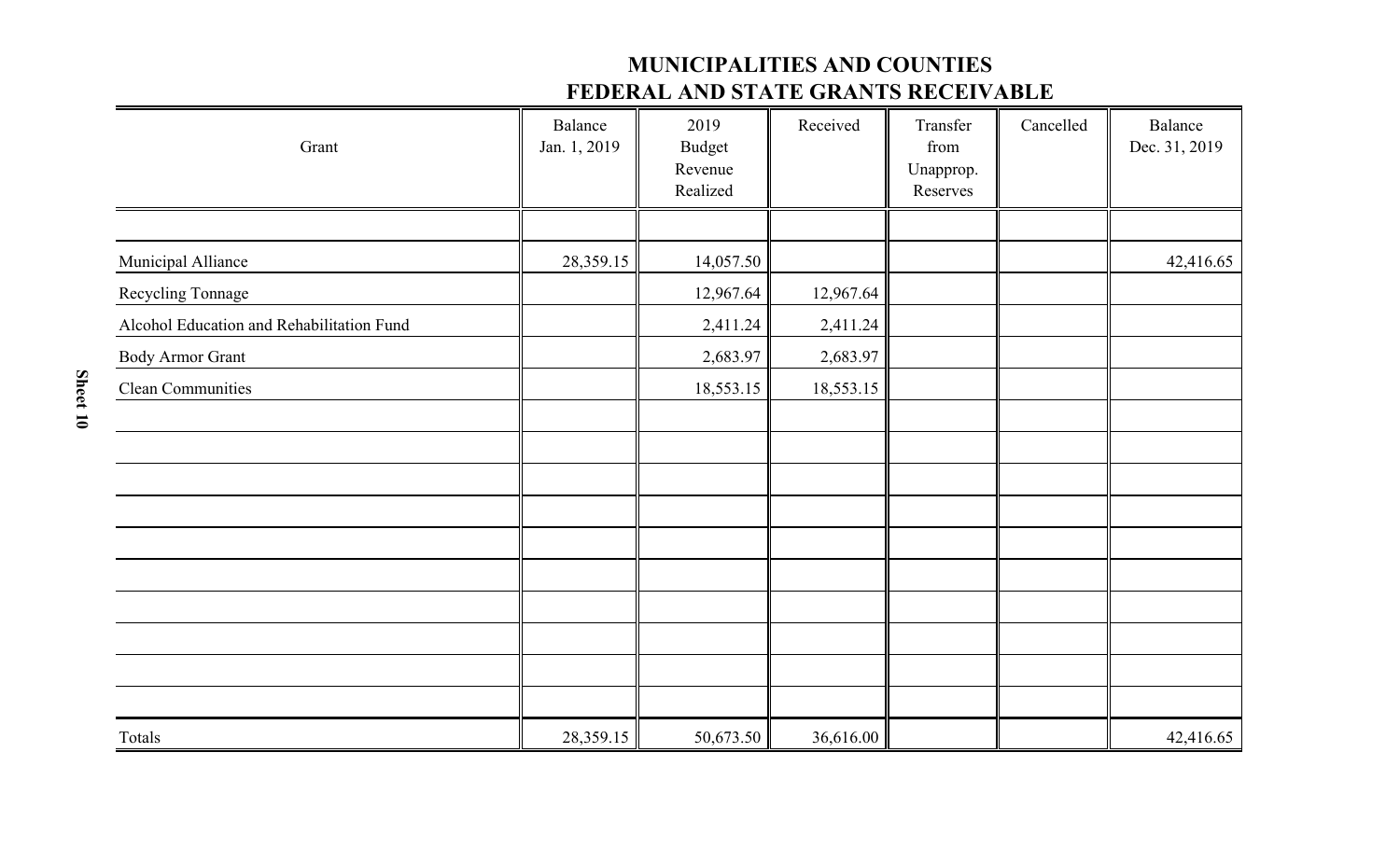# **SCHEDULE OF APPROPRIATED RESERVES FOR**

## **FEDERAL AND STATE GRANTS**

| Grant                                       | Balance                                |                           | Transferred from 2019<br><b>Budget Appropriations</b> | Expended                              | Cancelled | Balance        |  |
|---------------------------------------------|----------------------------------------|---------------------------|-------------------------------------------------------|---------------------------------------|-----------|----------------|--|
|                                             | Jan. 1, 2019<br><b>Budget</b>          |                           | Appropriations<br>By 40A:4-87                         |                                       |           | Dec. 31, 2019  |  |
| <b>Body Armor Grant</b>                     | $\boldsymbol{\mathsf{S}}$<br>12,453.43 | 2,683.97<br>$\mathcal{S}$ |                                                       | $\boldsymbol{\mathsf{S}}$<br>6,793.78 |           | \$<br>8,343.62 |  |
| <b>Clean Communities</b>                    | 48,992.16                              |                           | $\mathbb S$<br>18,553.15                              | 19,955.88                             |           | 47,589.43      |  |
| Click It or Ticket                          | 21,682.70                              |                           |                                                       |                                       |           | 21,682.70      |  |
| <b>Distracted Driving</b>                   | 4,998.56                               |                           |                                                       |                                       |           | 4,998.56       |  |
| Domestic Violence                           | 2,146.38                               |                           |                                                       |                                       |           | 2,146.38       |  |
| Drive Sober or Get Pulled Over              | 18,091.89                              |                           |                                                       |                                       |           | 18,091.89      |  |
| Drunk Driving Enforcement Fund              | 42,799.72                              |                           |                                                       | 634.28                                |           | 42,165.44      |  |
| Morris County Economic Development Alliance | 79.29                                  |                           |                                                       |                                       |           | 79.29          |  |
| Municipal Alliance:                         |                                        |                           |                                                       |                                       |           |                |  |
| State                                       | 19,776.21                              | 10,646.00                 |                                                       | 4,336.15                              |           | 26,086.06      |  |
| Matching                                    | 1,576.41                               | 3,411.50                  |                                                       | 2,065.38                              |           | 2,922.53       |  |
| Alcohol Education & Rehabilitation          | 12,717.68                              |                           | 2,411.24                                              | 5,600.00                              |           | 9,528.92       |  |
| <b>NJEDA Site Remediation Fund</b>          | 2,096.23                               |                           |                                                       |                                       |           | 2,096.23       |  |
| NJEDA Hazardous Site Remediation Fund       | 83,954.28                              |                           |                                                       |                                       |           | 83,954.28      |  |
|                                             |                                        |                           |                                                       |                                       |           |                |  |
|                                             |                                        |                           |                                                       |                                       |           |                |  |
|                                             |                                        |                           |                                                       |                                       |           |                |  |
|                                             |                                        |                           |                                                       |                                       |           |                |  |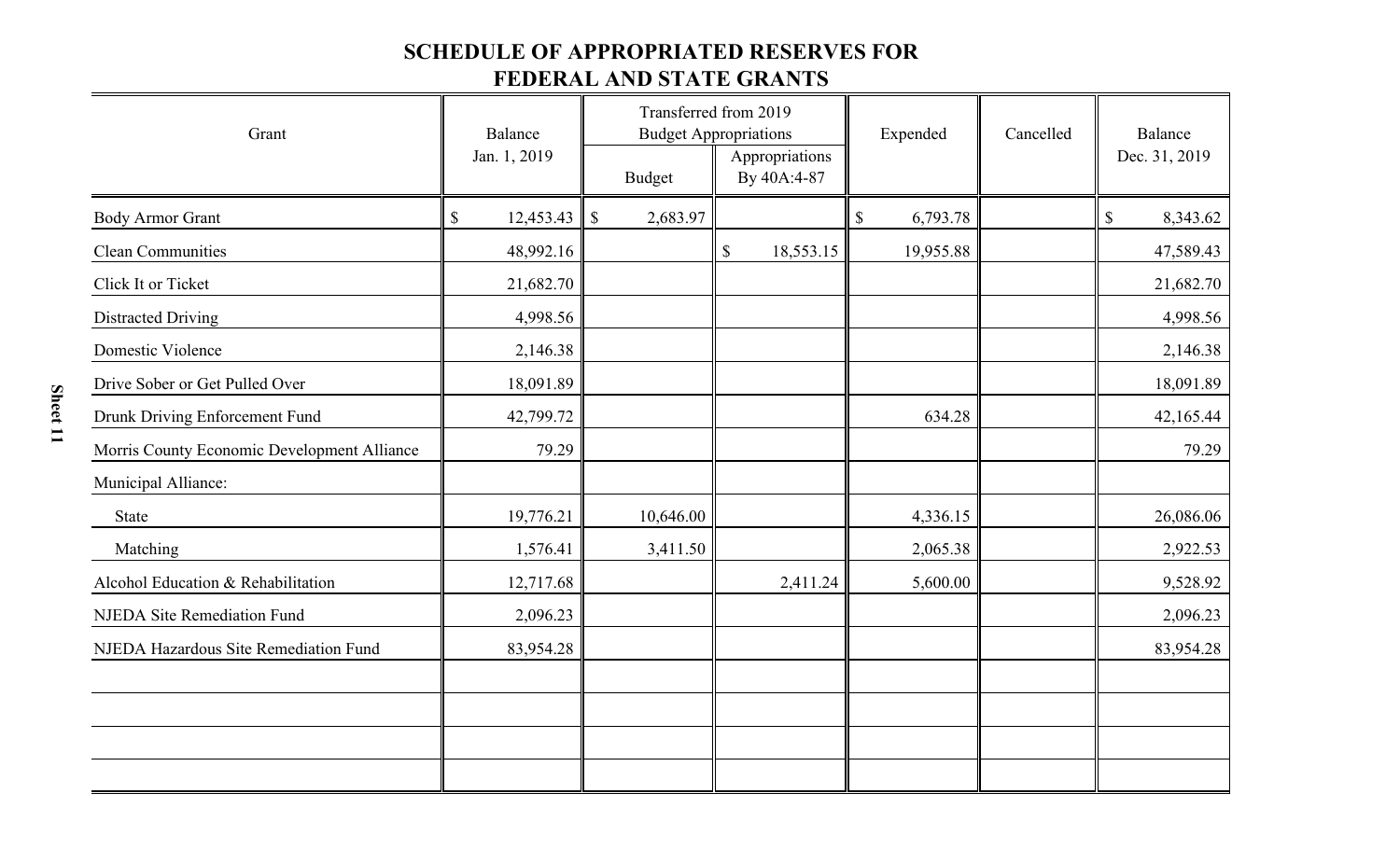## **SCHEDULE OF APPROPRIATED RESERVES FOR**

# **FEDERAL AND STATE GRANTS (cont.)**

| Grant                                    | Balance<br>Jan. 1, 2019 | <b>Budget</b>             | Transferred from 2019<br><b>Budget Appropriations</b><br>Appropriations<br>By 40A:4-87 | Expended                  | Cancelled | Balance<br>Dec. 31, 2019 |
|------------------------------------------|-------------------------|---------------------------|----------------------------------------------------------------------------------------|---------------------------|-----------|--------------------------|
| Recreation Opportunities for Individuals |                         |                           |                                                                                        |                           |           |                          |
| with Disabilities Grant:                 |                         |                           |                                                                                        |                           |           |                          |
| State                                    | $\$$<br>3,845.50        |                           |                                                                                        |                           |           | $\$$<br>3,845.50         |
| Local Match                              | 103.43                  |                           |                                                                                        |                           |           | 103.43                   |
| Recyling Tonnage                         | 62,350.11               | $\mathbb{S}$<br>12,967.64 |                                                                                        | $\$$<br>5,762.08          |           | 69,555.67                |
| Assistance to Firefighters Grant         | 64.00                   |                           |                                                                                        |                           |           | 64.00                    |
|                                          |                         |                           |                                                                                        |                           |           |                          |
|                                          |                         |                           |                                                                                        |                           |           |                          |
|                                          |                         |                           |                                                                                        |                           |           |                          |
|                                          |                         |                           |                                                                                        |                           |           |                          |
|                                          |                         |                           |                                                                                        |                           |           |                          |
|                                          |                         |                           |                                                                                        |                           |           |                          |
|                                          |                         |                           |                                                                                        |                           |           |                          |
|                                          |                         |                           |                                                                                        |                           |           |                          |
|                                          |                         |                           |                                                                                        |                           |           |                          |
|                                          |                         |                           |                                                                                        |                           |           |                          |
|                                          |                         |                           |                                                                                        |                           |           |                          |
| Totals                                   | 337,727.98<br>\$        | 29,709.11<br>$\mathbb{S}$ | $\sqrt{S}$<br>20,964.39                                                                | $\mathbb{S}$<br>45,147.55 |           | \$<br>343,253.93         |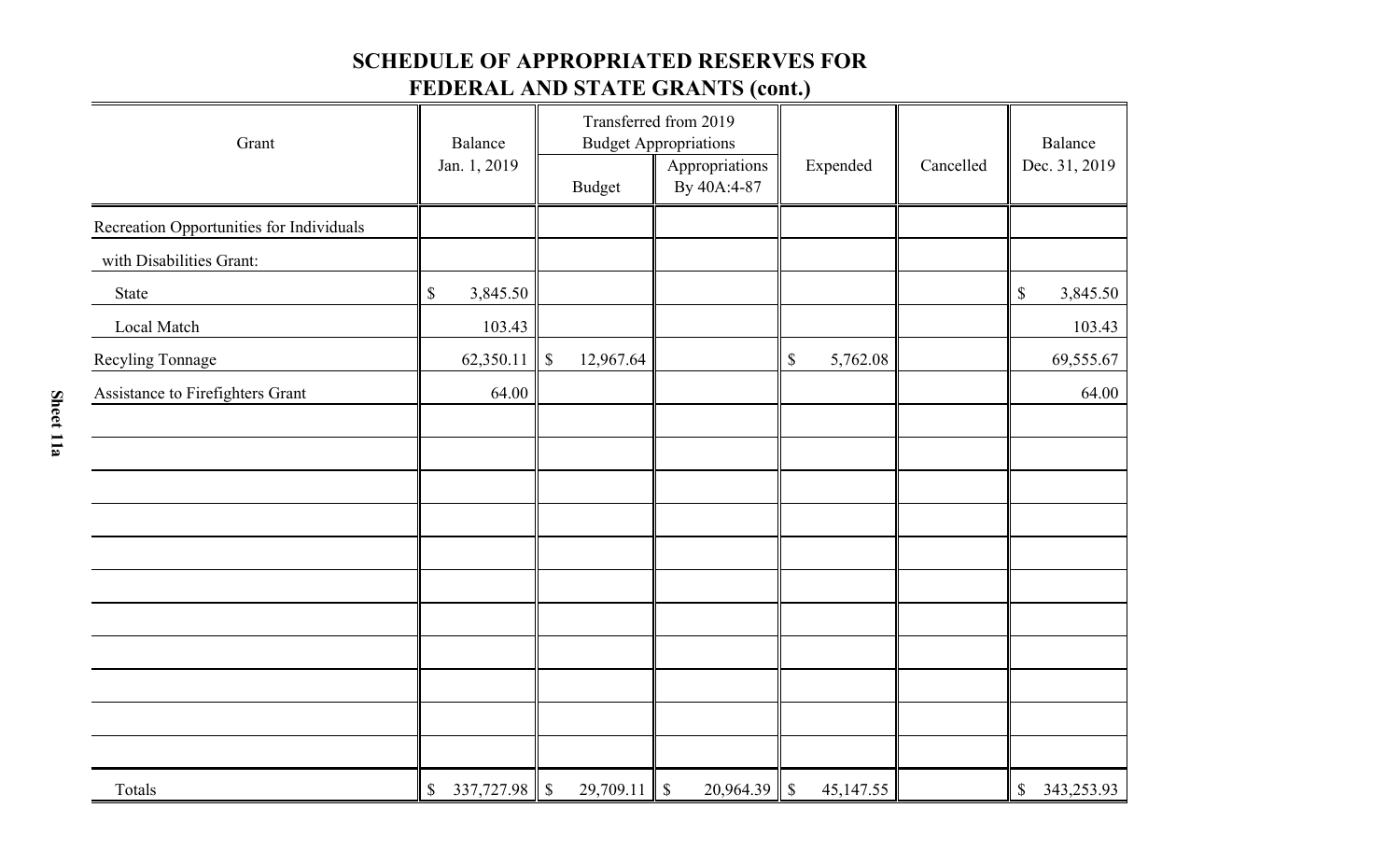## **SCHEDULE OF UNAPPROPRIATED RESERVES FOR FEDERAL AND STATE GRANTS**

| Grant                                     | Balance<br>Jan. 1, 2019                |               | Transferred to 2019<br><b>Budget Appropriations</b><br>Appropriations | Received | Cash<br>Receipts | Balance<br>Dec. 31, 2019              |
|-------------------------------------------|----------------------------------------|---------------|-----------------------------------------------------------------------|----------|------------------|---------------------------------------|
|                                           |                                        | <b>Budget</b> | By 40A:4-87                                                           |          |                  |                                       |
| Alcohol Education and Rehabilitation Fund | 3,152.66<br>$\boldsymbol{\mathsf{S}}$  |               |                                                                       |          |                  | $\boldsymbol{\mathsf{S}}$<br>3,152.66 |
| Body Armor Grant                          | 2,428.28                               |               |                                                                       |          |                  | 2,428.28                              |
| <b>Clean Comunitites</b>                  | 17,373.74                              |               |                                                                       |          |                  | 17,373.74                             |
| Drive Sober or Get Pulled Over            | 7,607.76                               |               |                                                                       |          |                  | 7,607.76                              |
| Drunk Driving Enforcement Fund            | 6,616.69                               |               |                                                                       |          |                  | 6,616.69                              |
| Recycling Tonnage                         | 14,303.93                              |               |                                                                       |          |                  | 14,303.93                             |
| Pedestrian Safety Grant                   |                                        |               |                                                                       |          | 8,919.56<br>\$   | 8,919.56                              |
|                                           |                                        |               |                                                                       |          |                  |                                       |
|                                           |                                        |               |                                                                       |          |                  |                                       |
|                                           |                                        |               |                                                                       |          |                  |                                       |
|                                           |                                        |               |                                                                       |          |                  |                                       |
|                                           |                                        |               |                                                                       |          |                  |                                       |
|                                           |                                        |               |                                                                       |          |                  |                                       |
|                                           |                                        |               |                                                                       |          |                  |                                       |
|                                           |                                        |               |                                                                       |          |                  |                                       |
|                                           |                                        |               |                                                                       |          |                  |                                       |
|                                           |                                        |               |                                                                       |          |                  |                                       |
| Totals                                    | $\boldsymbol{\mathsf{S}}$<br>51,483.06 |               |                                                                       |          | 8,919.56         | $\mathbb S$<br>60,402.62              |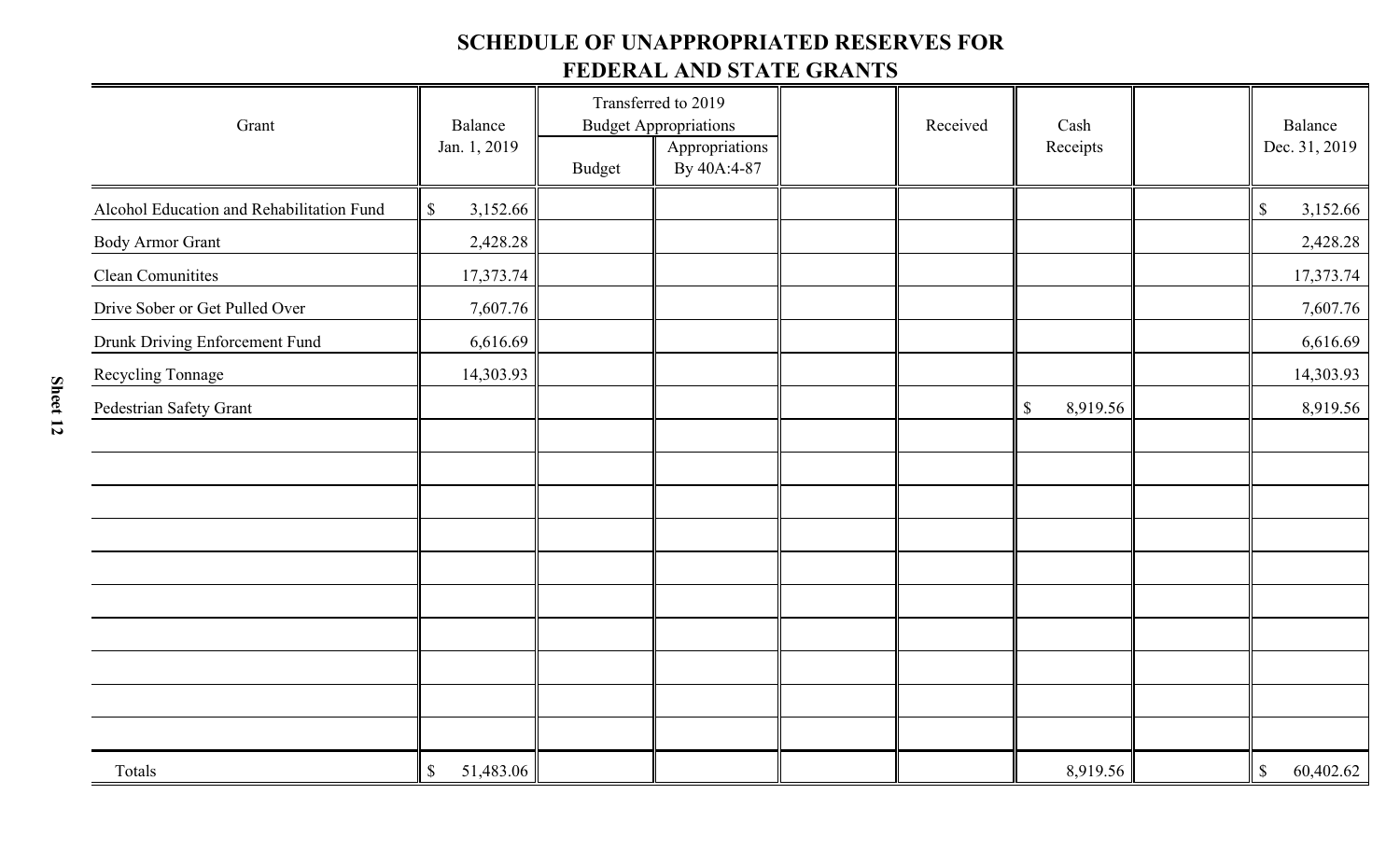# **\* LOCAL DISTRICT SCHOOL TAX**

|                                                                        |          | Debit          | Credit         |
|------------------------------------------------------------------------|----------|----------------|----------------|
| Balance January 1, 2019                                                |          | <b>XXXXXXX</b> | XXXXXXX        |
| School Tax Payable #                                                   | 85001-00 | XXXXXXX        | (441, 395.60)  |
| <b>School Tax Deferred</b><br>Not in excess of 50% of Levy - 2018-2019 | 85002-00 | <b>XXXXXXX</b> |                |
| Levy School Year July 1, 2019 - June 30, 2020                          |          | XXXXXXX        |                |
| Levy Calendar Year 2019                                                |          | XXXXXXX        | 20,915,508.00  |
| Paid                                                                   |          | 20,420,549.25  | XXXXXXX        |
| Balance December 31, 2019                                              |          | XXXXXXX        |                |
| School Tax Payable #                                                   | 85003-00 | 53,563.15      | XXXXXXX        |
| School Tax Deferred<br>Not in excess of 50% of Levy - 2019-2020        | 85004-00 |                | <b>XXXXXXX</b> |
|                                                                        |          | 20,474,112.40  | 20,474,112.40  |

# **MUNICIPAL OPEN SPACE TAX - N/A**

|                           |          | Debit          | Credit         |
|---------------------------|----------|----------------|----------------|
| Balance January 1, 2019   | 85045-00 | XXXXXXX        |                |
|                           |          |                |                |
| 2019 Levy                 | 81105-00 | XXXXXXX        |                |
|                           |          |                |                |
| <b>Interest Earned</b>    |          | <b>XXXXXXX</b> |                |
|                           |          |                |                |
| Expended                  |          |                | <b>XXXXXXX</b> |
|                           |          |                |                |
| Balance December 31, 2019 | 85046-00 |                | <b>XXXXXXX</b> |
|                           |          |                |                |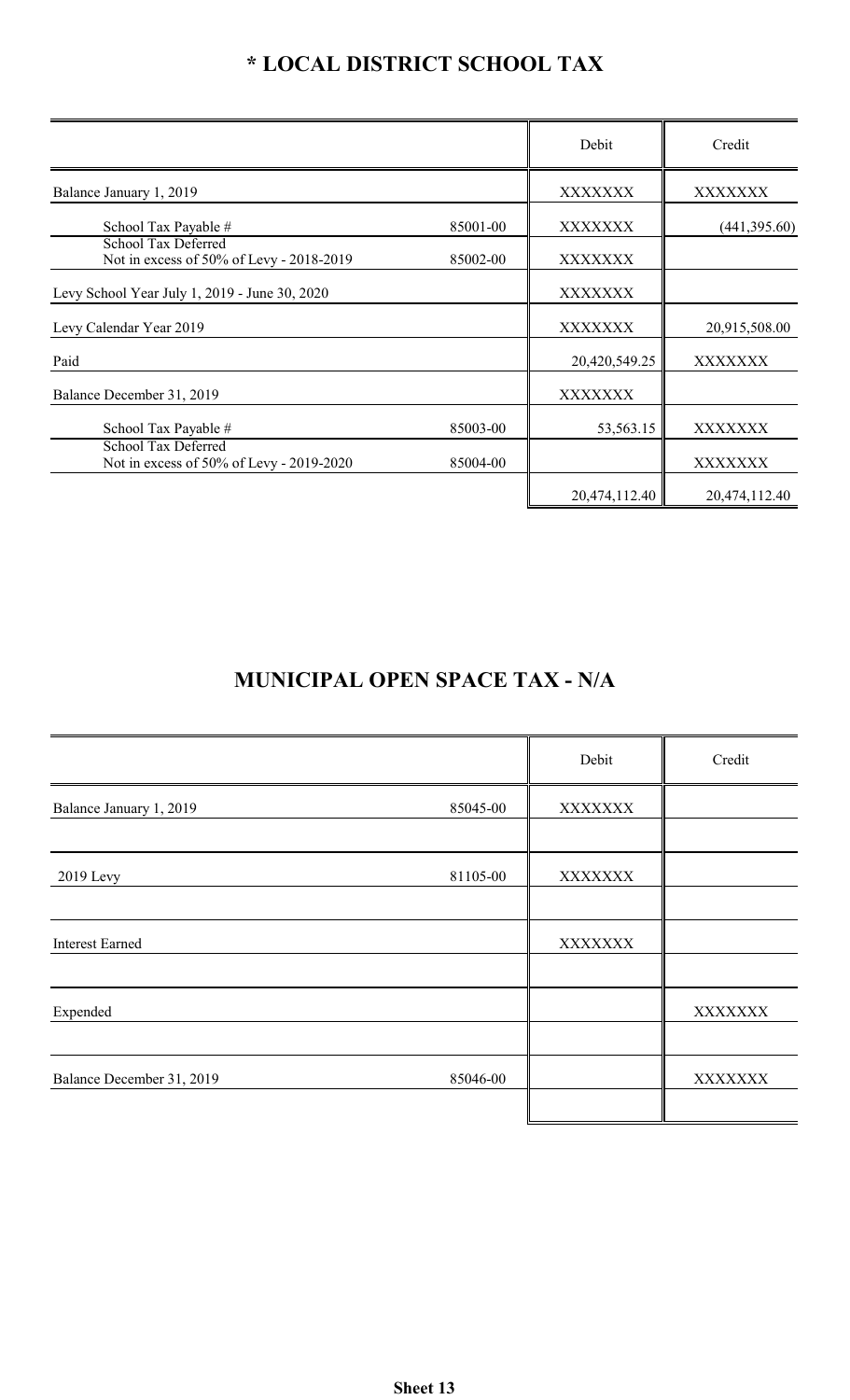# **REGIONAL SCHOOL TAX**

(Provide a separate statement for each Regional District involved)

|                                                                            |          | Debit          | Credit  |
|----------------------------------------------------------------------------|----------|----------------|---------|
| Balance January 1, 2019                                                    |          | XXXXXXX        | XXXXXXX |
| School Tax Payable #                                                       | 85031-00 | XXXXXXX        |         |
| <b>School Tax Deferred</b><br>(Not in excess of 50% of Levy - 2018 - 2019) | 85032-00 | XXXXXXX        |         |
| Levy School Year July 1, 2019 - June 30, 2020                              |          | XXXXXXX        |         |
| Levy Calendar Year 2019                                                    |          | XXXXXXX        |         |
| Paid                                                                       |          |                | XXXXXXX |
| Balance December 31, 2019                                                  |          | <b>XXXXXXX</b> | XXXXXXX |
| School Tax Payable #                                                       | 85033-00 |                | XXXXXXX |
| <b>School Tax Deferred</b><br>(Not in excess of 50% of Levy - 2019 - 2020) | 85034-00 |                | XXXXXXX |
| # Must include unpaid requisitions.                                        |          |                |         |

# **REGIONAL HIGH SCHOOL TAX**

|                                                                            |          | Debit          | Credit  |
|----------------------------------------------------------------------------|----------|----------------|---------|
| Balance January 1, 2019                                                    |          | XXXXXXX        | XXXXXXX |
| School Tax Payable #                                                       | 85041-00 | <b>XXXXXXX</b> |         |
| <b>School Tax Deferred</b><br>(Not in excess of 50% of Levy - 2018 - 2019) | 85042-00 | XXXXXXX        |         |
| Levy School Year July 1, 2019 - June 30, 2020                              |          | <b>XXXXXXX</b> |         |
| Levy Calendar Year 2019                                                    |          | XXXXXXX        |         |
| Paid                                                                       |          |                | XXXXXXX |
| Balance December 31, 2019                                                  |          | XXXXXXX        | XXXXXXX |
| School Tax Payable #                                                       | 85043-00 |                | XXXXXXX |
| <b>School Tax Deferred</b><br>(Not in excess of 50% of Levy - 2019 - 2020) | 85044-00 |                | XXXXXXX |
| # Must include unpaid requisitions.                                        |          |                |         |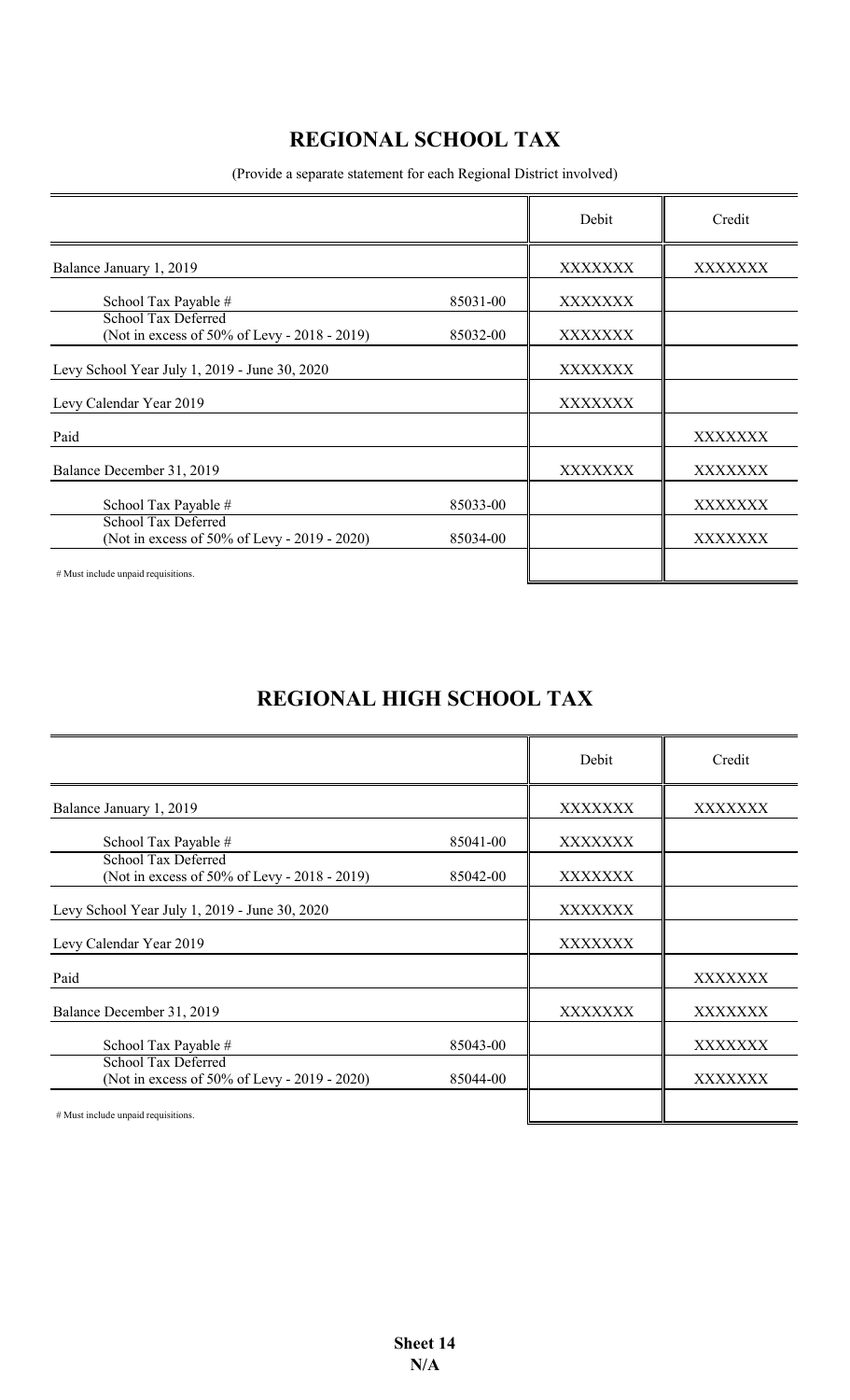# **COUNTY TAXES PAYABLE**

|                                        |          | Debit        | Credit         |
|----------------------------------------|----------|--------------|----------------|
| Balance January 1, 2019                |          | XXXXXXX      | XXXXXXX        |
| <b>County Taxes</b>                    | 80003-01 | XXXXXXX      |                |
| Due County for Added and Omitted Taxes | 80003-02 | XXXXXXX      |                |
| 2019 Levy:                             |          | XXXXXXX      | <b>XXXXXXX</b> |
| General County                         | 80003-03 | XXXXXXX      | 2,969,648.13   |
| County Library                         | 80003-04 | XXXXXXX      |                |
| County Open Space Preservation         |          | XXXXXXX      | 88,334.03      |
| Due County for Added and Omitted Taxes | 80003-05 | XXXXXXX      | 3,373.65       |
| Paid                                   |          | 3,061,355.81 | XXXXXXX        |
| Balance December 31, 2019              |          | XXXXXXX      | XXXXXXX        |
| <b>County Taxes</b>                    |          |              | XXXXXXX        |
| Due County for Added and Omitted Taxes |          |              | XXXXXXX        |
|                                        |          | 3,061,355.81 | 3,061,355.81   |

# **SPECIAL DISTRICT TAXES - N/A**

|                                                                       |          |          | Debit          | Credit         |
|-----------------------------------------------------------------------|----------|----------|----------------|----------------|
| Balance January 1, 2019                                               |          | 80003-06 |                |                |
| 2019 Levy: (List Each Type of District Tax Separately - see Footnote) |          |          | <b>XXXXXXX</b> | XXXXXXX        |
| Fire -                                                                | 81108-00 |          | <b>XXXXXXX</b> | XXXXXXX        |
| Sewer-                                                                | 81111-00 |          | <b>XXXXXXX</b> | XXXXXXX        |
| Water -                                                               | 81112-00 |          | <b>XXXXXXX</b> | XXXXXXX        |
| Garbage - I                                                           | 81109-00 |          | <b>XXXXXXX</b> | <b>XXXXXXX</b> |
| Snow Removal - II                                                     |          |          | <b>XXXXXXX</b> | XXXXXXX        |
| Municipal Service Tax                                                 |          |          | <b>XXXXXXX</b> | XXXXXXX        |
|                                                                       |          |          | <b>XXXXXXX</b> | XXXXXXX        |
| Total 2019 Levy                                                       |          | 80003-07 | <b>XXXXXXX</b> |                |
| Paid                                                                  |          | 80003-08 |                | XXXXXXX        |
| Balance December 31, 2019                                             |          | 80003-09 |                |                |
|                                                                       |          |          |                |                |

Footnote: Please state the number of districts in each instance.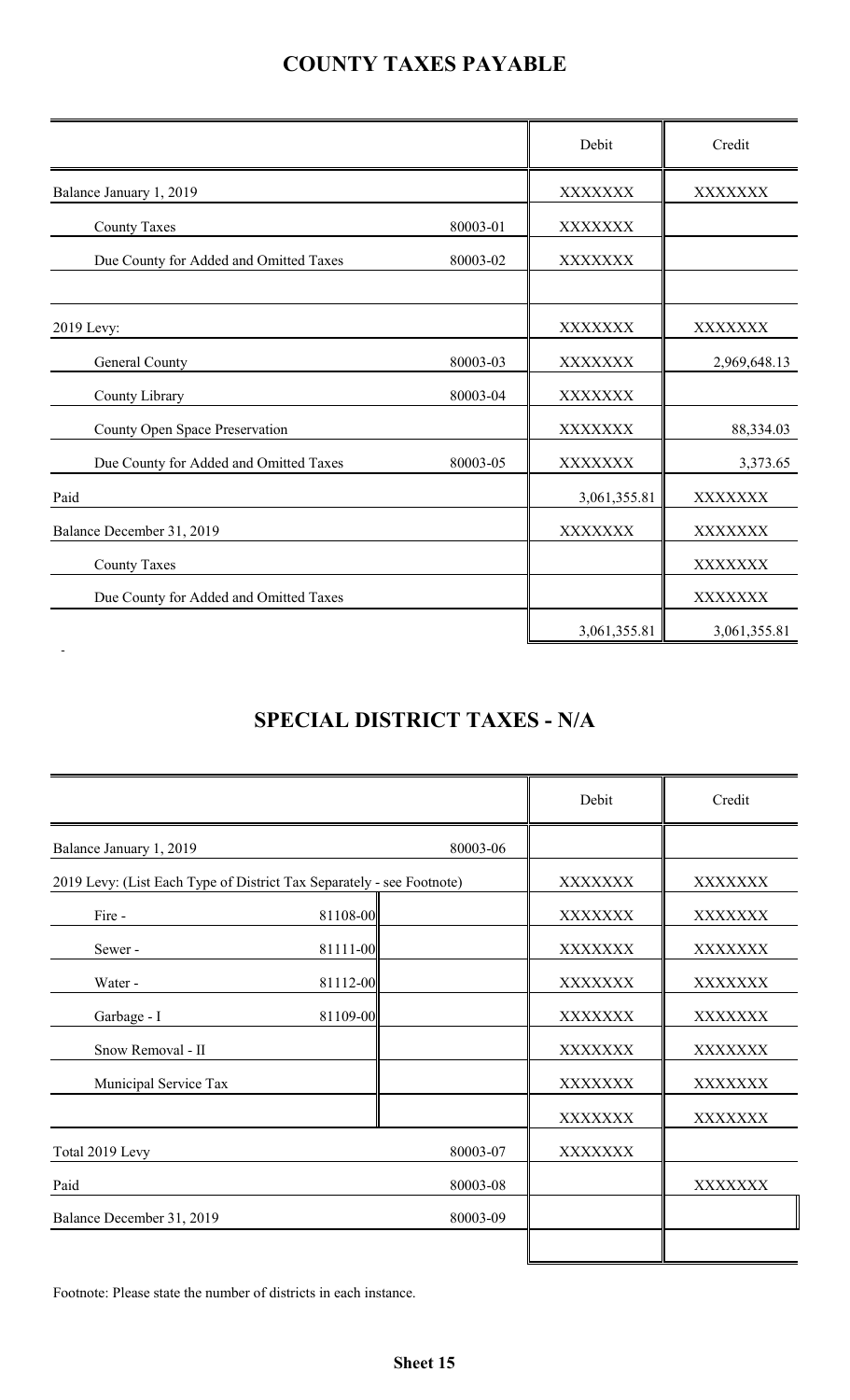## **STATE LIBRARY AID**

#### **RESERVE FOR MAINTENANCE OF FREE PUBLIC LIBRARY WITH STATE AID**

|                                    |          | Debit   | Credit         |
|------------------------------------|----------|---------|----------------|
| Balance January 1, 2019            | 80004-01 | XXXXXXX |                |
| State Library Aid Received in 2019 | 80004-02 | XXXXXXX |                |
|                                    |          |         |                |
| Expended                           | 80004-09 |         | <b>XXXXXXX</b> |
| Balance December 31, 2019          | 80004-10 |         |                |
|                                    |          |         |                |

#### **RESERVE FOR EXPENSE OF PARTICIPATION IN FREE COUNTY LIBRARY WITH STATE AID**

| Balance January 1, 2019            | 80004-03 | <b>XXXXXXX</b> |                |
|------------------------------------|----------|----------------|----------------|
| State Library Aid Received in 2019 | 80004-04 | XXXXXXX        |                |
|                                    |          |                |                |
| Expended                           | 80004-11 |                | <b>XXXXXXX</b> |
| Balance December 31, 2019          | 80004-12 |                |                |
|                                    |          |                |                |

#### **RESERVE FOR AID TO LIBRARY OR READING ROOM WITH STATE AID (N.J.S.A. 40:54-35)**

| Balance January 1, 2019            | 80004-05 | <b>XXXXXXX</b> |         |
|------------------------------------|----------|----------------|---------|
| State Library Aid Received in 2019 | 80004-06 | XXXXXXX        |         |
|                                    |          |                |         |
| Expended                           | 80004-13 |                | XXXXXXX |
|                                    |          |                |         |
| Balance December 31, 2019          | 80004-14 |                |         |
|                                    |          |                |         |

#### **RESERVE FOR LIBRARY SERVICES WITH FEDERAL AID**

| Balance January 1, 2019            | 80004-07 | <b>XXXXXXX</b> |         |
|------------------------------------|----------|----------------|---------|
| State Library Aid Received in 2019 | 80004-08 | <b>XXXXXXX</b> |         |
|                                    |          |                |         |
| Expended                           | 80004-15 |                | XXXXXXX |
|                                    |          |                |         |
| Balance December 31, 2019          | 80004-16 |                |         |
|                                    |          |                |         |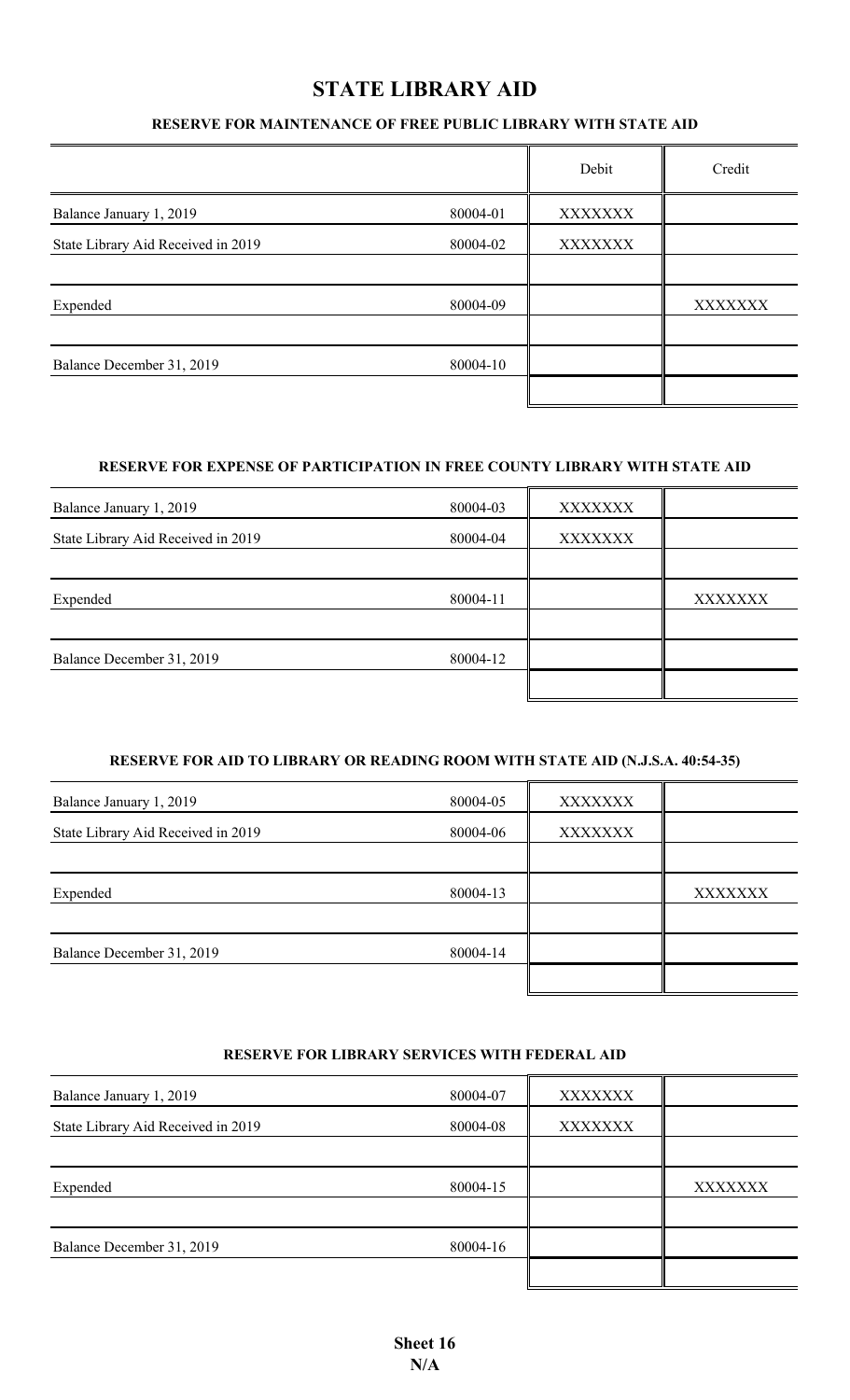| Source                                                                                                   |                  | <b>Budget</b><br>$-01$ | Realized<br>$-02$ | Excess or Deficit*<br>$-03$ |
|----------------------------------------------------------------------------------------------------------|------------------|------------------------|-------------------|-----------------------------|
| Surplus Anticipated<br>Surplus Anticipated with Prior Written Consent of<br>Director of Local Government | 80101-<br>80102- | 2,538,000.00           | 2,538,000.00      |                             |
| Miscellaneous Revenue Anticipated:                                                                       |                  | XXXXXXX                | XXXXXXX           | XXXXXXX                     |
| <b>Adopted Budget</b>                                                                                    |                  | 1,644,226.43           | 1,574,956.20      | (69,270.23)                 |
| Added by N.J.S. 40A:4-87: (List on 17a)                                                                  |                  | 20,964.39              | 20,964.39         |                             |
| Total Miscellaneous Revenue Anticipated                                                                  | 80103-           | 1,665,190.82           | 1,595,920.59      | (69, 270.23)                |
| Receipts from Delinquent Taxes                                                                           | 80104-           | 400,000.00             | 482,498.80        | 82,498.80                   |
| Amount to be Raised by Taxation:                                                                         |                  | XXXXXXX                | XXXXXXX           | XXXXXXX                     |
| (a) Local Tax for Municipal Purposes                                                                     | 80105-           | 9,301,695.34           | XXXXXXX           | XXXXXXX                     |
| (b) Addition to Local District School Tax                                                                | 80106-           |                        | XXXXXXX           | XXXXXXX                     |
| Total Amount to be Raised by Taxation                                                                    | 80107-           | 9,301,695.34           | 10,651,106.40     | 1,349,411.06                |
|                                                                                                          |                  | 13,904,886.16          | 15,267,525.79     | 1,362,639.63                |

## **STATEMENT OF GENERAL BUDGET REVENUES 2019**

# **ALLOCATION OF CURRENT TAX COLLECTIONS**

|                                                                                                                                                                                                                                                                         |          | Debit         | Credit        |
|-------------------------------------------------------------------------------------------------------------------------------------------------------------------------------------------------------------------------------------------------------------------------|----------|---------------|---------------|
| Current Taxes Realized in Cash (Total of Item 10 or 14 on Sheet 22)                                                                                                                                                                                                     | 80108-00 | XXXXXXX       | 32,833,991.21 |
| Amount to be Raised by Taxation                                                                                                                                                                                                                                         |          | XXXXXXX       | XXXXXXX       |
| Local District School Tax                                                                                                                                                                                                                                               | 80109-00 | 20,915,508.00 | XXXXXXX       |
| Regional School Tax                                                                                                                                                                                                                                                     | 80119-00 |               | XXXXXXX       |
| Regional High School Tax                                                                                                                                                                                                                                                | 80110-00 |               | XXXXXXX       |
| <b>County Taxes</b>                                                                                                                                                                                                                                                     | 80111-00 | 3,057,982.16  | XXXXXXX       |
| Due County for Added and Omitted Taxes                                                                                                                                                                                                                                  | 80112-00 | 3,373.65      | XXXXXXX       |
| <b>Special District Taxes</b>                                                                                                                                                                                                                                           | 80113-00 |               | XXXXXXX       |
| Municipal Open Space Tax                                                                                                                                                                                                                                                |          |               | XXXXXXX       |
| Reserve for Uncollected Taxes                                                                                                                                                                                                                                           | 80114-00 | XXXXXXX       | 1,793,979.00  |
| Deficit in Required Collection of Current Taxes (or)                                                                                                                                                                                                                    | 80115-00 | XXXXXXX       |               |
| Balance for Support of Municipal Budget (or)                                                                                                                                                                                                                            | 80116-00 | 10,651,106.40 | XXXXXXX       |
| *Excess Non-Budget Revenue (see footnote)                                                                                                                                                                                                                               | 80117-00 |               | XXXXXXX       |
| *Deficit Non-Budget Revenue (see footnote)                                                                                                                                                                                                                              | 80118-00 | XXXXXXX       |               |
| * These items are applicable only when there is no "Amount to be Raised by Taxation" in the "Budget"<br>column of the statement at the top of this sheet. In such instances, any excess or deficit in the above<br>allocation would apply to "Non-Budget Revenue" only. |          | 34,627,970.21 | 34,627,970.21 |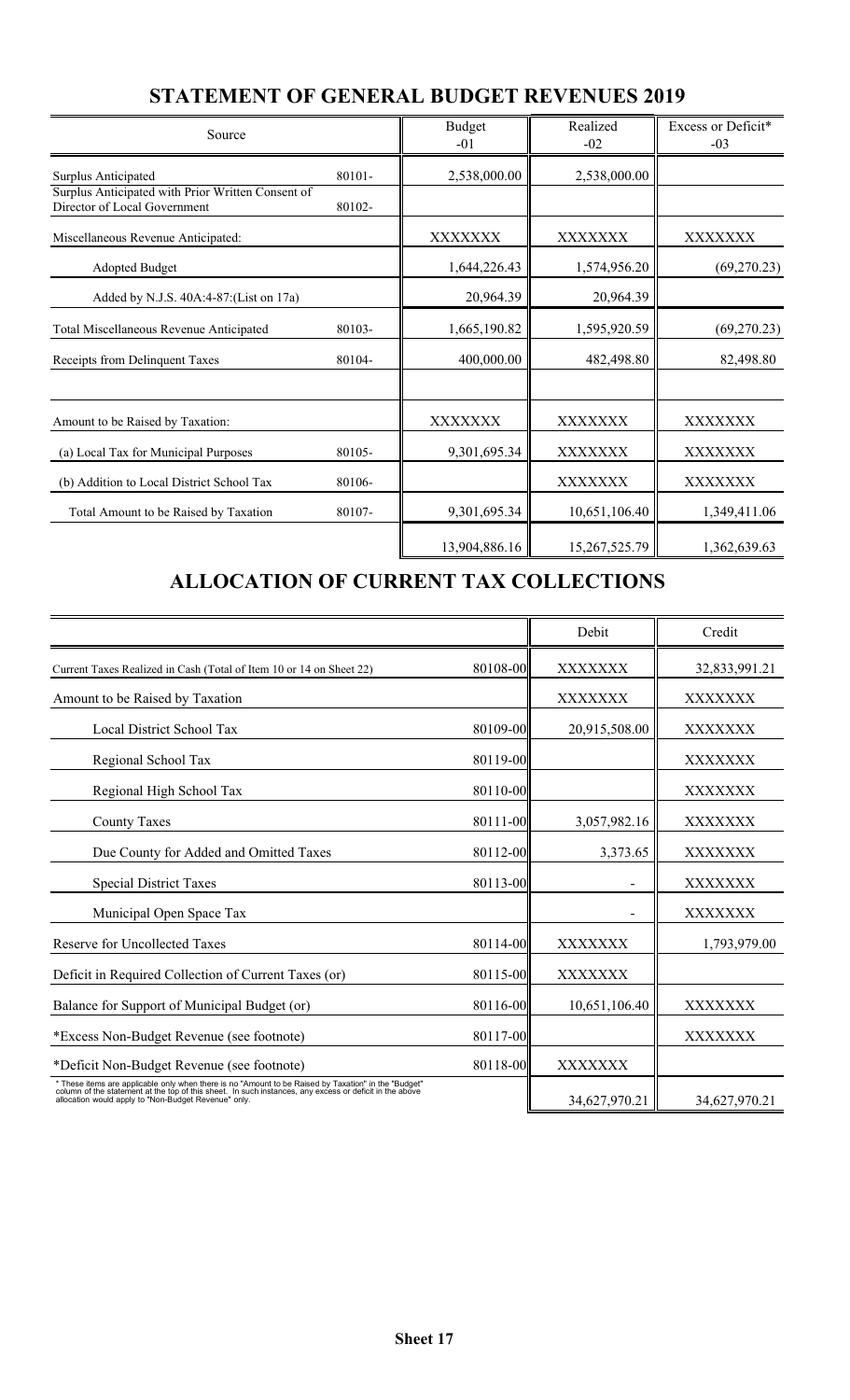## **(Continued) STATEMENT OF GENERAL BUDGET REVENUES 2019 Miscellaneous Revenues Anticipated: Added by N.J.S. 40A:4-87**

| Source                                   | $\mathbf{B} \mathbf{u} \mathbf{d} \mathbf{g}$ et | Realized  | Excess or<br>Deficit |
|------------------------------------------|--------------------------------------------------|-----------|----------------------|
| Clean Communities                        | 18,553.15                                        | 18,553.15 |                      |
| Alcohol Education & Rehabilitation Grant | 2,411.24                                         | 2,411.24  |                      |
|                                          |                                                  |           |                      |
|                                          |                                                  |           |                      |
|                                          |                                                  |           |                      |
|                                          |                                                  |           |                      |
|                                          |                                                  |           |                      |
|                                          |                                                  |           |                      |
|                                          |                                                  |           |                      |
|                                          |                                                  |           |                      |
|                                          |                                                  |           |                      |
|                                          |                                                  |           |                      |
|                                          |                                                  |           |                      |
|                                          |                                                  |           |                      |
|                                          |                                                  |           |                      |
|                                          |                                                  |           |                      |
|                                          |                                                  |           |                      |
|                                          |                                                  |           |                      |
|                                          |                                                  |           |                      |
|                                          |                                                  |           |                      |
|                                          |                                                  |           |                      |
|                                          |                                                  |           |                      |
| Total (Sheet 17)                         | 20,964.39                                        | 20,964.39 |                      |

I hereby certify that the above list of Chapter 159 insertions of revenue have been realized in cash or I have received written notification of the award of public or private revenue. These insertions meet the statutory requirements of N.J.S.A 40A: 4-87 and matching funds have been provided if applicable.

CFO Signature: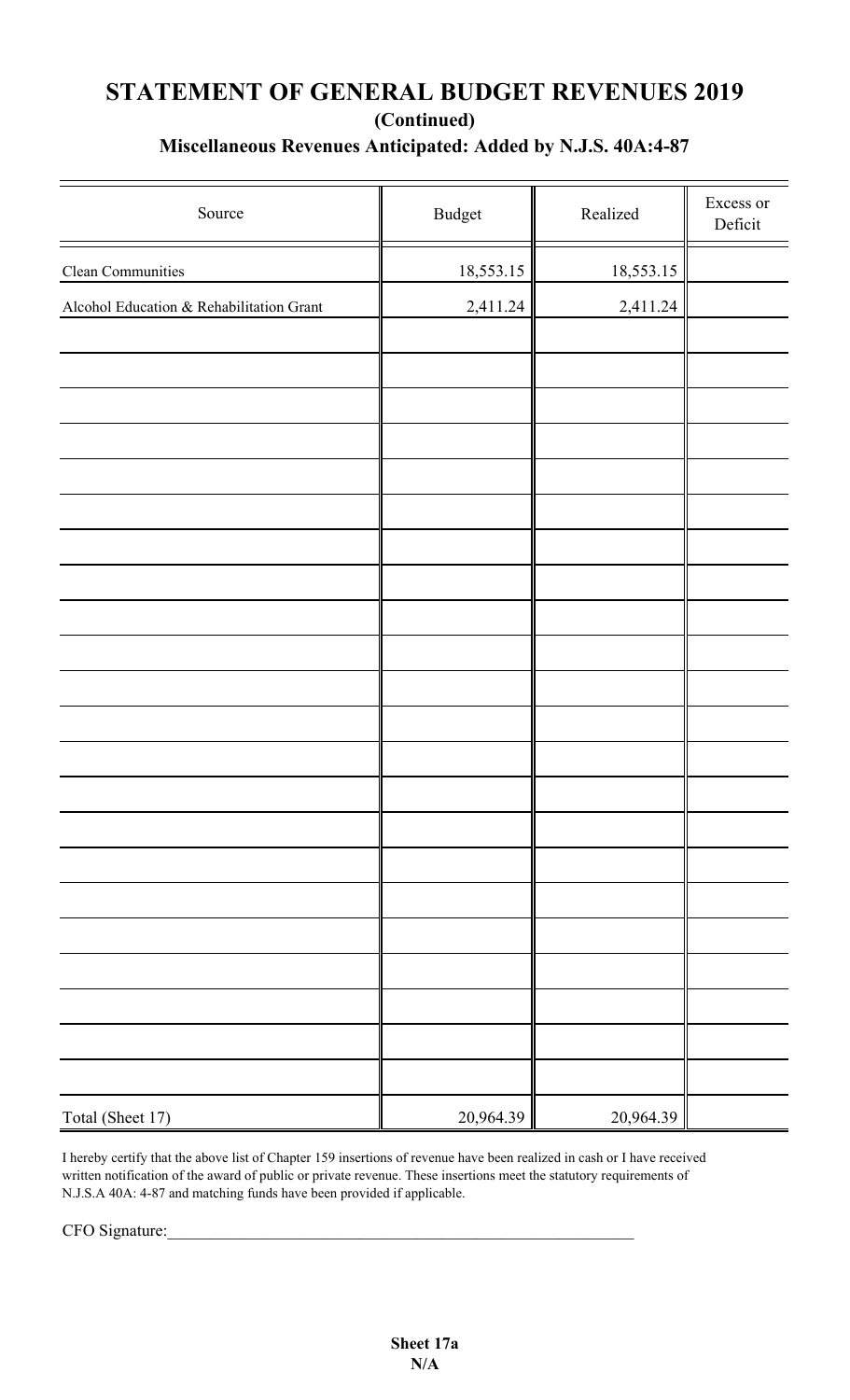## **STATEMENT OF GENERAL BUDGET APPROPRIATIONS 2019**

| 80012-01<br>2019 Budget as Adopted                                         |          | 13,883,921.77 |               |
|----------------------------------------------------------------------------|----------|---------------|---------------|
| 2019 Budget - Added by N.J.S. 40A:4-87                                     |          | 80012-02      | 20,964.39     |
| Appropriated for 2019 (Budget Statement Item 9)                            |          | 80012-03      | 13,904,886.16 |
| Appropriated for 2019 by Emergency Appropriation (Budget Statement Item 9) |          | 80012-04      |               |
| Total General Appropriations (Budget Statement Item 9)                     |          | 80012-05      | 13,904,886.16 |
| Add: Overexpenditures (see footnote)                                       |          | 80012-06      |               |
| Total Appropriations and Overexpenditures                                  |          | 80012-07      | 13,904,886.16 |
| Deduct Expenditures:                                                       |          |               |               |
| Paid or Charged [Budget Statement Item (L)]                                | 80012-08 | 11,351,041.14 |               |
| Paid or Charged - Reserve for Uncollected Taxes                            | 80012-09 | 1,793,979.00  |               |
| Reserved                                                                   | 80012-10 | 756,624.15    |               |
| <b>Total Expenditures</b>                                                  |          | 80012-11      | 13,901,644.29 |
| Unexpended Balances Canceled (see footnote)                                |          | 80012-12      | 3,241.87      |

**FOOTNOTES** - RE: OVEREXPENDITURES:

Every appropriation overexpended in the budget document must be marked with an \* and must agree in the aggregate with this item.<br>RE: UNEXPENDED BALANCES CANCELED:<br>Are not to be shown as "Paid or Charged" in the budget docu

## **SCHEDULE OF EMERGENCY APPROPRIATIONS FOR LOCAL DISTRICT SCHOOL PURPOSES - N/A**

#### **(EXCEPT FOR TYPE I SCHOOL DEBT SERVICE)**

| 2019 Authorizations                           |  |
|-----------------------------------------------|--|
| N.J.S. 40A:4-46 (After adoption of Budget)    |  |
| N.J.S. 40A:4-20 (Prior to adoption of Budget) |  |
| <b>Total Authorizations</b>                   |  |
| Deduct Expenditures:                          |  |
| Paid or Charged                               |  |
| Reserved                                      |  |
| Total Expenditures                            |  |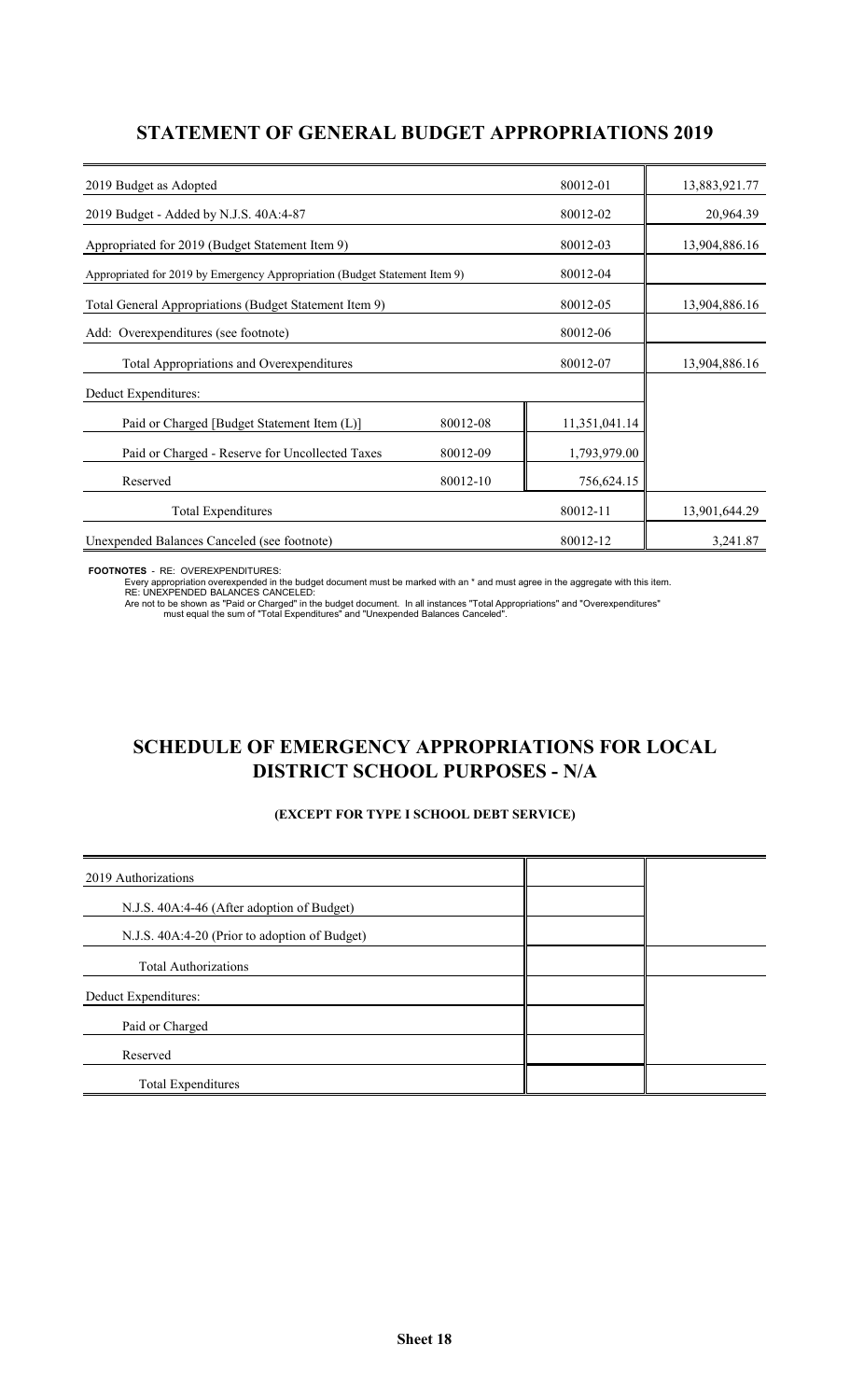# **RESULTS OF 2019 OPERATION**

## CURRENT FUND

|                                                                                              |          | Debit          | Credit         |
|----------------------------------------------------------------------------------------------|----------|----------------|----------------|
| <b>Excess of Anticipated Revenues:</b>                                                       |          | <b>XXXXXXX</b> | <b>XXXXXXX</b> |
| Miscellaneous Revenues Anticipated                                                           | 80013-01 | <b>XXXXXXX</b> |                |
| <b>Delinquent Tax Collections</b>                                                            | 80013-02 | <b>XXXXXXX</b> | 82,498.80      |
|                                                                                              |          | <b>XXXXXXX</b> |                |
| Required Collection of Current Taxes                                                         | 80013-03 | <b>XXXXXXX</b> | 1,349,411.06   |
| Unexpended Balances of 2019 Budget Appropriations                                            | 80013-04 | <b>XXXXXXX</b> | 3,241.87       |
| Miscellaneous Revenue Not Anticipated                                                        | 81113-   | <b>XXXXXXX</b> | 359,269.96     |
| Miscellaneous Revenue Not Anticipated:<br>Proceeds of Sale of Foreclosed Property (Sheet 27) | 81114-   | XXXXXXX        |                |
| Payments in Lieu of Taxes on Real Property                                                   | 81120-   | <b>XXXXXXX</b> |                |
| Sale of Municipal Assets                                                                     |          | <b>XXXXXXX</b> |                |
| Unexpended Balances of 2018 Appropriation Reserves                                           | 80013-05 | <b>XXXXXXX</b> | 559,542.24     |
| Prior Years Interfunds Returned in 2019                                                      | 80013-06 | <b>XXXXXXX</b> | 458,211.43     |
| Increase in Reserve for Tax Appeals                                                          | 80013-07 | <b>XXXXXXX</b> |                |
| Cancellation of Tax Overpayments                                                             |          | <b>XXXXXXX</b> | 11,074.44      |
|                                                                                              |          | <b>XXXXXXX</b> |                |
| Deferred School Tax Revenue: (See School Taxes, Sheets 13 & 14)                              |          | XXXXXXX        | <b>XXXXXXX</b> |
| Balance January 1, 2019                                                                      | 80013-07 |                | XXXXXXX        |
| Balance December 31, 2019                                                                    | 80013-08 | <b>XXXXXXX</b> |                |
| Deficit in Anticipated Revenues:                                                             |          | <b>XXXXXXX</b> | XXXXXXX        |
| Miscellaneous Revenues Anticipated                                                           | 80013-09 | 69,270.23      | <b>XXXXXXX</b> |
| <b>Delinquent Tax Collections</b>                                                            | 80013-10 |                | <b>XXXXXXX</b> |
| Required Collection of Current Taxes                                                         | 80013-11 |                | <b>XXXXXXX</b> |
| Interfund Advances Originating in 2019                                                       | 80013-12 | 20,897.68      | <b>XXXXXXX</b> |
| <b>Reserve for Accumulated Absences</b>                                                      |          |                | <b>XXXXXXX</b> |
| Prior Year Deductions Allowed for Senior and Veterans                                        |          | 1,926.71       | <b>XXXXXXX</b> |
|                                                                                              |          |                | <b>XXXXXXX</b> |
|                                                                                              |          |                | <b>XXXXXXX</b> |
| Deficit Balance - To Trial Balance (Sheet 3)                                                 | 80013-13 | <b>XXXXXXX</b> |                |
| Surplus Balance - To Surplus (Sheet 21)                                                      | 80013-14 | 2,731,155.18   | <b>XXXXXXX</b> |
|                                                                                              |          | 2,823,249.80   | 2,823,249.80   |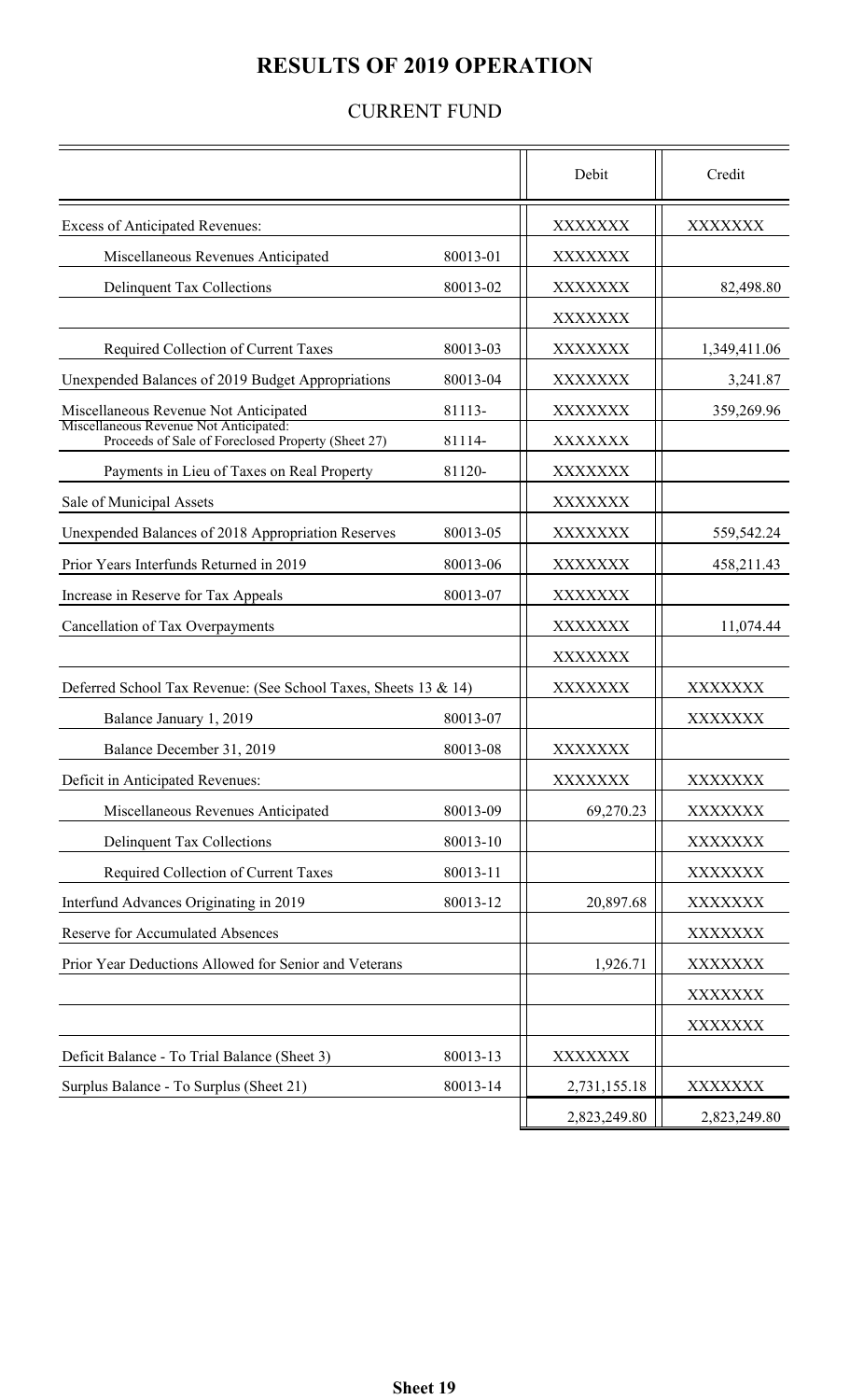# **NOT ANTICIPATED SCHEDULE OF MISCELLANEOUS REVENUES**

| Source                                                            | <b>Amount Realized</b> |
|-------------------------------------------------------------------|------------------------|
|                                                                   |                        |
| <b>Cable Television Franchise Fees</b>                            | \$35,830.00            |
| NJ Senior Citizens & Veterans Deductions - Admin Fee              | 736.69                 |
| Interest on Investments                                           | 133, 135. 16           |
| <b>Parking Fees</b>                                               | 64,054.11              |
| Fire Safety                                                       | 12,317.18              |
| Other Miscellaneous                                               | 62,239.79              |
| Interest Earned in General Capital Fund                           | 42,756.66              |
| Interest Earned in Animal Control Fund                            | 1,126.51               |
| Statutory Excess Due from Animal Control Trust Fund               | 5,781.47               |
| Interest Earned in Other Trust Funds                              | 1,292.39               |
|                                                                   |                        |
|                                                                   |                        |
|                                                                   |                        |
|                                                                   |                        |
|                                                                   |                        |
|                                                                   |                        |
|                                                                   |                        |
|                                                                   |                        |
|                                                                   |                        |
|                                                                   |                        |
|                                                                   |                        |
|                                                                   |                        |
|                                                                   |                        |
|                                                                   |                        |
|                                                                   |                        |
|                                                                   |                        |
|                                                                   |                        |
|                                                                   |                        |
|                                                                   |                        |
|                                                                   |                        |
|                                                                   |                        |
| Total Amount of Miscellaneous Revenues Not Anticipated (Sheet 19) | 359,269.96             |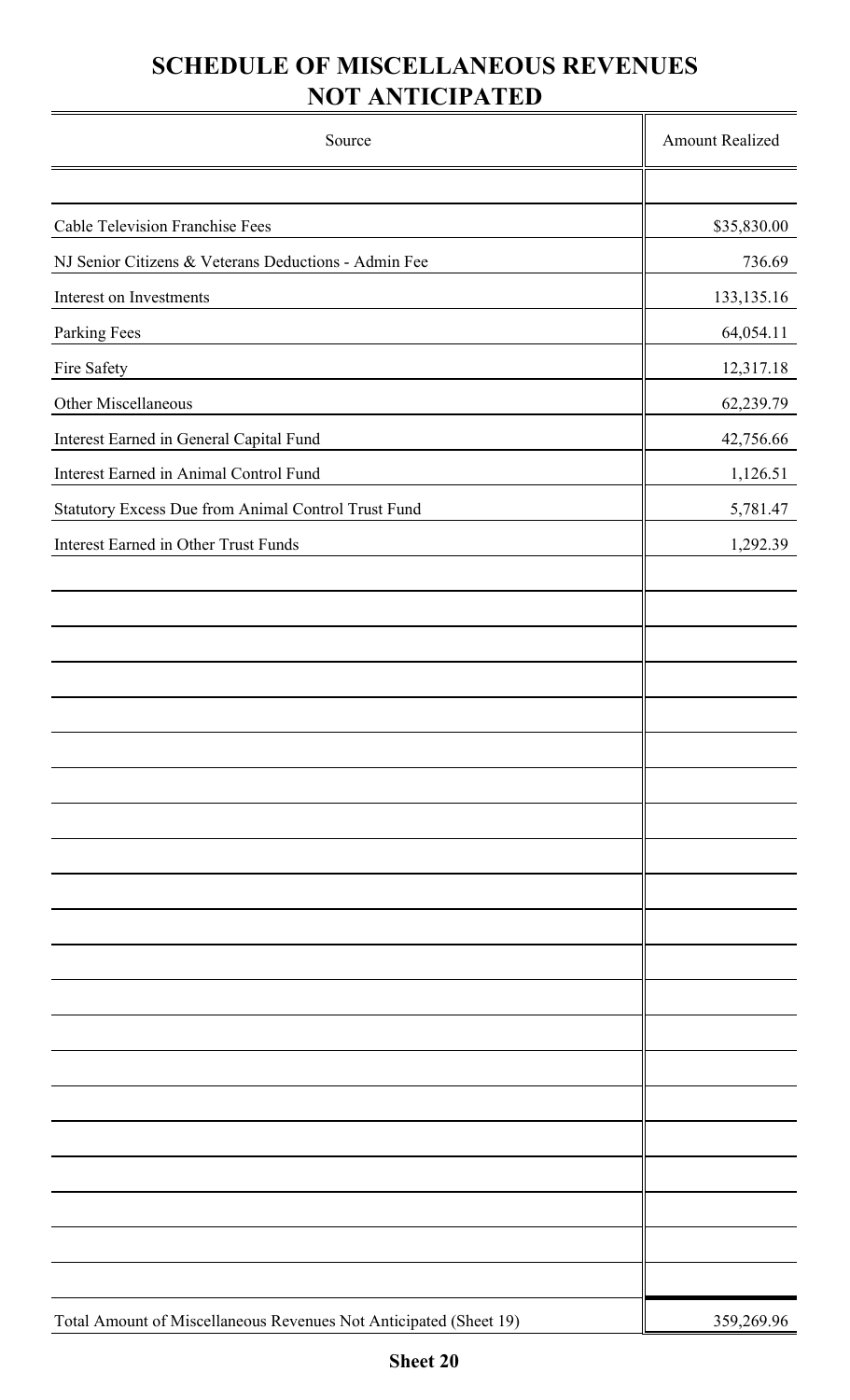# **SURPLUS - CURRENT FUND YEAR 2019**

|    |                                                                                                               |          | Debit          | Credit         |
|----|---------------------------------------------------------------------------------------------------------------|----------|----------------|----------------|
|    | Balance January 1, 2019                                                                                       | 80014-01 | <b>XXXXXXX</b> | 2,892,753.74   |
| 2. |                                                                                                               |          | XXXXXXX        |                |
| 3. | Excess Resulting from 2019 Operations                                                                         | 80014-02 | <b>XXXXXXX</b> | 2,731,155.18   |
| 4. | Amount Appropriated in the 2019 Budget - Cash                                                                 | 80014-03 | 2,538,000.00   | <b>XXXXXXX</b> |
| 5. | Amount Appropriated in 2019 Budget - with Prior Writ-<br>ten Consent of Director of Local Government Services | 80014-04 |                | XXXXXXX        |
| 6. |                                                                                                               |          |                | XXXXXXX        |
| 7. | Balance December 31, 2019                                                                                     | 80014-05 | 3,085,908.92   | <b>XXXXXXX</b> |
|    |                                                                                                               |          | 5,623,908.92   | 5,623,908.92   |

## **ANALYSIS OF BALANCE DECEMBER 31, 2019 (FROM CURRENT FUND - TRIAL BALANCE)**

| Cash                                                                                                                                                              |          | 80014-06 | 5,363,706.51 |
|-------------------------------------------------------------------------------------------------------------------------------------------------------------------|----------|----------|--------------|
| Investments                                                                                                                                                       |          | 80014-07 |              |
| Emergency Notes Payable included in item 80014-08                                                                                                                 |          |          |              |
| Sub Total                                                                                                                                                         |          |          | 5,363,706.51 |
| Deduct Cash Liabilities Marked with "C" on Trial Balance                                                                                                          |          | 80014-08 | 2,277,797.59 |
| Cash Surplus                                                                                                                                                      |          | 80014-09 | 3,085,908.92 |
| Deficit in Cash Surplus                                                                                                                                           |          | 80014-10 |              |
| Other Assets Pledged to Surplus: *                                                                                                                                |          |          |              |
| (1) Due from State of N.J. Senior<br>Citizens and Veterans Deduction                                                                                              | 80014-16 |          |              |
| Deferred Charges #                                                                                                                                                | 80014-12 |          |              |
| Cash Deficit #                                                                                                                                                    | 80014-13 |          |              |
|                                                                                                                                                                   |          |          |              |
| <b>Total Other Assets</b>                                                                                                                                         |          | 80014-14 |              |
| * IN THE CASE OF A "DEFICIT IN CASH SURPLUS", "OTHER ASSETS<br>WOULD ALSO BE PLEDGED TO CASH LIABILITIES.<br># MAY NOT BE ANTICIPATED AS NON-CASH SURPLUS IN 2016 |          | 80014-15 | 3,085,908.92 |

BUDGET.

NOTE: Deferred charges for authorizations under N.J.S. 40A:4-55 (Tax Map, etc.), N.J.S. 40A:4-55 (Flood Damage, etc.), N.J.S. 40A:4-55.1 (Roads and Bridges, etc.) and N.J.S. 40A:4-55.13 (Public Exigencies, etc.) to extent of emergency notes issued and outstanding for such purposes, together with such emergency notes, may be omitted from this analysis.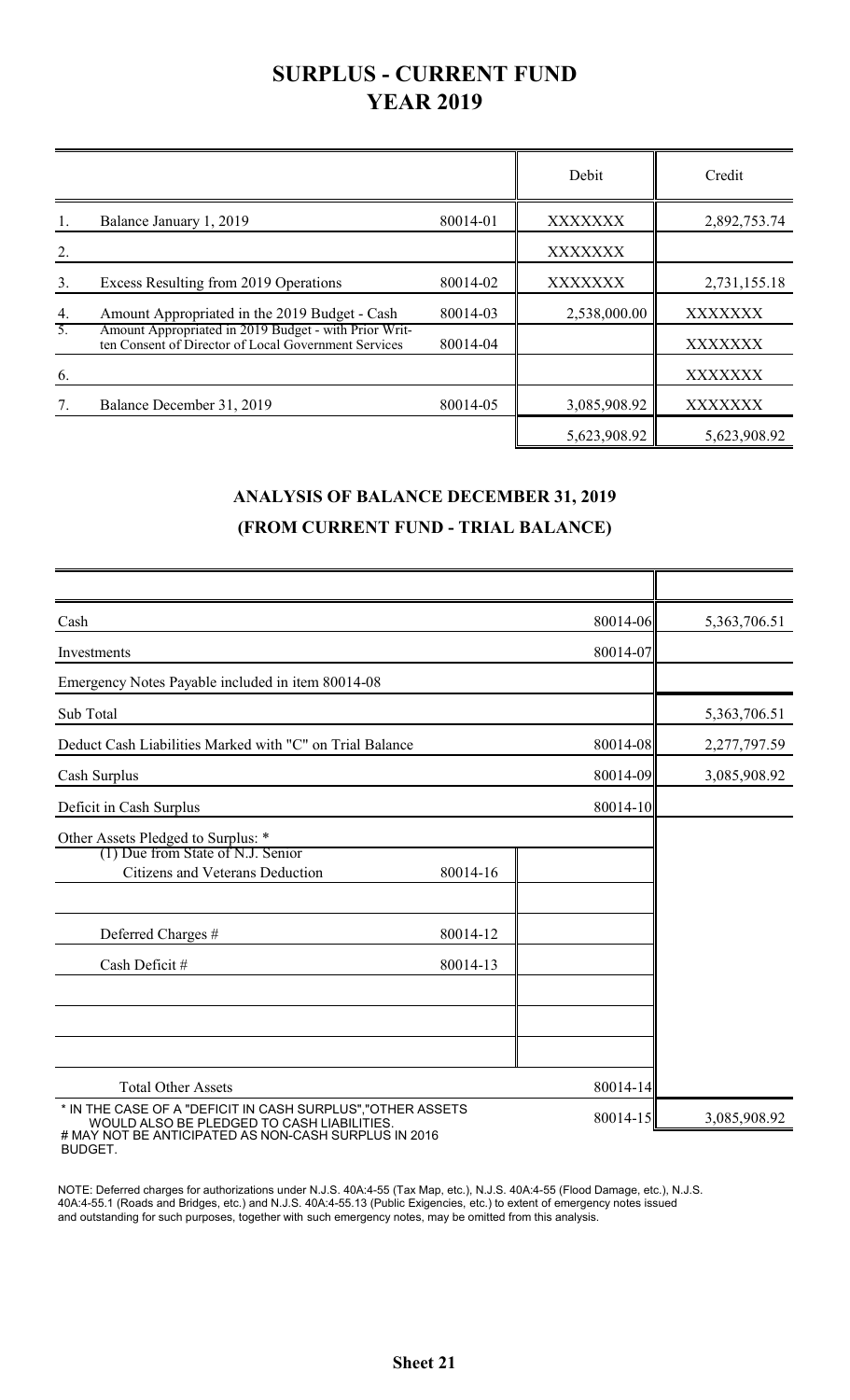# **(FOR MUNICIPALITIES ONLY) CURRENT TAXES - 2019 LEVY**

| 1.  | Amount of Levy as per Duplicate (Analysis) #                         | 82101-00                             | \$33,280,165.19                  |
|-----|----------------------------------------------------------------------|--------------------------------------|----------------------------------|
| 2.  | Amount of Levy Special District Taxes                                | 82102-00                             | $\mathbb{S}$                     |
| 3.  | Amount Levied for Omitted Taxes under<br>N.J.S.A. 54:4-63.12 et seq. | 82103-00                             | $\frac{\$}{\$}$ 36,481.99        |
| 4.  | Amount Levied for Added Taxes under<br>N.J.S.A. 54:4-63.1 et seq.    | 82104-00                             | \$                               |
| 5a. | Subtotal 2019 Levy                                                   | \$33,316,647.18                      |                                  |
| 5b. | Reductions due to tax appeals**                                      | \$                                   |                                  |
| 5c. | Total 2019 Tax Levy                                                  | 82106-00                             | 33, 316, 647. 18<br>$\mathbb{S}$ |
| 6.  | Transferred to Tax Title Liens                                       | 82104-00                             | 899.62                           |
| 7.  | Transferred to Foreclosed Property                                   | 82104-00                             | S.                               |
| 8.  | Remitted, Abated or Canceled                                         | 82104-00                             | $\frac{\$}{8}$ 8,180.90          |
| 9.  | Discount Allowed                                                     | 82104-00                             | $\mathbb{S}$                     |
| 10. | Collected in Cash:<br>In 2018                                        | 82121-00                             | \$167,349.67                     |
|     | In 2019 $*$                                                          | 82122-00                             | $\$\$ 32,402,926.65              |
|     | State's Share of 2019 Senior Citizens                                |                                      |                                  |
|     | and Veterans Deductions Allowed<br>Homestead Rebate                  | 82123-00<br>$\mathbb{S}$<br>82124-00 | 38,386.99<br>225,327.90          |
|     |                                                                      |                                      |                                  |
|     | Total to Line 14                                                     | 82111-00                             | \$ 32,833,991.21                 |
| 11. | <b>Total Credits</b>                                                 |                                      | \$32,843,071.73                  |
| 12. | Amount Outstanding December 31, 2019                                 | 83120-00                             | \$ 473,575.45                    |
| 13. | Percentage of Cash Collections to Total 2019 Levy,                   |                                      |                                  |
|     | (Item 10 divided by Item 5c) is<br>98.55%                            |                                      |                                  |
|     | 82112-00                                                             |                                      |                                  |

#### *Note: If municipality conducted Accelerated Tax Sale or Tax Levy Sale check here* **c** *& complete sheet 22a.*

#### 14. Calculation if Current Taxes Realized in Cash:

|         | Total of Line 10                                                      | S | 32,833,991.21 |
|---------|-----------------------------------------------------------------------|---|---------------|
|         | Less: Reserve for Tax Appeals Pending                                 |   |               |
|         | State Division of Tax Appeals                                         | S |               |
|         | To Current Taxes Realized in Cash (Sheet 17)                          |   | 32,833,991.21 |
| Note A: | In Showing the above percentage the following should be noted:        |   |               |
|         | Where Item 5 shows \$1,500,000.00, and Item 10 shows \$1,049,977.50,  |   |               |
|         | the percentage represented by the cash collections would be           |   |               |
|         | \$1,049,977.50 / \$1,500,000, or .699985. The correct percentage to   |   |               |
|         | be shown as Item 13 is $69.99\%$ and not 70.00%, nor 69.999%          |   |               |
| # Note: | On Items 1 if Duplicate (Analysis) Figure is used; be sure to include |   |               |
|         | Senior Citizens and Veterans Deductions.                              |   |               |
|         | * Include overpayments applied as part of 2019 collections.           |   |               |
|         |                                                                       |   |               |

\*\* Tax Appeals pursuant to R.S. 54:3-21 et seq and/or R.S. 54:48-1 et seq approved by resolution by the governing body prior to introduction of municipal budget.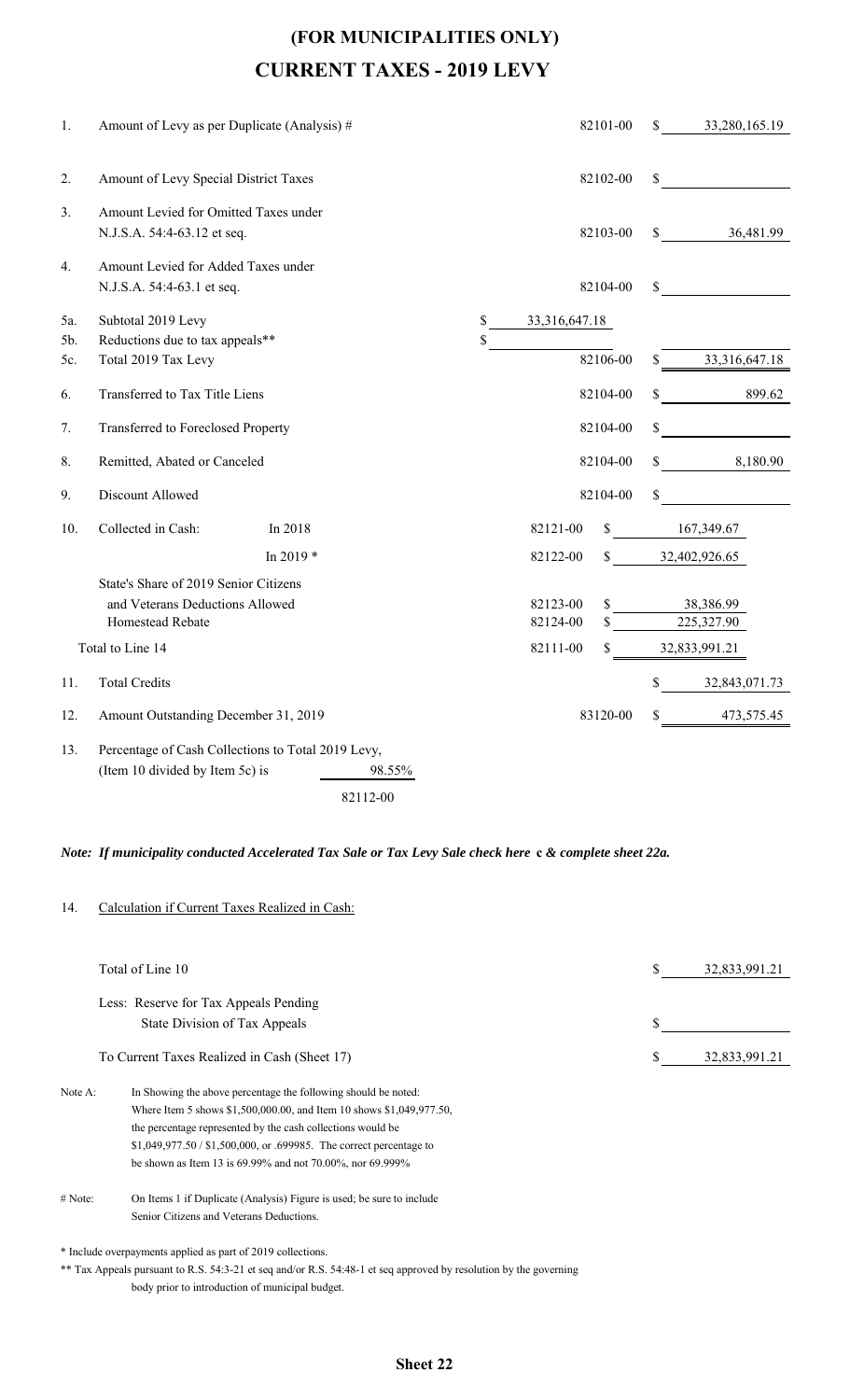## **ACCELERATED TAX SALE / TAX LEVY SALE-CHAPTER 99**

## **To Calculate Underlying Tax Collection Rate for 2019**

Utilize this sheet only if you conducted an Accelerated Tax Sale or Tax Levy Sale pursuant to Chapter 99, P.L. 1997.

#### **(1) Utilizing Accelerated Tax Sale**

| Percentage of Collection Excluding Accelerated Tax Sale Proceeds<br>(Net Cash Collected divided by Item 5c) is $\dots\dots\dots\dots\dots\dots\dots\dots$ | $^{0}/_{0}$ |
|-----------------------------------------------------------------------------------------------------------------------------------------------------------|-------------|

### **(2) Utilizing Tax Levy Sale**

| LESS: Proceeds from Accelerated Tax Sale (excluding premium) $\dots$ |               |
|----------------------------------------------------------------------|---------------|
|                                                                      |               |
|                                                                      |               |
| Percentage of Collection Excluding Accelerated Tax Sale Proceeds     | $\frac{0}{0}$ |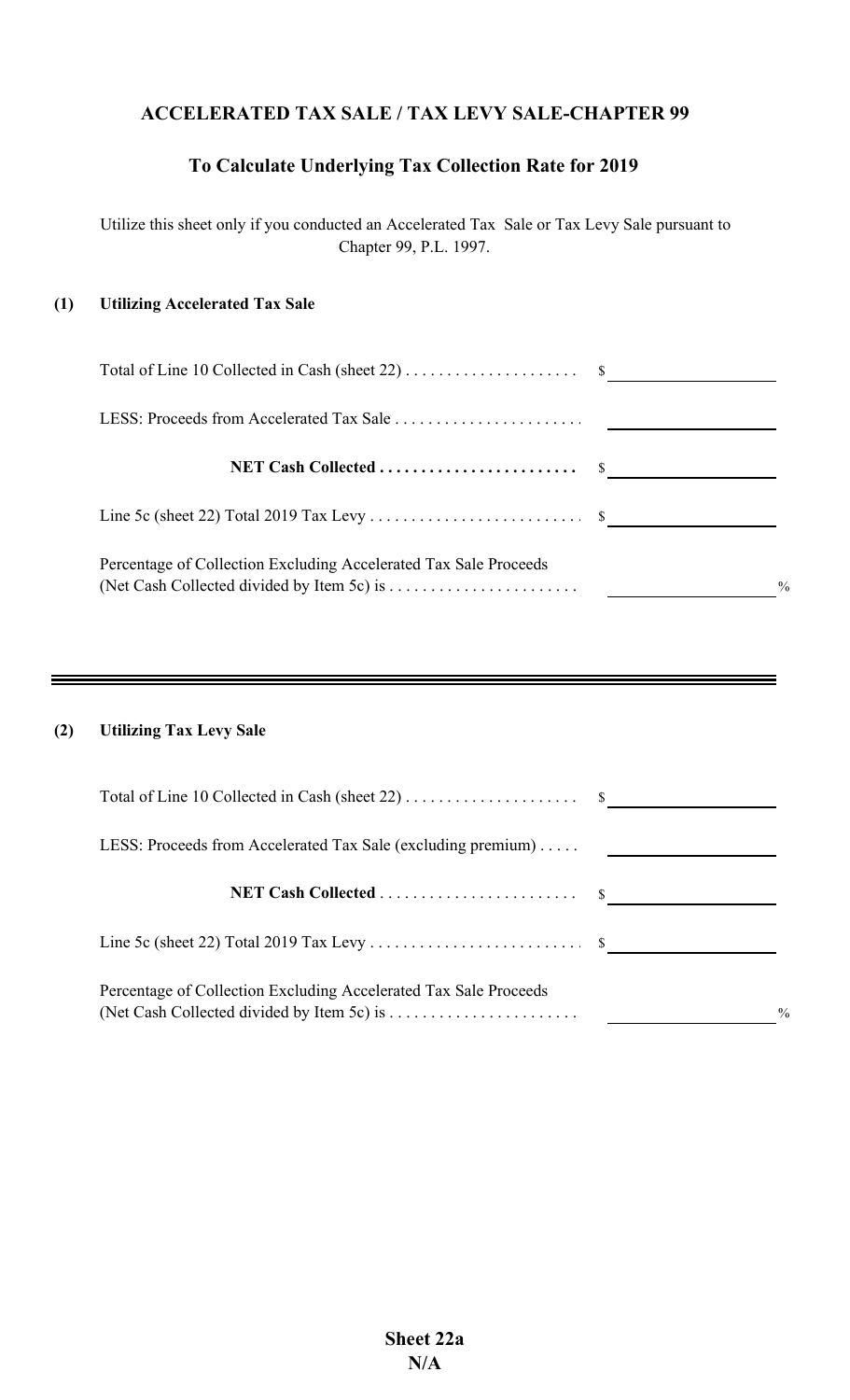# **SCHEDULE OF DUE FROM/TO STATE OF NEW JERSEY FOR SENIOR CITIZENS AND VETERANS DEDUCTIONS**

|     |                                                                | Debit     | Credit    |
|-----|----------------------------------------------------------------|-----------|-----------|
| 1.  | Balance January 1, 2019                                        | XXXXXXX   | XXXXXXX   |
|     | Due From State of New Jersey                                   |           | 21,908.95 |
|     | Due To State of New Jersey                                     | XXXXXXX   |           |
| 2.  | Sr. Citizens Deductions Per Tax Billings                       |           | XXXXXXX   |
| 3.  | Veterans Deductions Per Tax Billings                           | 37,500.00 | XXXXXXX   |
| 4.  | Sr. Citizens Deductions Allowed By Tax Collector               | 886.99    | XXXXXXX   |
| 5.  | Veterans Deductions Allowed By Tax Collector                   |           |           |
| 6.  | Sr. Citizens Deductions Allowed By Tax Collector Prior Year    | 1,250.00  |           |
| 7.  | Sr. Citizens Deductions Disallowed By Tax Collector 2019 Taxes | XXXXXXX   |           |
| 8.  | Received in Cash from State                                    | XXXXXXX   | 36,834.25 |
| 9.  | Veterans Deductions Disallowed By Tax Collector Prior Year     |           | 3,176.71  |
| 10. |                                                                |           |           |
| 11. | Balance December 31, 2019                                      | XXXXXXX   | XXXXXXX   |
|     | Due From State of New Jersey                                   | XXXXXXX   |           |
|     | Due To State of New Jersey                                     | 22,282.92 | XXXXXXX   |
|     |                                                                | 61,919.91 | 61,919.91 |

Calculation of Amount to be included on Sheet 22, Item 10-

2019 Senior Citizen and Veterans Deductions Allowed

| Line 2               |           |
|----------------------|-----------|
| Line 3               | 37,500.00 |
| Line $4 & 5$         | 886.99    |
| Sub-Total            | 38,386.99 |
| Less: Line 7         |           |
| To Item 10, Sheet 22 | 38,386.99 |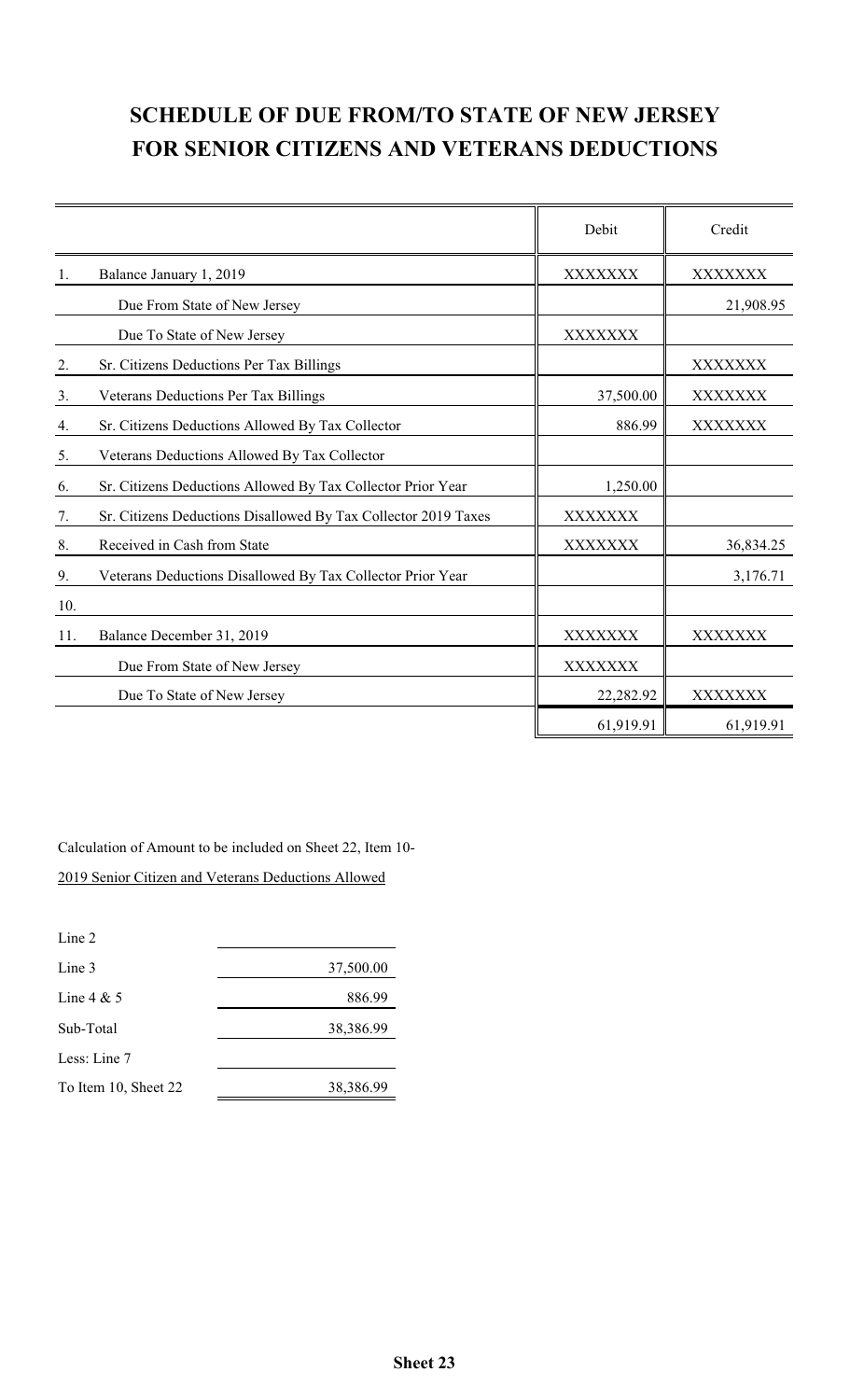# **SCHEDULE OF RESERVE FOR TAX APPEALS PENDING - (N.J.S.A. 54:3-27)**

|                                                                                                       | Debit      | Credit         |
|-------------------------------------------------------------------------------------------------------|------------|----------------|
| Balance January 1, 2019                                                                               | XXXXXXX    | XXXXXXX        |
| <b>Taxes Pending Appeals</b>                                                                          | XXXXXXX    | 461,176.51     |
| Interest Earned on Taxes Pending Appeals<br>Contested Amount of 2019 Taxes Collected which            | XXXXXXX    | XXXXXXX        |
| are Pending State Appeal (Item 14, Sheet 22)                                                          | XXXXXXX    |                |
| <b>Budgeted Increase</b>                                                                              | XXXXXXX    |                |
| Cash Paid to Appellants (Including 5% Interest from                                                   | 30,963.84  |                |
| Date of Payment)                                                                                      |            | XXXXXXX        |
| Closed to results of Operations<br>(Portion of Appeal won by Municipality, including Interest)        |            | XXXXXXX        |
|                                                                                                       |            |                |
| Balance December 31, 2019                                                                             |            | XXXXXXX        |
| Taxes Pending Appeals*                                                                                | 430,212.67 | XXXXXXX        |
| <b>Interest Earned on Taxes Pending Appeals</b>                                                       |            | <b>XXXXXXX</b> |
| * Includes State Tax Court and County Board of Taxation<br>Appeals Not Adjusted by December 31, 2019. | 461,176.51 | 461,176.51     |

Signature of Tax Collector

**9903**

License # Date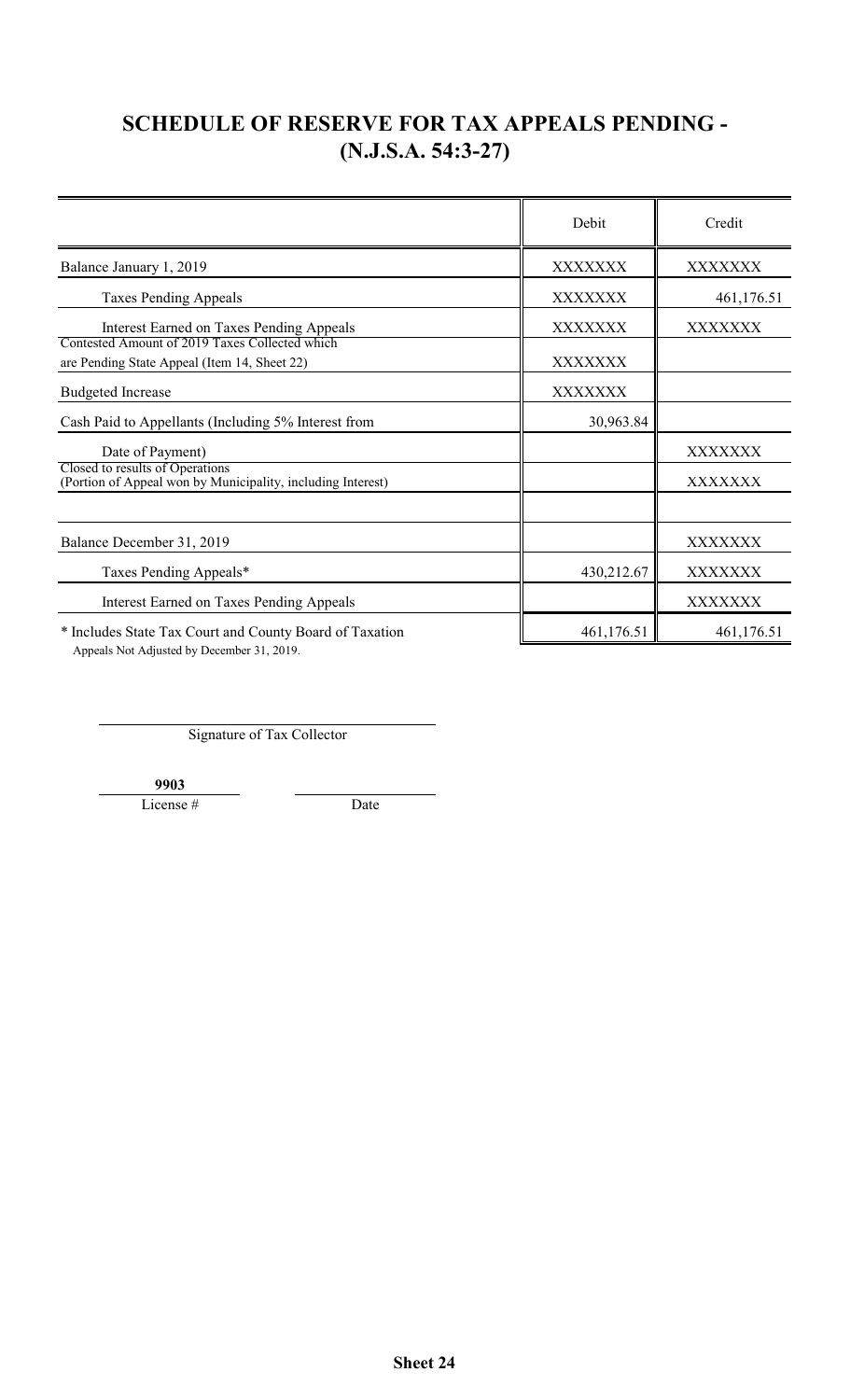# **AMOUNT TO BE RAISED BY TAXATION COMPUTATION OF APPROPRIATION: RESERVE FOR UNCOLLECTED TAXES AND IN 2020 MUNICIPAL BUDGET**

|                                           |                                                                                                                                                                                                                                                 |            |                                                                                   | <b>YEAR 2020</b>                                                                                                                                                                                                                                                                           | <b>YEAR 2019</b> |  |
|-------------------------------------------|-------------------------------------------------------------------------------------------------------------------------------------------------------------------------------------------------------------------------------------------------|------------|-----------------------------------------------------------------------------------|--------------------------------------------------------------------------------------------------------------------------------------------------------------------------------------------------------------------------------------------------------------------------------------------|------------------|--|
| $\overline{1}$ .                          | Total General Appropriations for 2020 Municipal Budget Statement<br>Item 8(L) (Exclusive of Reserve for Uncollected Taxes 80015-                                                                                                                |            |                                                                                   |                                                                                                                                                                                                                                                                                            | XXXXXXX          |  |
| 2.                                        |                                                                                                                                                                                                                                                 | Actual     | 80016-                                                                            |                                                                                                                                                                                                                                                                                            |                  |  |
|                                           | Local District School Tax -                                                                                                                                                                                                                     | Estimate** | 80017-                                                                            |                                                                                                                                                                                                                                                                                            | XXXXXXX          |  |
| 3.                                        |                                                                                                                                                                                                                                                 | Actual     |                                                                                   |                                                                                                                                                                                                                                                                                            |                  |  |
|                                           | Vocational School Tax -                                                                                                                                                                                                                         | Estimate** |                                                                                   |                                                                                                                                                                                                                                                                                            | XXXXXXX          |  |
| 4.                                        | Regional School District Tax -                                                                                                                                                                                                                  | Actual     |                                                                                   |                                                                                                                                                                                                                                                                                            |                  |  |
|                                           |                                                                                                                                                                                                                                                 | Estimate** |                                                                                   |                                                                                                                                                                                                                                                                                            | XXXXXXX          |  |
| 5.                                        | Regional High School Tax -                                                                                                                                                                                                                      | Actual     | 80018-                                                                            |                                                                                                                                                                                                                                                                                            |                  |  |
|                                           | School Budget                                                                                                                                                                                                                                   | Estimate** | 80019-                                                                            |                                                                                                                                                                                                                                                                                            | XXXXXXX          |  |
| 6.                                        | County Tax                                                                                                                                                                                                                                      | Actual     | 80020-                                                                            |                                                                                                                                                                                                                                                                                            |                  |  |
|                                           |                                                                                                                                                                                                                                                 | Estimate** | 80021-                                                                            |                                                                                                                                                                                                                                                                                            | XXXXXXX          |  |
| 7.                                        | <b>Special District Taxes</b>                                                                                                                                                                                                                   | Actual     | 80022-                                                                            |                                                                                                                                                                                                                                                                                            |                  |  |
|                                           |                                                                                                                                                                                                                                                 | Estimate** | 80023-                                                                            |                                                                                                                                                                                                                                                                                            | XXXXXXX          |  |
| 8.                                        | Total General Appropriations & Other Taxes                                                                                                                                                                                                      |            | 80024-01                                                                          |                                                                                                                                                                                                                                                                                            |                  |  |
| $\overline{9}$ .                          | Less: Total Anticipated Revenues from 2020 in<br>Municipal Budget (Item 5)<br>Cash Required from 2020 Taxes to Support                                                                                                                          |            | 80024-02                                                                          |                                                                                                                                                                                                                                                                                            |                  |  |
| 10.                                       |                                                                                                                                                                                                                                                 |            | 80024-03                                                                          |                                                                                                                                                                                                                                                                                            |                  |  |
| $\overline{11}$ .                         | Local Municipal Budget and Other Taxes<br>Amount of Item 10 Divided by<br>$\frac{0}{0}$<br>$[820034-04]$<br>Equals Amount to be Raised by Taxation (Percentage<br>used must not exceed the applicable percentage<br>shown by Item 13, Sheet 22) |            |                                                                                   | 80024-05                                                                                                                                                                                                                                                                                   |                  |  |
|                                           | Analysis of Item 11:<br>Local District School Tax<br>(Amount Shown on Line 2 Above)                                                                                                                                                             |            |                                                                                   | * May not be stated in an amount less than<br>'actual' Tax of Year 2019<br>** Must be stated in the amount of the<br>proposed budget submitted by the Local<br>Board of Education to the Commissioner<br>of Education on January 15, 2020 (Chap.<br>136, P.L. 1978). Consideration must be |                  |  |
|                                           | Vocational School Tax<br>(Amount Shown on Line 3 Above)                                                                                                                                                                                         |            |                                                                                   |                                                                                                                                                                                                                                                                                            |                  |  |
|                                           | Regional School District Tax<br>(Amount Shown on Line 4 Above)                                                                                                                                                                                  |            |                                                                                   |                                                                                                                                                                                                                                                                                            |                  |  |
|                                           | Regional High School Tax<br>(Amount Shown on Line 5 Above)<br>County Tax<br>(Amount Shown on Line 6 Above)                                                                                                                                      |            |                                                                                   |                                                                                                                                                                                                                                                                                            |                  |  |
|                                           |                                                                                                                                                                                                                                                 |            |                                                                                   | given to calendar year calculation.                                                                                                                                                                                                                                                        |                  |  |
|                                           | Special District Tax<br>(Amount Shown on Line 7 Above)                                                                                                                                                                                          |            |                                                                                   |                                                                                                                                                                                                                                                                                            |                  |  |
|                                           | Tax in Local Municipal Budget                                                                                                                                                                                                                   |            |                                                                                   |                                                                                                                                                                                                                                                                                            |                  |  |
|                                           | Total Amount (see Line 11)                                                                                                                                                                                                                      |            |                                                                                   |                                                                                                                                                                                                                                                                                            |                  |  |
|                                           | 12.<br>Appropriation: Reserve for Uncollected Taxes (Budget<br>Statement, Item 8 (M) (Item 11, Less Item 10)<br>80024-06                                                                                                                        |            |                                                                                   |                                                                                                                                                                                                                                                                                            |                  |  |
|                                           | Computation of "Tax in Local Municipal Budget"<br>Item 1 - Total General Appropriations                                                                                                                                                         |            | Note:<br>The amount of<br>anticipated rev-<br>eneues (Item 9)<br>may never exceed |                                                                                                                                                                                                                                                                                            |                  |  |
|                                           | Item 12 - Appropriation: Reserve for Uncollected Taxes                                                                                                                                                                                          |            |                                                                                   |                                                                                                                                                                                                                                                                                            |                  |  |
| Sub-Total                                 |                                                                                                                                                                                                                                                 |            |                                                                                   | the total of Items 1<br>and 12.                                                                                                                                                                                                                                                            |                  |  |
| Less: Item 9 - Total Anticipated Revenues |                                                                                                                                                                                                                                                 |            |                                                                                   |                                                                                                                                                                                                                                                                                            |                  |  |
|                                           | Amount to be Raised by Taxation in Municipal Budget 80024-07                                                                                                                                                                                    |            |                                                                                   |                                                                                                                                                                                                                                                                                            |                  |  |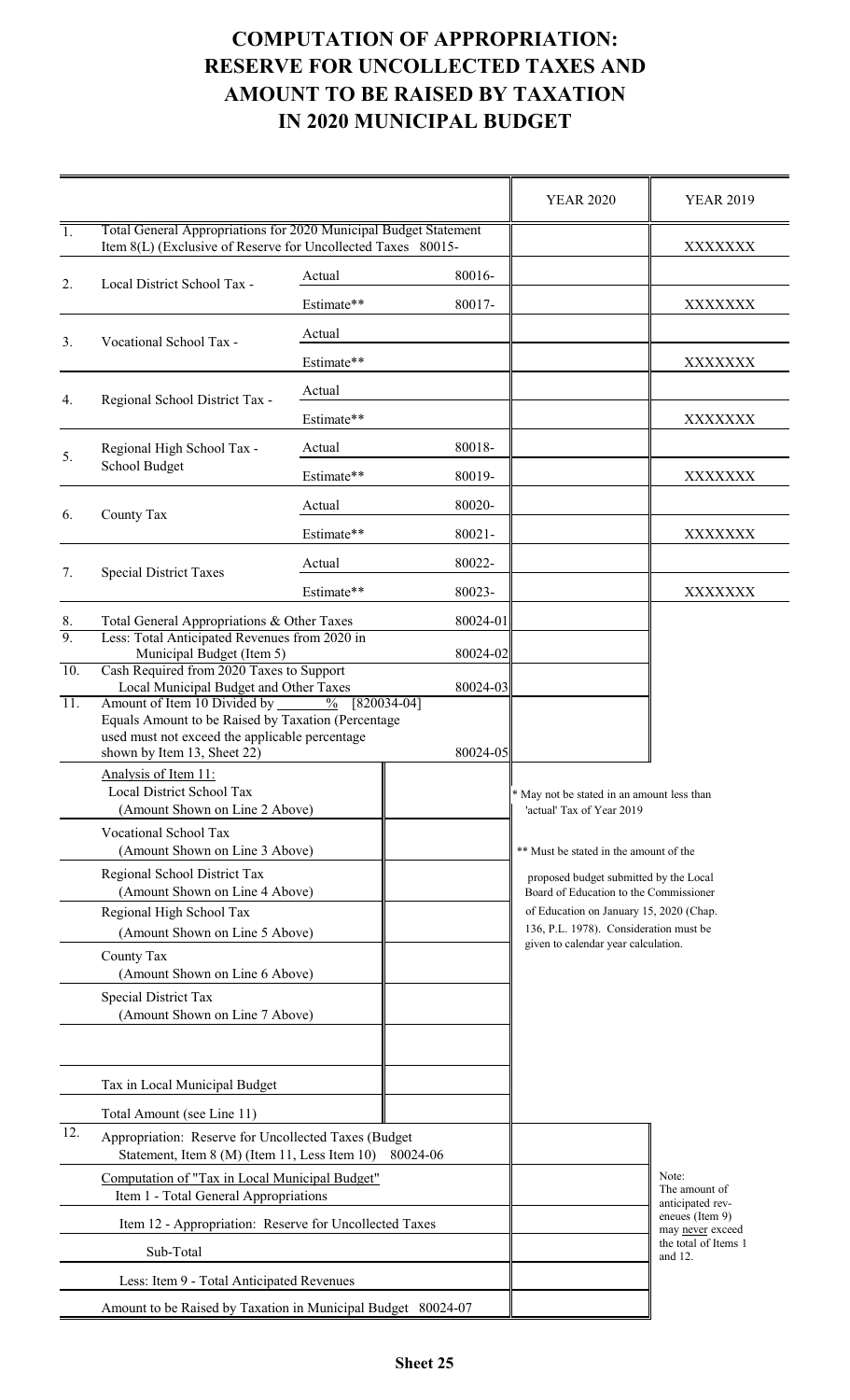## **ACCELERATED TAX SALE - CHAPTER 99**

# **Calculation To Utilize Proceeds in Current Budget As Deduction To Reserve For Uncollected Taxes Appropriation**

Note: This sheet should be completed only if you are conducting an accelerated tax sale for the first time in the current year.

|           | A. Reserve for Uncollected Taxes (sheet 25, Item 12)                                                                                                         | \$                          |
|-----------|--------------------------------------------------------------------------------------------------------------------------------------------------------------|-----------------------------|
| <b>B.</b> | Reserve for Uncollected Taxes Exclusion:<br><b>Outstanding Balance of Delinquent Taxes</b><br>(sheet 26, Item 14A) $x$ % of<br>collection (Item 16)<br>S     |                             |
| C.        | TIMES: % of increase of Amount to be<br>Raised by Taxes over Prior Year<br>$\frac{0}{0}$<br>[(2020 Estimated Total Levy - 2019 Total Levy) / 2019 Total Levy |                             |
| D.        | <b>Reserve for Uncollected Taxes Exclusion Amount</b><br>$[(B \times C) + B]$                                                                                | \$                          |
| E.        | <b>Net Reserve for Uncollected Taxes</b><br><b>Appropriation in Current Budget</b><br>$(A - D)$                                                              | S                           |
|           | 2020 Reserve for Uncollected Taxes Appropriation Calculation (Actual)                                                                                        |                             |
| 1.        | Subtotal General Appropriations (item 8(L) budget sheet 29                                                                                                   | $\frac{\text{S}}{\text{S}}$ |
| 2.        | Taxes not included in the Budget (AFS 25, items 2 thru 7)                                                                                                    | $\frac{\sqrt{2}}{2}$        |
|           | <b>Total</b>                                                                                                                                                 | $\frac{\text{S}}{\text{S}}$ |
| 3.        | Less: Anticipated Revenues (item 5, budget sheet 11)                                                                                                         | $\frac{\text{S}}{\text{S}}$ |
| 4.        | <b>Cash Required</b>                                                                                                                                         | $\frac{\sqrt{2}}{2}$        |
| 5.        | Total Required at ___________ % (items 4+6)                                                                                                                  | $\frac{\sqrt{2}}{2}$        |
| 6.        | <b>Reserve for Uncollected Taxes (item E above)</b>                                                                                                          | $\frac{\sqrt{2}}{2}$        |
|           | N/A                                                                                                                                                          |                             |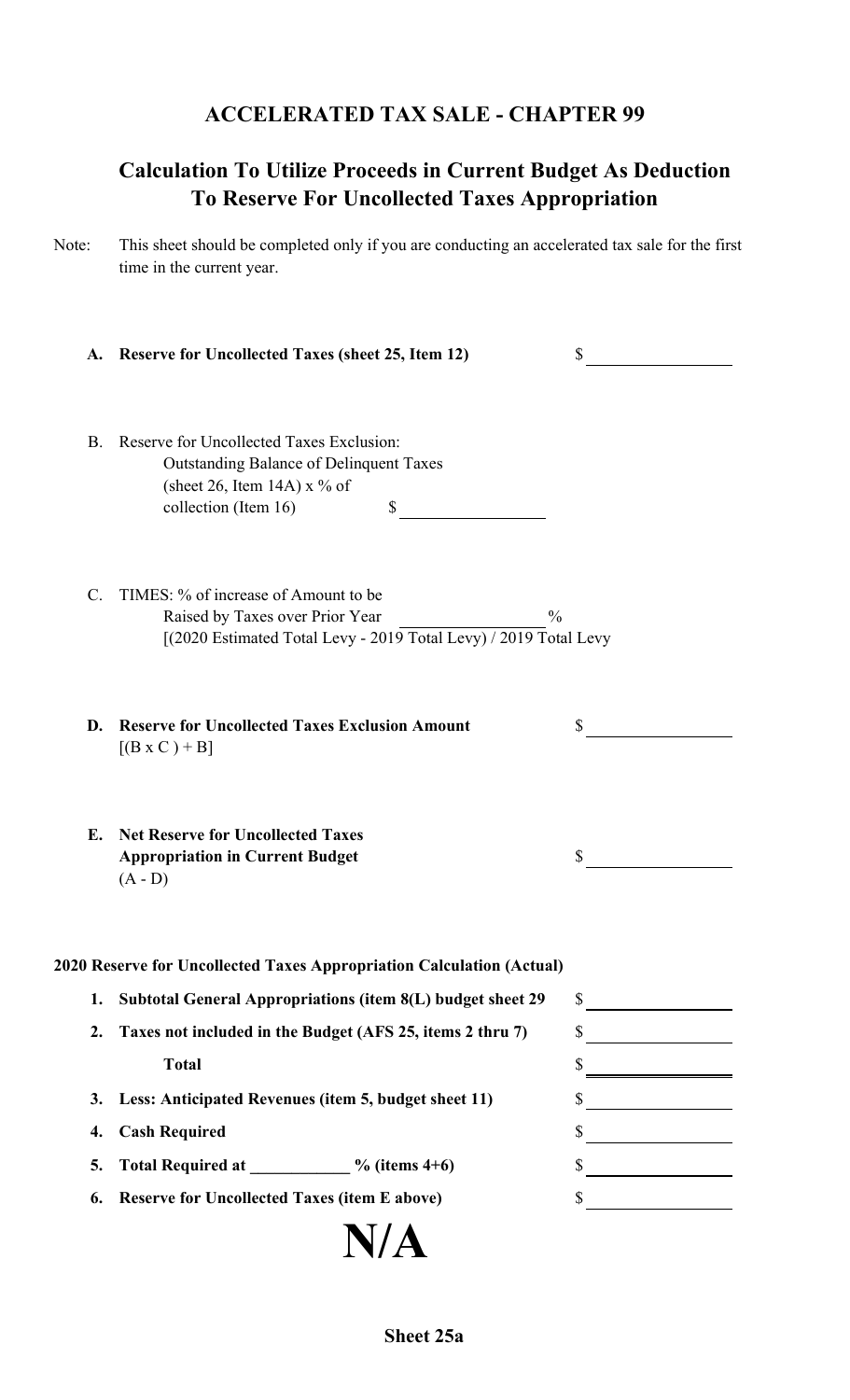# **SCHEDULE OF DELINQUENT TAXES AND TAX TITLE LIENS**

|                  |                                                                            |            | Debit          | Credit         |
|------------------|----------------------------------------------------------------------------|------------|----------------|----------------|
| 1.               | Balance January 1, 2019                                                    |            | 692,941.48     | XXXXXXX        |
|                  | A. Taxes<br>83102-00                                                       | 666,540.00 | <b>XXXXXXX</b> | XXXXXXX        |
|                  | <b>B.</b> Tax Title Liens<br>83103-00                                      | 26,401.48  | <b>XXXXXXX</b> | XXXXXXX        |
| 2.               | Canceled:                                                                  |            | <b>XXXXXXX</b> | XXXXXXX        |
|                  | A. Taxes                                                                   | 83105-00   | <b>XXXXXXX</b> | 4,237.91       |
|                  | <b>B.</b> Tax Title Liens                                                  | 83106-00   | <b>XXXXXXX</b> | 153.00         |
| 3.               | Transferred to Foreclosed Tax Title Liens:                                 |            | XXXXXXX        | XXXXXXX        |
|                  | A. Taxes                                                                   | 83108-00   | <b>XXXXXXX</b> |                |
|                  | <b>B.</b> Tax Title Liens                                                  | 83109-00   | <b>XXXXXXX</b> |                |
| 4.               | <b>Added Taxes</b>                                                         | 83110-00   | 1,926.71       | XXXXXXX        |
| 5.               | Added Tax Title Liens                                                      | 83111-00   |                | XXXXXXX        |
| $\overline{6}$ . | Adjustment between Taxes (Other than Current year)<br>and Tax Title Liens: |            | <b>XXXXXXX</b> | XXXXXXX        |
|                  | A. Taxes - Transfers to Tax Title Liens                                    | 83104-00   | <b>XXXXXXX</b> |                |
|                  | B. Tax Title Liens - Transfers from Taxes                                  | 83107-00   |                | XXXXXXX        |
| 7.               | <b>Balance Before Cash Payments</b>                                        |            | <b>XXXXXXX</b> | 690, 477.28    |
| 8.               | Totals                                                                     |            | 694,868.19     | 694,868.19     |
| 9.               | <b>Balance Brought Down</b>                                                |            | 690,477.28     | <b>XXXXXXX</b> |
| 10.              | Collected:                                                                 |            | <b>XXXXXXX</b> | 482,498.80     |
|                  | 83116-00<br>A. Taxes                                                       | 482,498.80 | <b>XXXXXXX</b> | <b>XXXXXXX</b> |
|                  | 83117-00<br><b>B.</b> Tax Title Liens                                      |            | <b>XXXXXXX</b> | <b>XXXXXXX</b> |
| 11.              | Interest and Costs - 2019 Tax Sale                                         | 83118-00   |                | XXXXXXX        |
| 12.              | 2019 Taxes Transferred to Liens                                            | 83119-00   | 899.62         | XXXXXXX        |
| 13.              | 2019 Taxes                                                                 | 83123-00   | 473,575.45     | XXXXXXX        |
| 14.              | Balance December 31, 2019                                                  |            | XXXXXXX        | 682,453.55     |
|                  | 83121-00<br>A. Taxes                                                       | 655,305.45 | XXXXXXX        | XXXXXXX        |
|                  | <b>B.</b> Tax Title Liens<br>83122-00                                      | 27,148.10  | <b>XXXXXXX</b> | XXXXXXX        |
| 15.              | Totals                                                                     |            | 1,164,952.35   | 1,164,952.35   |

16. Percentage of Cash Collections to Adjusted Amount Outstanding (Item No. 10 divided by item No. 9) is 69.87%

17. Item No. 14 multiplied by percentage shown above is 476,830.30 and represents the maximum amount that may be anticipated in 2020. 83125-00

(See Note A on Sheet 22 - Current Taxes)

(1) These amounts will always be the same.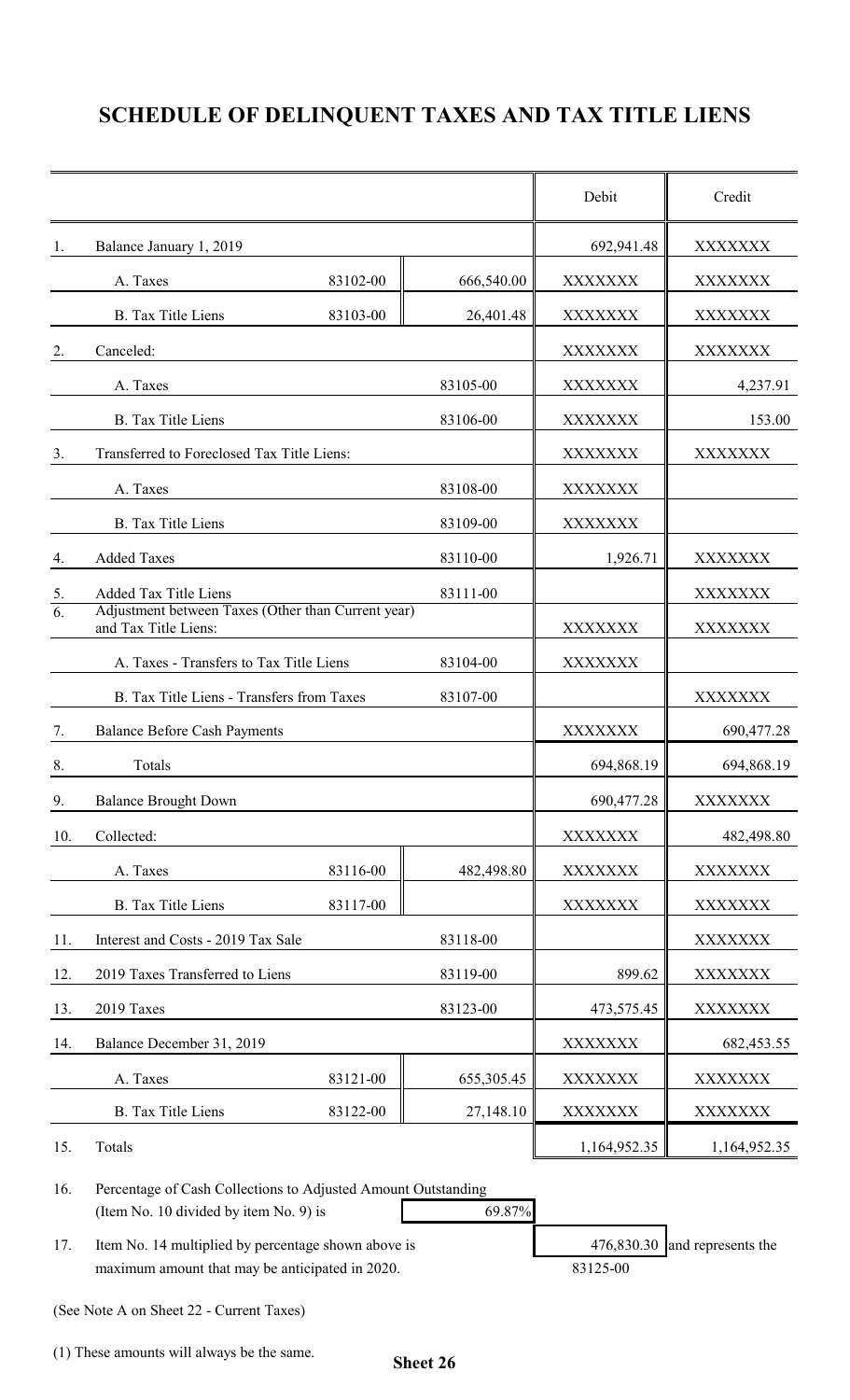## **SCHEDULE OF FORECLOSED PROPERTY**

#### **(PROPERTY ACQUIRED BY TAX TITLE LIEN LIQUIDATION)**

|                                                                                       |                                     |                       |  | Debit          | Credit     |
|---------------------------------------------------------------------------------------|-------------------------------------|-----------------------|--|----------------|------------|
| 1.                                                                                    | Balance January 1, 2019             | 84101-00              |  | 155,100.00     | XXXXXXX    |
| 2.                                                                                    | Forclosed or Deeded in 2019         |                       |  | XXXXXXX        | XXXXXXX    |
| 3.                                                                                    | Tax Title Liens                     | 84103-00              |  | XXXXXXX        | XXXXXXX    |
| 4.                                                                                    | <b>Taxes Receivable</b>             | 84104-00              |  | XXXXXXX        | XXXXXXX    |
| 5A.                                                                                   |                                     | 84102-00              |  | XXXXXXX        | XXXXXXX    |
| 5B.                                                                                   |                                     | 84105-00              |  |                |            |
| 6.                                                                                    | Adjustment to Assessed Valuation    | 84106-00              |  |                | XXXXXXX    |
| 7.                                                                                    | Adjustment to Assessed Valuation    | 84107-00              |  | XXXXXXX        |            |
| 8.                                                                                    | Sales                               |                       |  | XXXXXXX        | XXXXXXX    |
| 9.                                                                                    | Cash *                              | 84109-00              |  | XXXXXXX        |            |
| 10.                                                                                   | Contract                            | 84110-00              |  | XXXXXXX        |            |
| 11.                                                                                   | Mortgage                            | 84111-00              |  | XXXXXXX        |            |
| 12.                                                                                   | Loss on Sales                       | 84112-00              |  | XXXXXXX        |            |
| 13.                                                                                   | Gain on Sales                       | 84113-00              |  |                | XXXXXXX    |
| 14.                                                                                   | Balance December 31, 2019           | 84114-00              |  | <b>XXXXXXX</b> | 155,100.00 |
|                                                                                       |                                     |                       |  | 155,100.00     | 155,100.00 |
|                                                                                       |                                     | <b>CONTRACT SALES</b> |  |                |            |
|                                                                                       |                                     |                       |  | Debit          | Credit     |
| 15.                                                                                   | Balance January 1, 2019             | 84115-00              |  |                | XXXXXXX    |
| 16.                                                                                   | 2019 Sales from Foreclosed Property | 84116-00              |  |                | XXXXXXX    |
| 17.                                                                                   | Collected *                         | 84117-00              |  | XXXXXXX        |            |
| 18.                                                                                   |                                     | 84118-00              |  | <b>XXXXXXX</b> |            |
| 19.                                                                                   | Balance December 31, 2019           | 84119-00              |  | XXXXXXX        |            |
|                                                                                       |                                     |                       |  |                |            |
|                                                                                       |                                     | <b>MORTGAGE SALES</b> |  |                |            |
|                                                                                       |                                     |                       |  | Debit          | Credit     |
| 20.                                                                                   | Balance January 1, 2019             | 84120-00              |  |                | XXXXXXX    |
| 21.                                                                                   | 2019 Sales from Foreclosed Property | 84121-00              |  |                | XXXXXXX    |
| 22.                                                                                   | Collected *                         | 84122-00              |  | XXXXXXX        |            |
| 23.                                                                                   |                                     | 84123-00              |  | <b>XXXXXXX</b> |            |
| 24.                                                                                   | Balance December 31, 2019           | 84124-00              |  | XXXXXXX        |            |
| Analysis of Sale of Property:<br>\$<br>* Total Cash Collected in 2019<br>$(84125-00)$ |                                     |                       |  |                |            |
|                                                                                       | Realized in 2019 Budget             |                       |  |                |            |
|                                                                                       | To Results of Operation (Sheet 19)  |                       |  |                |            |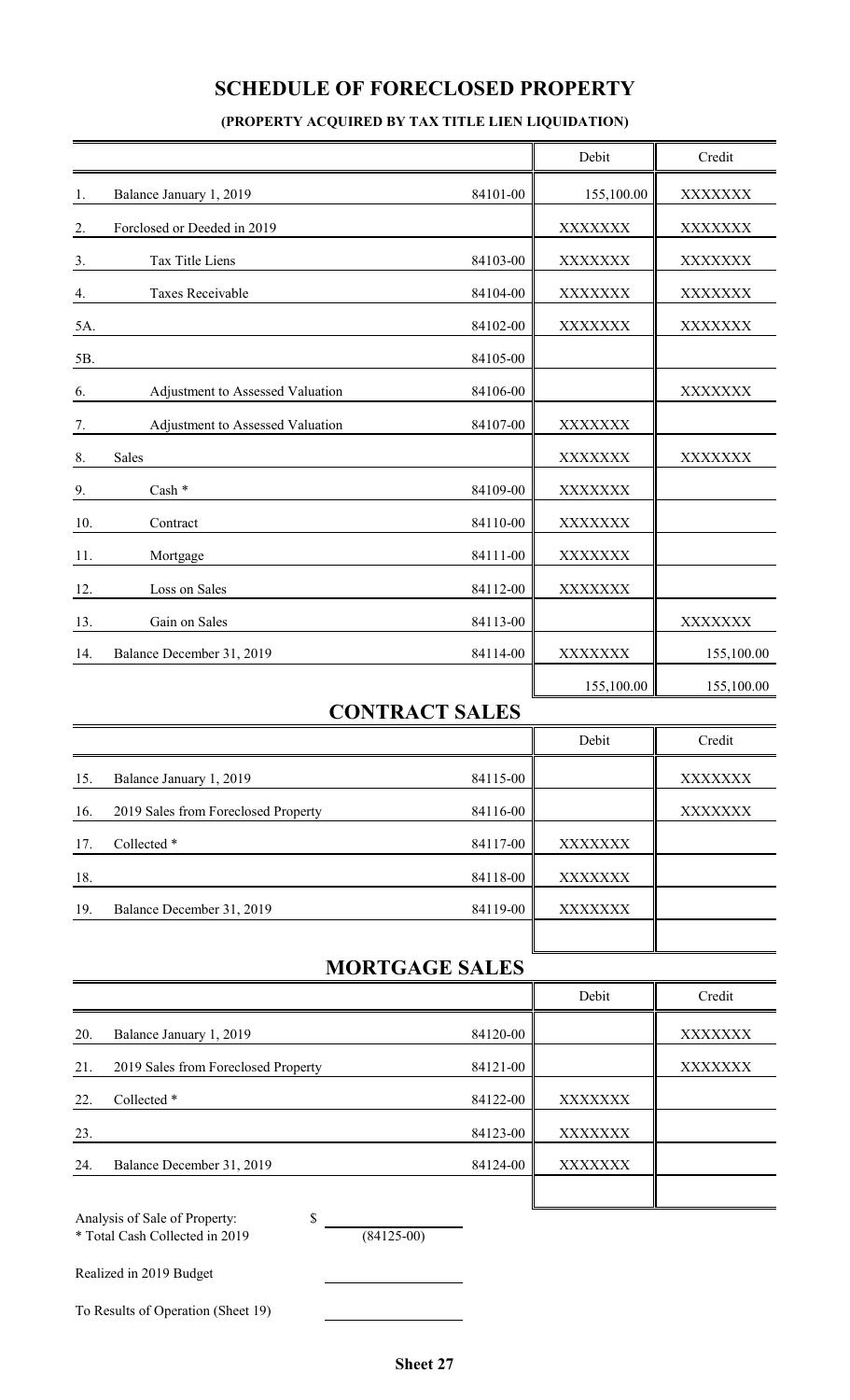# **DEFERRED CHARGES -MANDATORY CHARGES ONLY-**

**CURRENT, TRUST, AND GENERAL CAPITAL FUNDS**

**(Do not include the emergency authorizations pursuant to N.J.S. 40A:4-55, N.J.S. 40A:4-55.1 or N.J.S. 40A:4-55-13 listed on Sheets 29 and 30.)**

| Caused By | Amount<br>Dec. 31, 2018<br>per Audit<br>Report | Amount in<br>2019<br>Budget | Amount<br>Resulting<br>from 2019 | Balance<br>$\!$ as $\!$<br>Dec. 31, 2019 |
|-----------|------------------------------------------------|-----------------------------|----------------------------------|------------------------------------------|
| 1.        | $\mathcal{S}$                                  | \$                          | \$                               | \$                                       |
| 2.        | \$                                             | \$                          | \$                               | \$                                       |
| 3.        | \$                                             | \$                          | \$                               | \$                                       |
| 4.        | \$                                             | \$                          | \$                               | \$                                       |
| 5.        | \$                                             | $\mathbb{S}$                | \$                               | \$                                       |
| 6.        |                                                |                             | \$                               | \$                                       |
| 7.        | \$                                             | S                           |                                  | \$                                       |
| 8.        | \$                                             | \$                          | \$                               | \$                                       |
| 9.        | \$                                             | \$                          | \$                               | \$                                       |
| 10.       | \$                                             | \$                          | \$                               | \$                                       |

\* Do not include items funded or refunded as listed below.

## **EMERGENCY AUTHORIZATIONS UNDER N.J.S. 40A:4-47 WHICH HAVE BEEN FUNDED OR REFUNDED UNDER N.J.S. 40A:2-3 or N.J.S. 40A:2-51**



### **JUDGEMENTS ENTERED AGAINST MUNICIPALITY AND NOT SATISFIED**

|    | In favor of | On Account of | Date Entered | <b>Amount</b> | Appropriated for<br>in Budget of<br>Year 2020 |
|----|-------------|---------------|--------------|---------------|-----------------------------------------------|
| 1. |             |               |              |               |                                               |
| 2. |             |               |              |               |                                               |
| 3. |             |               |              |               |                                               |
| 4. |             |               |              |               |                                               |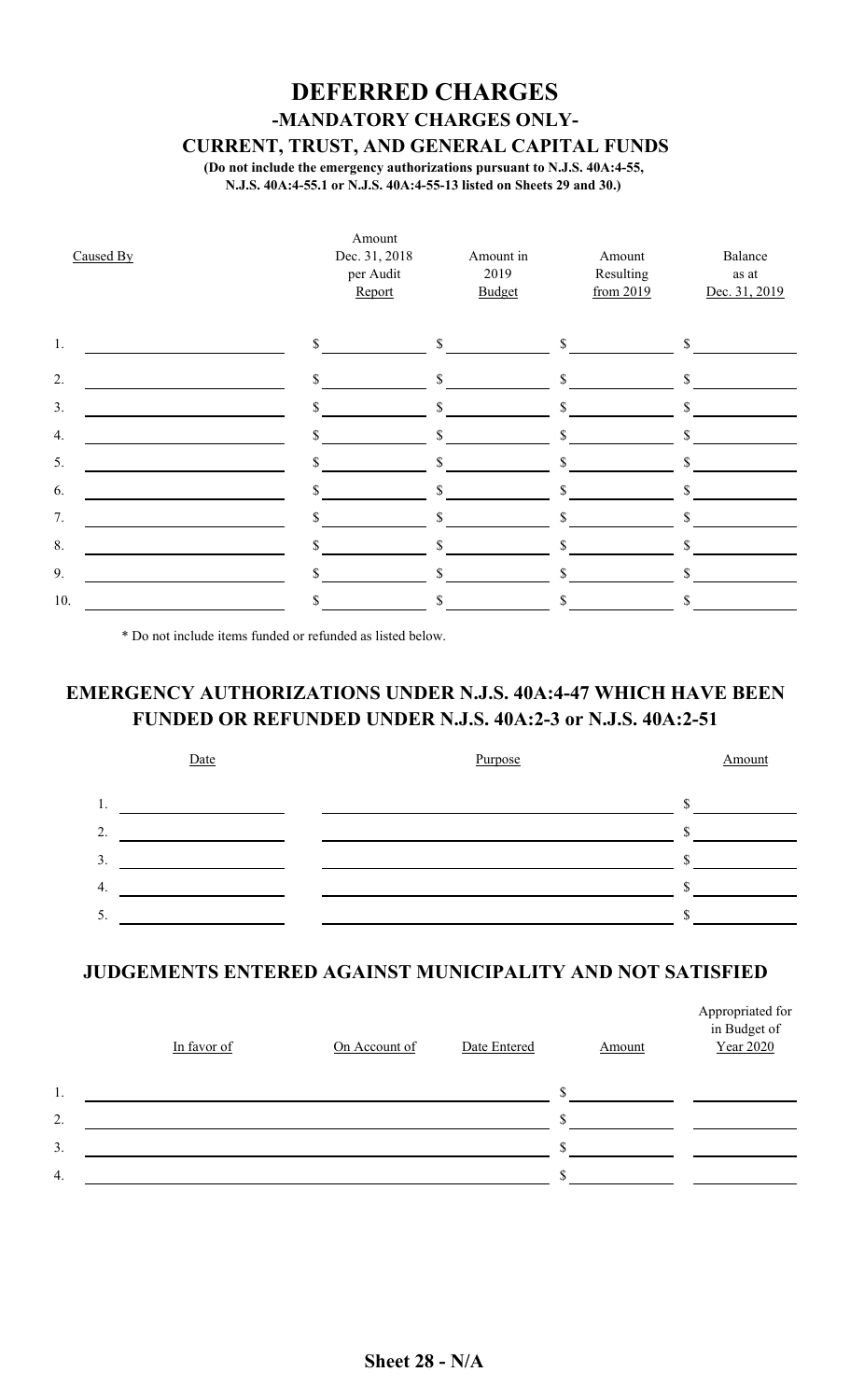## **N.J.S. 40A:4-53 SPECIAL EMERGENCY -**

**N/A**

TAX MAP; REVALUATION; MASTER PLAN; REVISION AND CODIFICATION OF ORDINANCES; DRAINAGE MAPS FOR FLOOD CONTROL; PRELIMINARY ENGINEERING STUDIES, ETC. FOR SANITARY SEWER SYSTEM; MUNICIPAL CONSOLIDATION ACT; FLOOD OR HURRICANE DAMAGE.

|          | Date | Purpose |              | Amount<br>Authorized     | Not Less Than<br>1/5 of Amount<br>Authorized* | Balance<br>Dec. 31, 2018 | By 2019<br>Budget | REDUCED IN 2019<br>Canceled<br>by Resolution | Balance<br>Dec. 31, 2019 |
|----------|------|---------|--------------|--------------------------|-----------------------------------------------|--------------------------|-------------------|----------------------------------------------|--------------------------|
|          |      |         |              |                          |                                               |                          |                   |                                              |                          |
|          |      |         |              |                          |                                               |                          |                   |                                              |                          |
|          |      |         |              |                          |                                               |                          |                   |                                              |                          |
|          |      |         |              |                          |                                               |                          |                   |                                              |                          |
|          |      |         |              |                          |                                               |                          |                   |                                              |                          |
| Sheet 29 |      |         |              |                          |                                               |                          |                   |                                              |                          |
|          |      |         |              |                          |                                               |                          |                   |                                              |                          |
|          |      |         |              |                          |                                               |                          |                   |                                              |                          |
|          |      |         |              |                          |                                               |                          |                   |                                              |                          |
|          |      |         |              |                          |                                               |                          |                   |                                              |                          |
|          |      |         |              |                          |                                               |                          |                   |                                              |                          |
|          |      |         | Totals $\ \$ | $\overline{\phantom{a}}$ |                                               |                          |                   |                                              |                          |
|          |      |         |              |                          |                                               | 80025-00                 | 80026-00          |                                              |                          |

It is hereby certified that all outstanding "Special Emergency" appropriations have been adopted by the governing body in full compliance with N.J.S. 40A:4-53 et seq. and are recorded on this page.

Chief Financial Officer

\* Not less than one-fifth (1/5) of amount authorized but not more than the amount shown in the column ''Balance Dec. 31, 2019'' must be entered here and then raised in the 2020 budget.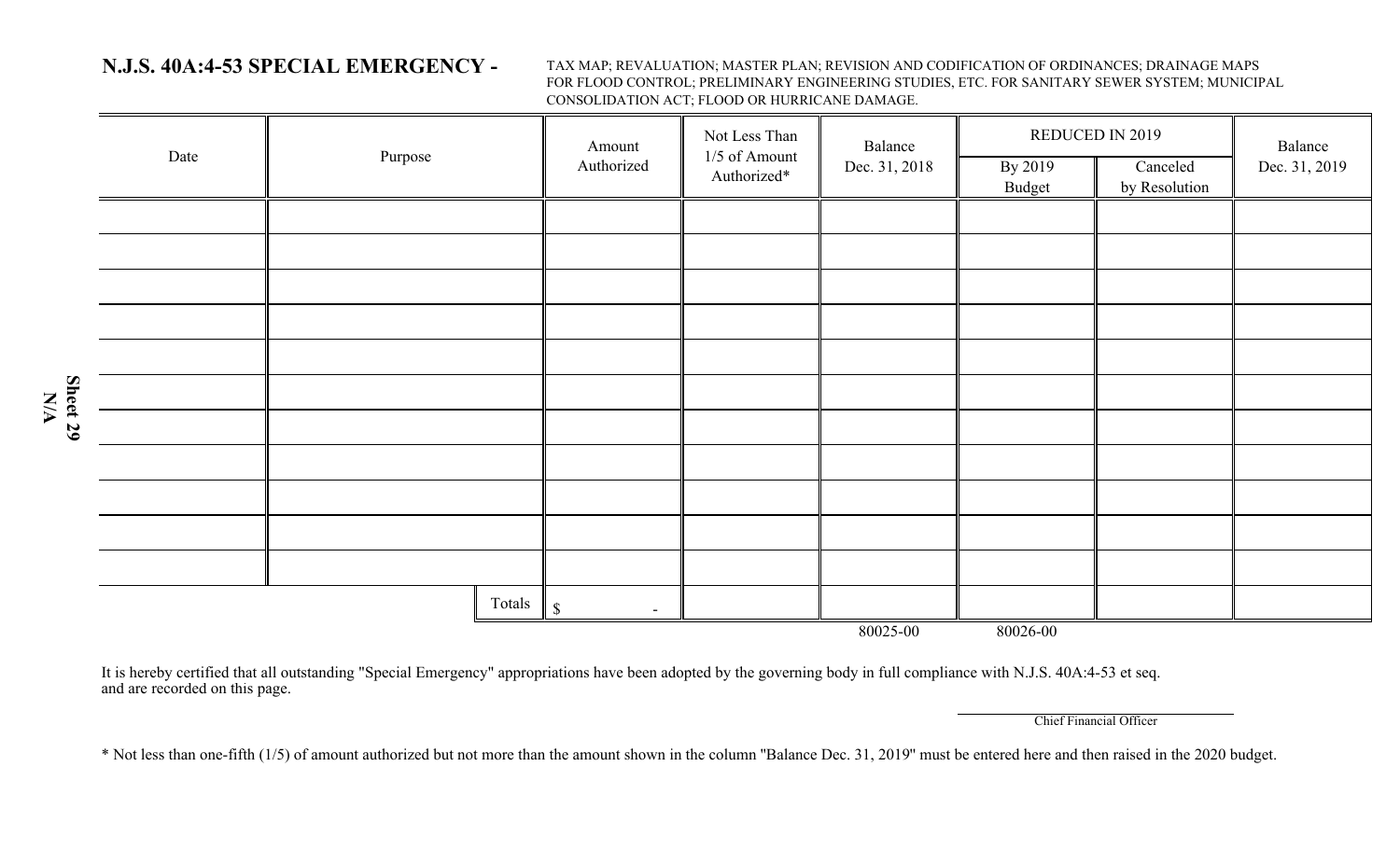### **N.J.S. 40A:4-55.1, ET SEQ.,** SPECIAL EMERGENCY - DAMAGE CAUSED TO ROADS OR BRIDGES BY SNOW, ICE, FROST OR FLOOD **N.J.S. 40A:4-55.13, ET SEQ.,** SPECIAL EMERGENCY - PUBLIC EXIGENCIES CAUSED BY CIVIL DISTRURBANCES

| Date |                      | Amount     | Not Less Than<br>1/3 of Amount | Balance       | REDUCED IN 2019   | Balance                   |               |  |
|------|----------------------|------------|--------------------------------|---------------|-------------------|---------------------------|---------------|--|
|      | Purpose              | Authorized | Authorized*                    | Dec. 31, 2018 | By 2019<br>Budget | Canceled<br>by Resolution | Dec. 31, 2019 |  |
|      |                      |            |                                |               |                   |                           |               |  |
|      |                      |            |                                |               |                   |                           |               |  |
|      |                      |            |                                |               |                   |                           |               |  |
|      |                      |            |                                |               |                   |                           |               |  |
|      |                      |            |                                |               |                   |                           |               |  |
|      |                      |            |                                |               |                   |                           |               |  |
|      |                      |            |                                |               |                   |                           |               |  |
|      |                      |            |                                |               |                   |                           |               |  |
|      |                      |            |                                |               |                   |                           |               |  |
|      |                      |            |                                |               |                   |                           |               |  |
|      |                      |            |                                |               |                   |                           |               |  |
|      | Totals               |            |                                |               |                   |                           |               |  |
|      | 80027-00<br>80028-00 |            |                                |               |                   |                           |               |  |

It is hereby certified that all outstanding "Special Emergency" appropriations have been adopted by the governing body in full compliance with N.J.S. 40A:4-55.1 et seq. an d N.J.S. 40A:4-55.13 et seq. an d are recor ded on this page.

Chief Financial Officer

\* Not less than one-third (1/3) of amount authorized but not more than the amount shown in the column ''Balance Dec. 31, 2019'' must be entered here and then raised in the 2020 budget.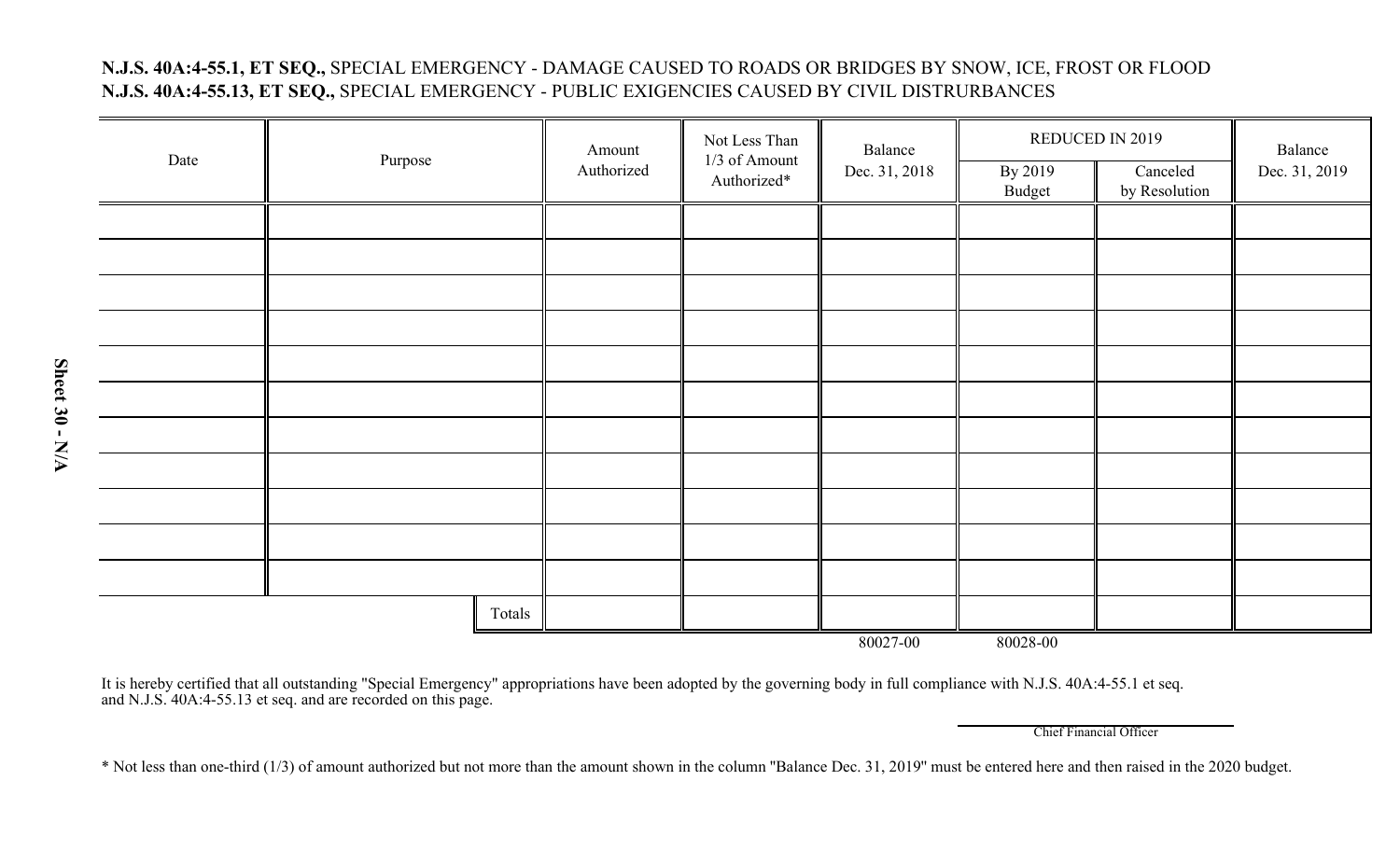## **AND 2020 DEBT SERVICE FOR BONDS**

#### **(MUNICIPAL) GENERAL CAPITAL BONDS**

| Source                                             |                                      | Debit          | Credit         | 2020 Debt<br>Service |
|----------------------------------------------------|--------------------------------------|----------------|----------------|----------------------|
| Outstanding, January 1, 2019                       | 80033-01                             | <b>XXXXXXX</b> | 5,643,000.00   |                      |
| Issued                                             | 80033-02                             | <b>XXXXXXX</b> |                |                      |
| Paid                                               | 80033-03                             | 520,000.00     | <b>XXXXXXX</b> |                      |
| Defeased                                           |                                      |                |                |                      |
| Outstanding, December 31, 2019                     | 80033-04                             | 5,123,000.00   | XXXXXXX        |                      |
|                                                    |                                      | 5,643,000.00   | 5,643,000.00   |                      |
| 2020 Bond Maturities - General Capital Bonds       |                                      |                | 80033-05       | 525,000.00           |
| 2020 Interest on Bonds *                           |                                      | 80033-06       | 128,295.00     |                      |
|                                                    | <b>Assessment Serial Bonds - N/A</b> |                |                |                      |
| Outstanding, January 1, 2019                       | 80033-07                             | XXXXXXX        |                |                      |
| Issued                                             | 80033-08                             | <b>XXXXXXX</b> |                |                      |
| Paid                                               | 80033-09                             |                | XXXXXXX        |                      |
|                                                    |                                      |                |                |                      |
| Outstanding, December 31, 2019                     | 80033-10                             |                | XXXXXXX        |                      |
|                                                    |                                      |                |                |                      |
| 2020 Bond Maturities - Assessment Bonds            |                                      |                | 80033-11       |                      |
| 2020 Interest on Bonds *                           |                                      | 80033-12       |                |                      |
| Total "Interest on Bonds - Debt Service" (* Items) |                                      |                | 80033-13       | 128,295.00           |

### **LIST OF BONDS ISSUED DURING 2019**

|         |               |               | Date of | Interest |
|---------|---------------|---------------|---------|----------|
| Purpose | 2020 Maturity | Amount Issued | Issue   | Rate     |
|         |               |               |         |          |
|         |               |               |         |          |
|         |               |               |         |          |
|         |               |               |         |          |
|         |               |               |         |          |
|         |               |               |         |          |
|         |               |               |         |          |
|         |               |               |         |          |
| Total   |               |               |         |          |

80033-14 80033-15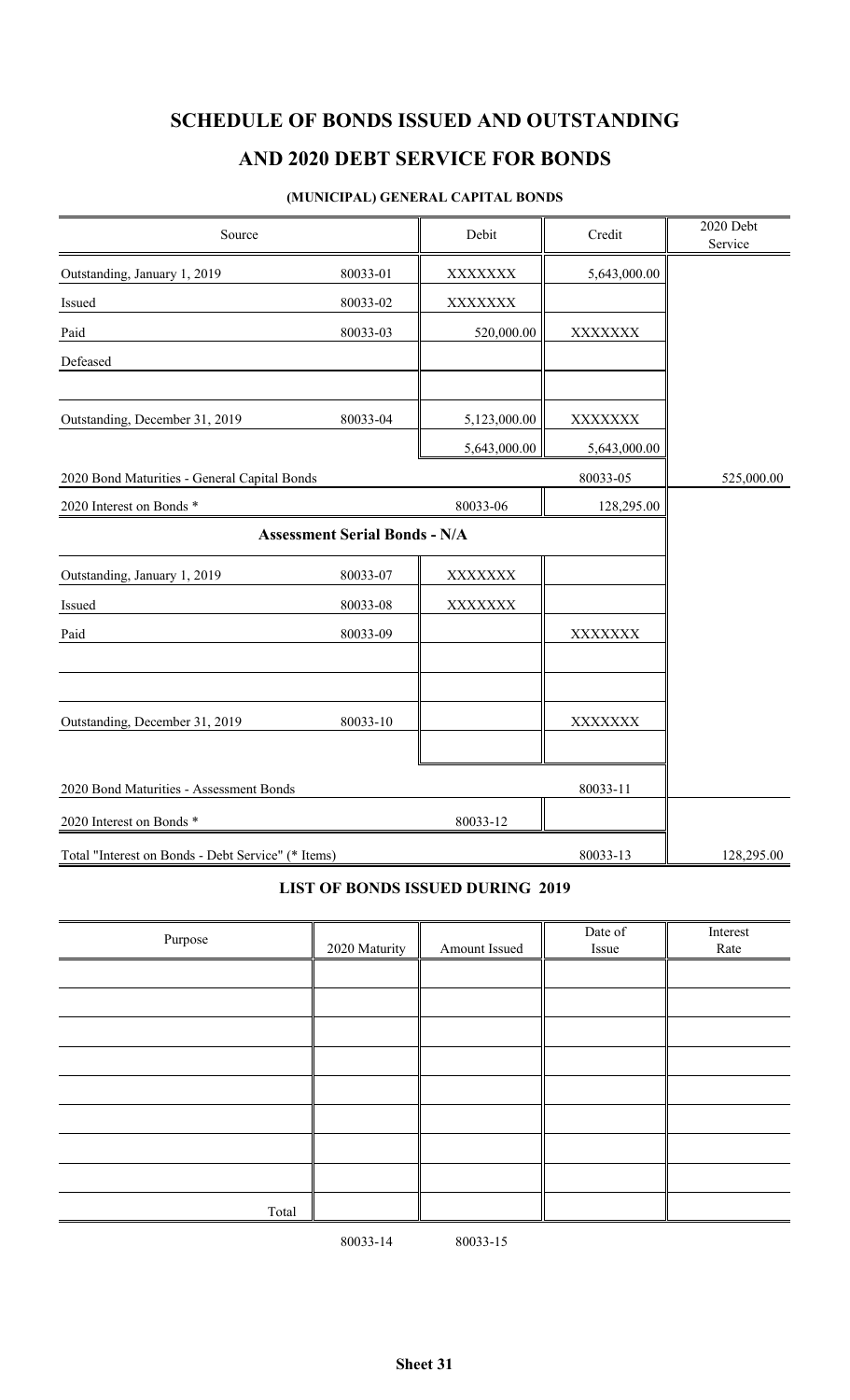## **AND 2020 DEBT SERVICE FOR LOANS**

## **(MUNICIPAL)\_\_\_\_LOAN - N/A**

|                                               |                                      | Debit          | Credit         | 2020 Debt<br>Service |
|-----------------------------------------------|--------------------------------------|----------------|----------------|----------------------|
| Outstanding, January 1, 2019                  | 80033-01                             | <b>XXXXXXX</b> |                |                      |
| Issued                                        | 80033-02                             | <b>XXXXXXX</b> |                |                      |
| Paid                                          | 80033-03                             |                | <b>XXXXXXX</b> |                      |
|                                               |                                      |                |                |                      |
| Outstanding, December 31, 2019                | 80033-04                             |                | <b>XXXXXXX</b> |                      |
| 2020 Loan Maturities                          |                                      |                | 80033-05       | \$                   |
| 2020 Interest on Loans                        |                                      |                | 80033-06       | \$                   |
| NJ Green Trust<br>Total 2020 Debt Service for |                                      | Loan           | 80033-13       | \$                   |
|                                               |                                      | <b>LOAN</b>    |                |                      |
| Outstanding, January 1, 2019                  | 80033-07                             | XXXXXXX        |                |                      |
| Issued                                        | 80033-08                             | XXXXXXX        |                |                      |
| Paid                                          | 80033-09                             |                | <b>XXXXXXX</b> |                      |
|                                               |                                      |                |                |                      |
| Outstanding, December 31, 2019                | 80033-10                             |                | <b>XXXXXXX</b> |                      |
| 2020 Loan Maturities                          |                                      |                | 80033-11       | \$                   |
| 2020 Interest on Loans                        |                                      |                | 80033-12       | \$                   |
| Total 2020 Debt Service for                   | NJ Environmental Infrastructure Loan |                | 80033-13       | \$                   |

### **LIST OF LOANS ISSUED DURING 2019**

| Purpose | 2020 Maturity | Amount Issued | Date of<br>Issue | Interest<br>Rate |
|---------|---------------|---------------|------------------|------------------|
|         |               |               |                  |                  |
|         |               | N/A           |                  |                  |
|         |               |               |                  |                  |
|         |               |               |                  |                  |
|         |               |               |                  |                  |
|         |               |               |                  |                  |
|         |               |               |                  |                  |
|         |               |               |                  |                  |
| Total   |               |               |                  |                  |

80033-14 80033-15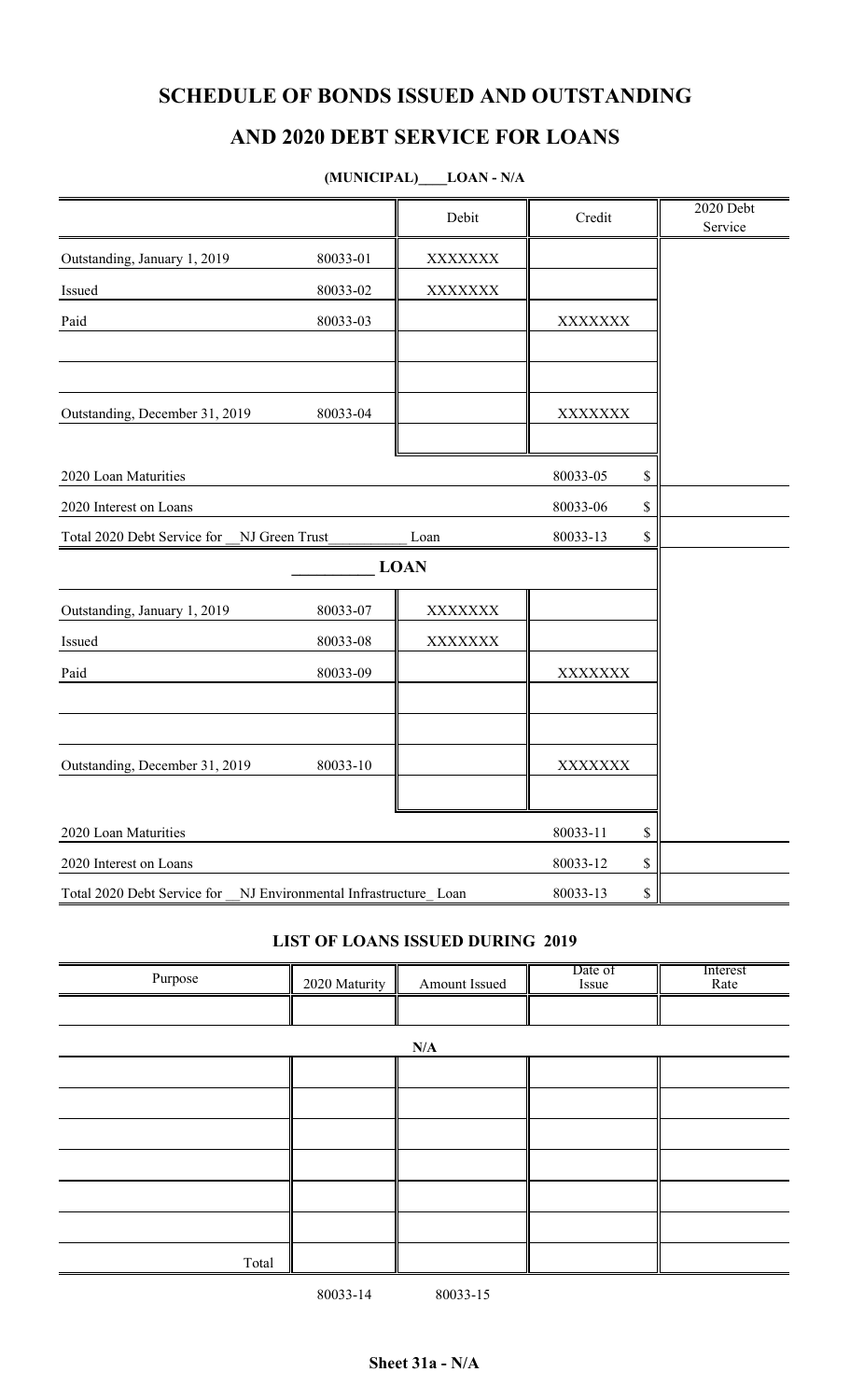## **AND 2020 DEBT SERVICE FOR BONDS**

### **TYPE I SCHOOL TERM BONDS**

| Source                                                          |                                  | Debit    | Credit         | 2020 Debt<br>Service |
|-----------------------------------------------------------------|----------------------------------|----------|----------------|----------------------|
| Outstanding, January 1, 2019                                    | 80034-01                         | XXXXXXX  |                |                      |
| Paid                                                            | 80034-02                         |          | <b>XXXXXXX</b> |                      |
| Outstanding, December 31, 2019                                  | 80034-03                         |          | <b>XXXXXXX</b> |                      |
| 2020 Bond Maturities - General Capital Bonds                    |                                  | 80034-04 | \$             |                      |
| 2020 Interest on Bonds *                                        |                                  | 80034-05 | \$             |                      |
|                                                                 | <b>TYPE I SCHOOL SERIAL BOND</b> |          |                |                      |
| Outstanding, January 1, 2019                                    | 80034-06                         | XXXXXXX  |                |                      |
| Issued                                                          | 80034-07                         | XXXXXXX  |                |                      |
| Paid                                                            | 80034-08                         |          | <b>XXXXXXX</b> |                      |
|                                                                 |                                  |          |                |                      |
| Outstanding, December 31, 2019                                  | 80034-09                         |          | <b>XXXXXXX</b> |                      |
| 2020 Interest on Bonds*                                         |                                  | 80034-10 | \$             |                      |
| 2020 Bond Maturities - Serial Bonds                             |                                  |          | 80034-11       | \$                   |
| Total "Interest on Bonds - Type I School Debt Service" (*Items) |                                  |          | 80034-12       | \$                   |

### **LIST OF BONDS ISSUED DURING 2019**

| Purpose         | $2020$ Maturity<br>$-01$ | <b>Amount Issued</b><br>$-02$ | Date of<br>Issue | Interest<br>Rate |
|-----------------|--------------------------|-------------------------------|------------------|------------------|
|                 |                          |                               |                  |                  |
|                 |                          |                               |                  |                  |
|                 |                          |                               |                  |                  |
| 80035-<br>Total |                          |                               |                  |                  |

#### **2020 INTEREST REQUIREMENT - CURRENT FUND DEBT ONLY**

|                                              |                 |        | Outstanding<br>Dec. 31, 2019 | 2020 Interest<br>Requirement |
|----------------------------------------------|-----------------|--------|------------------------------|------------------------------|
| 1. Emergency Notes                           |                 | 80036- | $\mathbb{S}$                 |                              |
| 2. Special Emergency Notes                   |                 | 80037- | \$                           |                              |
| 3. Tax Anticipation Notes                    |                 | 80038- | S                            |                              |
| 4. Interest on Unpaid State and County Taxes |                 | 80039- | \$                           |                              |
| 5.                                           |                 |        |                              |                              |
| 6.                                           |                 |        |                              |                              |
|                                              | Sheet 32<br>N/A |        |                              |                              |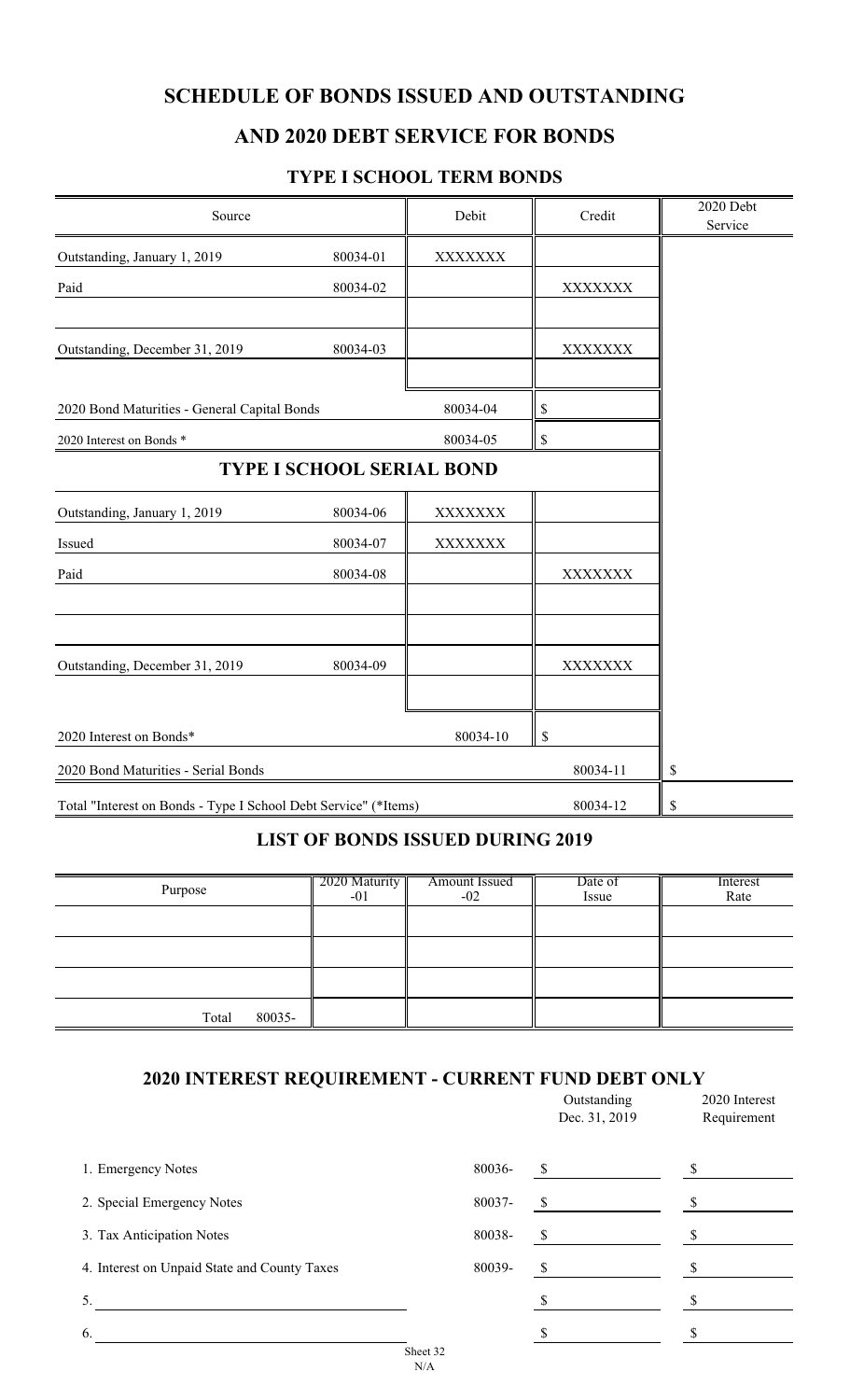|     |                                         | Original         | Original           | Amount<br>of Note            | Date           | Rate           | 2020 Budget Requirement |                     | Interest                     |
|-----|-----------------------------------------|------------------|--------------------|------------------------------|----------------|----------------|-------------------------|---------------------|------------------------------|
|     | Title or Purpose of Issue               | Amount<br>Issued | Date of<br>Issue * | Outstanding<br>Dec. 31, 2019 | of<br>Maturity | of<br>Interest | For Principal           | For Interest<br>* * | Computed to<br>(Insert Date) |
| 1.  | Ord #08-17 Various Capital Improvements | 796,860.00       | 6/30/2017          | 796,860.00                   | 6/26/2020      | 2.25%          | 39,700.00               | 17,929.35           |                              |
| 2.  | Ord #10-18 Various Capital Improvements | 1,472,616.00     | 7/19/2018          | 1,111,140.00                 | 6/26/2020      | 2.25%          |                         | 25,000.65           |                              |
| 3.  | Ord #05-19 General Improvements         | 760,091.00       | 7/26/2019          | 760,091.00                   | 6/26/2020      | 2.05%          |                         | 15,581.87           |                              |
| 4.  |                                         |                  |                    |                              |                |                |                         |                     |                              |
| 5.  |                                         |                  |                    |                              |                |                |                         |                     |                              |
| 6.  |                                         |                  |                    |                              |                |                |                         |                     |                              |
| 7.  |                                         |                  |                    |                              |                |                |                         |                     |                              |
| 8.  |                                         |                  |                    |                              |                |                |                         |                     |                              |
| 9.  |                                         |                  |                    |                              |                |                |                         |                     |                              |
| 10. |                                         |                  |                    |                              |                |                |                         |                     |                              |
| 11. |                                         |                  |                    |                              |                |                |                         |                     |                              |
| 12. |                                         |                  |                    |                              |                |                |                         |                     |                              |
| 13. |                                         |                  |                    |                              |                |                |                         |                     |                              |
| 14. |                                         |                  |                    |                              |                |                |                         |                     |                              |
|     | Total                                   | 3,029,567.00     |                    | 2,668,091.00                 |                |                | 39,700.00               | 58,511.87           |                              |

### **DEBT SERVICE FOR NOTES (OTHER THAN ASSESSMENT NOTES)**

Memo: Designate all "Capital Notes" issued under N.J.S. 40A:2-8(b) with "C". Such notes must be retired at the rate of 20% of the original amount issued annually. 80051-02 80051-01 80051-02

**Memo: Type 1 School Notes should be separately listed and totaled.**

**Memo: Refunding Bond Anticipation Notes should be separately listed and totaled.**

**\* "Original Date of Issue" refers to the date when the first money was borrowed for a particular improvement, not the renewal date of subsequent notes which were issued**

 **All notes with an original date of issue of 2017 or prior require one legally payable installment to be budgeted if it is contemplated that such notes will be renewed in 2020 or written intent of permanent financing submitted with statement.**

**\*\* If interest on notes is financed by ordinance, designate same, otherwise an amount must be included in this column**

**(Do not crowd - add additional sheets)**

**Sheet 33**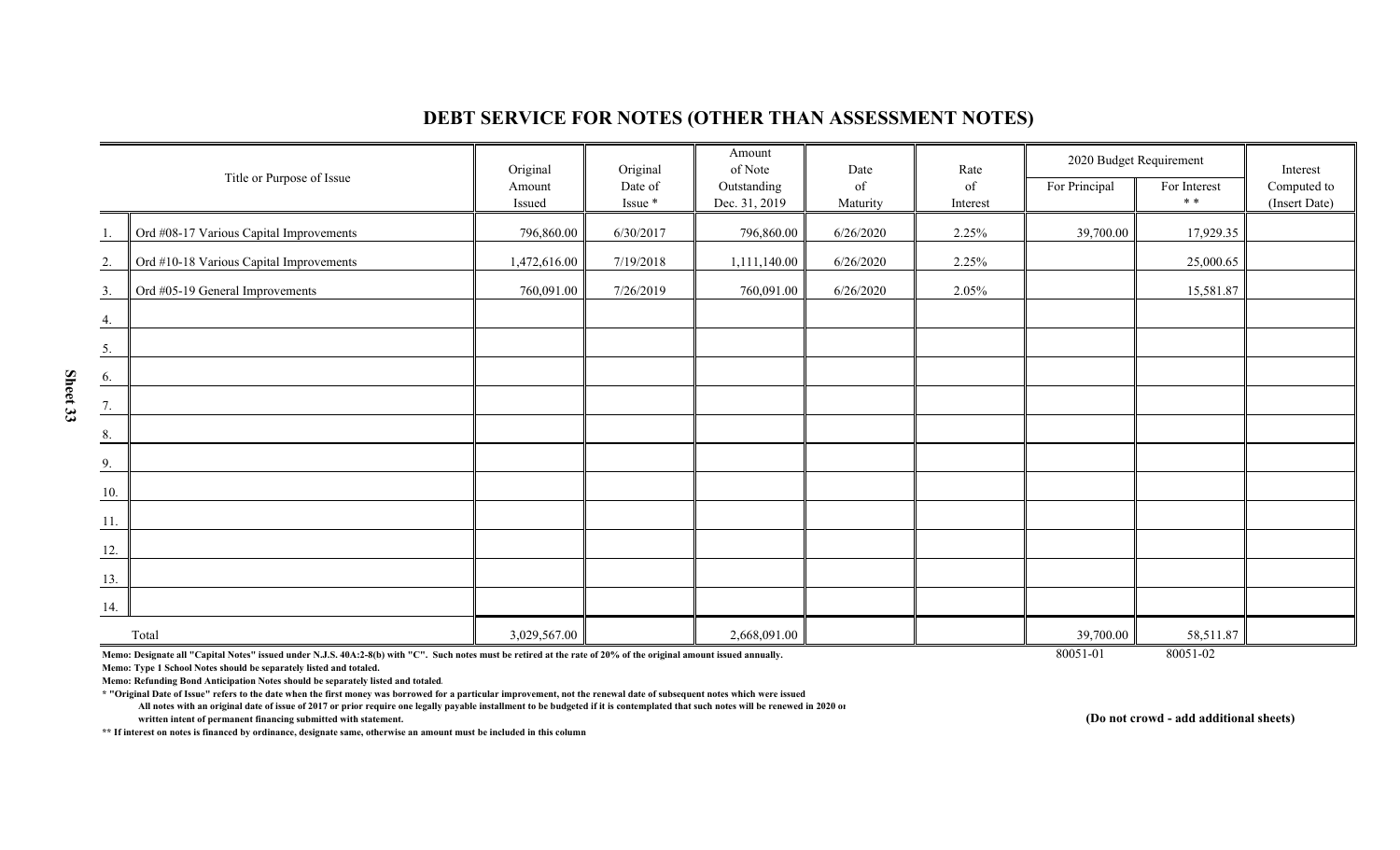

#### **DEBT SERVICE FOR ASSESSMENT NOTES**

**Assessment Notes with an original date of issue of December 31, 2016 or prior must be appropriated in full in the 2019 Dedicated Assessment Budget or written intent of permanent financing" submitted with statement.**

**\*\* Interest on Assessment Notes must be included in the Current Fund Budget appropriation "Interest on Notes"**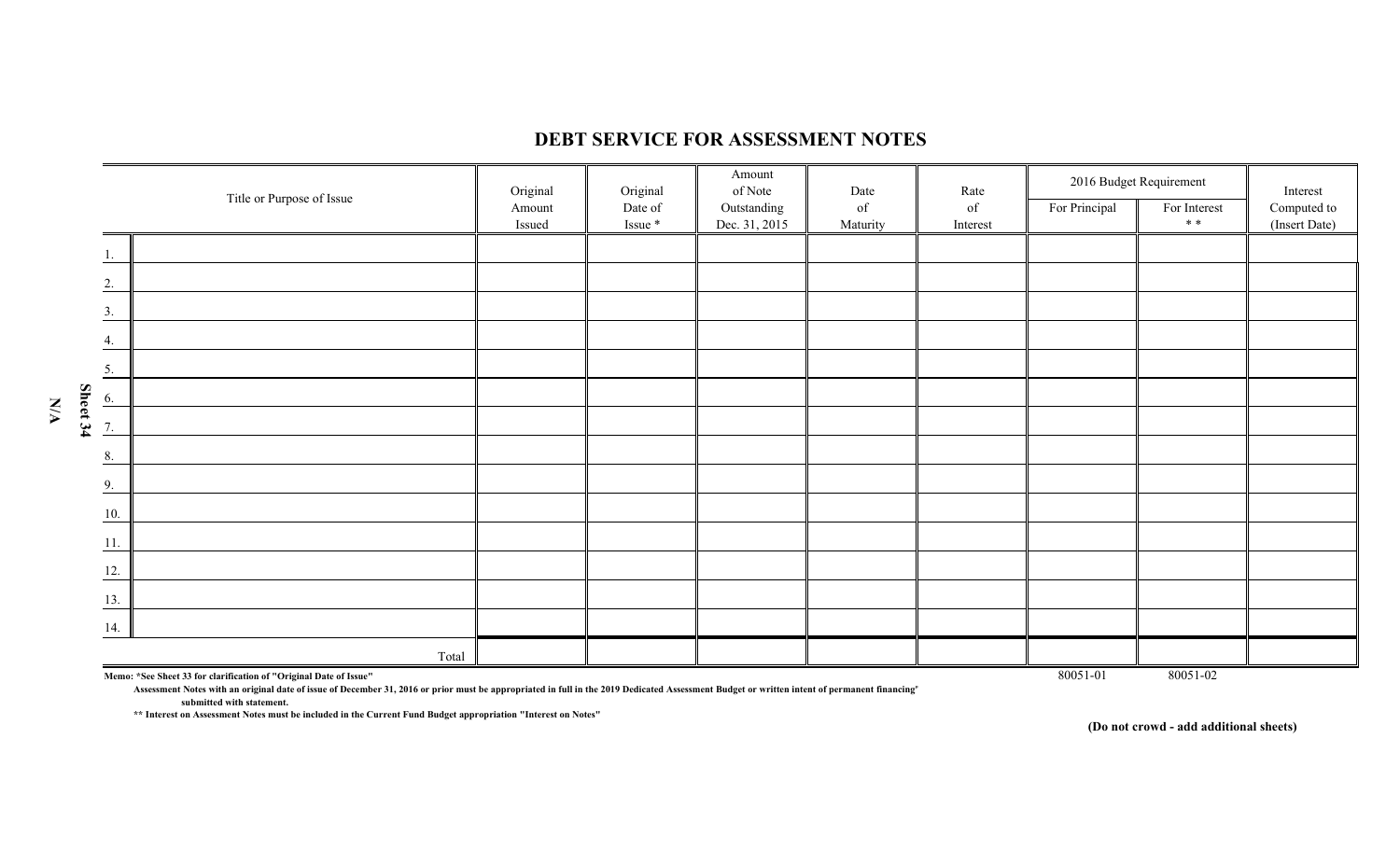## **SCHEDULE OF CAPITAL LEASE PROGRAM OBLIGATIONS**

| Amount of                                                                                                                   |                                      |               | 2020 Budget Requirement |
|-----------------------------------------------------------------------------------------------------------------------------|--------------------------------------|---------------|-------------------------|
| Purpose                                                                                                                     | Lease Obligation Outstanding<br>2019 | For Principal | For Interest/Fees       |
| Leases approved by LFB prior to July 1, 2007                                                                                |                                      |               |                         |
| 1.                                                                                                                          |                                      |               |                         |
| 2.<br><u> 1980 - Jan Samuel Barbara, margaret e populazion del control del control del control del control de la provi</u>  |                                      |               |                         |
| 3.                                                                                                                          |                                      |               |                         |
| 4.                                                                                                                          |                                      |               |                         |
| 5.                                                                                                                          |                                      |               |                         |
| 6.                                                                                                                          |                                      |               |                         |
| Leases approved by LFB after July 1, 2007                                                                                   |                                      |               |                         |
| 1.                                                                                                                          |                                      |               |                         |
| 2.<br><u> 1980 - John Stein, Amerikaansk politiker († 1901)</u>                                                             |                                      |               |                         |
| 3.                                                                                                                          |                                      |               |                         |
| 4.                                                                                                                          |                                      |               |                         |
| 5.                                                                                                                          |                                      |               |                         |
| 6.<br><u> 1989 - Johann John Stein, markin sanadi a shekara 1989 - An tsa a shekara 1989 - An tsa a shekara 1989 - An t</u> |                                      |               |                         |
| Total                                                                                                                       |                                      |               |                         |
|                                                                                                                             |                                      | 80051-01      | 80051-02                |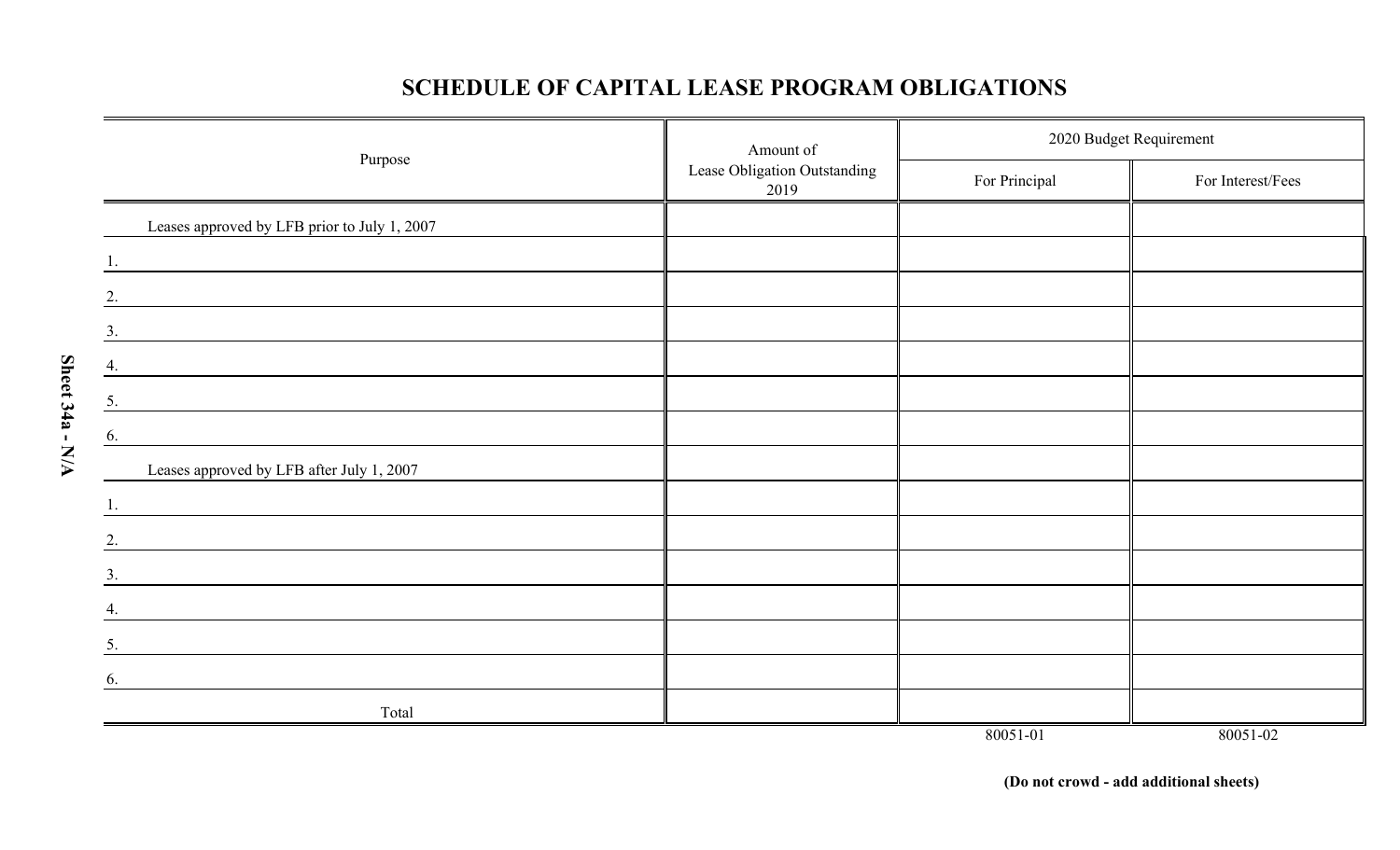# **SCHEDULE OF IMPROVEMENT AUTHORIZATIONS (GENERAL CAPITAL FUND)**

| <b>IMPROVEMENTS</b>                                                                 | Balance - January 1, 2019 |          | Capital<br>Other    |                      | Deferred<br>Charges to      |          | Balance - December 31, 2019 |          |
|-------------------------------------------------------------------------------------|---------------------------|----------|---------------------|----------------------|-----------------------------|----------|-----------------------------|----------|
| Specify each authorization by purpose. Do<br>not merely designate by a code number. | Funded                    | Unfunded | Improvement<br>Fund | Financing<br>Sources | Future Taxation<br>Unfunded | Expended | Funded                      | Unfunded |
|                                                                                     |                           |          |                     |                      |                             |          |                             |          |
| 20-04 Installation of Air Conditioning System in                                    |                           |          |                     |                      |                             |          |                             |          |
| the Recreation Center and Reconstruction                                            |                           |          |                     |                      |                             |          |                             |          |
| of Main Street Retaining Wall                                                       | 17,000.00                 |          |                     |                      |                             |          | 17,000.00                   |          |
| 20-06 Various Capital Improvements                                                  | 1,684.24                  |          |                     |                      |                             |          | 1,684.24                    |          |
| Various Capital Improvements<br>08-07                                               | 11,282.27                 |          |                     |                      |                             |          | 11,282.27                   |          |
| Various Capital Improvements<br>$03-11$                                             | 6,265.70                  |          |                     |                      |                             | 3,817.45 | 2,448.25                    |          |
| 12-11 Various Capital Improvements                                                  | 11,030.65                 |          |                     |                      |                             | 2,431.00 | 8,599.65                    |          |
| 08-14 Various Capital Improvements                                                  | 23,553.84                 |          |                     |                      |                             |          | 23,553.84                   |          |
| 01-15 Improvement of Birch Street Steps                                             | 19,365.92                 |          |                     |                      |                             |          | 19,365.92                   |          |
| 05-15 Various Capital Improvements                                                  | 71,446.29                 |          |                     |                      |                             | 298.73   | 71,147.56                   |          |
|                                                                                     |                           |          |                     |                      |                             |          |                             |          |
|                                                                                     |                           |          |                     |                      |                             |          |                             |          |
|                                                                                     |                           |          |                     |                      |                             |          |                             |          |
|                                                                                     |                           |          |                     |                      |                             |          |                             |          |

Place an \* before each item of "Improvement" which represents a funding or refunding of an emergency authorization.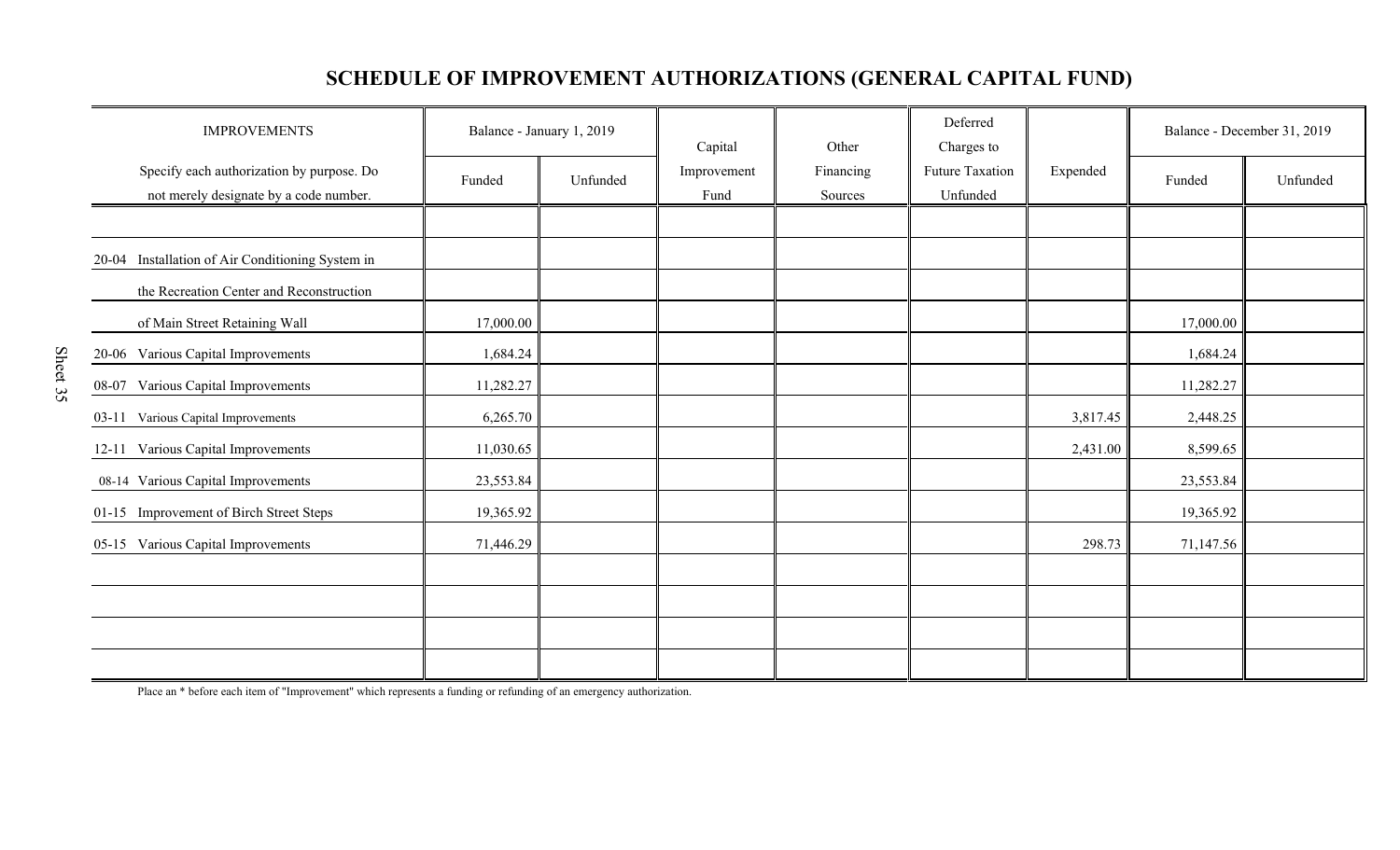## **SCHEDULE OF IMPROVEMENT AUTHORIZATIONS (GENERAL CAPITAL FUND) (cont.)**

| <b>IMPROVEMENTS</b>                                                                 | Balance - January 1, 2019 |              | Capital             | Other                | Deferred<br>Charges to      |              | Balance - December 31, 2019 |              |
|-------------------------------------------------------------------------------------|---------------------------|--------------|---------------------|----------------------|-----------------------------|--------------|-----------------------------|--------------|
| Specify each authorization by purpose. Do<br>not merely designate by a code number. | Funded                    | Unfunded     | Improvement<br>Fund | Financing<br>Sources | Future Taxation<br>Unfunded | Expended     | Funded                      | Unfunded     |
|                                                                                     |                           |              |                     |                      |                             |              |                             |              |
| Various Capital Improvements<br>$09-16$                                             |                           | 24,985.91    |                     |                      |                             | 482.75       |                             | 24,503.16    |
| Various Capital Improvements<br>$08-17$                                             |                           | 241,868.04   |                     |                      |                             | 3,953.35     |                             | 237,914.69   |
| Mold Remediation and Boiler Replacement<br>$30-17$                                  | 6,750.00                  |              |                     |                      |                             |              | 6,750.00                    |              |
| Various Capital Improvements<br>$09-18$                                             | 691,482.93                |              |                     |                      |                             | 344,450.51   | 347,032.42                  |              |
| $10 - 18$<br>Various Capital Improvements                                           | 194,516.89                | 1,472,616.00 |                     |                      |                             | 1,063,355.30 |                             | 603,777.59   |
| Mason Dump Chassis With Plow<br>$25 - 18$                                           | 77,000.00                 |              |                     |                      |                             | 75,157.99    | 1,842.01                    |              |
| General Improvements<br>$05-19$                                                     |                           |              | 39,716.00           | 555,000.00           | 760,091.00                  | 324,469.68   | 270,246.32                  | 760,091.00   |
| Various Capital Improvements<br>$06-19$                                             |                           |              | 50,257.00           | 269,643.00           |                             | 13,770.00    | 306,130.00                  |              |
|                                                                                     |                           |              |                     |                      |                             |              |                             |              |
|                                                                                     |                           |              |                     |                      |                             |              |                             |              |
|                                                                                     |                           |              |                     |                      |                             |              |                             |              |
| <b>Grand Total</b>                                                                  | 1,131,378.73              | 1,739,469.95 | 89,973.00           | 824,643.00           | 760,091.00                  | 1,832,186.76 | 1,087,082.48                | 1,626,286.44 |

Place an \* before each item of "Improvement" which represents a funding or refunding of an emergency authorization.

| DOT Grant - Lathrop Ave & Highland Ave \$                         | 555,000.00 |
|-------------------------------------------------------------------|------------|
| CDBG Grant                                                        | 80,000.00  |
| Morris County Historic Preservation Grant                         | 54,320.00  |
| NJ State Highlands Water Protection                               | 15,000.00  |
| Morris County Improvement of Myrtle Ave and Woontton Street Grant | 120,323.00 |
|                                                                   |            |

\$ 824,643.00

Sheet 35a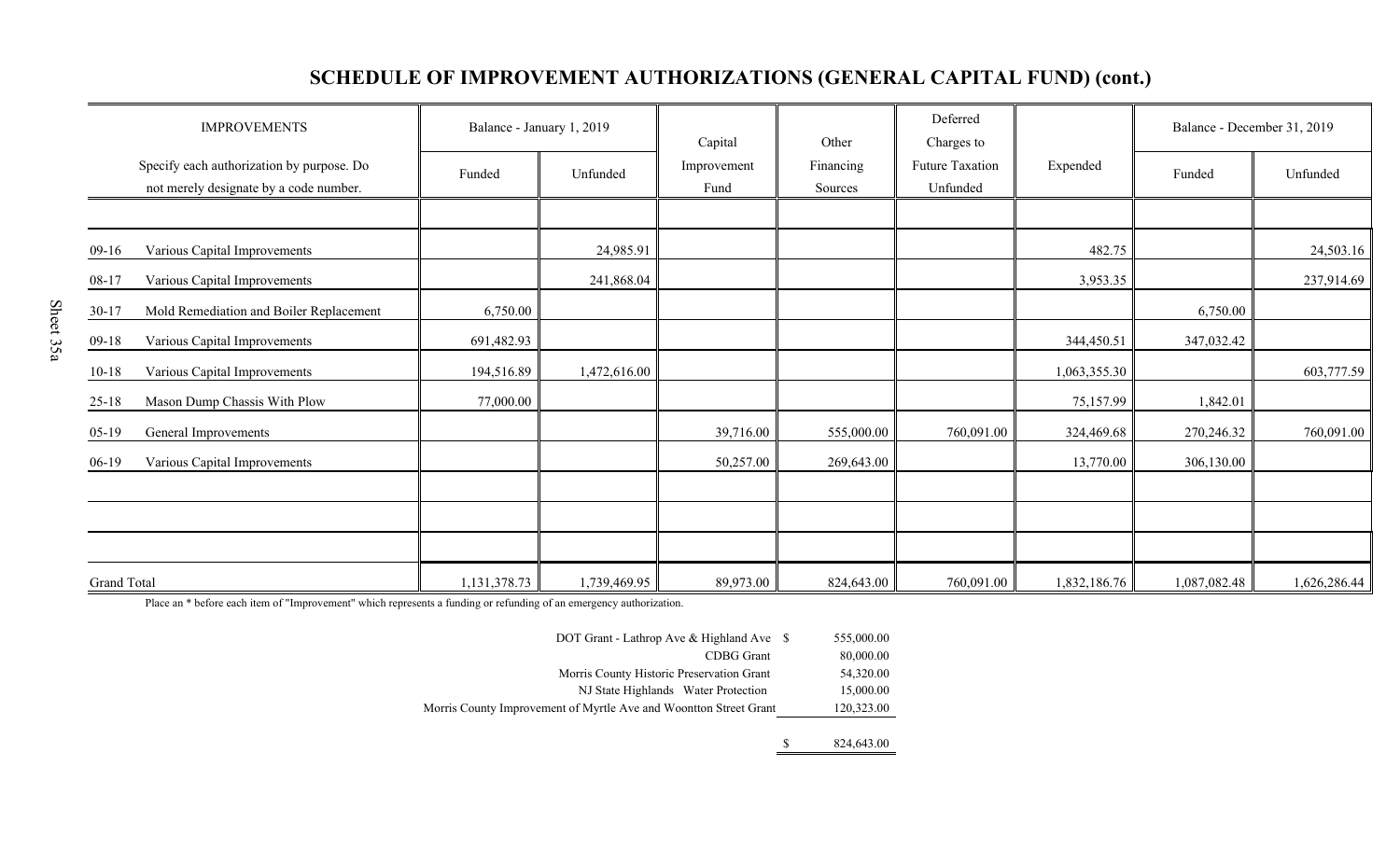## **GENERAL CAPITAL FUND**

## Debit Redit XXXXXXX 80031-01 97,469.25 Received from 2019 Budget Appropriation \* 80031-02 XXXXXXXX 1 140,000.00 XXXXXXX Improvement Authorizations Canceled (financed in whole by the Capital Improvement Fund) Funds Received on Fully Funded Improvement Authorizations List by Improvements-Direct Charges Made for Preliminary Costs: XXXXXXX XXXXXXX XXXXXXX XXXXXXX XXXXXXX XXXXXXX XXXXXXX XXXXXXX XXXXXXX XXXXXXX XXXXXXX XXXXXXX XXXXXXX XXXXXXX Appropriated to Finance Improvement Authorizations 80031-04 89,973.00 XXXXXXX 80031-04 XXXXXXX XXXXXXX Balance December 31, 2019 80031-05 147,496.25 XXXXXXX 237,469.25 237,469.25 80031-03 XXXXXXX Balance January 1, 2019

#### **SCHEDULE OF CAPITAL IMPROVEMENT FUND**

\* The full amount of the 2019 budget appropriation should be transferred to this account unless the balance of the appropriation is to be permitted to lapse.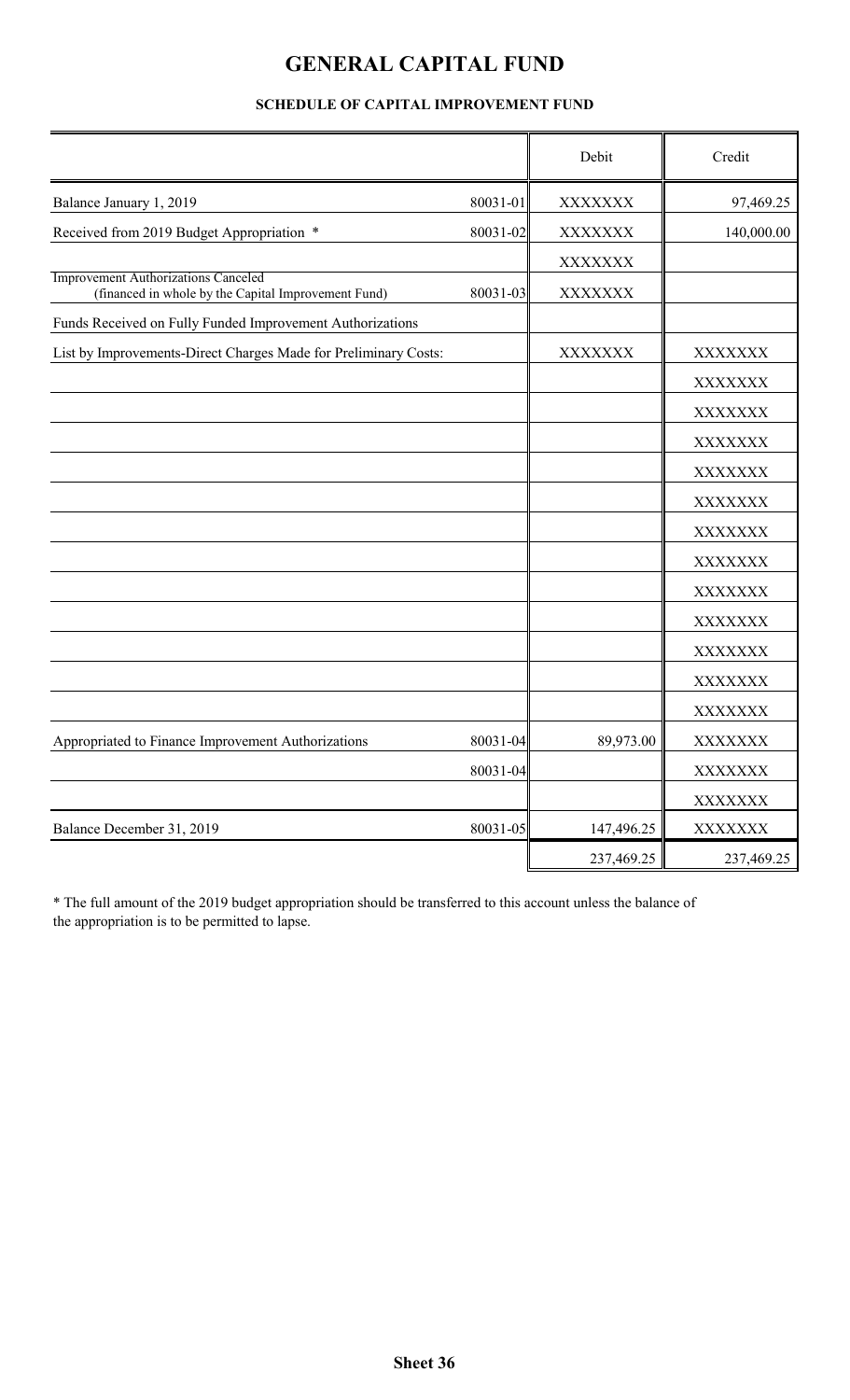## **SCHEDULE OF DOWN PAYMENT ON IMPROVEMENTS GENERAL CAPITAL FUND**

|                                                    |              | Debit    | Credit   |
|----------------------------------------------------|--------------|----------|----------|
| Balance January 1, 2019                            | $80030 - 01$ | XXXXXXXX |          |
| Received from 2019 Budget Appropriation *          | 80030-02     | XXXXXXXX |          |
| Received from 2019 Emergency Appropriation *       | 80030-03     | XXXXXXXX |          |
|                                                    |              |          |          |
| Appropriated to Finance Improvement Authorizations | 80030-04     |          | XXXXXXXX |
|                                                    |              |          | XXXXXXXX |
| Balance December 31, 2019                          | 80030-05     |          | XXXXXXXX |
|                                                    |              |          |          |

\* The full amount of the 2019 appropriation should be transferred to this account unless the balance of the appropriation is permitted to lapse.

#### **CAPITAL IMPROVEMENTS AUTHORIZED IN 2019 AND DOWN PAYMENTS (N.J.S. 40A:2-11)**

#### **GENERAL CAPITAL FUND ONLY**

| Purpose                            | Amount<br>Appropriated | Total<br>Obligations<br>Authorized | Down Payment<br>Provided by<br>Ordinance | Amount of Down<br>Payment in Budget<br>of 2019 or Prior<br>Years |
|------------------------------------|------------------------|------------------------------------|------------------------------------------|------------------------------------------------------------------|
| 05-19 General Improvements         | 1,354,807.00           | 760,091.00                         | 594,716.00                               | 39,716.00                                                        |
| 06-19 Various Capital Improvements | 319,900.00             |                                    | 319,900.00                               | 50,257.00                                                        |
|                                    |                        |                                    |                                          |                                                                  |
|                                    |                        |                                    |                                          |                                                                  |
|                                    |                        |                                    |                                          |                                                                  |
|                                    |                        |                                    |                                          |                                                                  |
|                                    |                        |                                    |                                          |                                                                  |
|                                    |                        |                                    |                                          |                                                                  |
|                                    |                        |                                    |                                          |                                                                  |
|                                    |                        |                                    |                                          |                                                                  |
|                                    |                        |                                    |                                          |                                                                  |
|                                    |                        |                                    |                                          |                                                                  |
|                                    |                        |                                    |                                          |                                                                  |
| 80032-00<br>Total                  | 1,674,707.00           | 760,091.00                         | 914,616.00                               | 89,973.00                                                        |

NOTE - Where amount in column "Down Payment Provided by Ordinance" in LESS than 5% of amount in column "Total Obligations Authorized", explanation must be made part of or attached to this sheet.

| Capital Improvement Fund \$                                      | 89,973.00  |
|------------------------------------------------------------------|------------|
| DOT Grant - Lathrop Ave & Highland Ave                           | 555,000.00 |
| CDBG Grant                                                       | 80,000.00  |
| Morris County Historic Preservation Grant                        | 54,320.00  |
| NJ State Highlands Water Protection                              | 15,000.00  |
| Morris County Improvement of Myrtle Ave and Wootton Street Grant | 120,323.00 |
|                                                                  | 914,616.00 |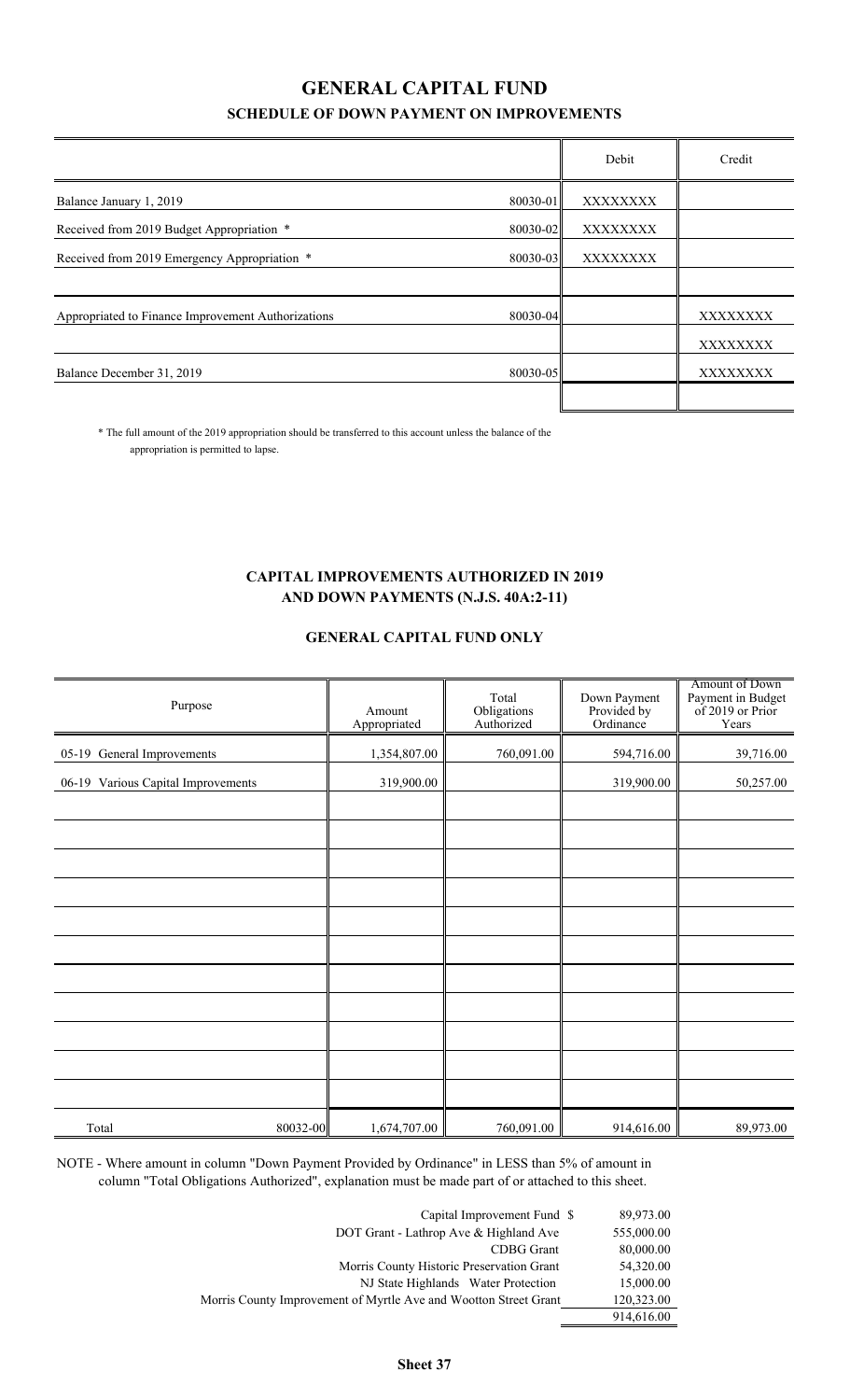## **GENERAL CAPITAL FUND**

#### **STATEMENT OF CAPITAL SURPLUS**

#### **YEAR - 2019**

|                                                       |          | Debit      | Credit     |
|-------------------------------------------------------|----------|------------|------------|
| Balance January 1, 2019                               | 80029-01 | XXXXXXXX   | 233,375.83 |
| Premium on Note Sale                                  |          | XXXXXXXX   | 9,455.00   |
| Improvement Authorizations Cancelled                  |          | XXXXXXXX   |            |
| Fully Funded Improvement Authorizations Cancelled     |          | XXXXXXXX   |            |
| Cancellation of Reserve for Repayment of Debt Service |          | XXXXXXXX   |            |
|                                                       |          |            |            |
|                                                       |          |            |            |
| Appropriated to Finance Improvement Authorizations    | 80029-02 |            | XXXXXXXX   |
| Appropriated to 2019 Budget Revenue                   | 80029-03 | 8,541.32   | XXXXXXXX   |
| Balance December 31, 2019                             | 80029-04 | 234,289.51 | XXXXXXXX   |
|                                                       |          | 242,830.83 | 242,830.83 |

#### NOT APPLICABLE **BONDS ISSUED WITH A COVENANT OR COVENANTS**

| Amount of Serial Bonds Issued Under Provisions of Chapter 233,   |
|------------------------------------------------------------------|
| P.L. 1944, Chapter 268, P.L. 1944, Chapter 428, P.L. 1943 or     |
| Chapter 77, Article VI-A, P.L. 1945, with Covenant or Covenants; |
| Outstanding December 31, 2019                                    |

- 2. Amount of Cash in Special Trust Fund as of December 31, 2019 (Note A)
- 3. Amount of Bonds Issued Under Item 1 Maturing in 2020
- 4. Amount of Interest on Bonds with a Covenant - 2020 Requirement
- 5. Total of 3 and 4 Gross Appropriation
- 6. Less Amount of Special Trust Fund to be Used
- 7. Net Appropriation Required

NOTE A - This amount to be supported by confirmation from bank or banks

Footnote: Any formula other than the one shown above and required to be used by covenant or covenants is to be attached hereto.

Item 5 must be shown as an item of appropriation, short extended, with Item 6 shown directly following as a deduction and with the amount of Item 7 extended into the 2019 appropriation column.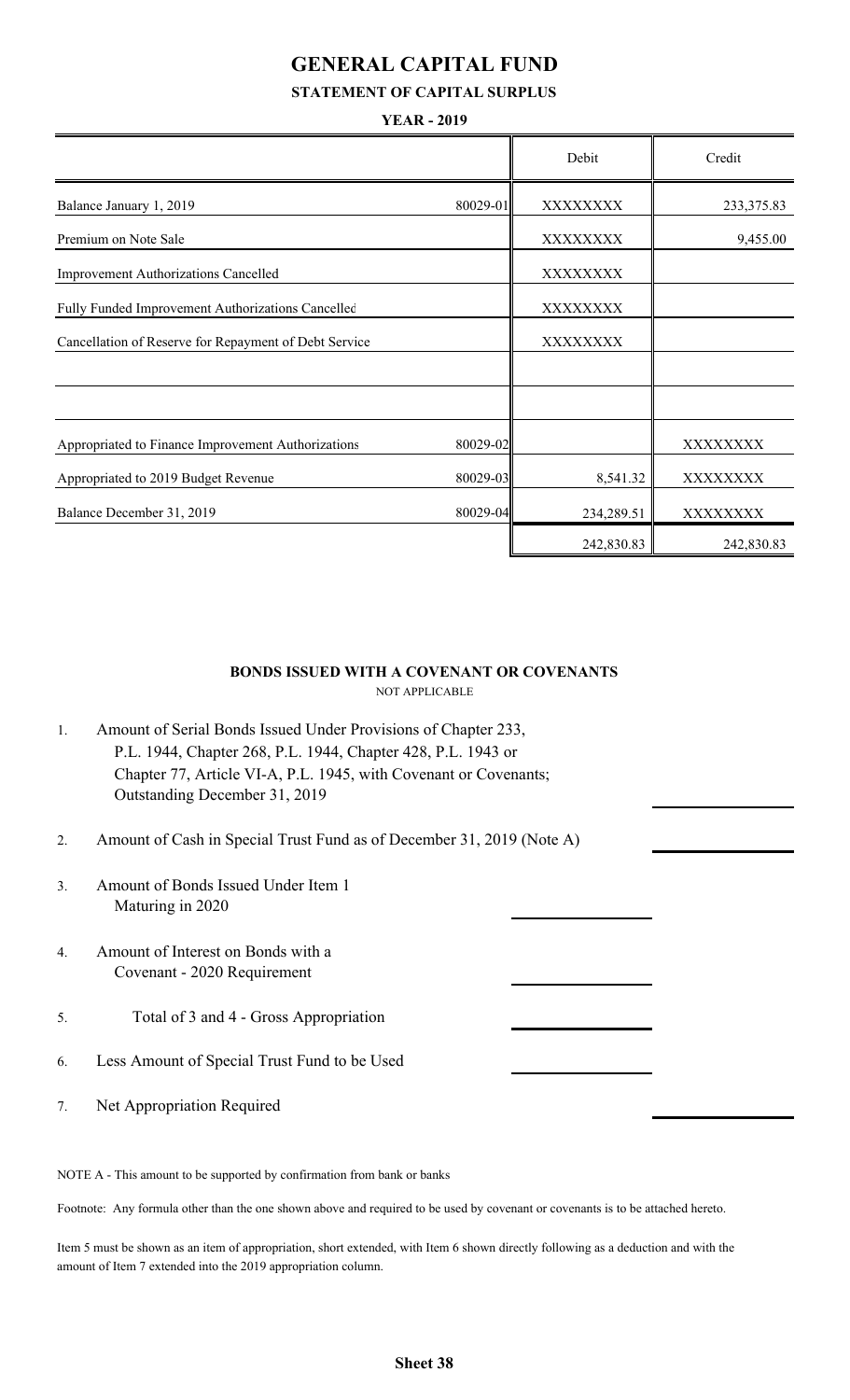## **MUNICIPALITIES ONLY IMPORTANT!**

*This Sheet Must Be Completely Filled in or the Statement Will be Considered Incomplete* **(N.J.S.A. 52:27BB-55 as Amended by Chap. 211 P.L. 1981)**

| A.        |    |                                                                                                                                                                                                                                                          |                                                                  |               |                                 |                                |                  |
|-----------|----|----------------------------------------------------------------------------------------------------------------------------------------------------------------------------------------------------------------------------------------------------------|------------------------------------------------------------------|---------------|---------------------------------|--------------------------------|------------------|
|           | 1. | Total Tax Levy for the Year 2019 was                                                                                                                                                                                                                     |                                                                  |               |                                 | $\mathcal{S}$                  | 33, 316, 647. 18 |
|           | 2. | Amount of Item 1 Collected in 2019 (*)                                                                                                                                                                                                                   |                                                                  | $\mathcal{S}$ |                                 | 32,833,991.21                  |                  |
|           | 3. | Seventy (70) percent of Item 1                                                                                                                                                                                                                           |                                                                  |               |                                 | $\boldsymbol{\mathsf{S}}$      | 23,321,653.03    |
|           |    | (*) Including prepayments and overpayments applied.                                                                                                                                                                                                      |                                                                  |               |                                 |                                |                  |
|           |    |                                                                                                                                                                                                                                                          |                                                                  |               |                                 |                                |                  |
| <b>B.</b> |    |                                                                                                                                                                                                                                                          |                                                                  |               |                                 |                                |                  |
|           | 1. | Did any maturities of bonded obligations or notes fall due during the year 2019?                                                                                                                                                                         |                                                                  |               |                                 |                                |                  |
|           |    | Answer YES or NO                                                                                                                                                                                                                                         |                                                                  | <b>YES</b>    |                                 |                                |                  |
|           | 2. | Have payments been made for all bonded obligations or notes due on or before<br>December 31, 2019?                                                                                                                                                       |                                                                  |               |                                 |                                |                  |
|           |    | Answer YES or NO                                                                                                                                                                                                                                         |                                                                  | <b>YES</b>    |                                 | If answer is "NO" give details |                  |
|           |    |                                                                                                                                                                                                                                                          |                                                                  |               |                                 |                                |                  |
|           |    |                                                                                                                                                                                                                                                          |                                                                  |               |                                 |                                |                  |
|           |    |                                                                                                                                                                                                                                                          | NOTE: If answer to item B1 is YES, then Item B2 must be answered |               |                                 |                                |                  |
| C.        |    | Does the appropriation required to be included in the 2020 budget for the liquidation of all<br>bonded obligations or notes exceed 25% of the total of appropriations for operating purposes in the<br>budget for the year just ended? Answer YES or NO: |                                                                  |               |                                 | N <sub>O</sub>                 |                  |
|           |    |                                                                                                                                                                                                                                                          |                                                                  |               |                                 |                                |                  |
| D.        |    |                                                                                                                                                                                                                                                          |                                                                  | N/A           |                                 |                                |                  |
|           | 1. | Cash Deficit 2018                                                                                                                                                                                                                                        |                                                                  |               |                                 |                                |                  |
|           | 2. | 4% of 2018 Tax Levy for all purposes:                                                                                                                                                                                                                    |                                                                  |               |                                 |                                |                  |
|           |    | Levy-- $\$                                                                                                                                                                                                                                               |                                                                  |               | $\displaystyle \qquad \qquad =$ | $\mathcal{S}$                  |                  |
|           | 3. | Cash deficit 2019                                                                                                                                                                                                                                        |                                                                  |               |                                 | $\mathcal{S}$                  |                  |
|           | 4. | 4% of 2019 Tax Levy for all purposes:                                                                                                                                                                                                                    |                                                                  |               |                                 |                                |                  |
|           |    | Levy-- $\sqrt$                                                                                                                                                                                                                                           |                                                                  |               | $\displaystyle \qquad \qquad =$ | $\boldsymbol{\mathsf{S}}$      |                  |
|           |    |                                                                                                                                                                                                                                                          |                                                                  |               |                                 |                                |                  |
| E.        |    | Unpaid                                                                                                                                                                                                                                                   | 2018                                                             |               | 2019                            |                                | Total            |
|           | 1. | <b>State Taxes</b>                                                                                                                                                                                                                                       | $\mathbb{S}$                                                     | S             |                                 |                                | \$               |
|           | 2. | <b>County Taxes</b>                                                                                                                                                                                                                                      | $\boldsymbol{\mathsf{S}}$                                        | $\mathcal{S}$ |                                 |                                | \$               |
|           | 3. | <b>Amounts due Special Districts</b>                                                                                                                                                                                                                     |                                                                  |               |                                 |                                |                  |
|           |    |                                                                                                                                                                                                                                                          | $\boldsymbol{\mathsf{S}}$                                        | $\mathcal{S}$ |                                 |                                | \$               |
|           | 4. | Amounts due Districts for Local School Tax                                                                                                                                                                                                               |                                                                  |               |                                 |                                |                  |
|           |    |                                                                                                                                                                                                                                                          | \$                                                               | \$            | 53,563.15                       |                                | \$<br>53,563.15  |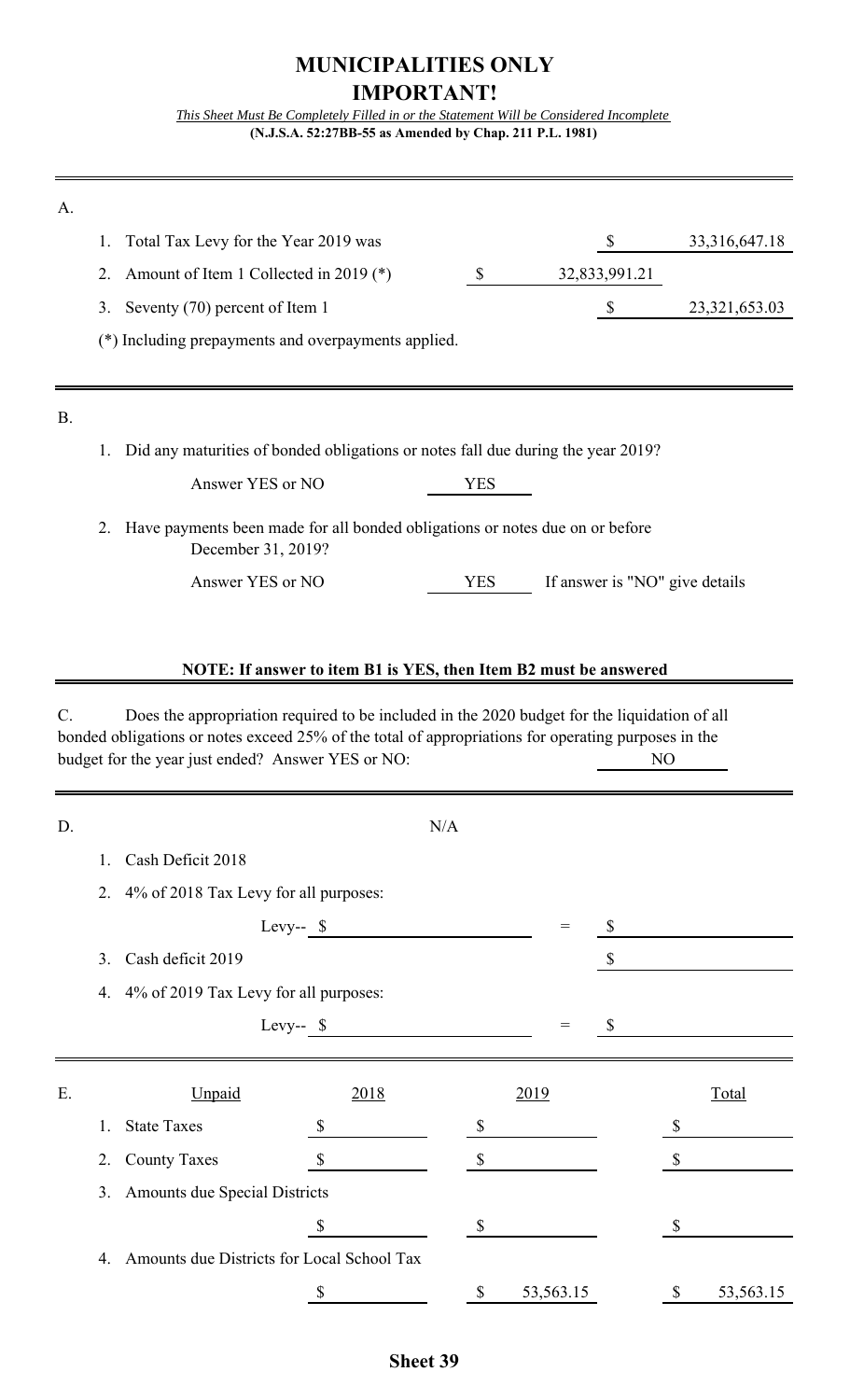## **SHEETS 40 to 68, INCLUSIVE, PERTAIN TO**

# **UTILITIES ONLY**

*NOTE:*

If no "utility fund" existed on the books of account and if no utility was owned and operated by the municipality during the year 2019 , please observe instructions on Sheet 2.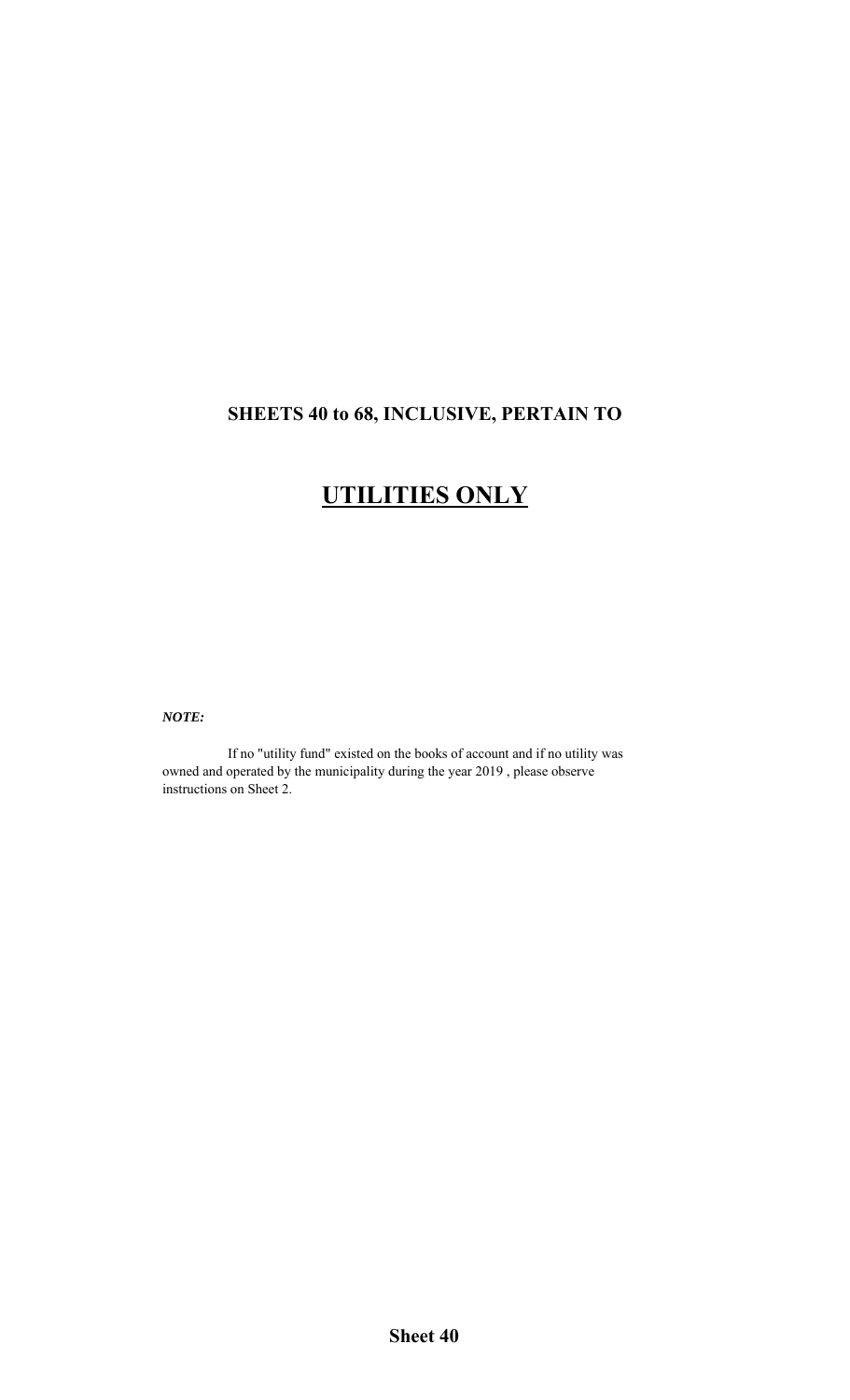Bonds and Notes Authorized but Not Issued must be disclosed in this Utility Capital Section in the same manner as set forth in General Capital Fund on Sheet 8

### **POST CLOSING**

## **TRIAL BALANCE - WATER UTILITY FUND**

AS AT DECEMBER 31, 2019

#### **Operating and Capital Sections**

(Separately Stated)

*Cash Liabilities Must Be Subtotaled and Subtotal Must be Marked with "C"*

| Debit              |      | Credit         |
|--------------------|------|----------------|
|                    |      |                |
|                    |      |                |
|                    |      |                |
| \$<br>2,622,311.97 |      |                |
|                    |      |                |
| 129,134.20         |      |                |
|                    |      |                |
|                    | \$   | 62,566.69      |
|                    |      | 147,951.92     |
|                    |      | 120.96         |
|                    |      | 12,973.77      |
|                    |      | 33,706.95      |
|                    |      | 7,326.80       |
|                    |      | 5,065.27       |
|                    |      | 269,712.36 "C" |
|                    |      | 129,134.20     |
|                    |      | 2,352,599.61   |
| \$<br>2,751,446.17 | $\$$ | 2,751,446.17   |
|                    |      |                |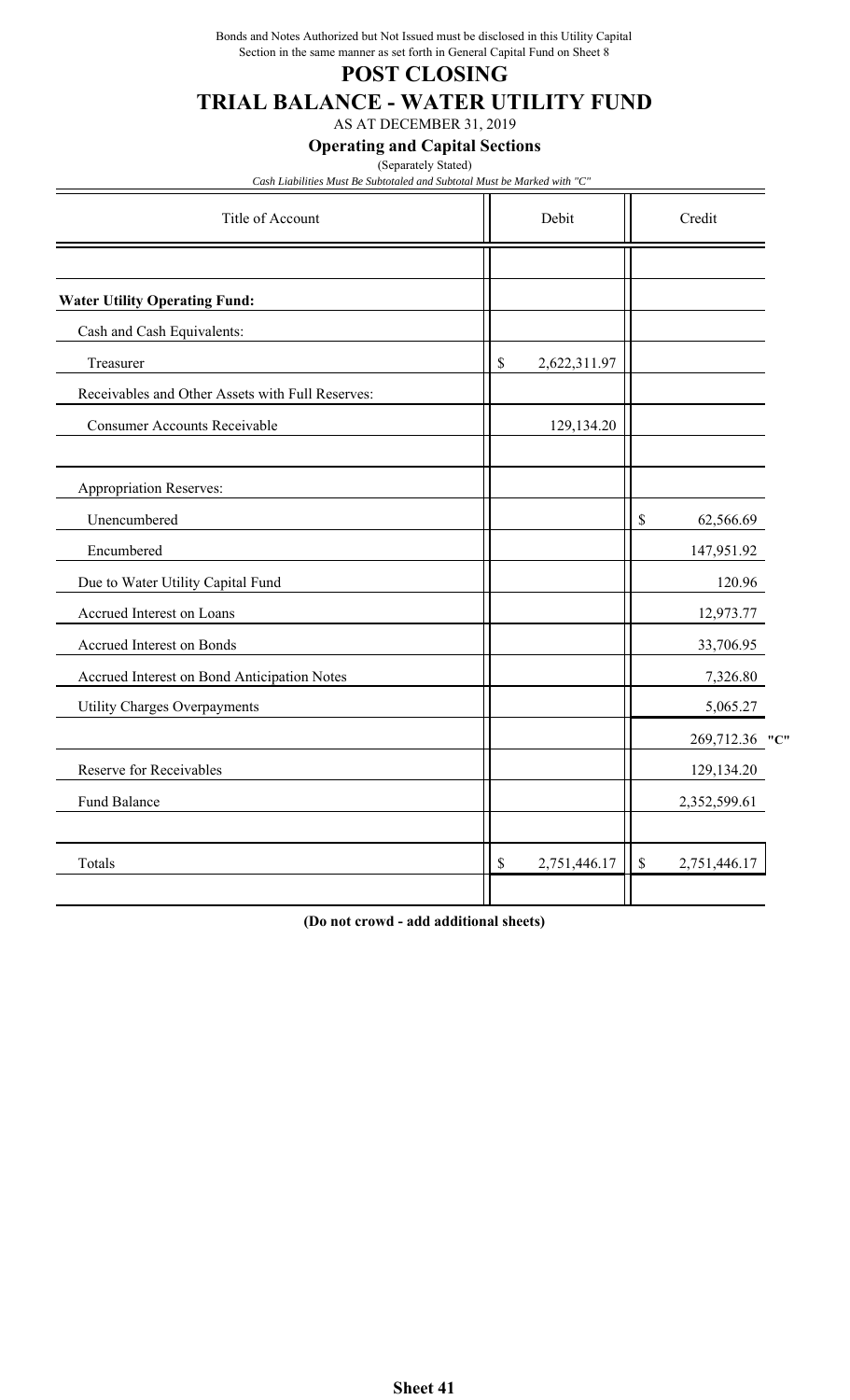Bonds and Notes Authorized but Not Issued must be disclosed in this Utility Capital Section in the same manner as set forth in General Capital Fund on Sheet 8

## **POST CLOSING**

# **TRIAL BALANCE - WATER UTILITY CAPITAL FUND**

AS AT DECEMBER 31, 2019

**Operating and Capital Sections**

(Separately Stated)

*Cash Liabilities Must Be Subtotaled and Subtotal Must be Marked with "C"*

| Title of Account                          | Debit                                      | Credit                                     |
|-------------------------------------------|--------------------------------------------|--------------------------------------------|
|                                           |                                            |                                            |
| <b>Water Utility Capital Fund:</b>        |                                            |                                            |
| Est. Proceeds Bonds and Notes Authorized  | \$<br>155,179.00                           |                                            |
| Bonds and Notes Authorized but Not Issued |                                            | \$<br>155,179.00                           |
| Cash and Cash Equivalents                 | 1,364,902.60                               |                                            |
| Due from Water Utility Operating Fund     | 120.96                                     |                                            |
| <b>Fixed Capital</b>                      | 14,588,299.70                              |                                            |
| Fixed Capital Authorized and Uncompleted  | 2,526,080.00                               |                                            |
| NJEIT Loan Receivable                     | 178,469.00                                 |                                            |
| Serial Bonds Payable                      |                                            | 2,274,000.00                               |
| <b>Bond Anticipation Notes Payable</b>    |                                            | 552,615.00                                 |
| NJEIT Loan Payable - 2010                 |                                            | 769,473.05                                 |
| NJEIT Loan Payable - 2012                 |                                            | 945,798.60                                 |
| NJEIT Loan Payable - 2014                 |                                            | 557,718.67                                 |
| <b>Improvement Authorizations:</b>        |                                            |                                            |
| Funded                                    |                                            | 401,335.01                                 |
| Unfunded                                  |                                            | 467,562.99                                 |
| Capital Improvement Fund                  |                                            | 561,090.00                                 |
| Reserve for Water Tank Inspection         |                                            | 4,000.00                                   |
| Reserve for Water Capital Equipment       |                                            | 27,645.00                                  |
| Deferred Reserve for Amortization         |                                            | 324,171.00                                 |
| Reserve for Amortization                  |                                            | 11,535,424.38                              |
| Fund Balance                              |                                            | 237,038.56                                 |
| Totals                                    | 18,813,051.26<br>$\boldsymbol{\mathsf{S}}$ | $\boldsymbol{\mathsf{S}}$<br>18,813,051.26 |
|                                           |                                            |                                            |
|                                           |                                            |                                            |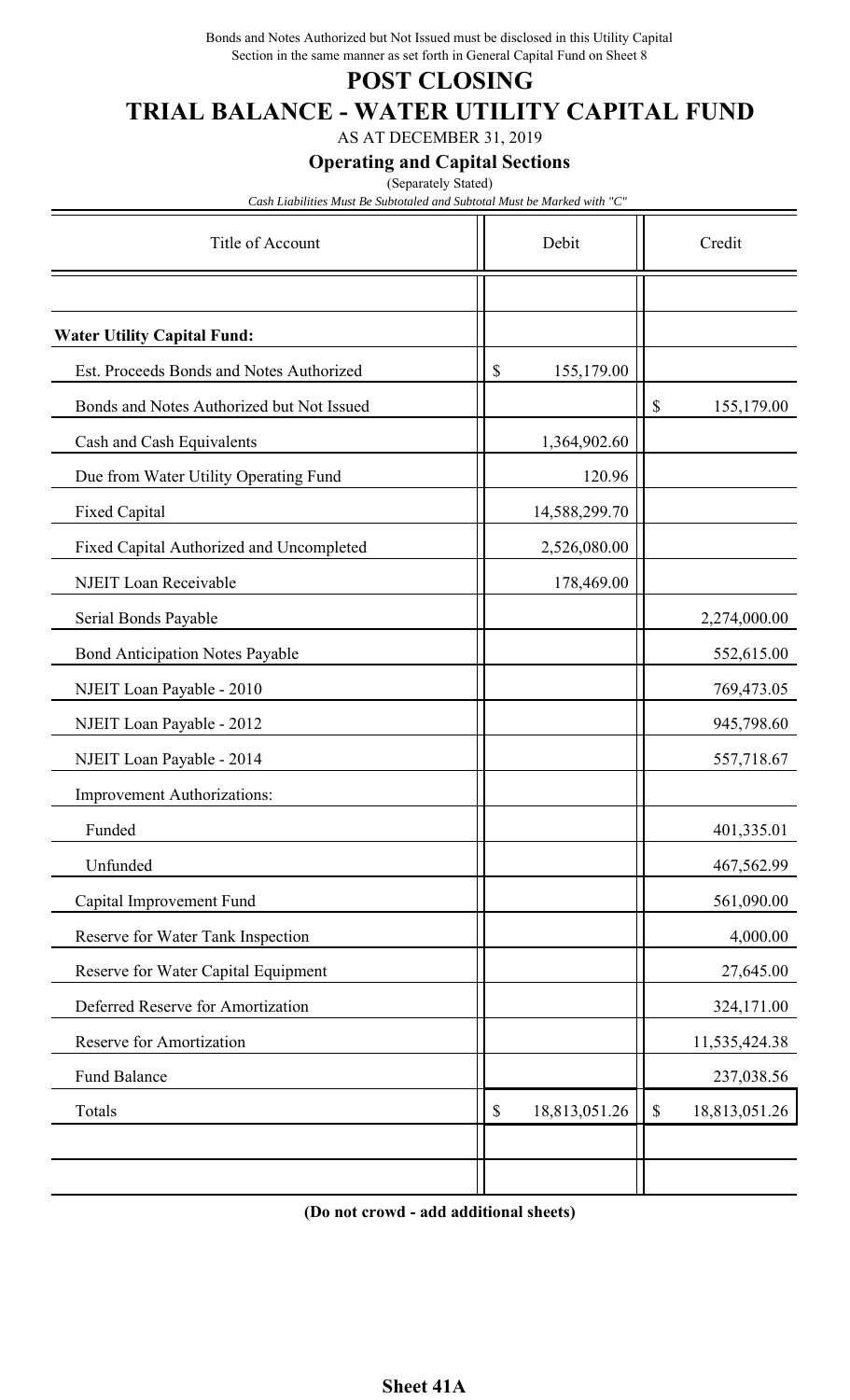# **POST CLOSING TRIAL BALANCE - UTILITY ASSESSMENT TRUST FUNDS**

#### **IF MORE THAN ONE UTILITY EACH ASSESSMENT SECTION MUST BE SEPARATELY STATED**

AS AT DECEMBER 31, 2019

| Title of Account | Debit | Credit |
|------------------|-------|--------|
|                  |       |        |
|                  |       |        |
|                  |       |        |
|                  |       |        |
|                  |       |        |
|                  |       |        |
|                  |       |        |
|                  |       |        |
|                  |       |        |
|                  |       |        |
|                  |       |        |
|                  |       |        |
|                  |       |        |
|                  |       |        |
|                  |       |        |
|                  |       |        |
|                  |       |        |
|                  |       |        |
|                  |       |        |
|                  |       |        |
|                  |       |        |
|                  |       |        |
|                  |       |        |
|                  |       |        |
|                  |       |        |
|                  |       |        |
|                  |       |        |
|                  |       |        |
|                  |       |        |
|                  |       |        |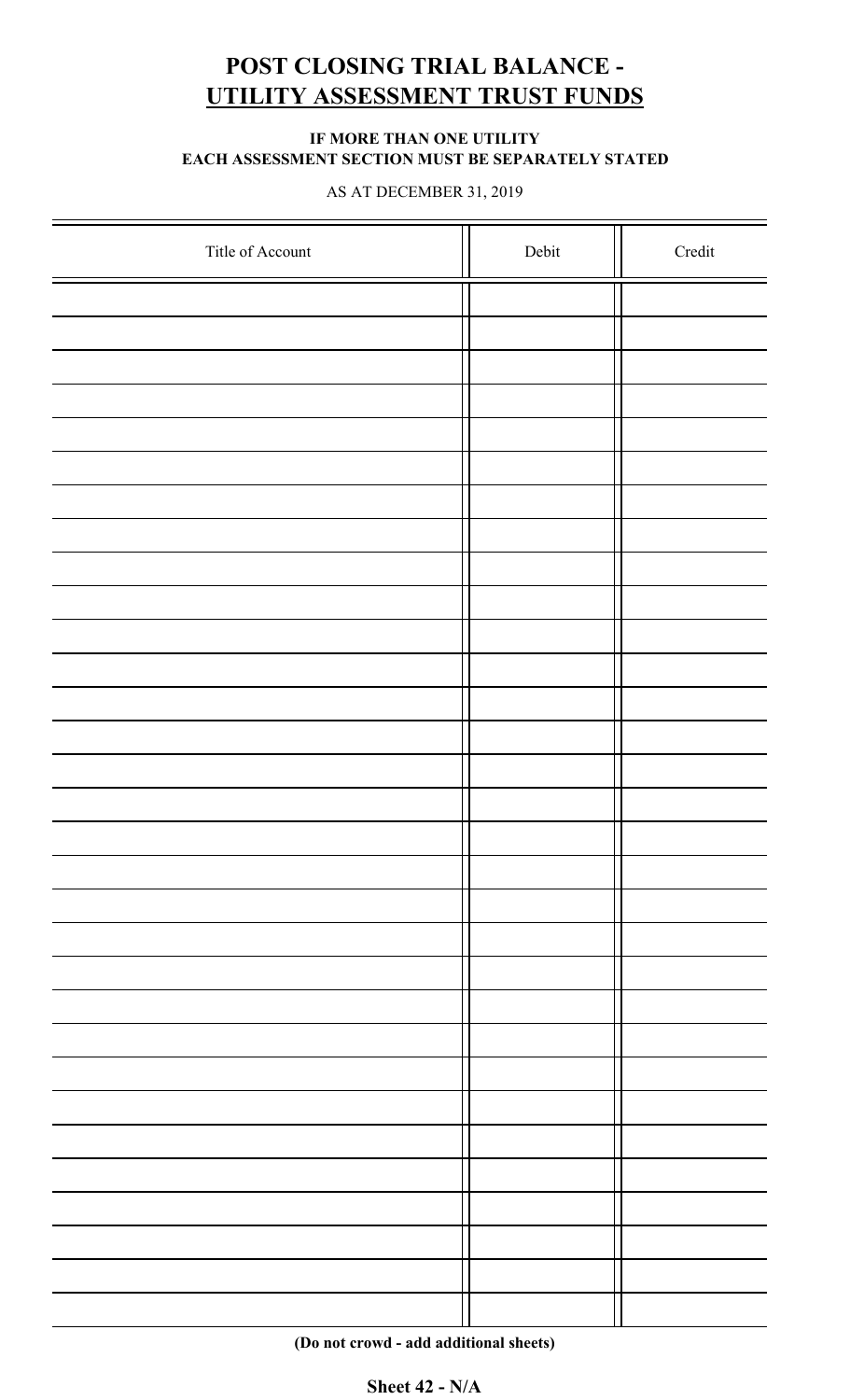#### **ANALYSIS OF WATER UTILITY ASSESSMENT TRUST CASH AND INVESTMENTS PLEDGED TO LIABILITIES AND SURPLUS**

| Title of Liability to which Cash          | Audit                    | <b>RECEIPTS</b>          |                            |            |            |            |               | Balance       |
|-------------------------------------------|--------------------------|--------------------------|----------------------------|------------|------------|------------|---------------|---------------|
| and Investments are Pledged               | Balance<br>Dec. 31, 2018 | Assessments<br>and Liens | Operating<br><b>Budget</b> |            |            |            | Disbursements | Dec. 31, 2019 |
| Assessment Serial Bond Issues:            | XXXXXXXXXX               | XXXXXXXXXX               | XXXXXXXXXX                 | XXXXXXXXXX | XXXXXXXXXX | XXXXXXXXXX | XXXXXXXXXX    | XXXXXXXXXX    |
|                                           |                          |                          |                            |            |            |            |               |               |
|                                           |                          |                          |                            |            |            |            |               |               |
| Assessment Bond Anticipation Note Issues: | XXXXXXXXXX               | XXXXXXXXXX               | XXXXXXXXXX                 | XXXXXXXXXX | XXXXXXXXXX | XXXXXXXXXX | XXXXXXXXX     | XXXXXXXXXX    |
|                                           |                          |                          |                            |            |            |            |               |               |
|                                           |                          |                          |                            |            |            |            |               |               |
| Other Liabiltiies<br><b>Trust Surplus</b> |                          |                          |                            |            |            |            |               |               |
| Less Assets "Unfinanced" *                | XXXXXXXXXX               | XXXXXXXXXX               | XXXXXXXXXX                 | XXXXXXXXXX | XXXXXXXXXX | XXXXXXXXXX | XXXXXXXXXX    | XXXXXXXXXX    |
|                                           |                          |                          |                            |            |            |            |               |               |
|                                           |                          |                          |                            |            |            |            |               |               |
|                                           |                          |                          |                            |            |            |            |               |               |

\* Show as red figure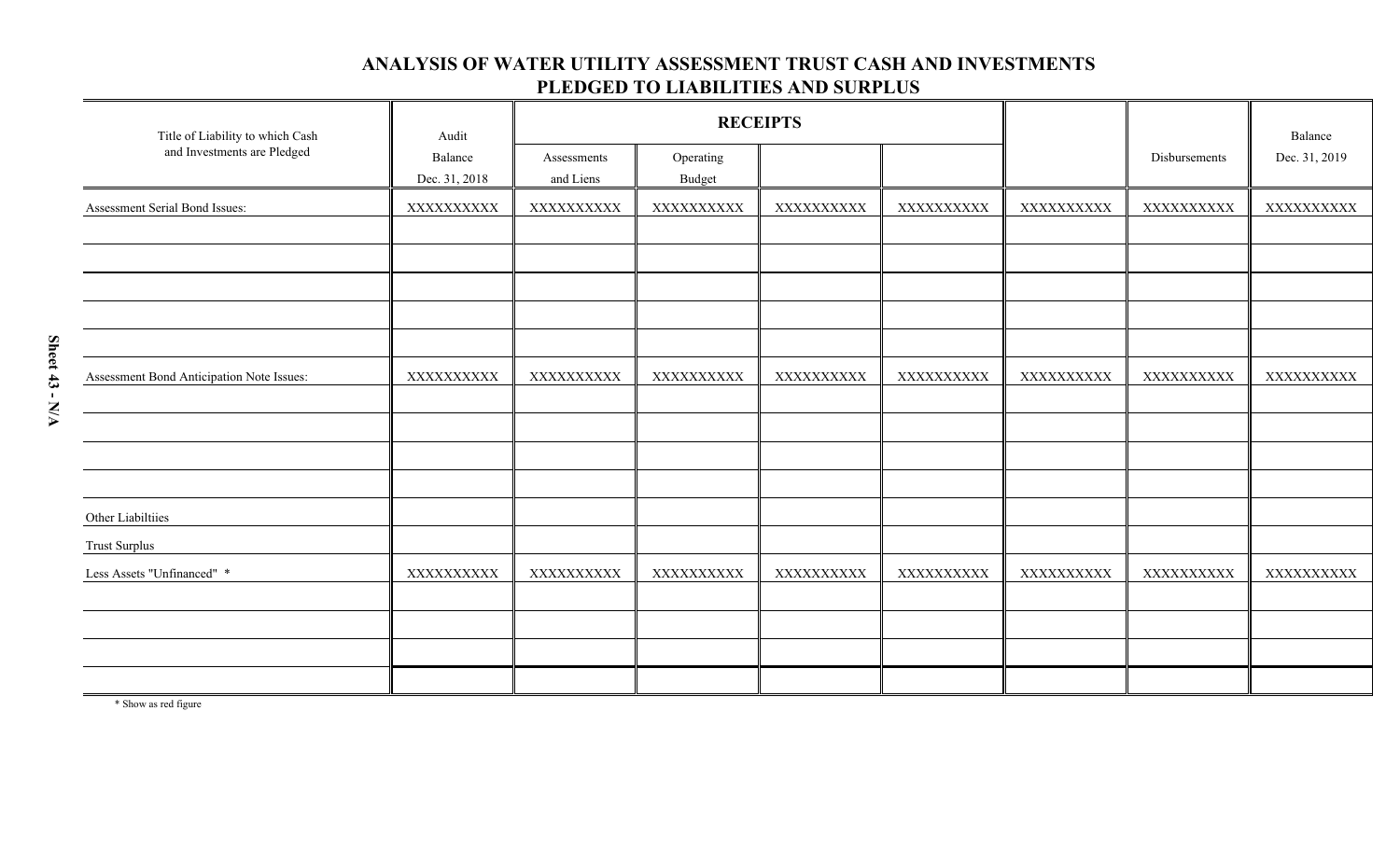## **SCHEDULE OF WATER UTILITY BUDGET - 2019**

#### **BUDGET REVENUES**

| Source                                                                            |        | <b>Budget</b>  | Realized     | Excess or<br>Deficit* |
|-----------------------------------------------------------------------------------|--------|----------------|--------------|-----------------------|
| Surplus Anticipated                                                               | 91301- | 275,000.00     | 275,000.00   |                       |
| Surplus Anticipated with Prior Written Consent of<br>Director of Local Government | 91302- |                |              |                       |
| Rents                                                                             | 91303- | 2,109,654.47   | 2,112,491.50 | 2,837.03              |
| Miscellaneous                                                                     | 91304- | 25,000.00      | 51,500.67    | 26,500.67             |
|                                                                                   |        |                |              |                       |
| Added by N.J.S. 40A:4-87: (List)                                                  |        | <b>XXXXXXX</b> | XXXXXXX      | XXXXXXX               |
|                                                                                   |        |                |              |                       |
| Subtotal                                                                          |        |                |              |                       |
| Deficit (General Budget) **                                                       | 91305- |                |              |                       |
|                                                                                   | 91306- | 2,409,654.47   | 2,438,992.17 | 29,337.70             |

\*\* Amount in "Received in Cash" column for "Deficit (General Budget)" and amount expended for "Surplus (General Budget)" must agree with amounts shown for such items on Sheet 45.

### **STATEMENT OF BUDGET APPROPRIATIONS**

| Appropriations:                             |              | XXXXXXX      |
|---------------------------------------------|--------------|--------------|
| <b>Adopted Budget</b>                       |              | 2,409,654.47 |
| Added by N.J.S. 40A:4-87                    |              |              |
| Emergency                                   |              |              |
| <b>Total Appropriations</b>                 |              | 2,409,654.47 |
| Add: Overexpenditures (see footnote)        |              |              |
| Total Appropriations and Overexpenditures   | 2,409,654.47 |              |
| Deduct Expenditures:                        |              |              |
| Paid or Charged                             | 2,345,828.19 |              |
| Reserved                                    | 62,566.69    |              |
| Surplus (General Budget) **                 |              |              |
| <b>Total Expenditures</b>                   | 2,408,394.88 |              |
| Unexpended Balances Canceled (see footnote) |              | 1,259.59     |

**FOOTNOTES** - RE: OVEREXPENDITURES:

Every appropriation overexpended in the budget document must be marked with an \* and must agree in the aggregate with this item.

RE: UNEXPENDED BALANCES CANCELED:

Are not to be shown as "Paid or Charged" in the budget document. In all instances "Total Appropriations" and "Overexpenditures" must equal the sum of "Total Expenditures" and "Unexpended Balances Canceled".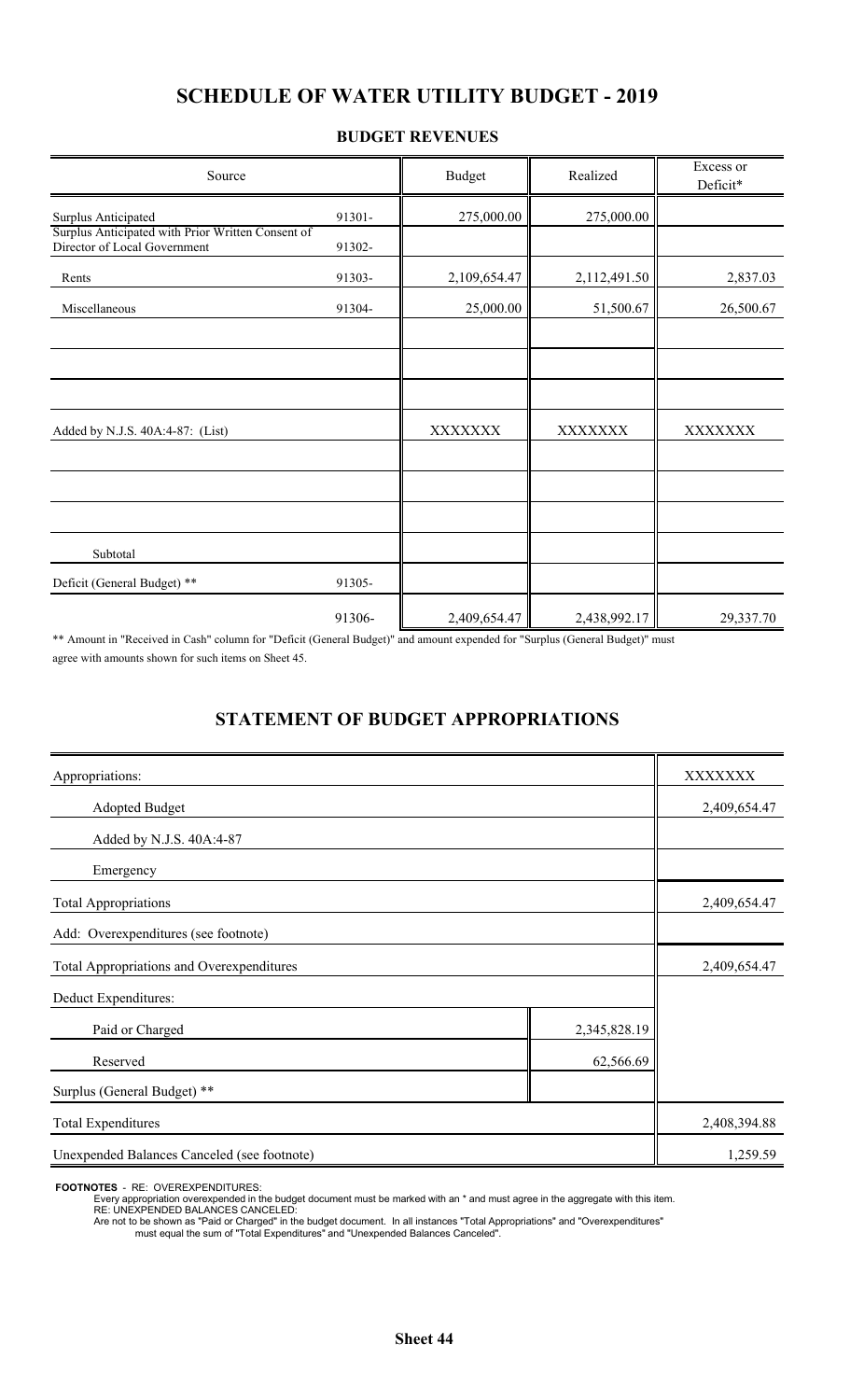## **STATEMENT OF 2019 OPERATION**

### **WATER UTILITY**

NOTE: Section 1 of this sheet is required to be filled out ONLY IF the 2019 Water Utility Budget contained either an item of revenue "Deficit (General Budget)" or an item of appropriation "Surplus (General Budget)" Section 2 should be filled out in every case.

### **SECTION 1:**

| Revenue Realized:                                                                                              | <b>XXXXXX</b> | XX |
|----------------------------------------------------------------------------------------------------------------|---------------|----|
| Budget Revenue (Not Including "Deficit" (General Budget)")                                                     |               |    |
| Miscellaneous Revenue Not Anticipated                                                                          |               |    |
| 2018 Appropriation Reserves Canceled *                                                                         |               |    |
|                                                                                                                |               |    |
|                                                                                                                |               |    |
| <b>Total Revenue Realized</b>                                                                                  |               |    |
| Expenditures:                                                                                                  | XXXXXX        | XХ |
| Appropriations (Not Including "Surplus (General Budget)")                                                      | XXXXXX        | XX |
| Paid or Charged                                                                                                |               |    |
| Reserved                                                                                                       |               |    |
| <b>Expended Without Appropriatiom</b>                                                                          |               |    |
| Cash Refund of Prior Year's Revenue                                                                            |               |    |
| Overexpenditure of Appropriation Reserves                                                                      |               |    |
| <b>Total Expenditures</b>                                                                                      |               |    |
| Less: Deferred Charges Included In<br>Above "Total Expenditures"                                               |               |    |
| Total Expenditures - As Adjusted                                                                               |               |    |
| Excess                                                                                                         |               |    |
| Budget Appropriation - Surplus (General Budget) **                                                             |               |    |
| Balance of "Results of 2003 Operation"<br>$Remainder =$<br>("Excess in Operations" - Sheet 46)                 |               |    |
|                                                                                                                |               |    |
| Deficit                                                                                                        |               |    |
| Anticipated Revenue - Deficit (General Budget) **                                                              |               |    |
| Balance of "Results of 2003 Operation"<br>$Remainder =$<br>("Operating Deficit - to Trial Balance" - Sheet 46) |               |    |

### **SECTION 2:**

The following Item of ''2018 Appropriation Reserves Canceled in 2019'' Is Due to the Current Fund TO THE EXTENT OF the amount Received and Due from theGeneral Budget of 2018 for an Anticipated Deficit in the Water Utility for 2018:

| 2018 Appropriation Reserves Canceled in 2019                  | 90,288.68 |           |
|---------------------------------------------------------------|-----------|-----------|
| Anticipated Deficit in 2018 Budget - Amount Received<br>Less: |           |           |
| and Due from Current Fund - If non, enter "None"              | None      |           |
| * Excess (Revenue Realized)                                   |           | 90.288.68 |

\*\* Items must be shown in same amount on Sheet 44.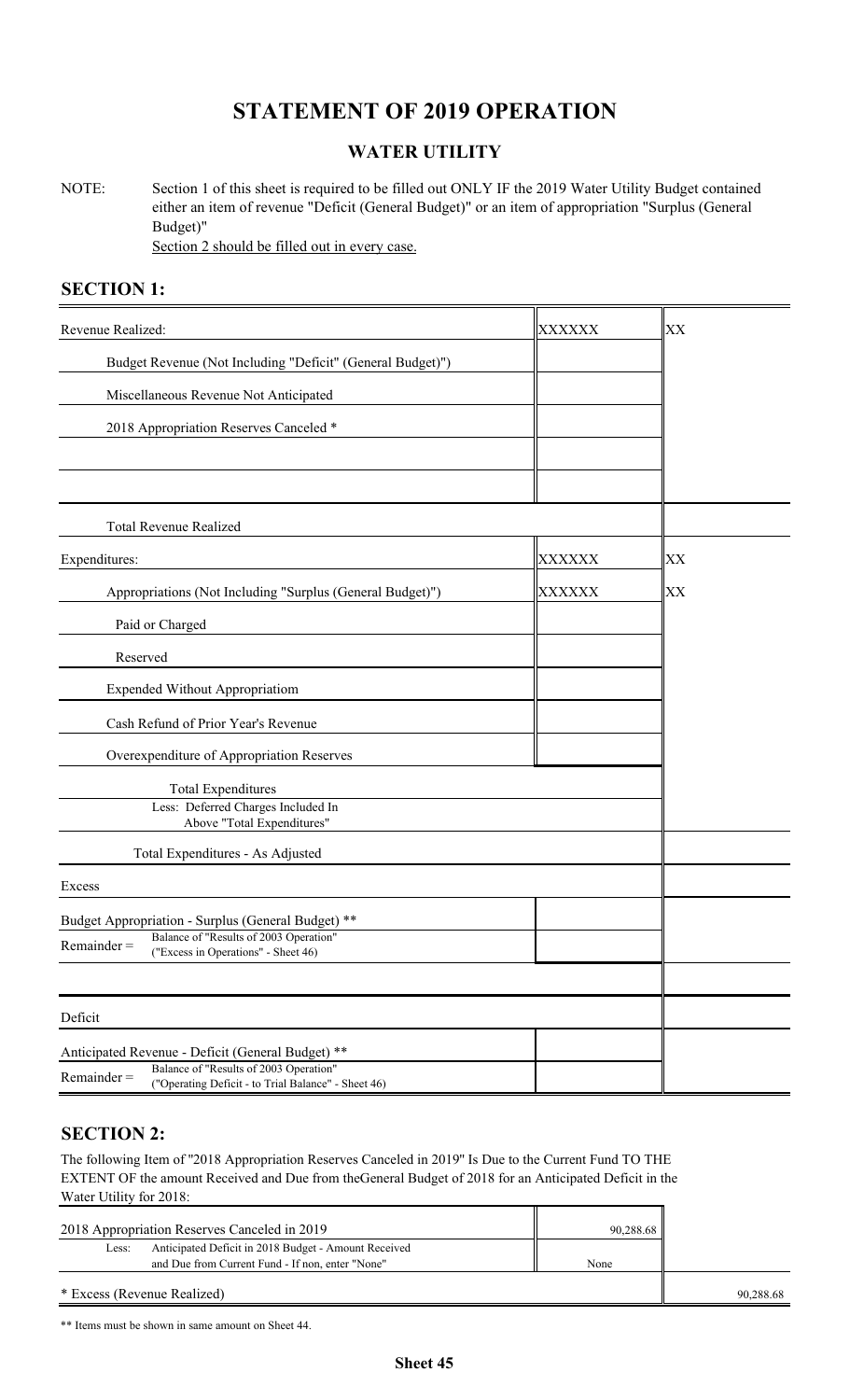## **RESULTS OF 2019 OPERATIONS - WATER UTILITY**

|                                                      | Debit          | Credit     |
|------------------------------------------------------|----------------|------------|
| <b>Excess in Anticipated Revenues</b>                | <b>XXXXXXX</b> | 29,337.70  |
| Unexpended Balances of Appropriations                | XXXXXXX        | 1,259.59   |
| Miscellaneous Revenue Not Anticipated                | XXXXXXX        | 83,509.01  |
| Unexpended Balances of 2018 Appropriation Reserves * | XXXXXXX        | 90,288.68  |
| Prior Year Accounts Payable Cancelled                |                | 2,157.04   |
| Deficit in Anticipated revenue                       |                | XXXXXXX    |
| Surplus Anticipated in Current Fund                  |                | XXXXXXX    |
| Operating Deficit - to Trial Balance                 | XXXXXXX        |            |
| Excess in Operations - to Operating Surplus          | 206,552.02     | XXXXXXX    |
| * See restriction in amount on Sheet 45, SECTION 2   | 206,552.02     | 206,552.02 |

### **OPERATING SURPLUS - WATER UTILITY**

|                                                                                                               | Debit        | Credit       |
|---------------------------------------------------------------------------------------------------------------|--------------|--------------|
| Balance January 1, 2019                                                                                       | XXXXXXX      | 2,421,047.59 |
|                                                                                                               |              |              |
| Excess Resulting from 2019 Operations                                                                         | XXXXXXX      | 206,552.02   |
| Amount Appropriated in the 2019 Budget - Cash                                                                 | 275,000.00   | XXXXXXX      |
| Amount Appropriated in 2019 Budget - with Prior Writ-<br>ten Consent of Director of Local Government Services |              | XXXXXXX      |
|                                                                                                               |              | XXXXXXX      |
| Balance December 31, 2019                                                                                     | 2,352,599.61 | XXXXXXX      |
|                                                                                                               | 2,627,599.61 | 2,627,599.61 |

### **ANALYSIS OF BALANCE DECEMBER 31, 2019 (FROM WATER UTILITY - TRIAL BALANCE)**

| Cash                                                          | 80014-06 | 2,622,311.97 |
|---------------------------------------------------------------|----------|--------------|
| Investments                                                   | 80014-07 |              |
| Interfund Accounts Receivable                                 |          |              |
| Sub Total                                                     |          | 2,622,311.97 |
| Deduct Cash Liabilities Marked with "C" on Trial Balance      | 80014-08 | 269,712.36   |
| Operating Surplus Cash or (Deficit in Operating Surplus Cash) | 80014-09 | 2,352,599.61 |
| Other Assets Pledged to Surplus: *                            |          |              |
| Deferred Charges #                                            |          |              |
| Operating Deficit $#$                                         |          |              |
| <b>Total Other Assets</b>                                     |          |              |
|                                                               |          | 2,352,599.61 |

# MAY NOT BE ANTICIPATED AS NON\_CASH SURPLUS IN 2020 BUDGET

\* In the case of a "Deficit in Operating Surplus Cash",

"other Assets would be also pledged to cash liabilities.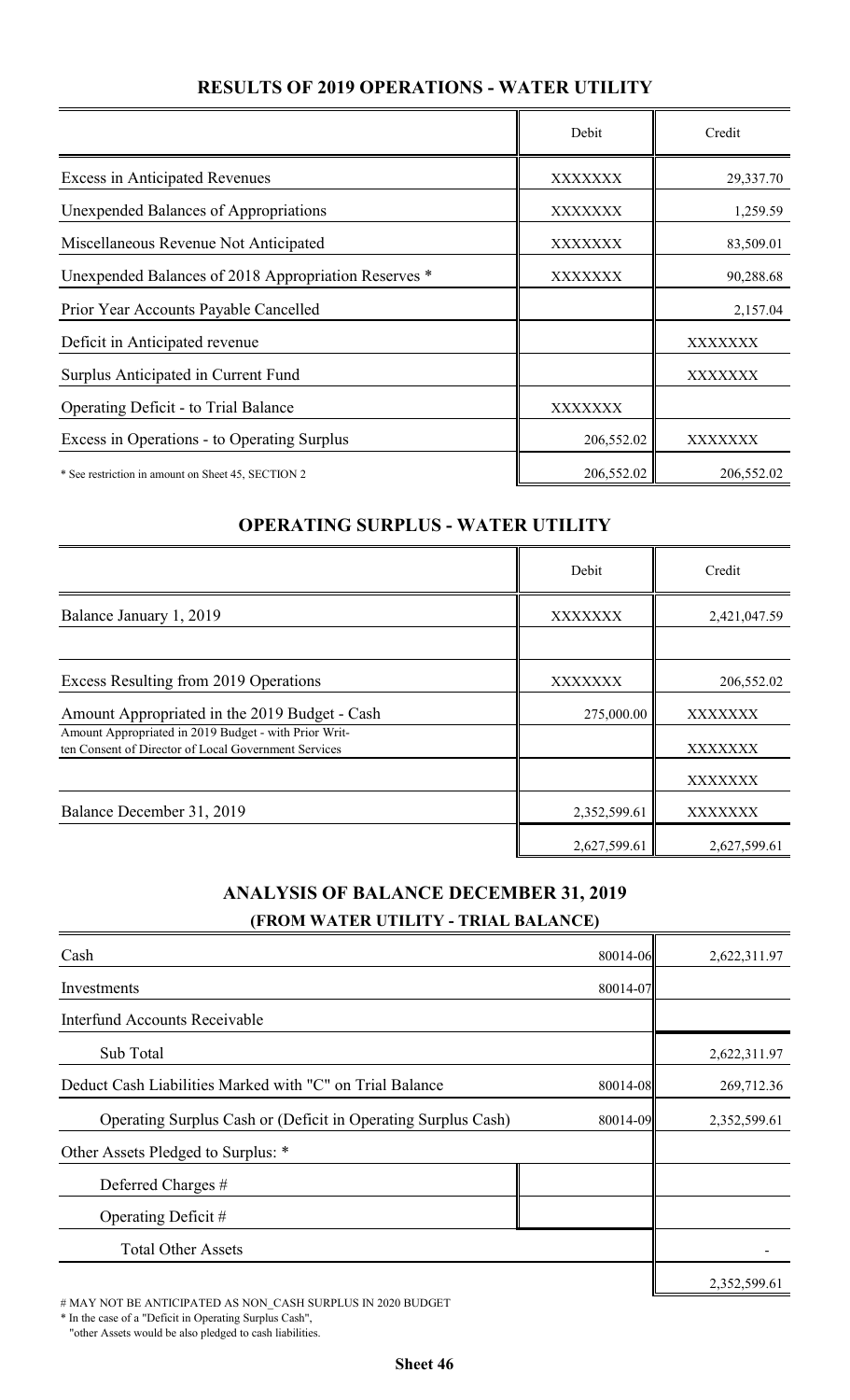## **SCHEDULE OF WATER UTILITY ACCOUNTS RECEIVABLE**

| Balance December 31, 2018                  |               |              | S S | 183,300.06   |
|--------------------------------------------|---------------|--------------|-----|--------------|
| Increased by:<br><b>Water Rents Levied</b> |               |              | \$  | 2,058,419.64 |
| Decreased by:                              |               |              |     |              |
| Collections                                | $\mathbb{S}$  | 2,107,300.63 |     |              |
| <b>Overpayments Applied</b>                | $\mathbb{S}$  | 5,190.87     |     |              |
| <b>Transfer to Water Liens</b>             | \$            | 94.00        |     |              |
| Other                                      | $\mathcal{S}$ |              |     |              |
|                                            |               |              | \$  | 2,112,585.50 |
| Balance December 31, 2019                  |               |              | \$  | 129,134.20   |

## **SCHEDULE OF WATER UTILITY LIENS**

| Balance December 31, 2018         |                | \$<br>1,648.81 |
|-----------------------------------|----------------|----------------|
| Increased by:                     |                |                |
| <b>Transfers from Water Rents</b> | \$<br>94.00    |                |
| Penalties and Costs               | \$             |                |
| Other                             | \$             |                |
|                                   |                | \$<br>94.00    |
| Decreased by:                     |                |                |
| Collections                       | \$<br>1,730.81 |                |
| Other                             | \$<br>12.00    |                |
|                                   |                | \$<br>1,742.81 |
| Balance December 31, 2019         |                | \$             |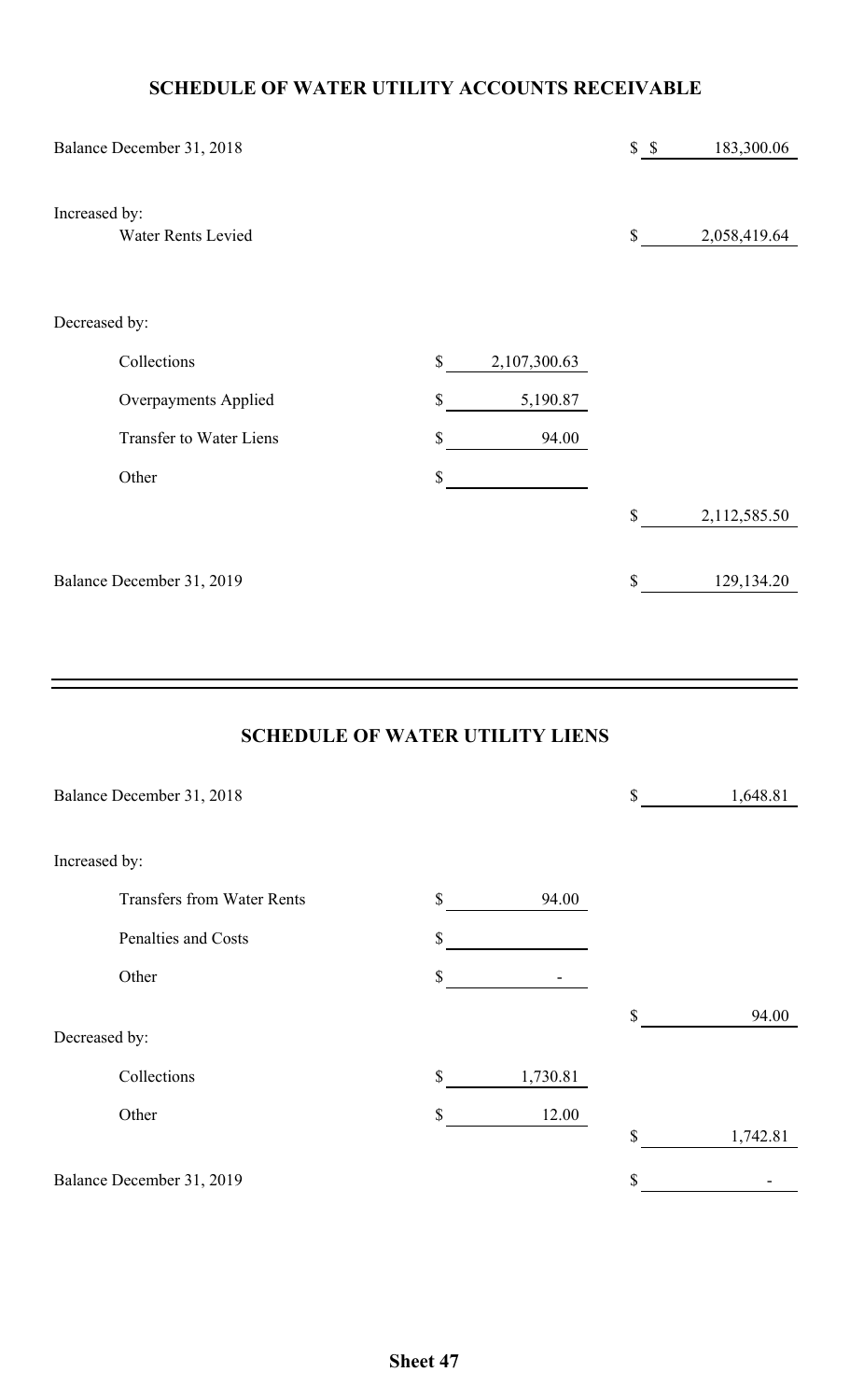## **DEFERRED CHARGES -MANDATORY CHARGES ONLY-WATER UTILITY FUND**

**(Do not include the emergency authorizations pursuant to N.J.S. 40A:4-55, listed on Sheet 29)**

| Caused By | Amount<br>Dec. 31, 2019<br>per Audit<br>Report | Amount in<br>2019<br><b>Budget</b> | Amount<br>Resulting<br>from 2019 | Balance<br>as at<br>Dec. 31, 2019 |
|-----------|------------------------------------------------|------------------------------------|----------------------------------|-----------------------------------|
| 1.        | \$                                             | \$                                 | $\mathbb{S}$                     | \$                                |
| 2.        |                                                | \$                                 |                                  |                                   |
| 3.        |                                                | \$                                 | $\mathcal{S}$                    |                                   |
| 4.        |                                                | \$                                 | \$                               | \$                                |
| 5.        |                                                | \$                                 |                                  |                                   |
| 6.        |                                                | \$                                 | \$                               | \$                                |
| 7.        |                                                | S                                  |                                  |                                   |
| 8.        |                                                | \$                                 | \$                               |                                   |
| 9.        |                                                | S                                  | \$                               |                                   |
| 10.       |                                                |                                    |                                  |                                   |

\* Do not include items funded or refunded as listed below.

## **EMERGENCY AUTHORIZATIONS UNDER N.J.S. 40A:4-47 WHICH HAVE BEEN FUNDED OR REFUNDED UNDER N.J.S. 40A:2-3 or N.J.S. 40A:2-51**



### **JUDGEMENTS ENTERED AGAINST MUNICIPALITY AND NOT SATISFIED**

|    | In favor of | On Account of | Date Entered | Amount | Appropriated for<br>in Budget of<br>Year 2020 |
|----|-------------|---------------|--------------|--------|-----------------------------------------------|
| 1. |             |               |              |        |                                               |
| 2. |             |               |              |        |                                               |
| 3. |             |               |              |        |                                               |
| 4. |             |               |              |        |                                               |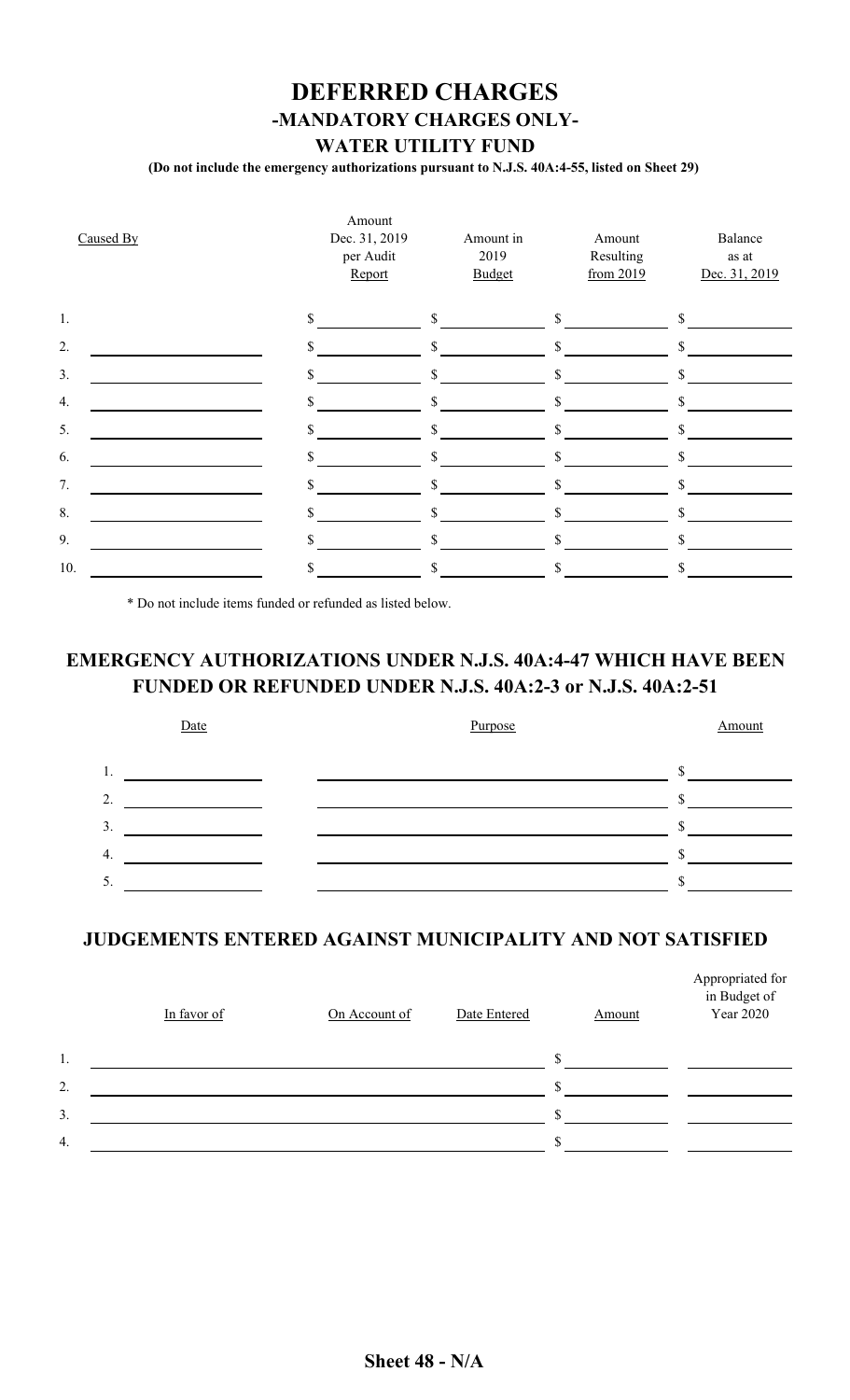## **AND 2020 DEBT SERVICE FOR BONDS**

#### **WATER UTILITY ASSESSMENT BONDS**

| Source                                  | Debit          | Credit                   | 2020 Debt<br>Service |
|-----------------------------------------|----------------|--------------------------|----------------------|
| Outstanding, January 1, 2019            | XXXXXXX        |                          |                      |
| Issued                                  | ${\bf XXXXXX}$ |                          |                      |
|                                         |                |                          |                      |
|                                         |                |                          |                      |
| Paid                                    |                | XXXXXXX                  |                      |
| Outstanding, December 31, 2019          |                | XXXXXXX                  |                      |
|                                         |                |                          |                      |
| 2020 Bond Maturities - Assessment Bonds |                |                          |                      |
| 2020 Interest on Bonds *                |                |                          |                      |
| WATER UTILITY CAPITAL BONDS             |                |                          |                      |
| Outstanding, January 1, 2019            | XXXXXXX        | 2,514,000.00             |                      |
| Issued                                  | XXXXXXX        |                          |                      |
| Paid                                    | 240,000.00     | <b>XXXXXXX</b>           |                      |
|                                         |                |                          |                      |
|                                         |                |                          |                      |
| Outstanding, December 31, 2019          | 2,274,000.00   | XXXXXXX                  |                      |
|                                         | 2,514,000.00   | 2,514,000.00             |                      |
| 2020 Bond Maturities - Capital Bonds    |                |                          | 250,000.00<br>\$     |
| 2020 Interest on Bonds *                |                | $\mathbb S$<br>73,572.50 |                      |

#### **INTEREST ON BONDS - WATER UTILITY BUDGET**

| 2020 Interest on Bonds (*Items)                      | ΔD | 73,572.50 |           |
|------------------------------------------------------|----|-----------|-----------|
| Less: Interest Accrued to 12/31/2019 (Trial Balance) |    | 33,706.95 |           |
| Subtotal                                             |    | 39,865.55 |           |
| Add: Interest to be Accrued as of $12/31/2020$       |    | 29,398.61 |           |
| Required Appropriation 2020                          |    |           | 69,264.16 |

### **LIST OF BONDS ISSUED DURING 2019**

| Purpose | 2020 Maturity | Amount Issued | Date of<br>Issue | Interest<br>Rate |
|---------|---------------|---------------|------------------|------------------|
|         |               |               |                  |                  |
|         |               |               |                  |                  |
|         |               |               |                  |                  |
|         |               |               |                  |                  |
|         |               |               |                  |                  |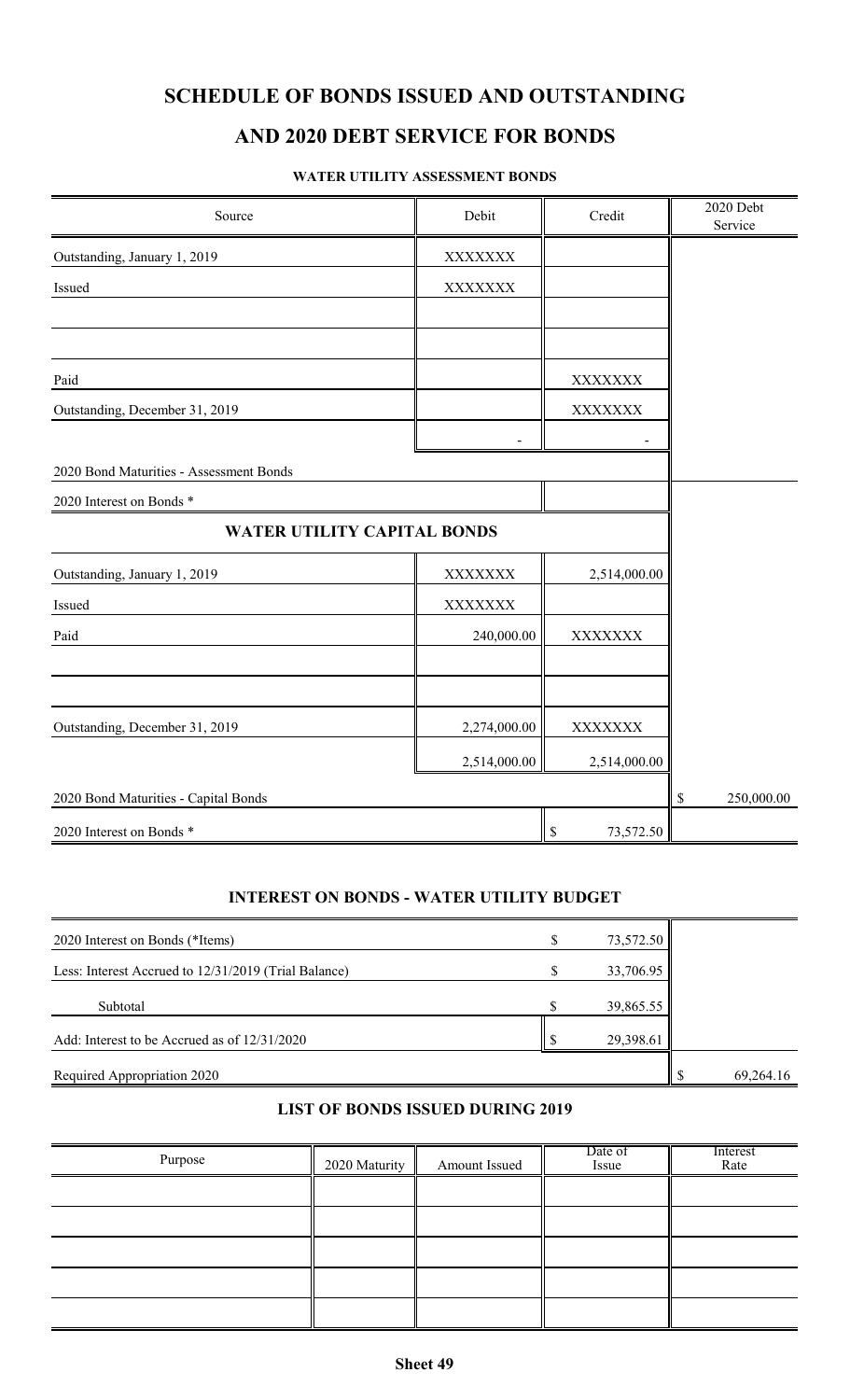## **AND 2020 DEBT SERVICE FOR LOANS**

#### **WATER UTILITY NEW JERSEY ENVIRONMENTAL INFRASTRUCTURE TRUST LOAN**

| Source                                                     | Debit          | Credit          | 2020 Debt<br>Service |
|------------------------------------------------------------|----------------|-----------------|----------------------|
| Outstanding, January 1, 2019                               | XXXXXXX        | 832,152.39      |                      |
| Issued                                                     | XXXXXXX        |                 |                      |
|                                                            |                |                 |                      |
|                                                            |                |                 |                      |
| Paid                                                       | 62,679.34      | XXXXXXX         |                      |
| Outstanding, December 31, 2019                             | 769,473.05     | XXXXXXX         |                      |
|                                                            | 832,152.39     | 832,152.39      |                      |
| 2020 Loan Maturities                                       |                |                 | 62,679.34<br>\$      |
| 2020 Interest on Loans *                                   |                | \$<br>20,500.00 |                      |
| WATER UTILITY NEW JERSEY ENVIRONMENTAL INFRASTRUCTURE LOAN |                |                 |                      |
| Outstanding, January 1, 2019                               | <b>XXXXXXX</b> | 1,018,365.13    |                      |
| Issued                                                     | <b>XXXXXXX</b> |                 |                      |
| Paid                                                       | 72,566.53      | XXXXXXX         |                      |
|                                                            |                |                 |                      |
|                                                            |                |                 |                      |
| Outstanding, December 31, 2019                             | 945,798.60     | XXXXXXX         |                      |
|                                                            | 1,018,365.13   | 1,018,365.13    |                      |
| 2020 Loan Maturities                                       |                |                 | 72,566.53<br>\$      |
| 2020 Interest on Loans*                                    |                | \$<br>10,393.76 |                      |

#### **INTEREST ON LOANS - WATER UTILITY BUDGET**

| 2020 Interest on Loans (*Items)                      |  |  |
|------------------------------------------------------|--|--|
| Less: Interest Accrued to 12/31/2019 (Trial Balance) |  |  |
| Subtotal                                             |  |  |
| Add: Interest to be Accrued as of 12/31/2020         |  |  |
| Required Appropriation 2020                          |  |  |

### **LIST OF LOANS ISSUED DURING 2019**

| Purpose | 2020 Maturity | Amount Issued | Date of<br>Issue | Interest<br>Rate |
|---------|---------------|---------------|------------------|------------------|
|         |               |               |                  |                  |
|         |               |               |                  |                  |
|         |               |               |                  |                  |
|         |               |               |                  |                  |
|         |               |               |                  |                  |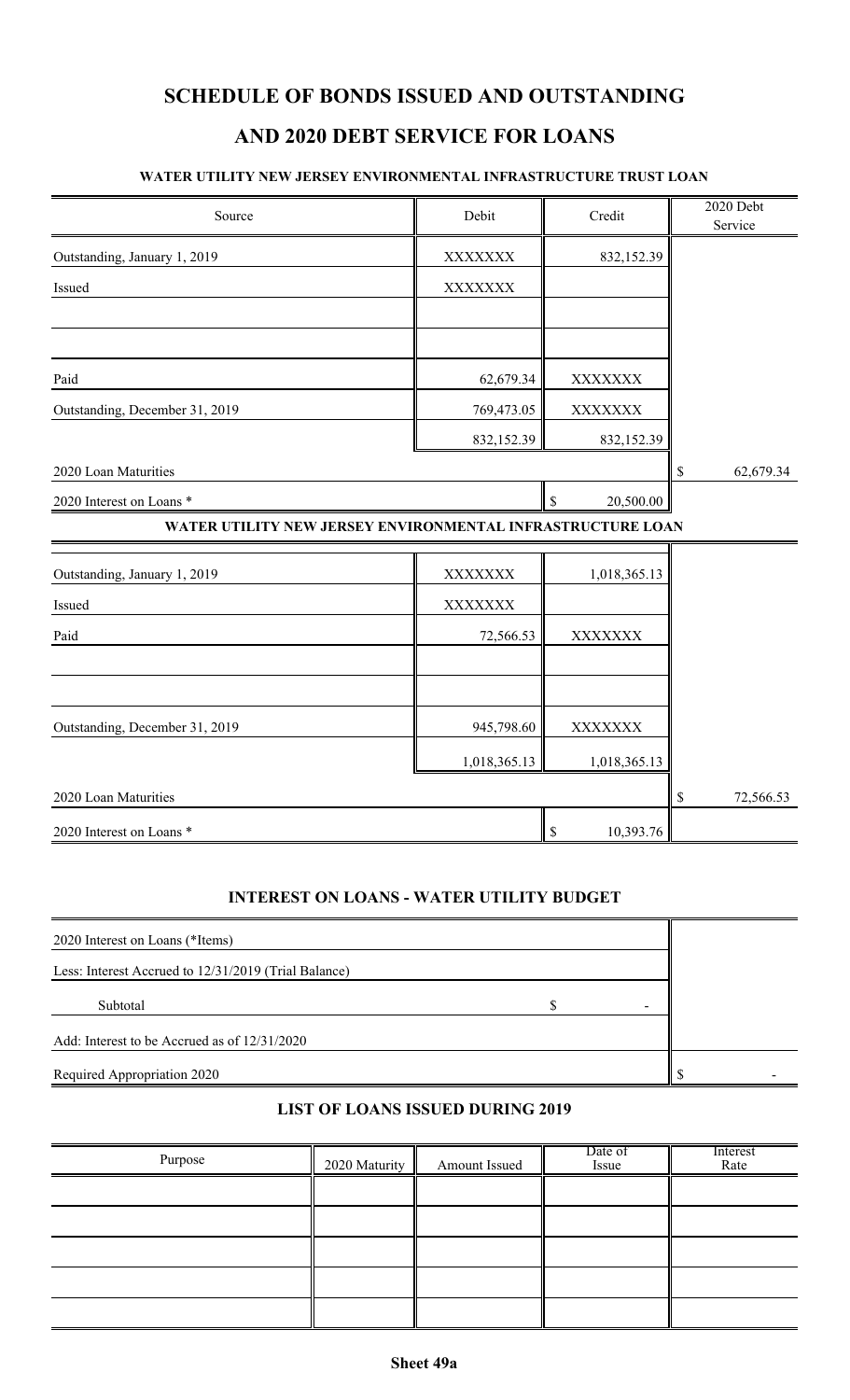## **AND 2020 DEBT SERVICE FOR LOANS**

#### **WATER UTILITY NEW JERSEY ENVIORNMENTAL INFRASTRUCUTRE TRUST LOAN**

| Source                         | Debit      | Credit                  | 2020 Debt<br>Service |
|--------------------------------|------------|-------------------------|----------------------|
| Outstanding, January 1, 2019   | XXXXXXX    | 595,930.14              |                      |
| Issued                         | XXXXXXX    |                         |                      |
|                                |            |                         |                      |
|                                |            |                         |                      |
| Paid                           | 38,211.47  | XXXXXXX                 |                      |
| Outstanding, December 31, 2019 | 557,718.67 | XXXXXXX                 |                      |
|                                | 595,930.14 | 595,930.14              |                      |
| 2020 Loan Maturities           |            |                         | \$<br>38,326.47      |
| 2020 Interest on Loans*        |            | $\mathbb S$<br>4,014.50 |                      |
| <b>WATER UTILITY</b>           | LOAN       |                         |                      |
| Outstanding, January 1, 2019   | XXXXXXX    |                         |                      |
| Issued                         | XXXXXXX    |                         |                      |
| Paid                           |            | XXXXXXX                 |                      |
|                                |            |                         |                      |
|                                |            |                         |                      |
| Outstanding, December 31, 2019 |            | XXXXXXX                 |                      |
|                                |            |                         |                      |
| 2020 Loan Maturities           |            |                         | \$                   |
| 2020 Interest on Loans *       |            |                         |                      |

#### **INTEREST ON LOANS - WATER UTILITY BUDGET**

| 2020 Interest on Loans (*Items)                      |   | 34,908.26 |           |
|------------------------------------------------------|---|-----------|-----------|
| Less: Interest Accrued to 12/31/2019 (Trial Balance) |   | 12,973.77 |           |
| Subtotal                                             | S | 21,934.49 |           |
| Add: Interest to be Accrued as of $12/31/2020$       |   | 12,092.54 |           |
| Required Appropriation 2020                          |   |           | 34,027.03 |

### **LIST OF LOANS ISSUED DURING 2019**

| Purpose | 2020 Maturity | Amount Issued | Date of<br>Issue | Interest<br>Rate |
|---------|---------------|---------------|------------------|------------------|
|         |               |               |                  |                  |
|         |               |               |                  |                  |
|         |               |               |                  |                  |
|         |               |               |                  |                  |
|         |               |               |                  |                  |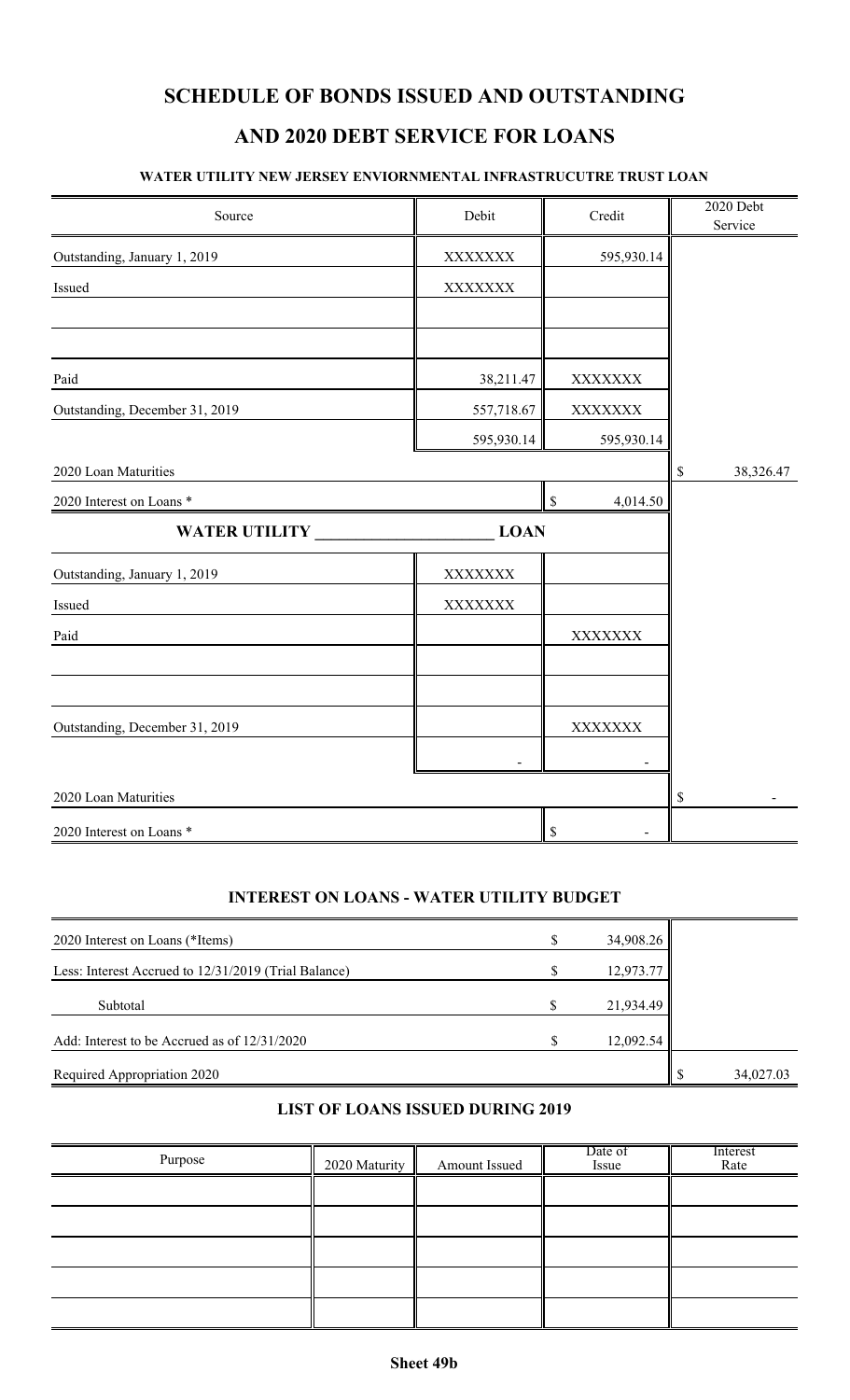| Title or Purpose of Issue    | Original                   | Original           | Amount<br>of Note            | Date           | Rate           |               | 2020 Budget Requirement |  |
|------------------------------|----------------------------|--------------------|------------------------------|----------------|----------------|---------------|-------------------------|--|
|                              | Amount<br>Issued           | Date of<br>Issue * | Outstanding<br>Dec. 31, 2019 | of<br>Maturity | of<br>Interest | For Principal | For Interest<br>$**$    |  |
| 09-17 Various Improvements   | 475,000.00<br>$\mathbb{S}$ | 6/30/2017          | 475,000.00<br>S.             | 6/26/2020      | 2.25%          |               | 10,687.50               |  |
| 07-19 Water Supply and<br>2. |                            |                    |                              |                |                |               |                         |  |
| Distribution System          | 77,615.00                  | 7/26/2019          | 77,615.00                    | 6/26/2020      | 2.05%          |               | 1,591.11                |  |
| 3.                           |                            |                    |                              |                |                |               |                         |  |
| 4.                           |                            |                    |                              |                |                |               |                         |  |
| 5.                           |                            |                    |                              |                |                |               |                         |  |
| 6.                           |                            |                    |                              |                |                |               |                         |  |
| 7.                           |                            |                    |                              |                |                |               |                         |  |
| 8.                           |                            |                    |                              |                |                |               |                         |  |
| <b>TOTAL</b>                 |                            |                    | 552,615.00                   |                |                | 10,350.00     | 12,278.61               |  |

## **DEBT SERVICE FOR UTILITY NOTES (OTHER THAN UTILITY ASSESSMENT NOTES)**

**Important: If there is more than one utility in the municipality, identify each note.**

Memo: Designate all "Capital Notes" issued under N.J.S. 40A:2-8(b) with "C". Such notes must be retired at the rate

of 20% of the original amount issued annually.

\* See Sheet 33 for clarification of "Original Date of Issue".

All notes with an original date of issue of 2017 or prior require one legally payable installment to be budgeted if it

is contemplated that such notes will be renewed in 2020 or written intent of permanent financing submitted with statement.

\*\* If interest on notes is financed by ordinance, designate same, otherwise an amount must be included in this column.

| <b>INTEREST ON NOTES - WATER UTILITY BUDGET</b>      |  |           |  |  |  |  |
|------------------------------------------------------|--|-----------|--|--|--|--|
| 2020 Interest on Notes                               |  | 12,278.61 |  |  |  |  |
| Less: Interest Accrued to 12/31/2019 (Trial Balance) |  | 7,326.80  |  |  |  |  |
| Subtotal                                             |  | 4,951.81  |  |  |  |  |
| Add: Interest to be Accrued as of 12/31/2020         |  | 6,139.30  |  |  |  |  |
| Required Appropriation - 2020                        |  | 11,091.11 |  |  |  |  |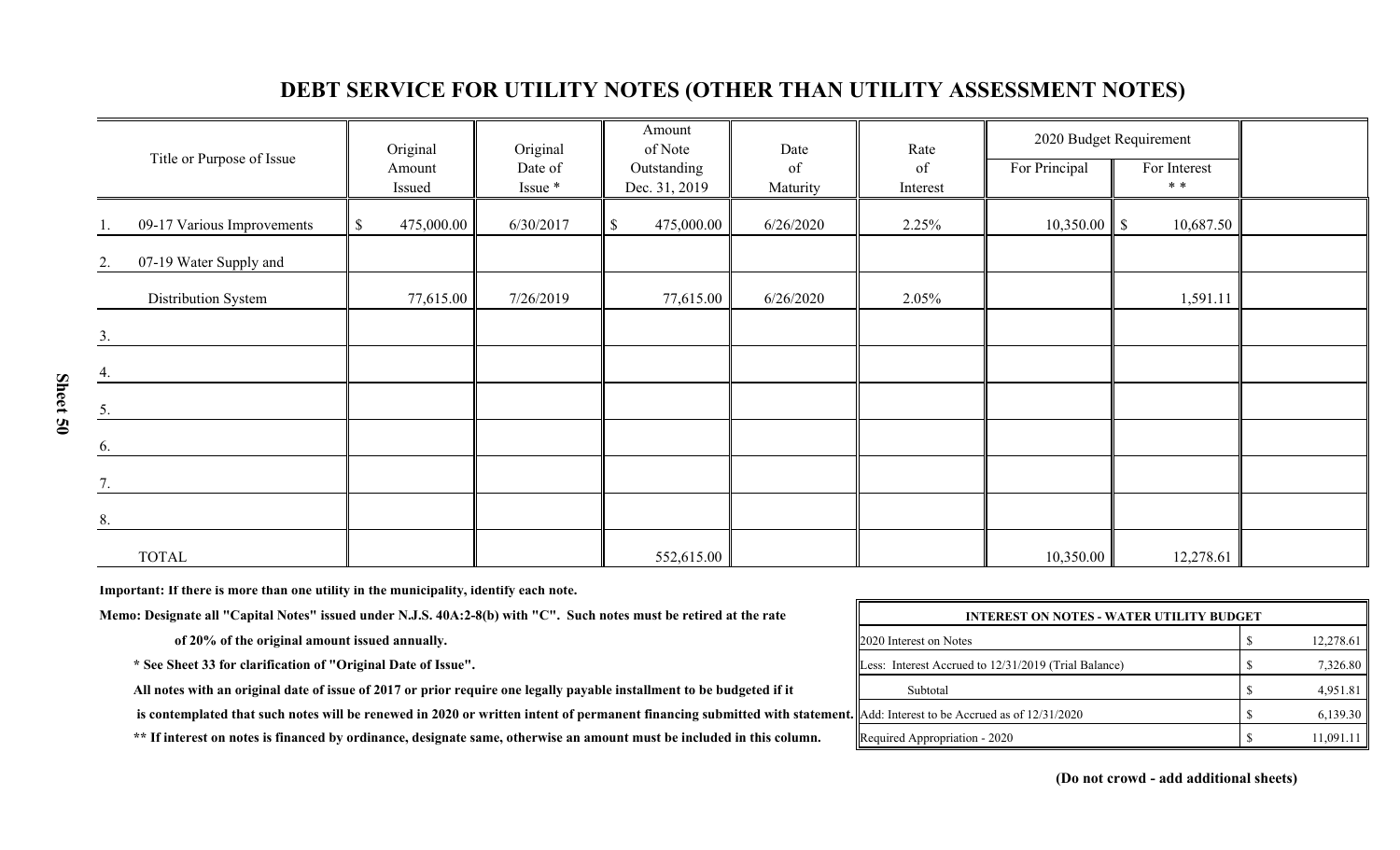### **DEBT SERVICE FOR UTILITY ASSESSMENT NOTES**

|                              | Original         | Original           | Amount<br>of Note            | Date           | Rate           | 2020 Budget Requirement |                       | Interest                     |
|------------------------------|------------------|--------------------|------------------------------|----------------|----------------|-------------------------|-----------------------|------------------------------|
| Title or Purpose of Issue    | Amount<br>Issued | Date of<br>Issue * | Outstanding<br>Dec. 31, 2019 | of<br>Maturity | of<br>Interest | For Principal           | For Interest<br>$* *$ | Computed to<br>(Insert Date) |
|                              |                  |                    |                              |                |                |                         |                       |                              |
| $\frac{1}{ }$                |                  |                    |                              |                |                |                         |                       |                              |
| 2.                           |                  |                    |                              |                |                |                         |                       |                              |
| 3.                           |                  |                    |                              |                |                |                         |                       |                              |
| $\frac{4}{ }$                |                  |                    |                              |                |                |                         |                       |                              |
| $\overline{5}$ .             |                  |                    |                              |                |                |                         |                       |                              |
| 6.                           |                  |                    |                              |                |                |                         |                       |                              |
| 7.                           |                  |                    |                              |                |                |                         |                       |                              |
| 8.                           |                  |                    |                              |                |                |                         |                       |                              |
| $\frac{9}{2}$                |                  |                    |                              |                |                |                         |                       |                              |
| 10.                          |                  |                    |                              |                |                |                         |                       |                              |
| 11.                          |                  |                    |                              |                |                |                         |                       |                              |
| 12.                          |                  |                    |                              |                |                |                         |                       |                              |
| 13.                          |                  |                    |                              |                |                |                         |                       |                              |
| 14.                          |                  |                    |                              |                |                |                         |                       |                              |
| $\stackrel{15}{\phantom{1}}$ |                  |                    |                              |                |                |                         |                       |                              |

**Important: If there is more than one utility in the municipality, identify each note. Memo: \*See Sheet 33 for clarification of "Original Date of Issue".**

**Sheet 51 - N/A**

Sheet 51 - N/A

**Utility Assessment Notes with an original date of issue of December 31, 2017 or prior must be appropriated in full in the 2020 Dedicated Utility Assessment Budget or written intent of permanent financing submitted.**

**\*\* Interest on Utility Assessment Notes must be included in the Utility Budget appropriation "Interest on Notes".**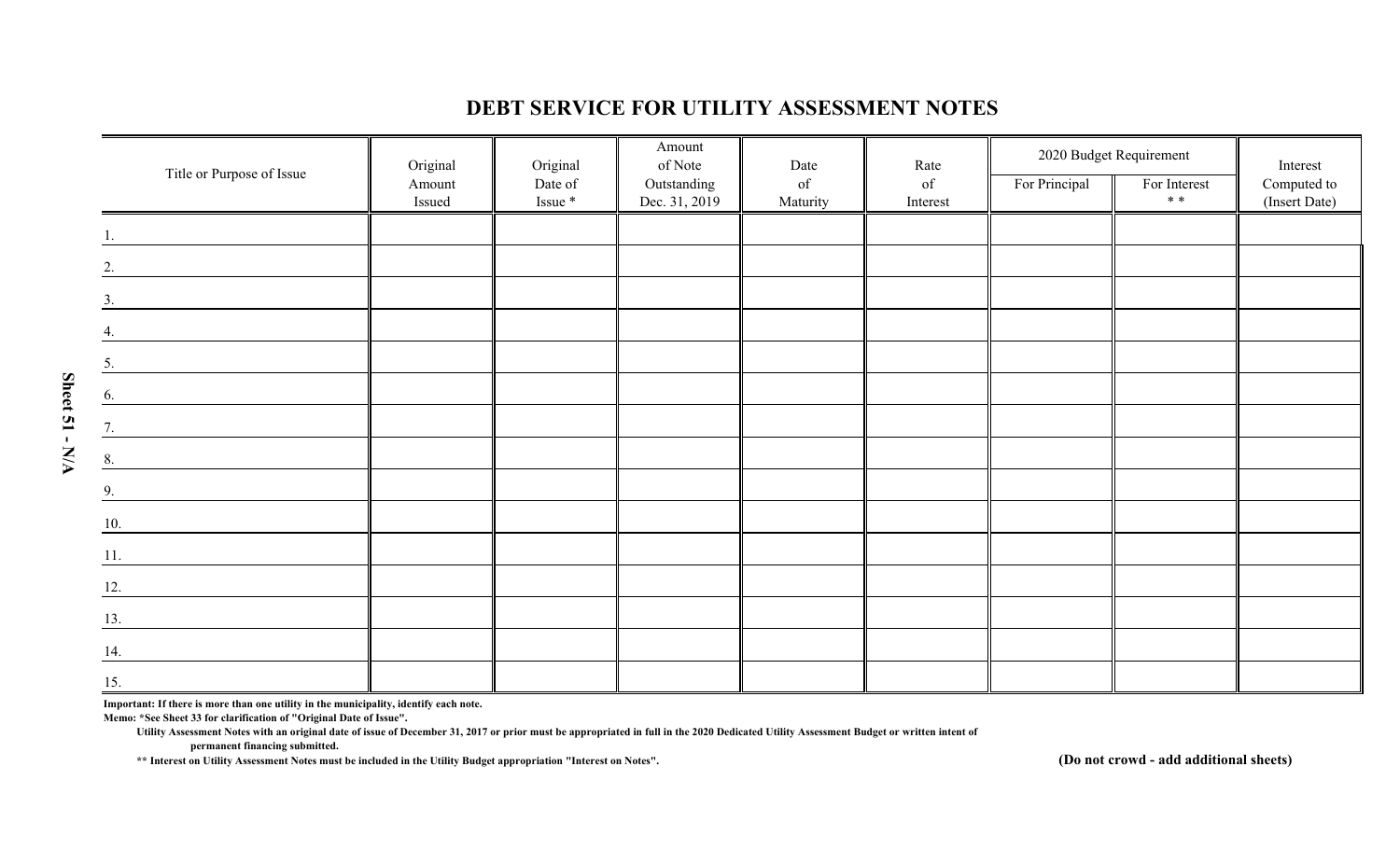## **SCHEDULE OF CAPITAL LEASE PROGRAM OBLIGATIONS**

|                                                                                                                             | Amount of                            | 2020 Budget Requirement |                   |  |  |
|-----------------------------------------------------------------------------------------------------------------------------|--------------------------------------|-------------------------|-------------------|--|--|
| Purpose                                                                                                                     | Lease Obligation Outstanding<br>2019 | For Principal           | For Interest/Fees |  |  |
|                                                                                                                             |                                      |                         |                   |  |  |
| 2.                                                                                                                          |                                      |                         |                   |  |  |
| 3.                                                                                                                          |                                      |                         |                   |  |  |
| 4.                                                                                                                          |                                      |                         |                   |  |  |
| 5.                                                                                                                          |                                      |                         |                   |  |  |
| 6.                                                                                                                          |                                      |                         |                   |  |  |
| 7.                                                                                                                          |                                      |                         |                   |  |  |
| 8.                                                                                                                          |                                      |                         |                   |  |  |
| 9.<br><u> 1989 - Johann Barbara, martxa al III-lea (h. 1989).</u>                                                           |                                      |                         |                   |  |  |
| 10.                                                                                                                         |                                      |                         |                   |  |  |
| 11.<br><u> 1989 - Johann Stein, mars and de Britain (b. 1989)</u>                                                           |                                      |                         |                   |  |  |
| 12.<br><u> 1989 - Johann John Stein, mars and de British and de British and de British and de British and de British an</u> |                                      |                         |                   |  |  |
| 13.<br><u> 1980 - Johann John Stein, markin f</u>                                                                           |                                      |                         |                   |  |  |
| 14.                                                                                                                         |                                      |                         |                   |  |  |
| Total                                                                                                                       |                                      |                         |                   |  |  |
|                                                                                                                             |                                      | 80051-01                | 80051-02          |  |  |

**Sheet 51a - N/A**

Sheet 51a - N/A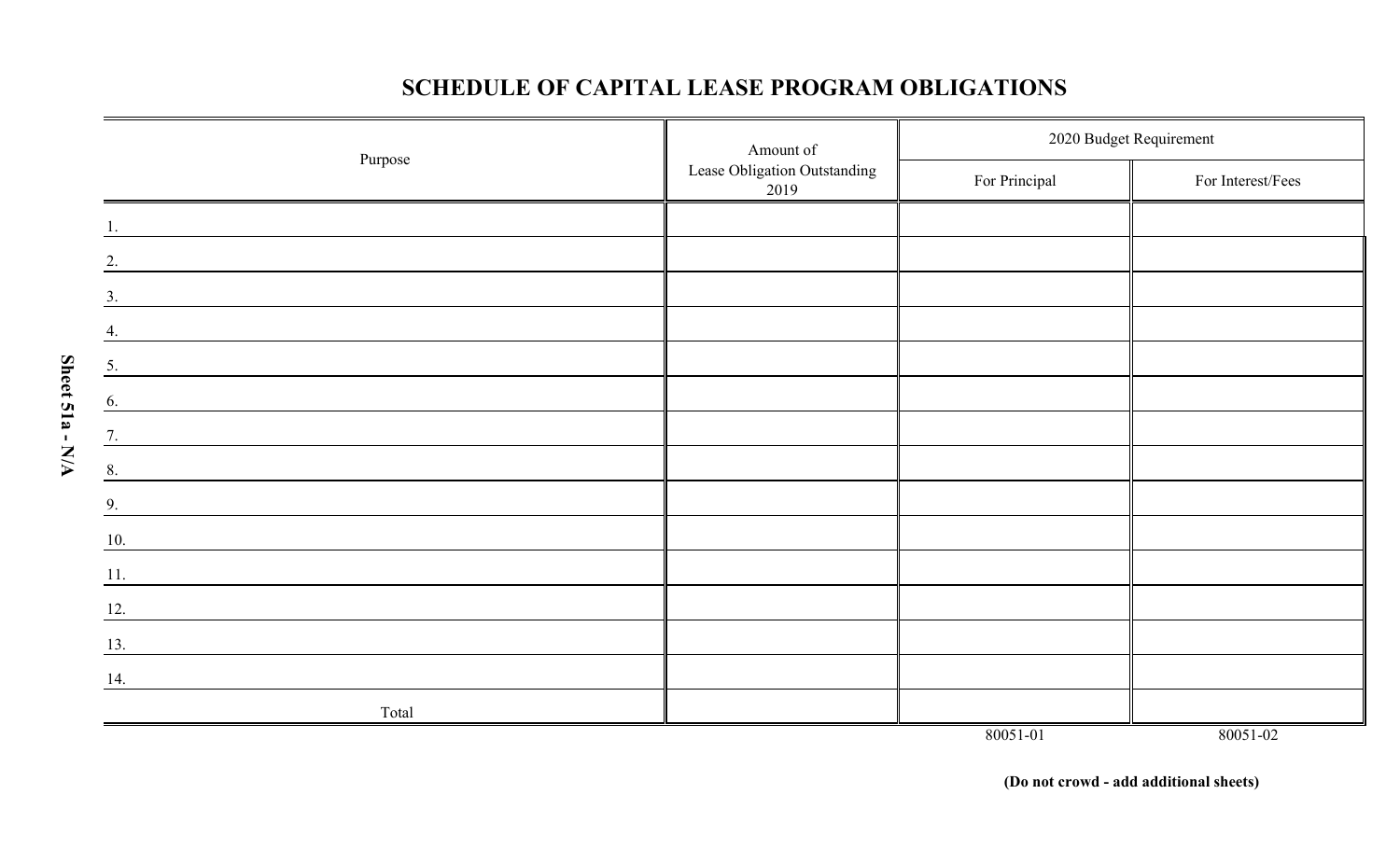## **SCHEDULE OF IMPROVEMENT AUTHORIZATIONS (UTILITY CAPITAL FUND)**

| <b>IMPROVEMENTS</b>                                                                 | Balance - January 1, 2019 |            | Capital             | Deferred<br>Charges to |            | Authorizations | Balance - December 31, 2019 |            |
|-------------------------------------------------------------------------------------|---------------------------|------------|---------------------|------------------------|------------|----------------|-----------------------------|------------|
| Specify each authorization by purpose. Do<br>not merely designate by a code number. | Funded                    | Unfunded   | Improvement<br>Fund | Future<br>Revenue      | Expended   | Canceled       | Funded                      | Unfunded   |
| Various Water Utility Improvements<br>25-09                                         | 286,760.14                |            |                     |                        | 6,078.05   |                | 280,682.09                  |            |
| Demolition and Construction of New<br>13-11                                         |                           |            |                     |                        |            |                |                             |            |
| Water Tank on Green Street                                                          | 14,359.66                 | 379.00     |                     |                        | 14,738.66  |                |                             |            |
| 10-13 Demolition and Construction of New                                            |                           |            |                     |                        |            |                |                             |            |
| Water Tank on Green Street                                                          |                           |            |                     |                        |            |                |                             |            |
| (Supplements Ord. No. 13-11)                                                        | 222,874.60                |            |                     |                        | 222,874.60 |                |                             |            |
| $06-15$<br>Improvement of the Water Supply                                          |                           |            |                     |                        |            |                |                             |            |
| and Distribution System                                                             | 9,282.85                  |            |                     |                        |            |                | 9,282.85                    |            |
| Improvement of the Taylortown Plant<br>08-16                                        |                           | 28,548.25  |                     |                        |            |                |                             | 28,548.25  |
| Acquisition of Backhoe<br>$08-16$                                                   |                           | 4,490.00   |                     |                        |            |                |                             | 4,490.00   |
| Improvement of the Green Street Tank<br>$09-17$                                     | 12,011.41                 | 313,500.00 |                     |                        | 125,430.35 |                |                             | 200,081.06 |
| Improvement of the Wall Field Plant<br>09-17                                        | 7,163.00                  | 161,500.00 |                     |                        |            |                | 7,163.00                    | 161,500.00 |
| Improvements to Water Supply and<br>$07-19$                                         |                           |            |                     |                        |            |                |                             |            |
| Distribution System                                                                 |                           |            | 4,085.00            | 77,615.00              | 8,756.32   |                |                             | 72,943.68  |
| Green Street Water Tank Final Site<br>08-19                                         |                           |            |                     |                        |            |                |                             |            |
| Remediation                                                                         |                           |            | 196,000.00          |                        | 91,792.93  |                | 104,207.07                  |            |
|                                                                                     |                           |            |                     |                        |            |                |                             |            |
|                                                                                     |                           |            |                     |                        |            |                |                             |            |
|                                                                                     |                           |            |                     |                        |            |                |                             |            |
|                                                                                     |                           |            |                     |                        |            |                |                             |            |
|                                                                                     |                           |            |                     |                        |            |                |                             |            |
| Sheet Total<br>70000-                                                               | 552,451.66                | 508,417.25 | 200,085.00          | 77,615.00              | 469,670.91 | $\sim$         | 401,335.01                  | 467,562.99 |

Place an \* before each item of "Improvement" which represents a funding or refunding of an emergency authorization.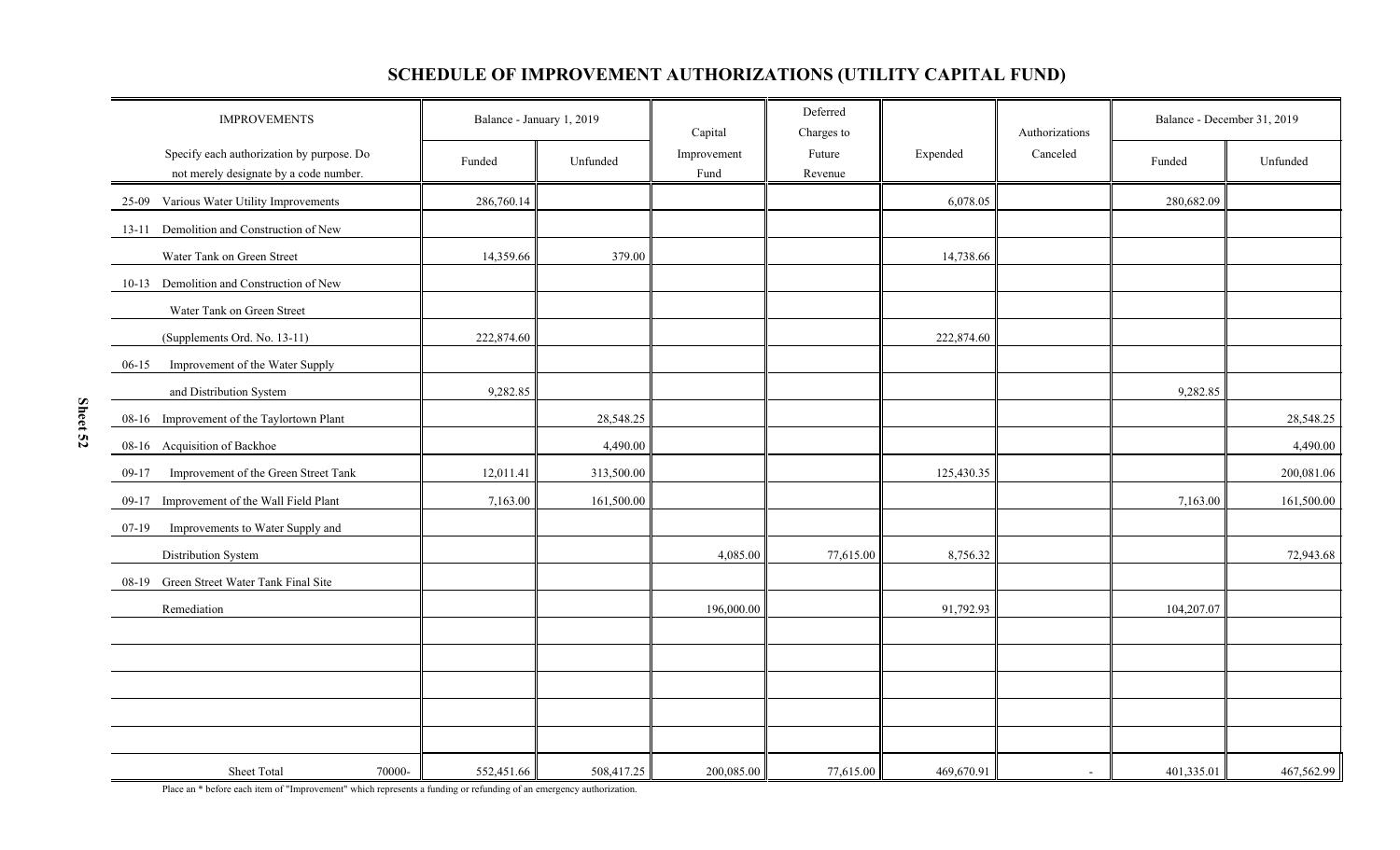# **WATER UTILITY CAPITAL FUND**

### **SCHEDULE OF CAPITAL IMPROVEMENT FUND**

|                                                                                                   | Debit          | Credit         |
|---------------------------------------------------------------------------------------------------|----------------|----------------|
| Balance January 1, 2019                                                                           | XXXXXXX        | 691,175.00     |
| Received from 2019 Budget Appropriation *                                                         | <b>XXXXXXX</b> | 70,000.00      |
|                                                                                                   | <b>XXXXXXX</b> |                |
| <b>Improvement Authorizations Canceled</b><br>(financed in whole by the Capital Improvement Fund) | <b>XXXXXXX</b> |                |
| List by Improvements-Direct Charges Made for Preliminary Costs:                                   | <b>XXXXXXX</b> | XXXXXXX        |
|                                                                                                   |                | XXXXXXX        |
|                                                                                                   |                | XXXXXXX        |
|                                                                                                   |                | <b>XXXXXXX</b> |
|                                                                                                   |                | XXXXXXX        |
|                                                                                                   |                | XXXXXXX        |
|                                                                                                   |                | <b>XXXXXXX</b> |
|                                                                                                   |                | XXXXXXX        |
| Appropriated to Finance Improvement Authorizations                                                | 200,085.00     | <b>XXXXXXX</b> |
|                                                                                                   |                | <b>XXXXXXX</b> |
| Balance December 31, 2019                                                                         | 561,090.00     | <b>XXXXXXX</b> |
|                                                                                                   | 761,175.00     | 761,175.00     |

# **WATER UTILITY CAPITAL FUND - N/A SCHEDULE OF DOWN PAYMENT ON IMPROVEMENTS**

|                                                    | Debit           | Credit   |
|----------------------------------------------------|-----------------|----------|
| Balance January 1, 2019                            | <b>XXXXXXXX</b> |          |
| Received from 2019 Budget Appropriation *          | <b>XXXXXXXX</b> |          |
| Received from 2019 Emergency Appropriation *       | <b>XXXXXXXX</b> |          |
|                                                    |                 |          |
| Appropriated to Finance Improvement Authorizations |                 | XXXXXXXX |
|                                                    |                 | XXXXXXXX |
| Balance December 31, 2019                          |                 | XXXXXXXX |
|                                                    |                 |          |

\* The full amount of the 2019 appropriation should be transferred to this account unless the balance of the appropriation is permitted to lapse.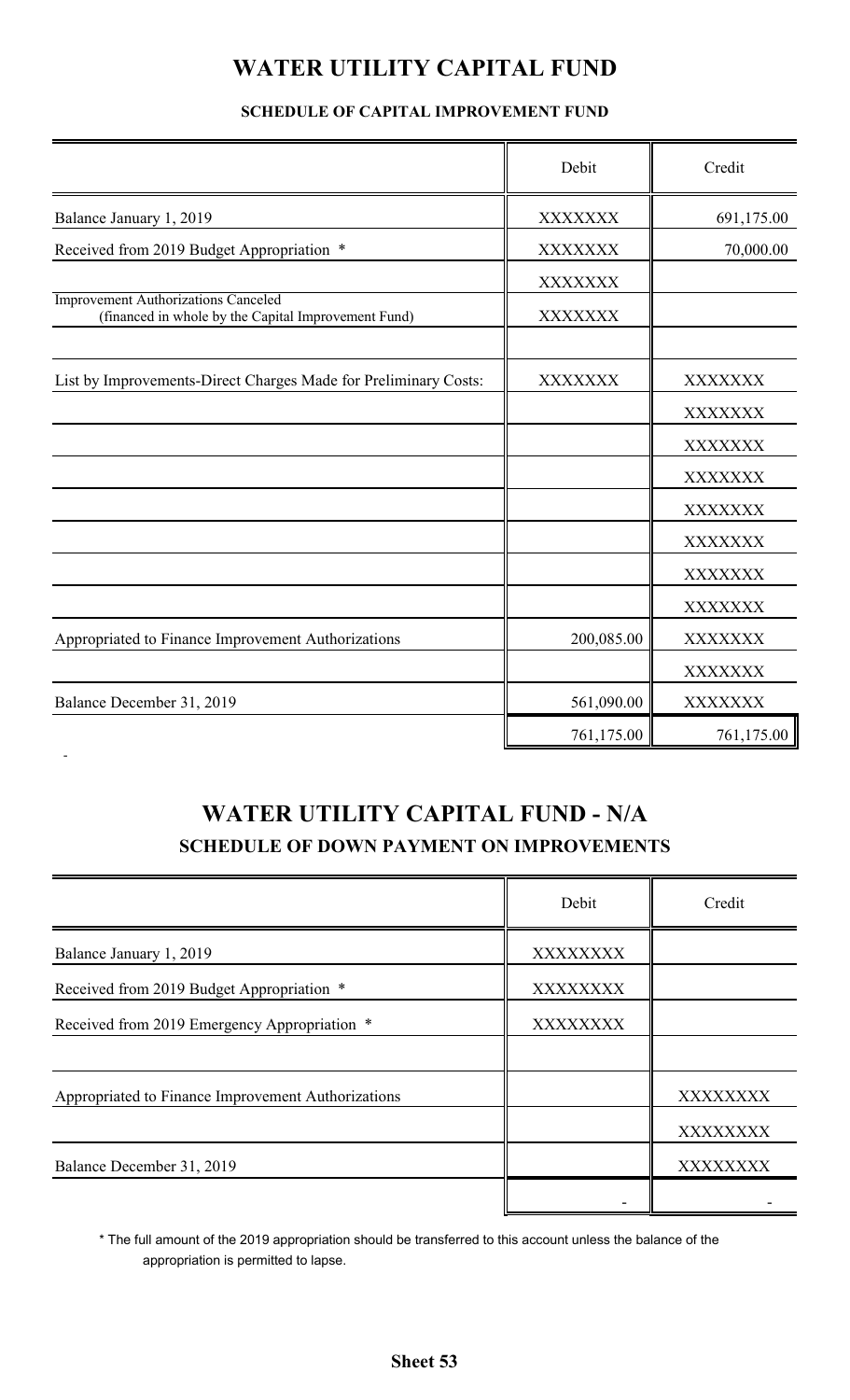**UTILITY FUND CAPITAL IMPROVEMENTS AUTHORIZED IN 2019**

**AND**

#### **DOWN PAYMENTS (N.J.S. 40A:2-11)**

#### **UTILITIES ONLY**

| Purpose                                 | Amount<br>Appropriated | Total<br>Obligations<br>Authorized | Down Payment<br>Provided by<br>Ordinance | Amount of Down<br>Payment in Budget<br>of 2019 or Prior<br>Years |
|-----------------------------------------|------------------------|------------------------------------|------------------------------------------|------------------------------------------------------------------|
| Ord 07-19 Improvements to Water Supply  |                        |                                    |                                          |                                                                  |
| and Distribution System                 | 81,700.00<br>\$        | 77,615.00<br>\$                    | 4,085.00<br>$\boldsymbol{\mathsf{S}}$    | $\sqrt{S}$<br>4,085.00                                           |
| Ord 08-19 Green Street Water Tank Final |                        |                                    |                                          |                                                                  |
| Final Remediation                       | 196,000.00             |                                    | 196,000.00                               | 196,000.00                                                       |
|                                         |                        |                                    |                                          |                                                                  |
|                                         |                        |                                    |                                          |                                                                  |
|                                         |                        |                                    |                                          |                                                                  |
|                                         |                        |                                    |                                          |                                                                  |
|                                         |                        |                                    |                                          |                                                                  |
|                                         |                        |                                    |                                          |                                                                  |
| Total                                   | 277,700.00             | 77,615.00                          | 200,085.00                               | 200,085.00                                                       |

Capital Improvement Fund  $\frac{\$}{\$}$  200,085.00

## **WATER UTILITY CAPITAL FUND STATEMENT OF CAPITAL SURPLUS**

**YEAR - 2019**

|                                                    | Debit      | Credit     |
|----------------------------------------------------|------------|------------|
| Balance January 1, 2019                            | XXXXXXXX   | 237,038.56 |
| Premium on Bond Sale And Note Sale                 | XXXXXXXX   |            |
| Funded Improvement Authorizations Canceled         | XXXXXXXX   |            |
|                                                    |            |            |
|                                                    |            |            |
|                                                    |            |            |
| Appropriated to Finance Improvement Authorizations |            | XXXXXXXX   |
| Appropriated to 2019 Budget Revenue                |            | XXXXXXXX   |
| Balance December 31, 2019                          | 237,038.56 | XXXXXXXX   |
|                                                    | 237,038.56 | 237,038.56 |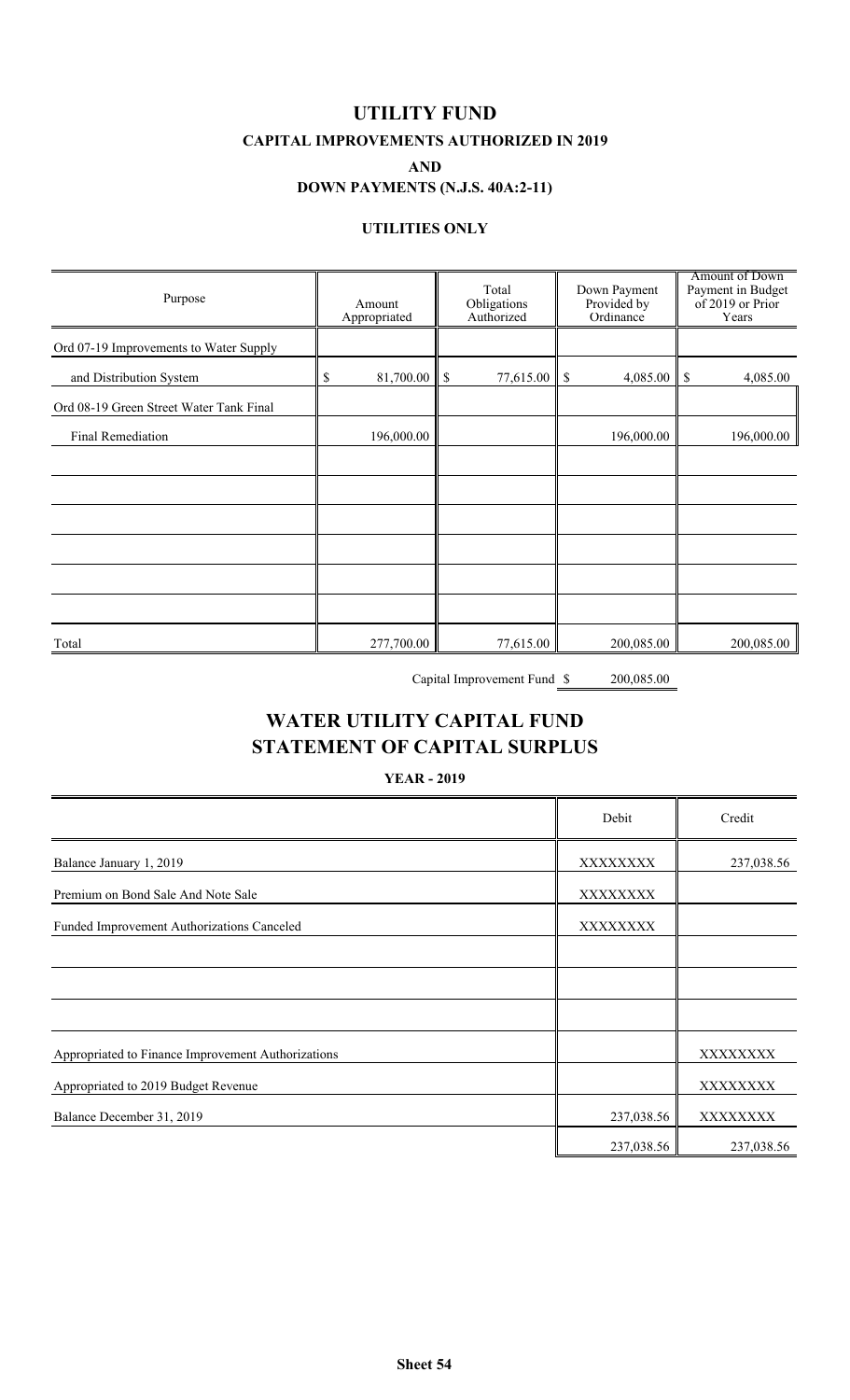Bonds and Notes Authorized but Not Issued must be disclosed in this Utility Capital Section in the same manner as set forth in General Capital Fund on Sheet 8

## **POST CLOSING**

# **TRIAL BALANCE SEWER UTILITY OPERATING FUND**

AS AT DECEMBER 31, 2019

**Operating and Capital Sections**

(Separately Stated)

*Cash Liabilities Must Be Subtotaled and Subtotal Must be Marked with "C"*

| Title of Account                                 | Debit        | Credit            |
|--------------------------------------------------|--------------|-------------------|
|                                                  |              |                   |
| Cash and Cash Equivalents                        | 1,137,544.38 |                   |
| Receivables and Other Assets with Full Reserves: |              |                   |
| <b>Consumer Accounts Receivable</b>              | 86,914.61    |                   |
| Appropriation Reserves:                          |              |                   |
| Unencumbered                                     |              | 93,485.85         |
| Encumbered                                       |              | 33,908.59         |
| Sewer Rent Overpayments                          |              | 2,874.68          |
| Due to Sewer Utility Capital Fund                |              | 161,898.44        |
| Due to Sewer Utility Assessment Fund             |              | 7.09              |
| Accrued Interest on Notes                        |              | 592.41            |
|                                                  |              | 292,767.06<br>"C" |
| Reserve for Receivables                          |              | 86,914.61         |
| Fund Balance                                     |              | 844,777.32        |
|                                                  |              |                   |
|                                                  |              |                   |
|                                                  |              |                   |
|                                                  |              |                   |
|                                                  |              |                   |
|                                                  |              |                   |
|                                                  |              |                   |
|                                                  |              |                   |
|                                                  |              |                   |
|                                                  |              |                   |
| Totals                                           | 1,224,458.99 | 1,224,458.99      |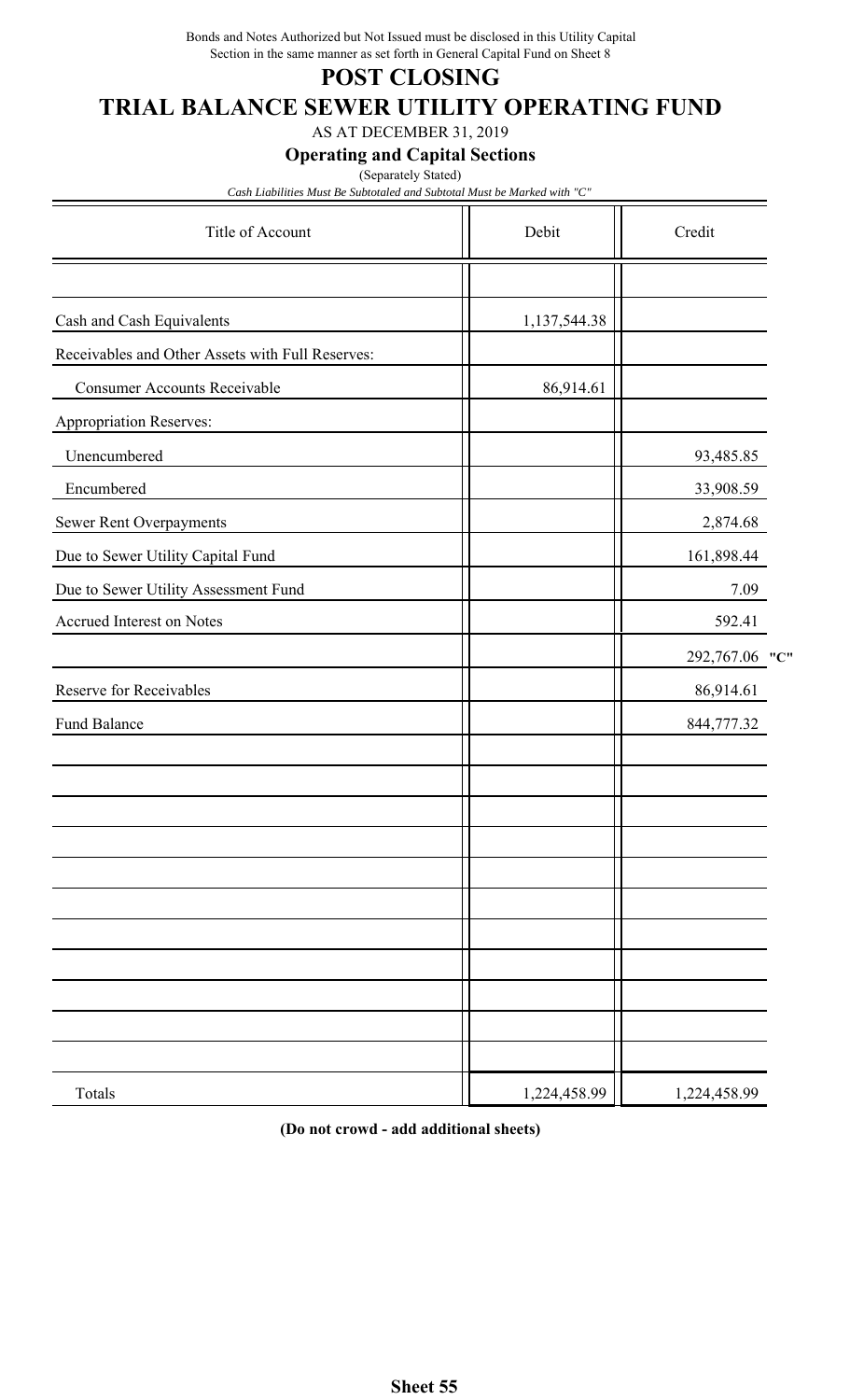Bonds and Notes Authorized but Not Issued must be disclosed in this Utility Capital Section in the same manner as set forth in General Capital Fund on Sheet 8

## **POST CLOSING**

# **TRIAL BALANCE SEWER UTILITY CAPITAL FUND**

AS AT DECEMBER 31, 2019

**Operating and Capital Sections**

(Separately Stated)

*Cash Liabilities Must Be Subtotaled and Subtotal Must be Marked with "C"*

| Title of Account                                     | Debit        | Credit       |
|------------------------------------------------------|--------------|--------------|
|                                                      |              |              |
| <b>Estimated Proceeds Bonds and Notes Authorized</b> | 49,690.12    |              |
| Bonds and Notes Authorized but Not Issued            |              | 49,690.12    |
| Cash and Cash Equivalents                            | 316,092.25   |              |
| Fixed Capital                                        | 6,374,646.73 |              |
| Fixed Capital Authorized and Uncompleted             | 133,000.00   |              |
| Due from Sewer Utility Operating Fund                | 161,898.44   |              |
| <b>Bond Anticipation Notes Payable</b>               |              | 53,250.00    |
| Improvement Authorizations:                          |              |              |
| Funded                                               |              | 105,265.00   |
| Capital Improvement Fund                             |              | 184,075.05   |
| Reserve for:                                         |              |              |
| <b>Infiltration Study</b>                            |              | 11,666.23    |
| Purchase of Equipment                                |              | 124,925.00   |
| Reserve for Amortization                             |              | 6,271,706.61 |
| Deferred Reserve for Amortization                    |              | 133,000.00   |
| Fund Balance                                         |              | 101,749.53   |
| Totals                                               | 7,035,327.54 | 7,035,327.54 |
|                                                      |              |              |
|                                                      |              |              |
|                                                      |              |              |
|                                                      |              |              |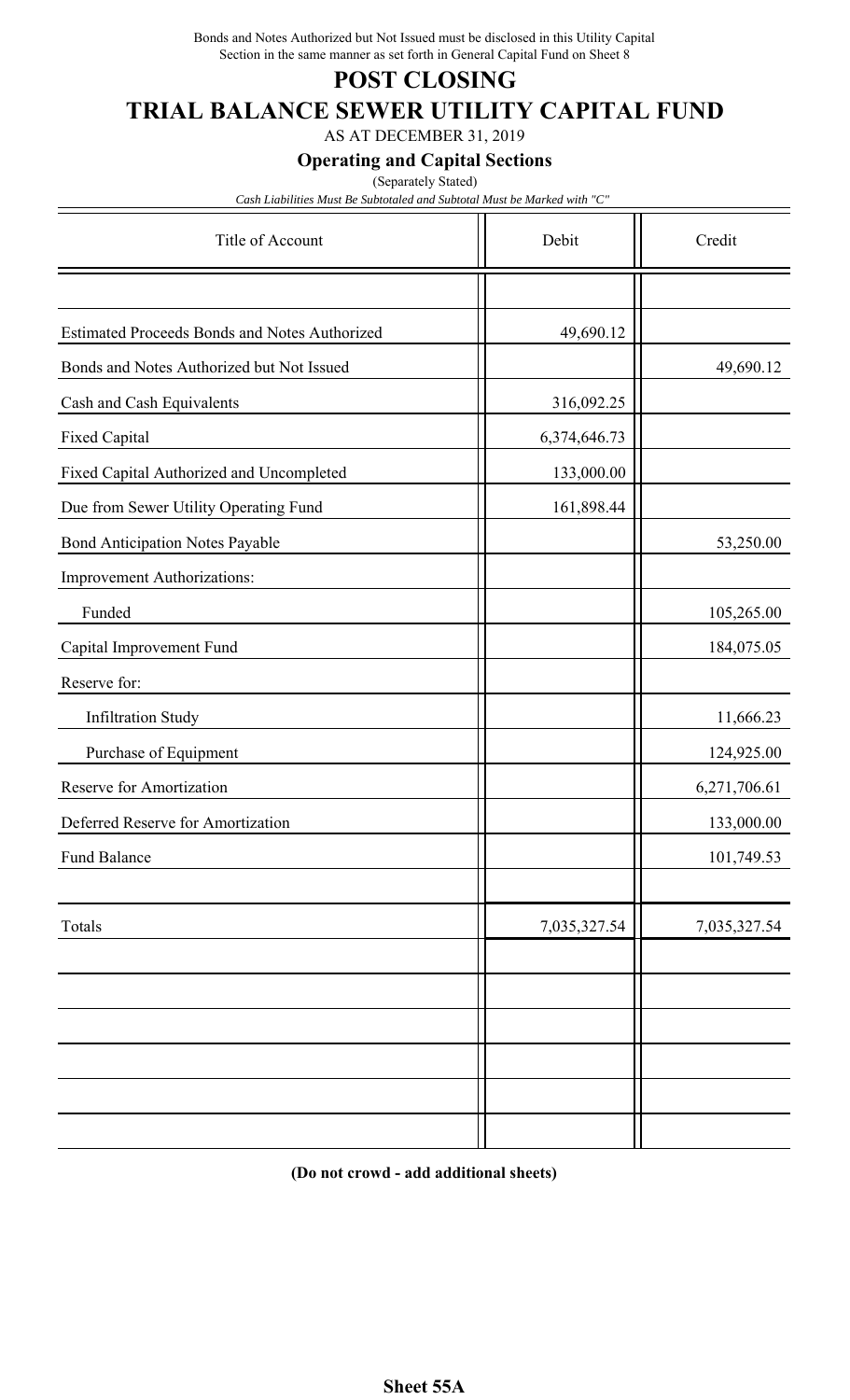# **POST CLOSING TRIAL BALANCE - UTILITY ASSESSMENT TRUST FUNDS**

#### **IF MORE THAN ONE UTILITY EACH ASSESSMENT SECTION MUST BE SEPARATELY STATED**

#### AS AT DECEMBER 31, 2019

| Title of Account                    | Debit     | Credit    |
|-------------------------------------|-----------|-----------|
|                                     |           |           |
| Cash and Cash Equivalents           | 88,306.30 |           |
| Assessment Liens Receivable         | 482.99    |           |
| Due to Sewer Utility Operating Fund | 7.09      |           |
| Assessment Overpayments             |           | 382.67    |
| Reserve for Assessment Receivables  |           | 482.99    |
| Fund Balance                        |           | 87,930.72 |
| Totals                              | 88,796.38 | 88,796.38 |
|                                     |           |           |
|                                     |           |           |
|                                     |           |           |
|                                     |           |           |
|                                     |           |           |
|                                     |           |           |
|                                     |           |           |
|                                     |           |           |
|                                     |           |           |
|                                     |           |           |
|                                     |           |           |
|                                     |           |           |
|                                     |           |           |
|                                     |           |           |
|                                     |           |           |
|                                     |           |           |
|                                     |           |           |
|                                     |           |           |
|                                     |           |           |
|                                     |           |           |
|                                     |           |           |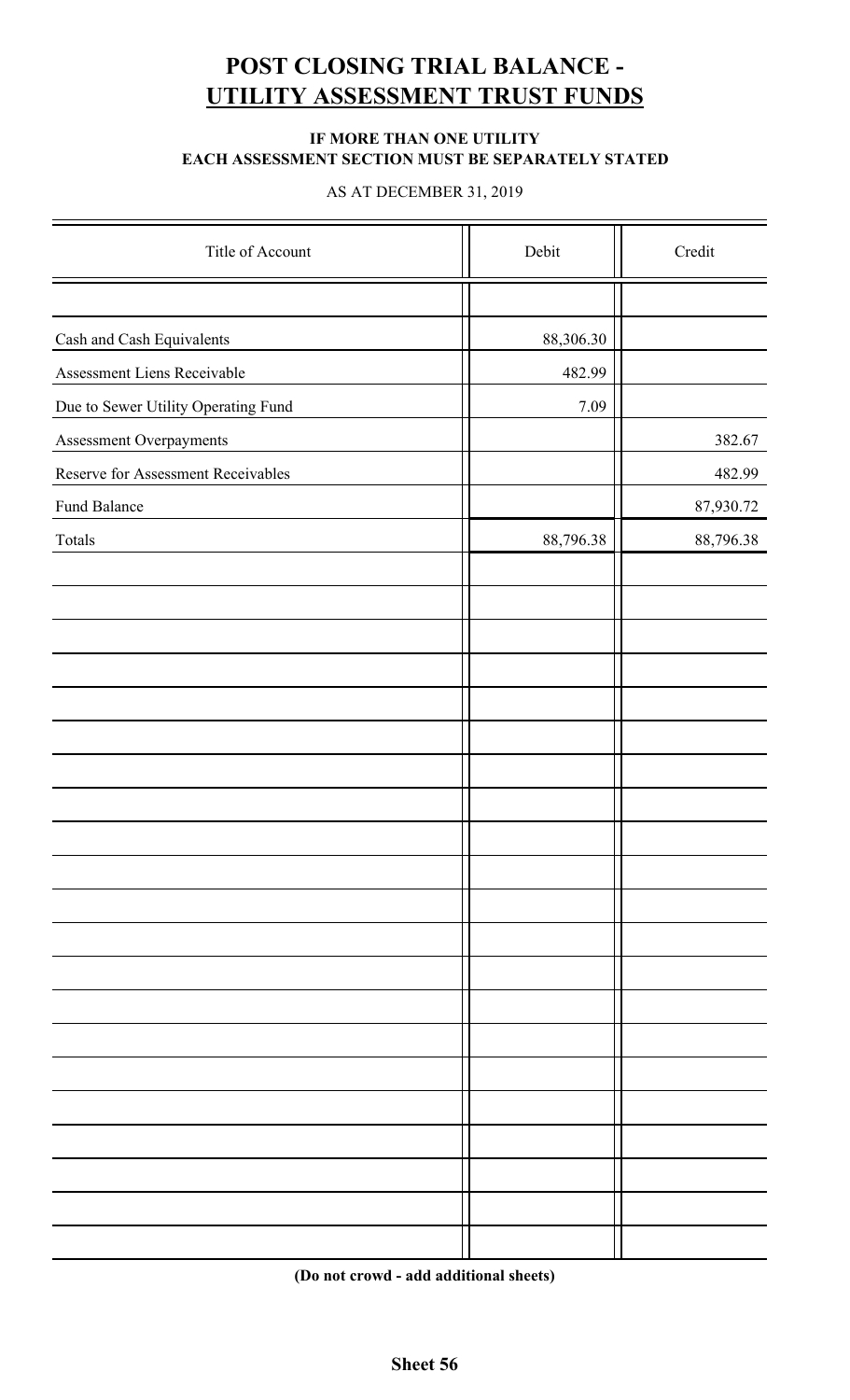### **ANALYSIS OF SEWER UTILITY UTILITY ASSESSMENT TRUST CASH AND INVESTMENTS PLEDGED TO LIABILITIES AND SURPLUS**

| Title of Liability to which Cash          | Audit                    | <b>RECEIPTS</b>          |                     |               |            | Balance       |               |
|-------------------------------------------|--------------------------|--------------------------|---------------------|---------------|------------|---------------|---------------|
| and Investments are Pledged               | Balance<br>Dec. 31, 2018 | Assessments<br>and Liens | Operating<br>Budget | Miscellaneous |            | Disbursements | Dec. 31, 2019 |
| Assessment Serial Bond Issues:            | XXXXXXXXXX               | XXXXXXXXXX               | XXXXXXXXXX          | XXXXXXXXXX    | XXXXXXXXXX | XXXXXXXXXX    | XXXXXXXXXX    |
|                                           |                          |                          |                     |               |            |               |               |
|                                           |                          |                          |                     |               |            |               |               |
|                                           |                          |                          |                     |               |            |               |               |
|                                           |                          |                          |                     |               |            |               |               |
|                                           |                          |                          |                     |               |            |               |               |
| Assessment Bond Anticipation Note Issues: | XXXXXXXXXX               | XXXXXXXXXX               | XXXXXXXXXX          | XXXXXXXXXX    | XXXXXXXXXX | XXXXXXXXXX    | XXXXXXXXXX    |
|                                           |                          |                          |                     |               |            |               |               |
|                                           |                          |                          |                     |               |            |               |               |
|                                           |                          |                          |                     |               |            |               |               |
| Due Sewer Utility Operating Fund          | (62, 942.21)             | 62,942.21                |                     | 524.97        |            | 532.06        | (7.09)        |
| Other Liabiltiies                         | 382.67                   |                          |                     |               |            |               | 382.67        |
| <b>Trust Surplus</b>                      | 87,930.72                |                          |                     |               |            |               | 87,930.72     |
| Less Assets "Unfinanced" *                | XXXXXXXXXX               | XXXXXXXXXX               | XXXXXXXXXX          | XXXXXXXXXX    | XXXXXXXXXX | XXXXXXXXXX    | XXXXXXXXXX    |
|                                           |                          |                          |                     |               |            |               |               |
|                                           |                          |                          |                     |               |            |               |               |
|                                           |                          |                          |                     |               |            |               |               |
|                                           | 25,371.18                | 62,942.21                |                     | 524.97        |            | 532.06        | 88,306.30     |

\* Show as red figure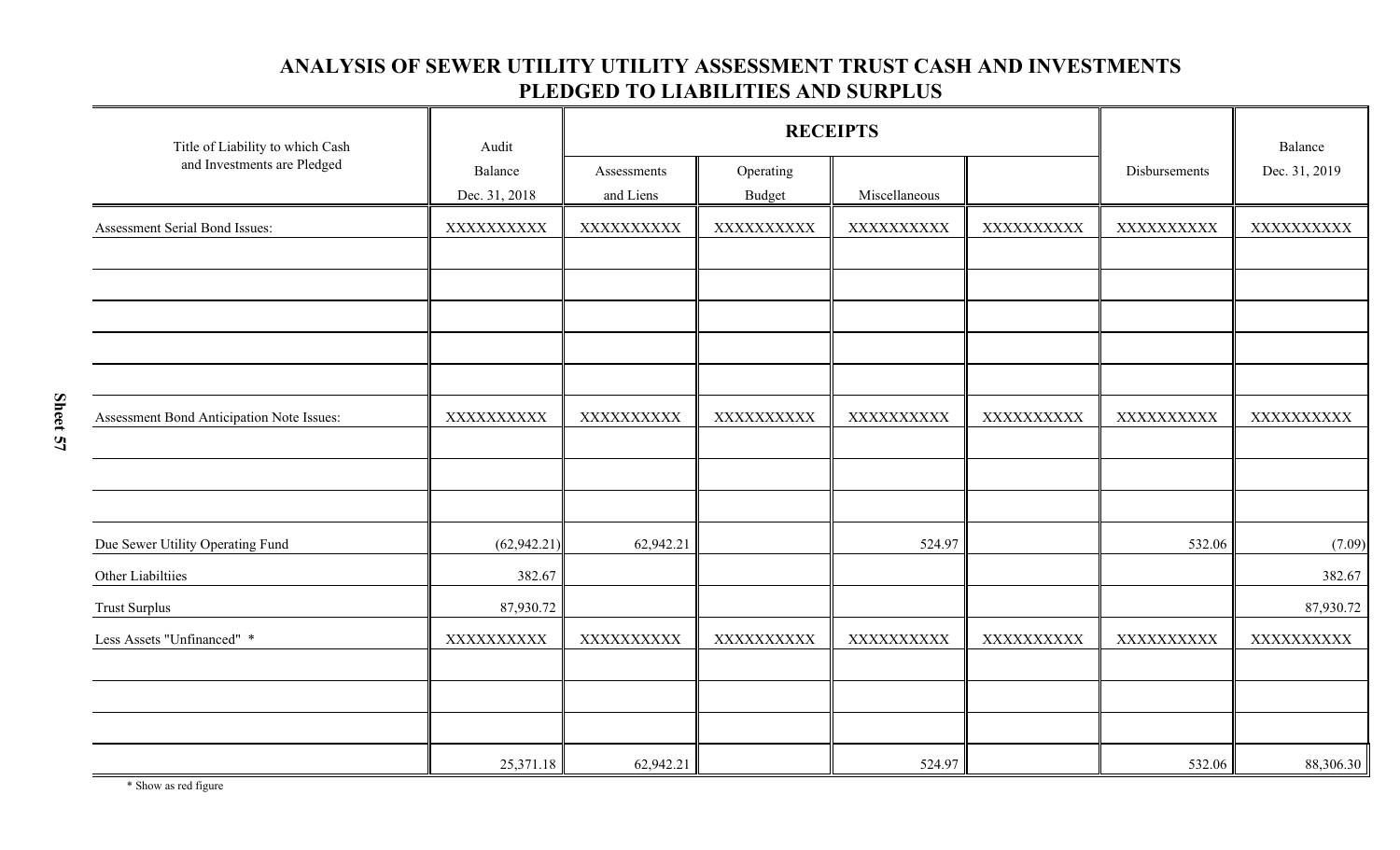## **SCHEDULE OF SEWER UTILITY BUDGET - 2019**

#### **BUDGET REVENUES**

| Source                                                                                  | <b>Budget</b> | Realized     | Excess or<br>Deficit* |
|-----------------------------------------------------------------------------------------|---------------|--------------|-----------------------|
| Surplus Anticipated<br>01                                                               | 410,000.00    | 410,000.00   |                       |
| Surplus Anticipated with Prior Written Consent of<br>Director of Local Government<br>02 |               |              |                       |
| Rents                                                                                   | 1,328,327.87  | 1,396,529.07 | 68,201.20             |
| Miscellenous Revenue Anticipated                                                        | 9,000.00      | 46,901.60    | 37,901.60             |
|                                                                                         |               |              |                       |
|                                                                                         |               |              |                       |
|                                                                                         |               |              |                       |
| Added by N.J.S. 40A:4-87: (List)                                                        | XXXXXXX       | XXXXXXX      | XXXXXXX               |
|                                                                                         |               |              |                       |
|                                                                                         |               |              |                       |
| Subtotal                                                                                |               |              |                       |
| Deficit (General Budget) **<br>06                                                       |               |              |                       |
| 07                                                                                      | 1,747,327.87  | 1,853,430.67 | 106,102.80            |

\*\* Amount in "Received in Cash" column for "Deficit (General Budget)" and amount expended for "Surplus (General Budget)" must agree with amounts shown for such items on Sheet 59.

### **STATEMENT OF BUDGET APPROPRIATIONS**

| Appropriations:                             |              | XXXXXXX      |
|---------------------------------------------|--------------|--------------|
| <b>Adopted Budget</b>                       |              | 1,747,327.87 |
| <b>Total Appropriations</b>                 |              | 1,747,327.87 |
| Add: Overexpenditures (see footnote)        |              |              |
| Total Appropriations and Overexpenditures   |              | 1,747,327.87 |
| Deduct Expenditures:                        |              |              |
| Paid or Charged                             | 1,653,220.22 |              |
| Reserved                                    | 93,485.85    |              |
| Surplus (General Budget) **                 |              |              |
| <b>Total Expenditures</b>                   |              | 1,746,706.07 |
| Unexpended Balances Canceled (see footnote) |              | 621.80       |

**FOOTNOTES** - RE: OVEREXPENDITURES:

Every appropriation overexpended in the budget document must be marked with an \* and must agree in the aggregate with this item.

RE: UNEXPENDED BALANCES CANCELED:

Are not to be shown as "Paid or Charged" in the budget document. In all instances "Total Appropriations" and "Overexpenditures" must equal the sum of "Total Expenditures" and "Unexpended Balances Canceled".

**Sheet 58**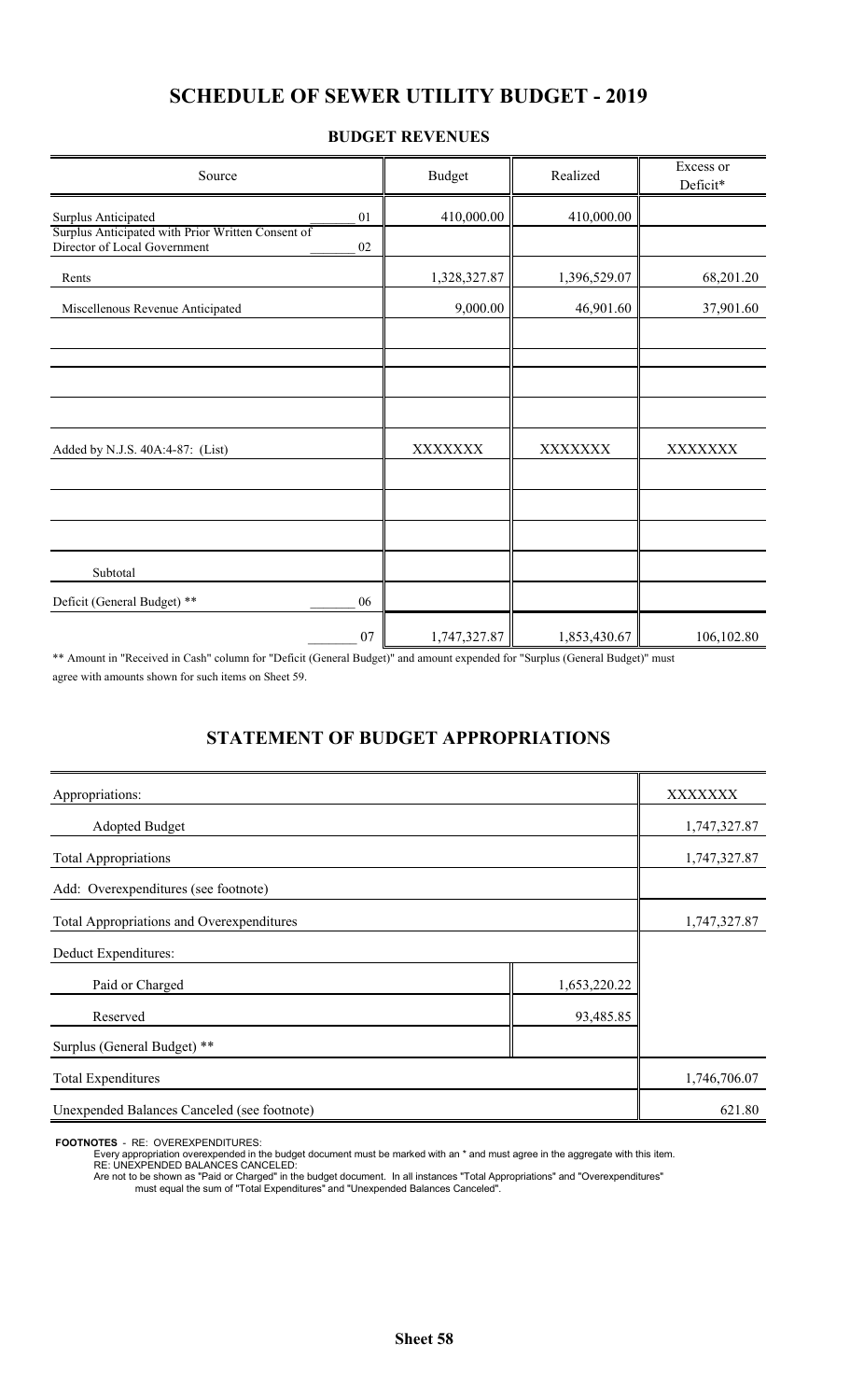# **STATEMENT OF 2019 OPERATION**

### **SEWER UTILITY UTILITY**

NOTE: Section 1 of this sheet is required to be filled out ONLY IF the 2019 SEWER UTILITY Utility Budget contained either an item of revenue "Deficit (General Budget)" or an item of appropriation "Surplus (General Budget)" Section 2 should be filled out in every case.

### **SECTION 1:**

| Revenue Realized:                                                                                              | XXXXXX |  |
|----------------------------------------------------------------------------------------------------------------|--------|--|
| Budget Revenue (Not Including "Deficit" (General Budget)")                                                     |        |  |
| Miscellaneous Revenue Not Anticipated                                                                          |        |  |
| 2018 Appropriation Reserves Canceled *                                                                         |        |  |
|                                                                                                                |        |  |
|                                                                                                                |        |  |
| Total Revenue Realized                                                                                         |        |  |
| Expenditures:                                                                                                  | XXXXXX |  |
| Appropriations (Not Including "Surplus (General Budget)")                                                      | XXXXXX |  |
| Paid or Charged                                                                                                |        |  |
| Reserved                                                                                                       |        |  |
| <b>Expended Without Appropriation</b>                                                                          |        |  |
| Cash Refund of Prior Year's Revenue                                                                            |        |  |
| Overexpenditure of Appropriation Reserves                                                                      |        |  |
| <b>Total Expenditures</b>                                                                                      |        |  |
| Less: Deferred Charges Included In<br>Above "Total Expenditures"                                               |        |  |
| Total Expenditures - As Adjusted                                                                               |        |  |
| Excess                                                                                                         |        |  |
| Budget Appropriation - Surplus (General Budget) **                                                             |        |  |
| Balance of "Results of 2014 Operation"<br>$Remainder =$<br>("Excess in Operations" - Sheet 60)                 |        |  |
|                                                                                                                |        |  |
| Deficit                                                                                                        |        |  |
| Anticipated Revenue - Deficit (General Budget) **                                                              |        |  |
| Balance of "Results of 2014 Operation"<br>$Remainder =$<br>("Operating Deficit - to Trial Balance" - Sheet 60) |        |  |

#### **SECTION 2:**

The following Item of ''2018 Appropriation Reserves Canceled in 2019'' Is Due to the Current Fund TO THE EXTENT OF the amount Received and Due from theGeneral Budget of 2018 for an Anticipated Deficit in the Water and Sewer Utility for 2018:

| 2018 Appropriation Reserves Canceled in 2019                                                                      | 61.934.44   |           |
|-------------------------------------------------------------------------------------------------------------------|-------------|-----------|
| Anticipated Deficit in 2018 Budget - Amount Received<br>Less:<br>and Due from Current Fund - If non, enter "None" | <b>NONE</b> |           |
|                                                                                                                   |             |           |
| * Excess (Revenue Realized)                                                                                       |             | 61.934.44 |

\*\* Items must be shown in same amount on Sheet 58.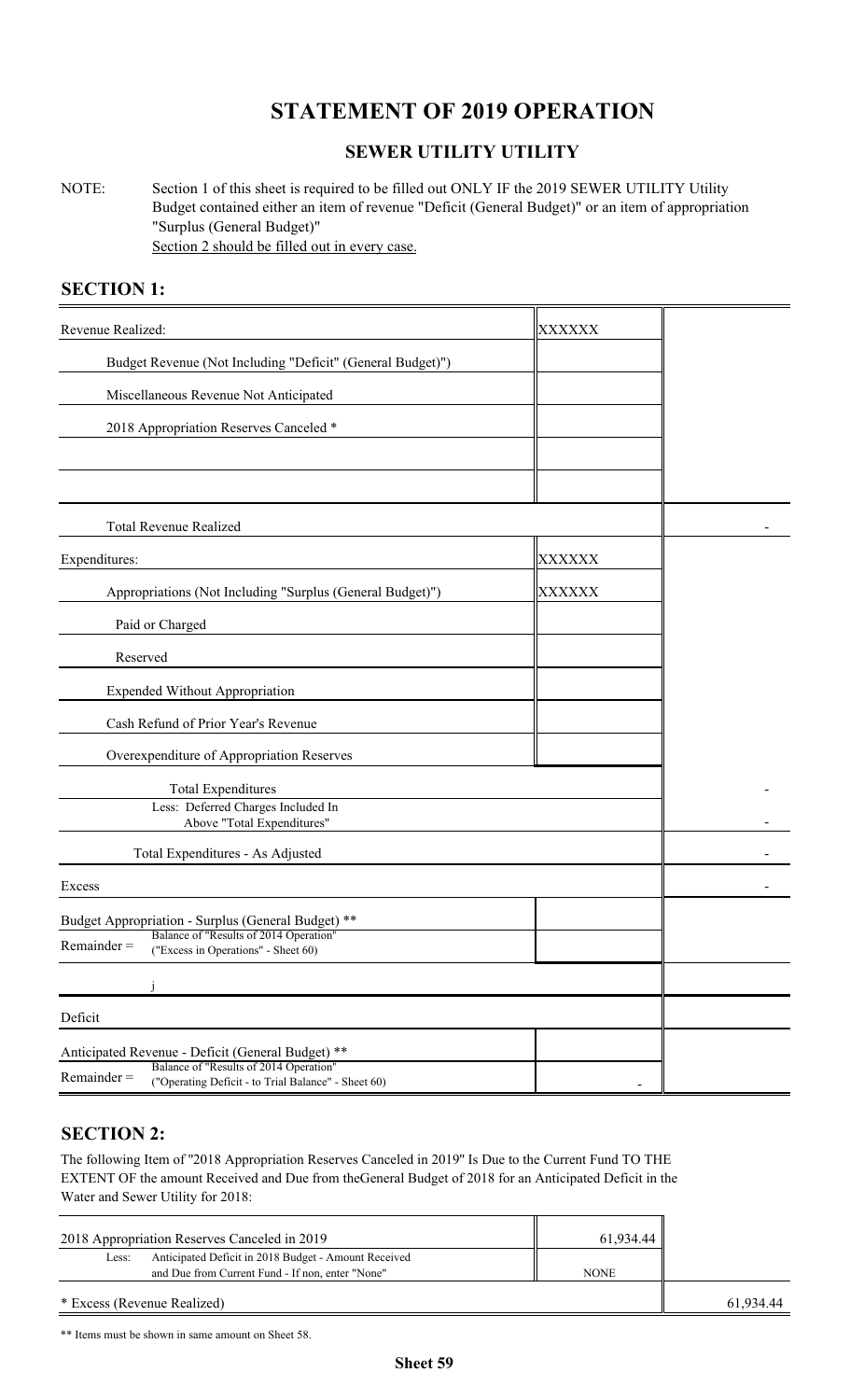### **RESULTS OF 2019 OPERATIONS - SEWER UTILITY**

|                                                      | Debit          | Credit     |
|------------------------------------------------------|----------------|------------|
| <b>Excess in Anticipated Revenues</b>                | XXXXXXX        | 106,102.80 |
| Unexpended Balances of Appropriations                | XXXXXXX        | 621.80     |
| Miscellaneous Revenue Not Anticipated                | XXXXXXX        |            |
| Unexpended Balances of 2018 Appropriation Reserves * | XXXXXXX        | 61,934.44  |
| Cancellation of Prior Year Accounts Payable          |                | XXXXXXX    |
| Deficit in Anticipated revenue                       |                | XXXXXXX    |
| Surplus Anticipated in Current Fund                  |                | XXXXXXX    |
|                                                      |                |            |
| Operating Deficit - to Trial Balance                 | <b>XXXXXXX</b> |            |
| Excess in Operations - to Operating Surplus          | 168,659.04     | XXXXXXX    |
| * See restriction in amount on Sheet 59, SECTION 2   | 168,659.04     | 168,659.04 |

#### **OPERATING SURPLUS - SEWER UTILITY**

|                                                                                                               | Debit        | Credit       |
|---------------------------------------------------------------------------------------------------------------|--------------|--------------|
| Balance January 1, 2019                                                                                       | XXXXXXX      | 1,086,118.28 |
|                                                                                                               |              |              |
| Excess Resulting from 2019 Operations                                                                         | XXXXXXX      | 168,659.04   |
| Amount Appropriated in the 2019 Budget - Cash                                                                 | 410,000.00   | XXXXXXX      |
| Amount Appropriated in 2019 Budget - with Prior Writ-<br>ten Consent of Director of Local Government Services |              | XXXXXXX      |
|                                                                                                               |              |              |
| Balance December 31, 2019                                                                                     | 844,777.32   | XXXXXXX      |
|                                                                                                               | 1,254,777.32 | 1,254,777.32 |

### **ANALYSIS OF BALANCE DECEMBER 31, 2019 (FROM SEWER UTILITY - TRIAL BALANCE)**

| Cash                                                          | 80014-06 | 1,137,544.38 |
|---------------------------------------------------------------|----------|--------------|
| Investments                                                   | 80014-07 |              |
| Interfund Accounts Receivable                                 |          |              |
| Sub Total                                                     |          | 1,137,544.38 |
| Deduct Cash Liabilities Marked with "C" on Trial Balance      | 80014-08 | 292,767.06   |
| Operating Surplus Cash or (Deficit in Operating Surplus Cash) | 80014-09 | 844,777.32   |
| Other Assets Pledged to Surplus: *                            |          |              |
| Deferred Charges #                                            |          |              |
| Operating Deficit #                                           |          |              |
| <b>Total Other Assets</b>                                     |          |              |
|                                                               |          | 844,777.32   |

# MAY NOT BE ANTICIPATED AS NON\_CASH SURPLUS IN 2020 BUDGET

\* In the case of a "Deficit in Operating Surplus Cash",

"other Assets would be also pledged to cash liabilities.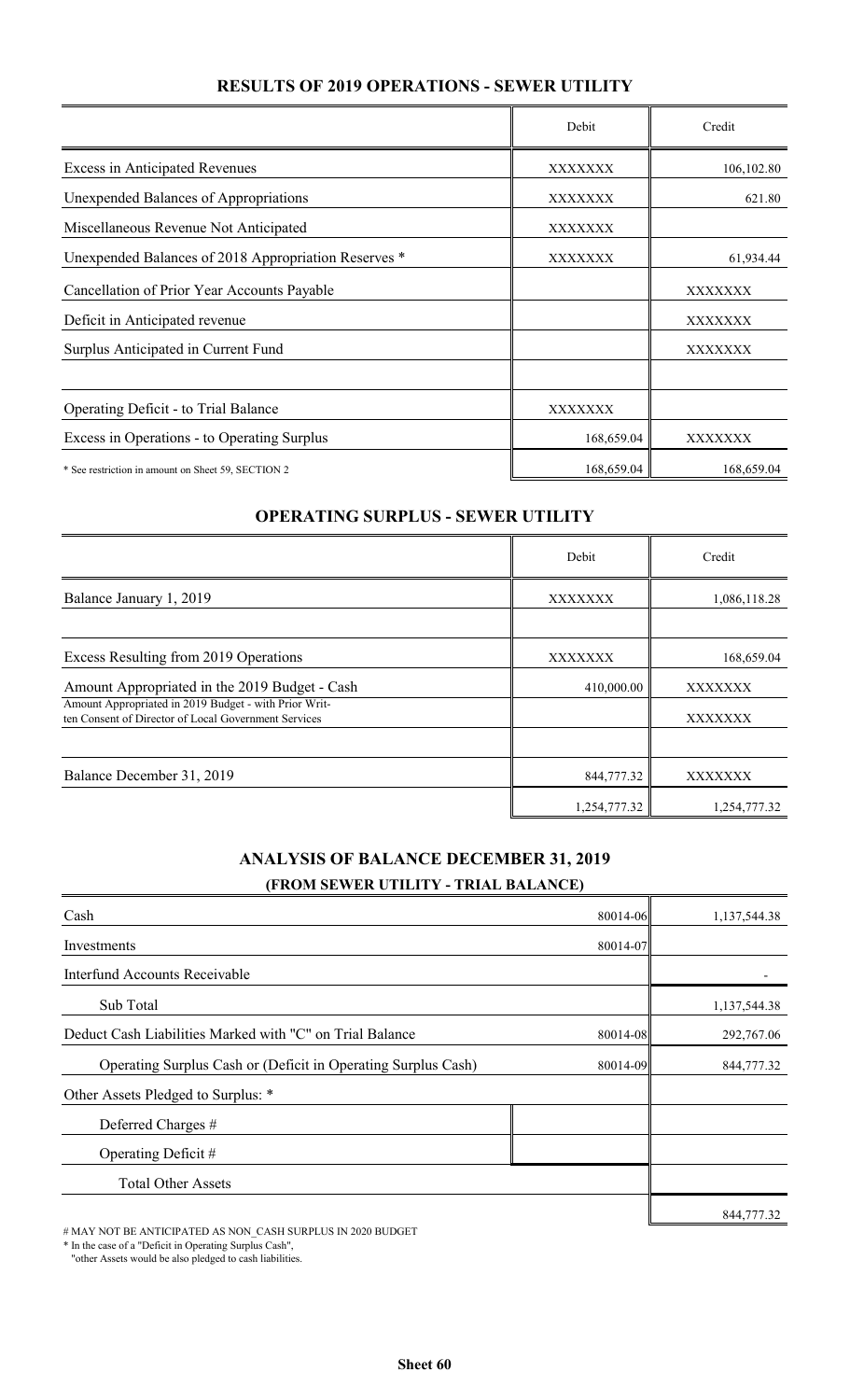### **SCHEDULE OF SEWER UTILITY ACCOUNTS RECEIVABLE**

| Balance December 31, 2018      |                              | \$          | 116,804.78   |
|--------------------------------|------------------------------|-------------|--------------|
|                                |                              |             |              |
| Increased by:                  |                              |             |              |
| Water/Sewer Rents Levied       |                              | $\mathbb S$ | 1,366,638.90 |
|                                |                              |             |              |
|                                |                              |             |              |
| Decreased by:                  |                              |             |              |
| Collections                    | 1,396,529.07<br>$\mathbb{S}$ |             |              |
| Overpayments Applied           | \$                           |             |              |
| <b>Transfer to Water Liens</b> | \$                           |             |              |
| Other                          | \$                           |             |              |
|                                |                              | $\$$        | 1,396,529.07 |
|                                |                              |             |              |
| Balance December 31, 2019      |                              | \$          | 86,914.61    |
|                                |                              |             |              |
|                                |                              |             |              |

### **SCHEDULE OF SEWER LIENS - N/A**

|               | Balance December 31, 2018                 |              | \$ |
|---------------|-------------------------------------------|--------------|----|
|               |                                           |              |    |
| Increased by: |                                           |              |    |
|               | <b>Transfers from Accounts Receivable</b> | \$           |    |
|               | Penalties and Costs                       | \$           |    |
|               | Other                                     | \$           |    |
|               |                                           |              | \$ |
| Decreased by: |                                           |              |    |
|               | Collections                               | $\mathbb{S}$ |    |
|               | Other                                     | \$           |    |
|               |                                           |              | \$ |
|               | Balance December 31, 2019                 |              | \$ |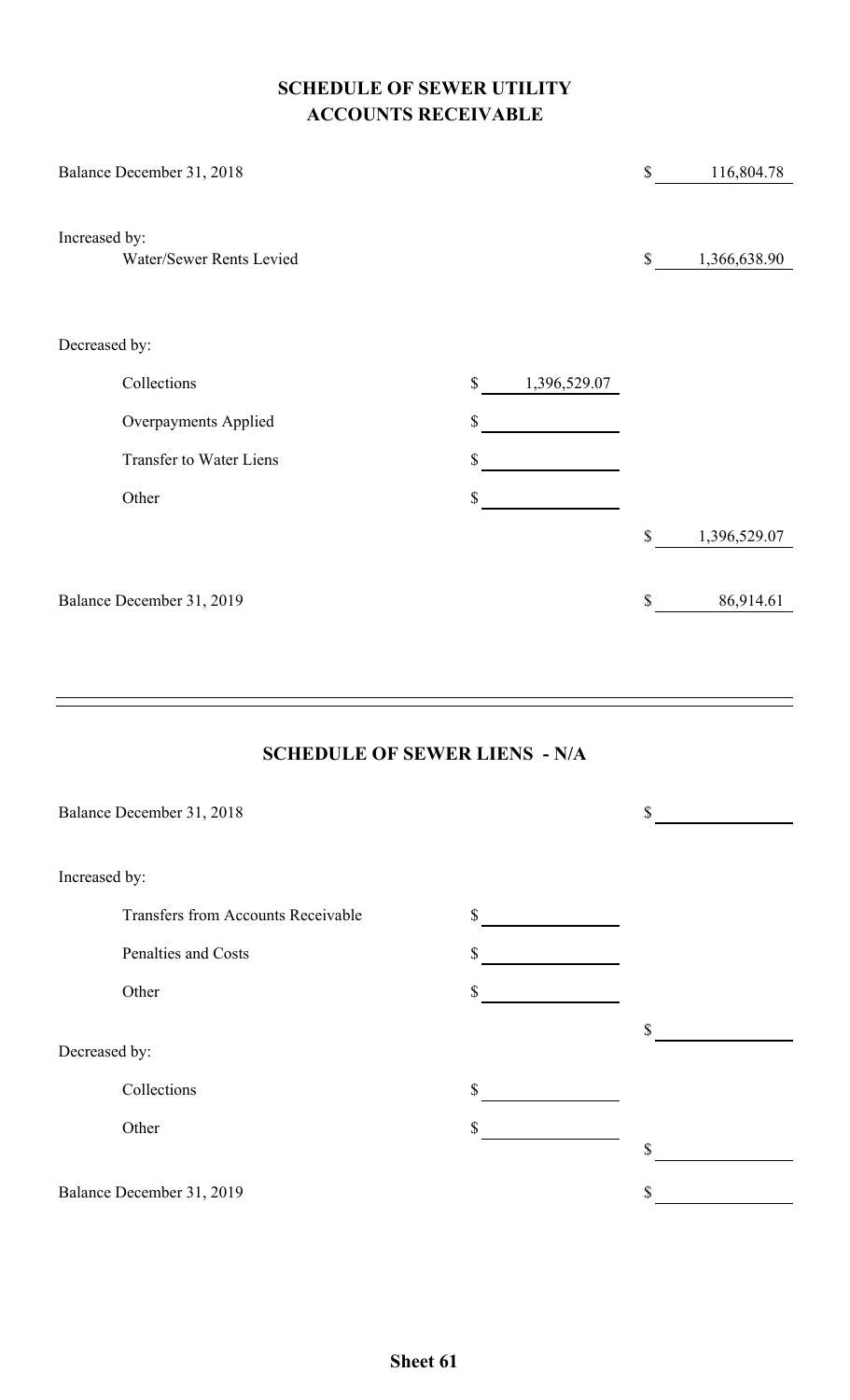## **DEFERRED CHARGES -MANDATORY CHARGES ONLY-SEWER UTILITY UTILITY FUND**

**(Do not include the emergency authorizations pursuant to N.J.S. 40A:4-55, listed on Sheet 29)**

| Caused By | Amount<br>Dec. 31, 2018<br>per Audit<br>Report | Amount in<br>2019<br>Budget | Amount<br>Resulting<br>from 2019 | Balance<br>as at<br>Dec. 31, 2019 |
|-----------|------------------------------------------------|-----------------------------|----------------------------------|-----------------------------------|
| 1.        | \$                                             | \$                          | \$                               | \$                                |
| 2.        |                                                |                             |                                  |                                   |
| 3.        | \$                                             | \$                          | \$                               | \$                                |
| 4.        |                                                | \$                          | S                                | $\mathbb{S}$                      |
| 5.        |                                                | \$                          |                                  | \$                                |
| 6.        | \$                                             | \$.                         | S                                | \$                                |
| 7.        |                                                |                             |                                  |                                   |
| 8.        |                                                |                             |                                  |                                   |
| 9.        |                                                | S.                          | S                                | \$                                |
| 10.       |                                                |                             |                                  |                                   |

\* Do not include items funded or refunded as listed below.

## **EMERGENCY AUTHORIZATIONS UNDER N.J.S. 40A:4-47 WHICH HAVE BEEN FUNDED OR REFUNDED UNDER N.J.S. 40A:2-3 or N.J.S. 40A:2-51**



### **JUDGEMENTS ENTERED AGAINST MUNICIPALITY AND NOT SATISFIED**

|    | In favor of | On Account of | Date Entered | Amount | Appropriated for<br>in Budget of<br>Year 2020 |
|----|-------------|---------------|--------------|--------|-----------------------------------------------|
| 1. |             |               |              |        |                                               |
| 2. |             |               |              |        |                                               |
| 3. |             |               |              |        |                                               |
| 4. |             |               |              |        |                                               |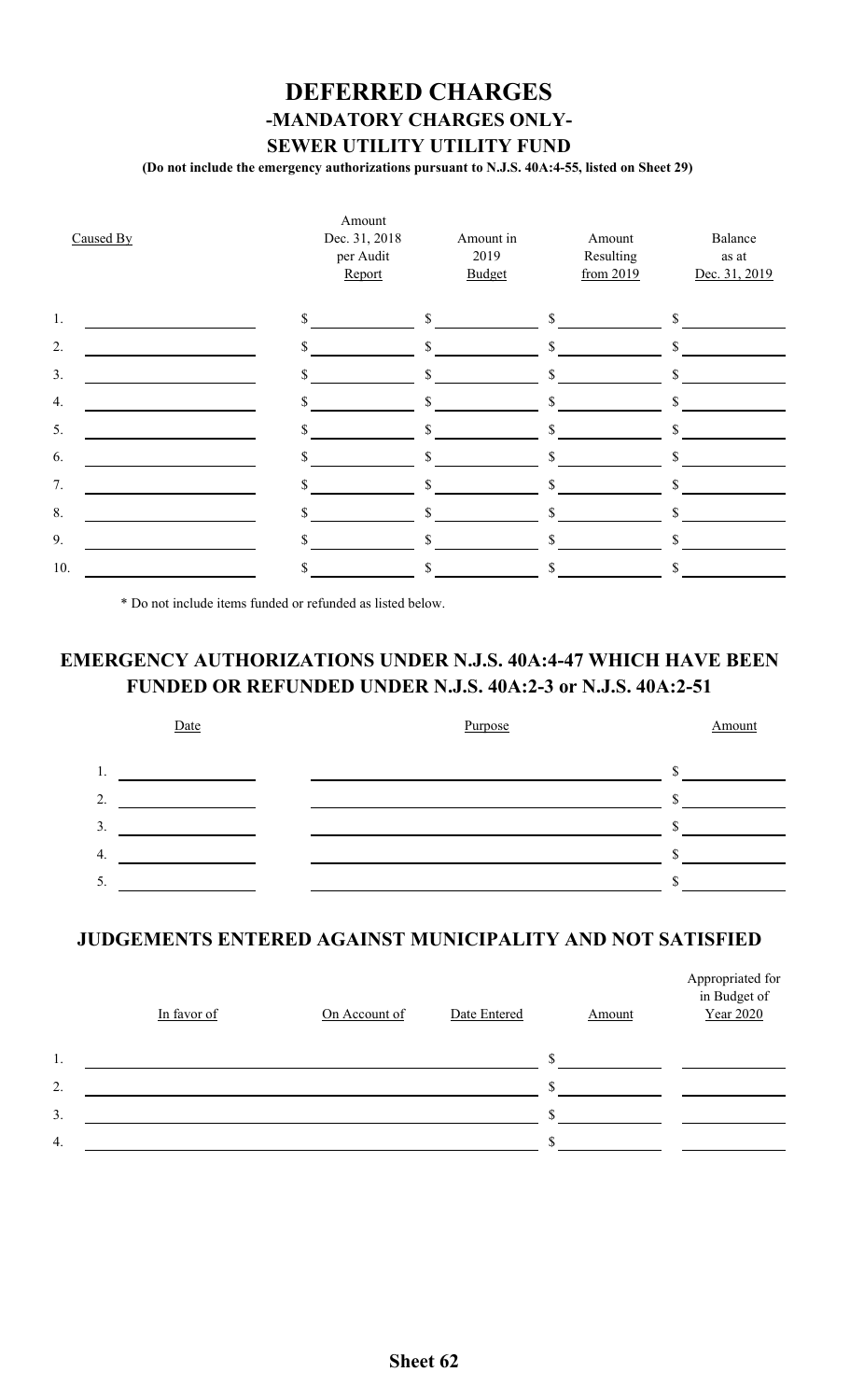### **SCHEDULE OF BONDS ISSUED AND OUTSTANDING**

### **AND 2020 DEBT SERVICE FOR BONDS**

#### **SEWER UTILITY UTILITY ASSESSMENT BONDS**

| Source                                  | Debit   | Credit  | 2020 Debt<br>Service |
|-----------------------------------------|---------|---------|----------------------|
| Outstanding, January 1, 2019            | XXXXXXX |         |                      |
| Issued                                  | XXXXXXX |         |                      |
|                                         |         |         |                      |
|                                         |         |         |                      |
| Paid                                    |         | XXXXXXX |                      |
| Outstanding, December 31, 2019          |         | XXXXXXX |                      |
|                                         |         |         |                      |
| 2020 Bond Maturities - Assessment Bonds |         |         |                      |
| 2020 Interest on Bonds *                |         |         |                      |
| <b>SEWER UTILITY CAPITAL BONDS</b>      |         |         |                      |
| Outstanding, January 1, 2019            | XXXXXXX |         |                      |
| Issued                                  | XXXXXXX |         |                      |
| Paid                                    |         | XXXXXXX |                      |
|                                         |         |         |                      |
|                                         |         |         |                      |
| Outstanding, December 31, 2019          |         |         |                      |
|                                         |         |         |                      |
| 2020 Bond Maturities - Capital Bonds    |         |         |                      |
| 2020 Interest on Bonds *                |         |         |                      |

#### **INTEREST ON BONDS - SEWER UTILITY UTILITY BUDGET**

| 2020 Interest on Bonds (*Items)                      |  |
|------------------------------------------------------|--|
| Less: Interest Accrued to 12/31/2019 (Trial Balance) |  |
| Subtotal                                             |  |
| Add: Interest to be Accrued as of 12/31/2020         |  |
| Required Appropriation 2020                          |  |

### **LIST OF BONDS ISSUED DURING 2019**

| Purpose  | 2020 Maturity | Amount Issued | Date of<br>Issue | Interest<br>Rate |  |  |  |  |
|----------|---------------|---------------|------------------|------------------|--|--|--|--|
|          |               |               |                  |                  |  |  |  |  |
|          |               |               |                  |                  |  |  |  |  |
|          |               |               |                  |                  |  |  |  |  |
|          |               |               |                  |                  |  |  |  |  |
|          |               |               |                  |                  |  |  |  |  |
| Sheet 63 |               |               |                  |                  |  |  |  |  |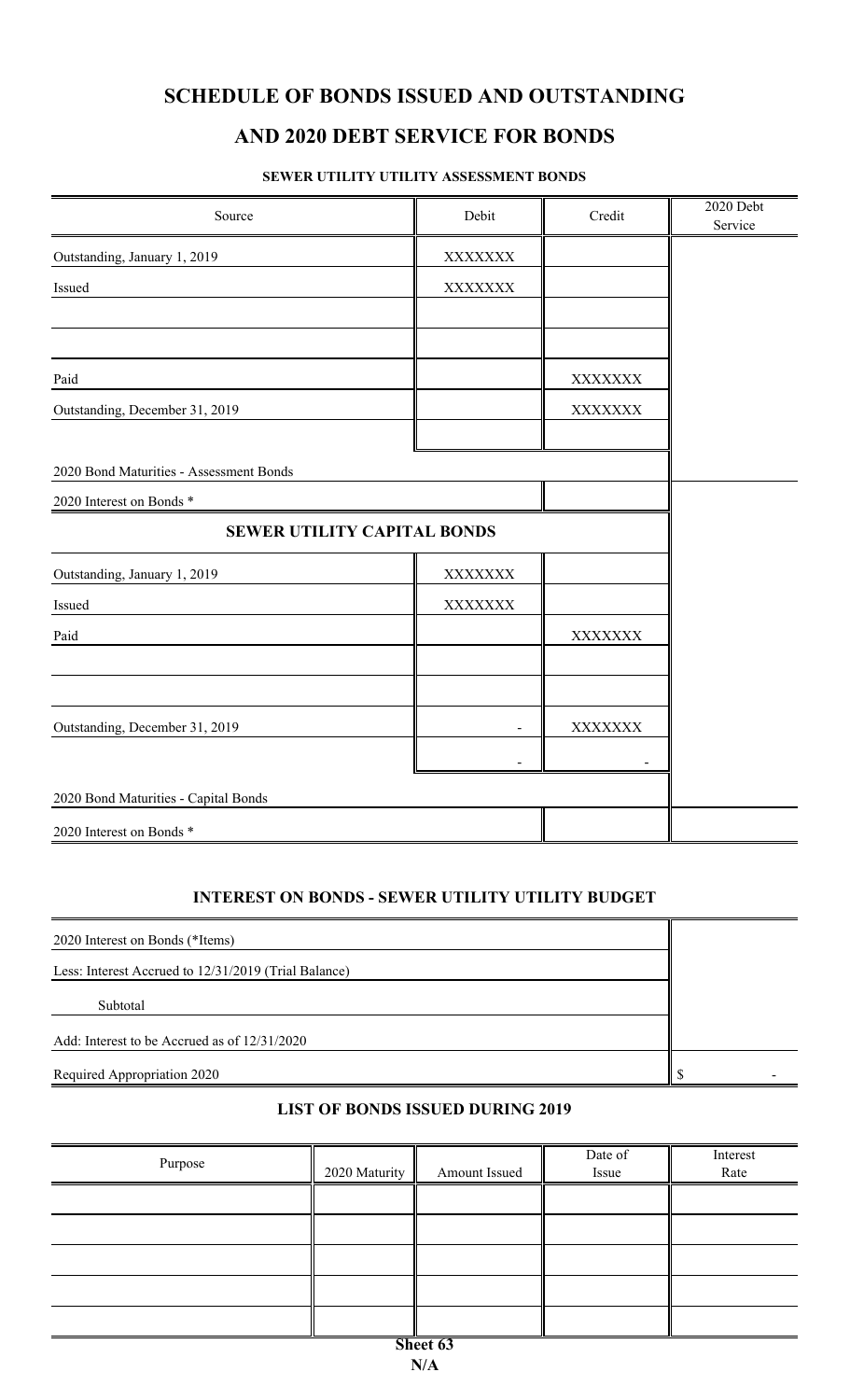### **DEBT SERVICE FOR UTILITY NOTES (OTHER THAN UTILITY ASSESSMENT NOTES)**

|                               | Title or Purpose of Issue                   | Original         | Original           | Amount<br>of Note            | Date           | Rate           | 2020 Budget Requirement |                      | Interest                     |
|-------------------------------|---------------------------------------------|------------------|--------------------|------------------------------|----------------|----------------|-------------------------|----------------------|------------------------------|
|                               |                                             | Amount<br>Issued | Date of<br>Issue * | Outstanding<br>Dec. 31, 2019 | of<br>Maturity | of<br>Interest | For Principal           | For Interest<br>$**$ | Computed to<br>(Insert Date) |
|                               | 12-10 Purchase of Cleaning and Vacuum Truck | 275,000.00       | 11/24/2010         | 53,250.00                    | 6/26/2020      | 2.25%          | 30,600.00               | 1,198.13             | 6/26/2020                    |
|                               | 2.                                          |                  |                    |                              |                |                |                         |                      |                              |
|                               | 3.                                          |                  |                    |                              |                |                |                         |                      |                              |
|                               | 4.                                          |                  |                    |                              |                |                |                         |                      |                              |
|                               |                                             |                  |                    |                              |                |                |                         |                      |                              |
| $\frac{1}{\sqrt{2}}$ Sheet 64 |                                             |                  |                    |                              |                |                |                         |                      |                              |
|                               |                                             |                  |                    |                              |                |                |                         |                      |                              |
|                               | 8.                                          |                  |                    |                              |                |                |                         |                      |                              |
|                               | 9.                                          |                  |                    |                              |                |                |                         |                      |                              |
|                               | 10.                                         |                  |                    | 53,250.00                    |                |                | 30,600.00               | 1,198.13             |                              |

**Important: If there is more than one utility in the municipality, identify each note.**

Memo: Designate all "Capital Notes" issued under N.J.S. 40A:2-8(b) with "C". Such notes must be retired at the rate

of 20% of the original amount issued annually.

\* See Sheet 33 for clarification of "Original Date of Issue".

All notes with an original date of issue of 2017 or prior require one legally payable installment to be budgeted if it

is contemplated that such notes will be renewed in 2020 or written intent of permanent financing submitted with statement.

\*\* If interest on notes is financed by ordinance, designate same, otherwise an amount must be included in this column.

| <b>INTEREST ON NOTES - SEWER UTILITY BUDGET</b>      |  |          |  |  |  |  |  |
|------------------------------------------------------|--|----------|--|--|--|--|--|
| 2020 Interest on Notes                               |  | 1,198.13 |  |  |  |  |  |
| Less: Interest Accrued to 12/31/2019 (Trial Balance) |  | 592.41   |  |  |  |  |  |
| Subtotal                                             |  | 605.72   |  |  |  |  |  |
| <b>Add:</b> Interest to be Accrued as of 12/31/2020  |  | 592.41   |  |  |  |  |  |
| Required Appropriation - 2020                        |  | 1,198.13 |  |  |  |  |  |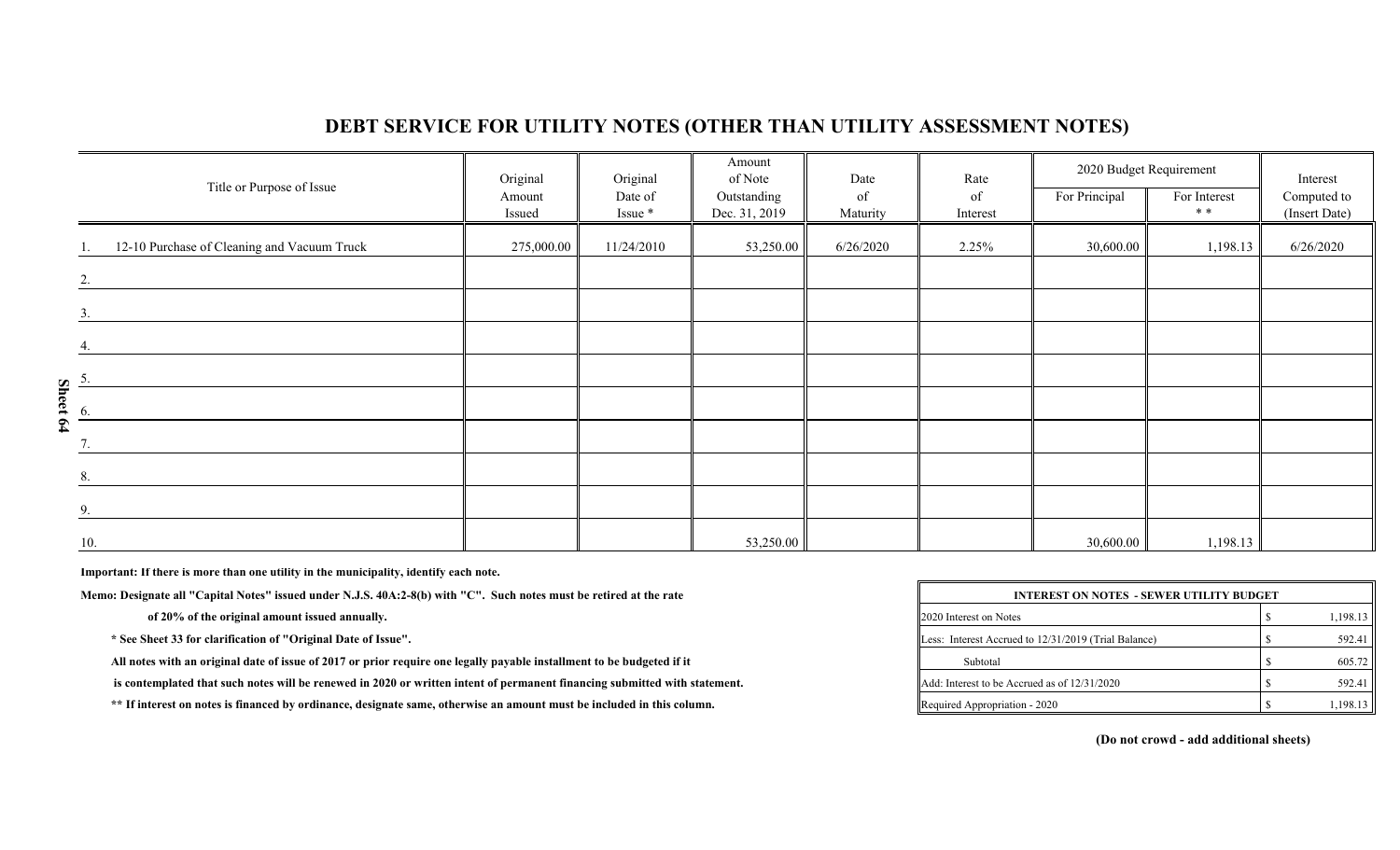|                                                                                                                            | Original | Original | Amount<br>of Note | Date     | Rate     |               | 2020 Budget Requirement | Interest      |
|----------------------------------------------------------------------------------------------------------------------------|----------|----------|-------------------|----------|----------|---------------|-------------------------|---------------|
| Title or Purpose of Issue                                                                                                  | Amount   | Date of  | Outstanding       | of       | of       | For Principal | For Interest            | Computed to   |
|                                                                                                                            | Issued   | Issue *  | Dec. 31, 2019     | Maturity | Interest |               | * *                     | (Insert Date) |
|                                                                                                                            |          |          |                   |          |          |               |                         |               |
| 2.                                                                                                                         |          |          |                   |          |          |               |                         |               |
| 3.<br><u> 1989 - Andrea Station Books, amerikansk politik (</u>                                                            |          |          |                   |          |          |               |                         |               |
| 4.                                                                                                                         |          |          |                   |          |          |               |                         |               |
| 5.<br><u> 1989 - Johann Stone, fransk politiker (</u>                                                                      |          |          |                   |          |          |               |                         |               |
| 6.                                                                                                                         |          |          |                   |          |          |               |                         |               |
| 7.<br><u> 1989 - Andrea State Barbara, amerikan per</u>                                                                    |          |          |                   |          |          |               |                         |               |
| 8.<br><u> 1980 - Andrea Britain, politik eta provincia eta provincia eta provincia eta provincia eta provincia eta pro</u> |          |          |                   |          |          |               |                         |               |
| 9.                                                                                                                         |          |          |                   |          |          |               |                         |               |
| 10.                                                                                                                        |          |          |                   |          |          |               |                         |               |
| 11.                                                                                                                        |          |          |                   |          |          |               |                         |               |
| 12.                                                                                                                        |          |          |                   |          |          |               |                         |               |
| 13.                                                                                                                        |          |          |                   |          |          |               |                         |               |
| 14.                                                                                                                        |          |          |                   |          |          |               |                         |               |
| 15.                                                                                                                        |          |          |                   |          |          |               |                         |               |

#### **DEBT SERVICE FOR UTILITY ASSESSMENT NOTES**

**Important: If there is more than one utility in the municipality, identify each note.**

**Memo: \*See Sheet 33 for clarification of "Original Date of Issue".**

**Utility Assessment Notes with an original date of issue of December 31, 2017 or prior must be appropriated in full in the 2020 Dedicated Utility Assessment Budget or written intent of**

**permanent financing submitted.**

**\*\* Interest on Utility Assessment Notes must be included in the Utility Budget appropriation "Interest on Notes".**

**(Do not crowd - add additional sheets)**

Sheet 65- N/A **Sheet 65- N/A**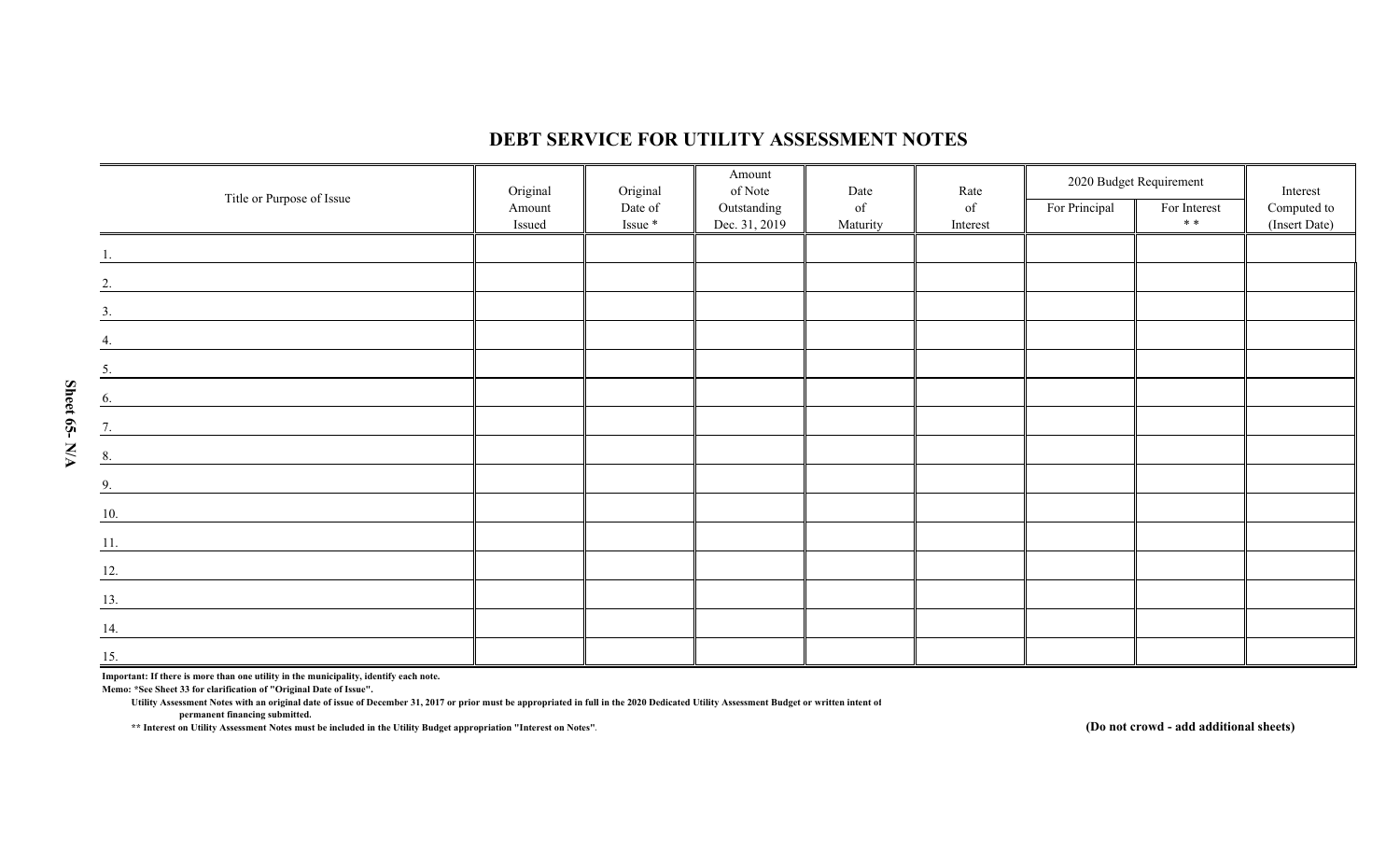## **SCHEDULE OF CAPITAL LEASE PROGRAM OBLIGATIONS**

| Amount of                                                                                                                    |                                      | 2020 Budget Requirement |                   |  |  |
|------------------------------------------------------------------------------------------------------------------------------|--------------------------------------|-------------------------|-------------------|--|--|
| Purpose                                                                                                                      | Lease Obligation Outstanding<br>2019 | For Principal           | For Interest/Fees |  |  |
|                                                                                                                              |                                      |                         |                   |  |  |
| 2.                                                                                                                           |                                      |                         |                   |  |  |
| 3.<br><u> 1980 - Jan Samuel Barbara, margaret e popular e popular e popular e popular e popular e popular e popular e</u>    |                                      |                         |                   |  |  |
|                                                                                                                              |                                      |                         |                   |  |  |
| 5.                                                                                                                           |                                      |                         |                   |  |  |
| 6.<br><u> 1980 - Johann Barbara, martxa a shekara 1980 - An tsaran 1980 - An tsara 1980 - An tsara 1980 - An tsara 198</u>   |                                      |                         |                   |  |  |
| 7.                                                                                                                           |                                      |                         |                   |  |  |
| 8.<br><u> 1989 - Johann Barn, mars eta bainar eta industrial eta industrial eta industrial eta industrial eta industria</u>  |                                      |                         |                   |  |  |
| <u> 1989 - Johann Stoff, deutscher Stoffen und der Stoffen und der Stoffen und der Stoffen und der Stoffen und der</u><br>9. |                                      |                         |                   |  |  |
| 10.                                                                                                                          |                                      |                         |                   |  |  |
| 11.<br><u> 1989 - Johann Stein, mars an deutscher Stein († 1989)</u>                                                         |                                      |                         |                   |  |  |
| 12.                                                                                                                          |                                      |                         |                   |  |  |
| 13.                                                                                                                          |                                      |                         |                   |  |  |
| 14.                                                                                                                          |                                      |                         |                   |  |  |
| Total                                                                                                                        |                                      |                         |                   |  |  |
|                                                                                                                              |                                      | 80051-01                | 80051-02          |  |  |

**Sheet 65a - N/A**

Sheet 65a - N/A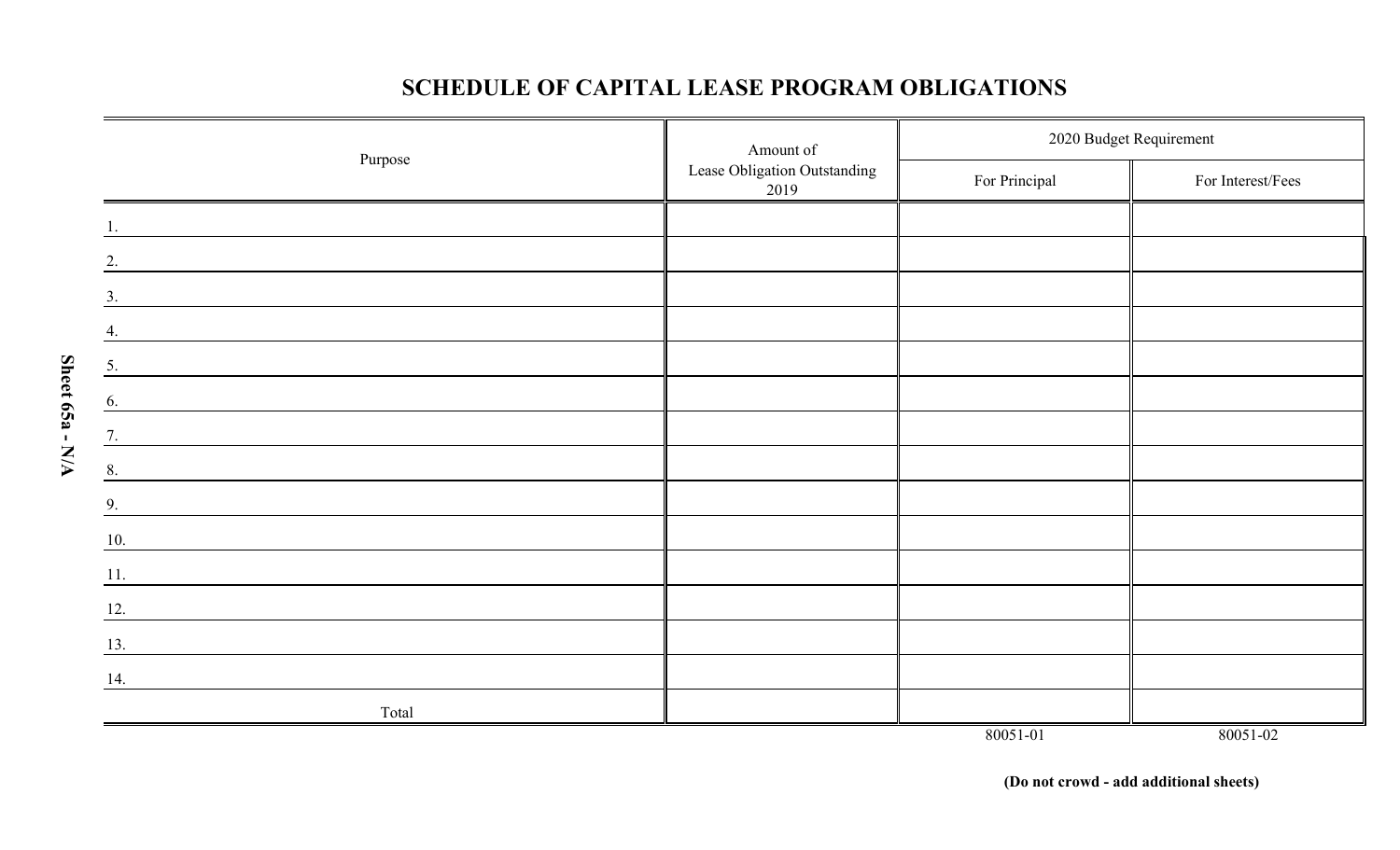# **SCHEDULE OF IMPROVEMENT AUTHORIZATIONS (SEWER CAPITAL FUND)**

| <b>IMPROVEMENTS</b>                                                                 |            | Balance - January 1, 2019 | 2019           | Expended  | Authorizations<br>Canceled | Balance - December 31, 2019 |          |
|-------------------------------------------------------------------------------------|------------|---------------------------|----------------|-----------|----------------------------|-----------------------------|----------|
| Specify each authorization by purpose. Do<br>not merely designate by a code number. | Funded     | Unfunded                  | Authorizations |           |                            | Funded                      | Unfunded |
| 12-06 Sewer Pump                                                                    | 5,050.00   |                           |                |           |                            | 5,050.00                    |          |
| 12-10 Purchase of Cleaning and Vacuum Truck                                         |            | 17,950.47                 |                | 17,950.47 |                            |                             |          |
| 15-17 Replace Sewer Connection                                                      | 59,615.00  |                           |                |           |                            | 59,615.00                   |          |
| 21-18 Chestnut Street Sewer Cleaning and Lining                                     | 55,000.00  |                           |                | 14,400.00 |                            | 40,600.00                   |          |
|                                                                                     |            |                           |                |           |                            |                             |          |
|                                                                                     |            |                           |                |           |                            |                             |          |
|                                                                                     |            |                           |                |           |                            |                             |          |
|                                                                                     |            |                           |                |           |                            |                             |          |
|                                                                                     |            |                           |                |           |                            |                             |          |
|                                                                                     |            |                           |                |           |                            |                             |          |
|                                                                                     |            |                           |                |           |                            |                             |          |
|                                                                                     |            |                           |                |           |                            |                             |          |
|                                                                                     |            |                           |                |           |                            |                             |          |
|                                                                                     |            |                           |                |           |                            |                             |          |
|                                                                                     |            |                           |                |           |                            |                             |          |
| Total<br>70000-                                                                     | 119,665.00 | 17,950.47                 |                | 32,350.47 | $\sim$                     | 105,265.00                  | $\sim$   |

Place an \* before each item of "Improvement" which represents a funding or refunding of an emergency authorization.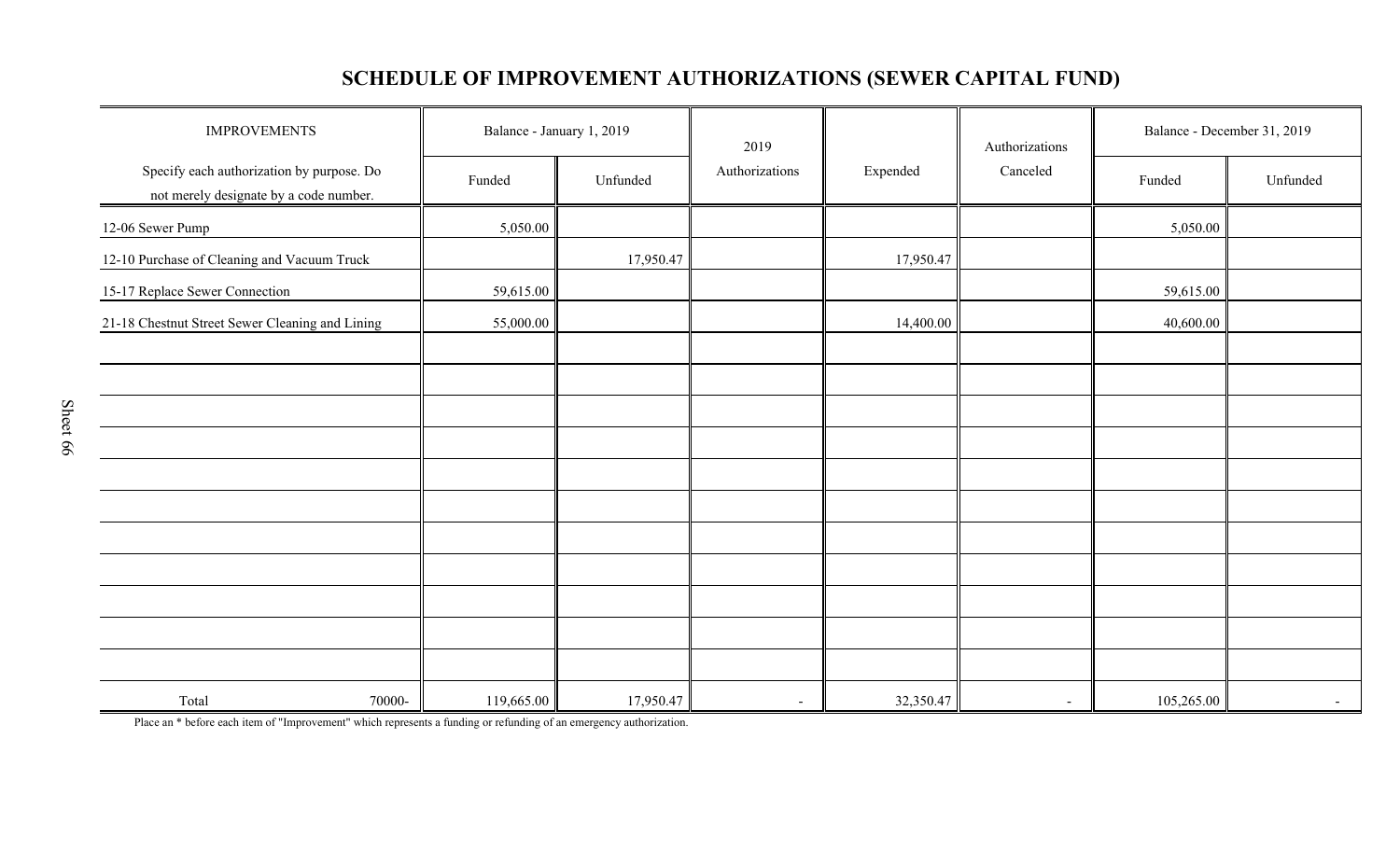# **SEWER UTILITY CAPITAL FUND**

### **SCHEDULE OF CAPITAL IMPROVEMENT FUND**

|                                                                                            | Debit          | Credit     |
|--------------------------------------------------------------------------------------------|----------------|------------|
| Balance January 1, 2019                                                                    | XXXXXXX        | 159,075.05 |
| Received from 2019 Budget Appropriation *                                                  | <b>XXXXXXX</b> | 25,000.00  |
|                                                                                            | <b>XXXXXXX</b> |            |
| Improvement Authorizations Canceled<br>(financed in whole by the Capital Improvement Fund) | <b>XXXXXXX</b> |            |
| List by Improvements-Direct Charges Made for Preliminary Costs:                            | XXXXXXX        | XXXXXXX    |
|                                                                                            |                | XXXXXXX    |
|                                                                                            |                | XXXXXXX    |
|                                                                                            |                | XXXXXXX    |
|                                                                                            |                | XXXXXXX    |
|                                                                                            |                | XXXXXXX    |
|                                                                                            |                | XXXXXXX    |
|                                                                                            |                | XXXXXXX    |
| Appropriated to Finance Improvement Authorizations                                         |                | XXXXXXX    |
|                                                                                            |                | XXXXXXX    |
| Balance December 31, 2019                                                                  | 184,075.05     | XXXXXXX    |
|                                                                                            | 184,075.05     | 184,075.05 |

# **SEWER UTILITY CAPITAL FUND - N/A SCHEDULE OF DOWN PAYMENT ON IMPROVEMENTS**

|                                                    | Debit    | Credit   |
|----------------------------------------------------|----------|----------|
| Balance January 1, 2019                            | XXXXXXXX |          |
| Received from 2019 Budget Appropriation *          | XXXXXXXX |          |
| Received from 2019 Emergency Appropriation *       | XXXXXXXX |          |
|                                                    |          |          |
| Appropriated to Finance Improvement Authorizations |          | XXXXXXXX |
|                                                    |          | XXXXXXXX |
| Balance December 31, 2019                          |          | XXXXXXXX |
|                                                    |          |          |

\* The full amount of the 2019 appropriation should be transferred to this account unless the balance of the appropriation is permitted to lapse.